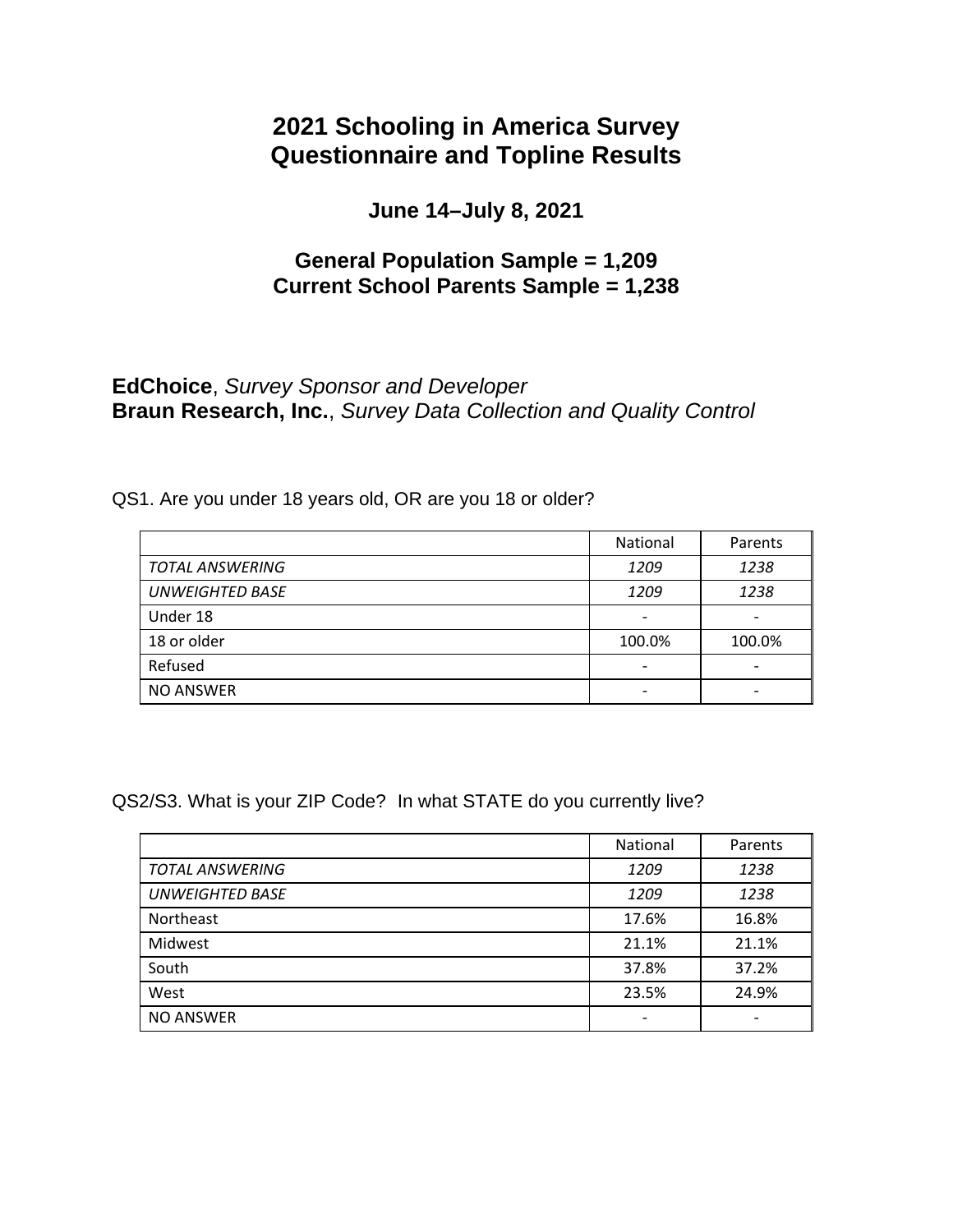# QD1. What is your gender?

|                        | <b>National</b>          | Parents                  |
|------------------------|--------------------------|--------------------------|
| <b>TOTAL ANSWERING</b> | 1209                     | 1238                     |
| <b>UNWEIGHTED BASE</b> | 1209                     | 1238                     |
| Male                   | 48.7%                    | 44.8%                    |
| Female                 | 51.3%                    | 55.2%                    |
| <b>NO ANSWER</b>       | $\overline{\phantom{0}}$ | $\overline{\phantom{0}}$ |

# QD2. In what year were you born?

|                        | National | Parents        |
|------------------------|----------|----------------|
| <b>TOTAL ANSWERING</b> | 1209     | 1238           |
| <b>UNWEIGHTED BASE</b> | 1209     | 1238           |
| <b>GENZ</b>            | 10.9%    | 1.2%           |
| 2003                   | 1.2%     | $\blacksquare$ |
| 2002                   | 1.0%     | 0.1%           |
| 2001                   | 1.2%     | 0.2%           |
| 2000                   | 2.9%     | 0.1%           |
| 1999                   | 2.1%     | 0.5%           |
| 1998                   | 2.5%     | 0.3%           |
| MILLENNIAL             | 27.6%    | 44.1%          |
| 1997                   | 1.5%     | 0.6%           |
| 1996                   | 1.7%     | 0.2%           |
| 1995                   | 1.3%     | 0.5%           |
| 1994                   | 1.9%     | 1.1%           |
| 1993                   | 1.9%     | 1.9%           |
| 1992                   | 2.5%     | 2.0%           |
| 1991                   | 1.3%     | 1.8%           |
| 1990                   | 2.6%     | 4.3%           |
| 1989                   | 2.3%     | 3.5%           |
| 1988                   | 1.3%     | 3.2%           |
| 1987                   | 1.2%     | 3.0%           |
| 1986                   | 1.7%     | 4.0%           |
| 1985                   | 1.9%     | 4.3%           |
| 1984                   | 1.3%     | 4.3%           |
| 1983                   | 1.1%     | 4.3%           |
| 1982                   | 2.3%     | 5.1%           |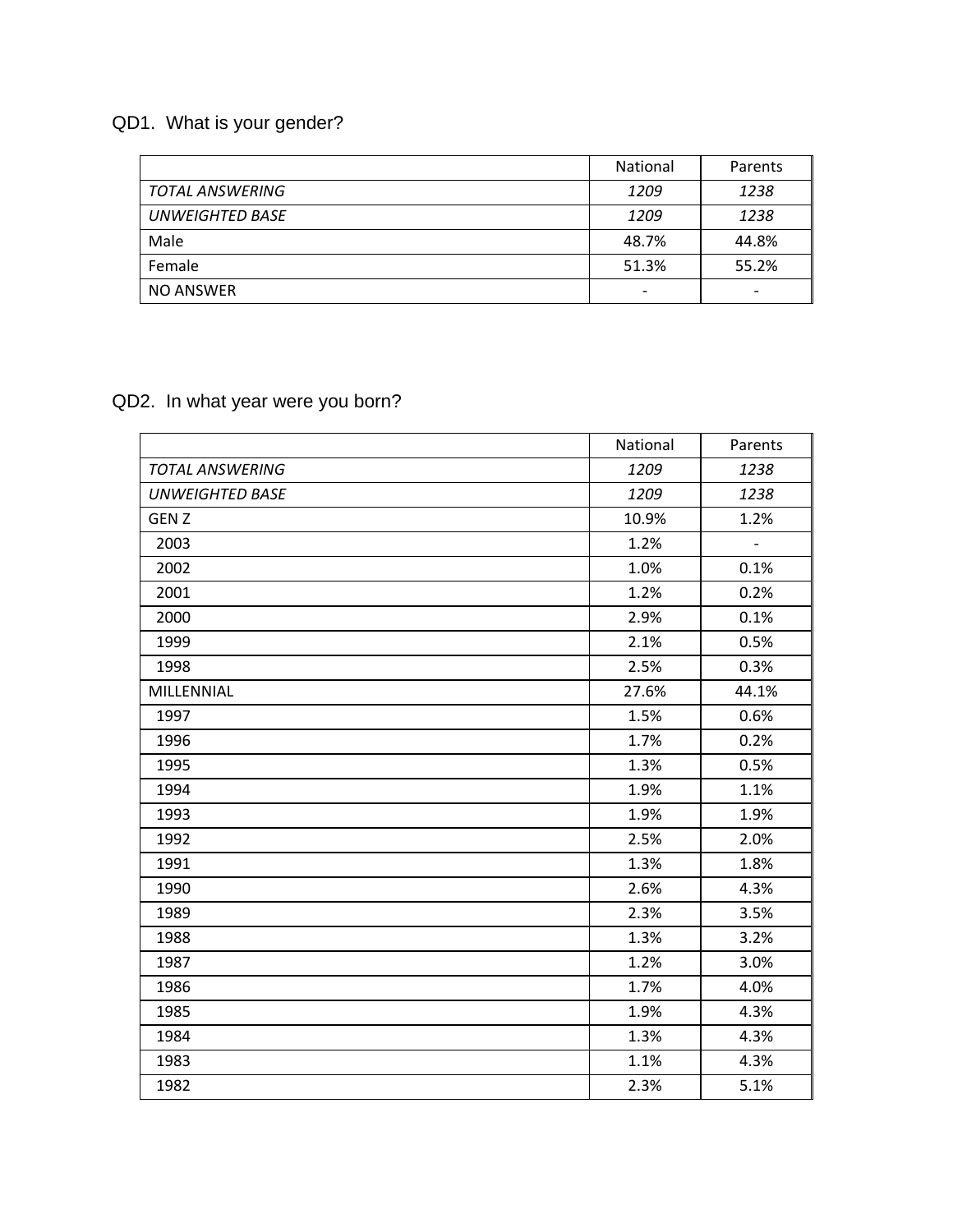| <b>GEN X</b>             | 27.0% | 50.5%                    |
|--------------------------|-------|--------------------------|
| 1981                     | 1.7%  | 4.4%                     |
| 1980                     | 2.3%  | 5.6%                     |
| 1979                     | 1.5%  | 3.5%                     |
| 1978                     | 1.2%  | 3.6%                     |
| 1977                     | 1.3%  | 3.9%                     |
| 1976                     | 1.8%  | 4.2%                     |
| 1975                     | 1.5%  | 4.6%                     |
| 1974                     | 1.4%  | 3.2%                     |
| 1973                     | 1.9%  | 3.1%                     |
| 1972                     | 1.6%  | 2.7%                     |
| 1971                     | 2.4%  | 2.3%                     |
| 1970                     | 2.1%  | 3.2%                     |
| 1969                     | 1.8%  | 2.3%                     |
| 1968                     | 0.9%  | 1.0%                     |
| 1967                     | 1.7%  | 1.8%                     |
| 1966                     | 1.9%  | 1.1%                     |
| <b>BABY BOOMER</b>       | 27.1% | 3.8%                     |
| 1965                     | 1.7%  | 0.7%                     |
| 1964                     | 1.6%  | 0.7%                     |
| 1963                     | 1.0%  | 0.3%                     |
| 1962                     | 1.6%  | 0.3%                     |
| 1961                     | 2.1%  | 0.5%                     |
| 1960                     | 2.2%  | 0.3%                     |
| 1959                     | 1.5%  | 0.2%                     |
| 1958                     | 1.5%  | 0.2%                     |
| 1957                     | 1.5%  | 0.3%                     |
| 1956                     | 1.7%  | $\boldsymbol{*}$ %       |
| 1955                     | 1.3%  | 0.1%                     |
| 1954                     | 1.4%  | $\boldsymbol{*}$ %       |
| 1953                     | 1.3%  | 0.1%                     |
| 1952                     | 1.6%  | $\overline{\phantom{a}}$ |
| 1951                     | 1.4%  | 0.1%                     |
| 1950                     | 0.6%  | $*$ %                    |
| 1949                     | 1.5%  | $\boldsymbol{*}$ %       |
| 1948                     | 0.9%  | $*%$                     |
| 1947                     | 0.5%  | $\mathbb{L}^+$           |
| <b>SILENT GENERATION</b> | 7.3%  | 0.1%                     |
| 1946                     | 1.2%  | $\overline{\phantom{a}}$ |
| 1945                     | 0.9%  | 0.1%                     |
|                          |       |                          |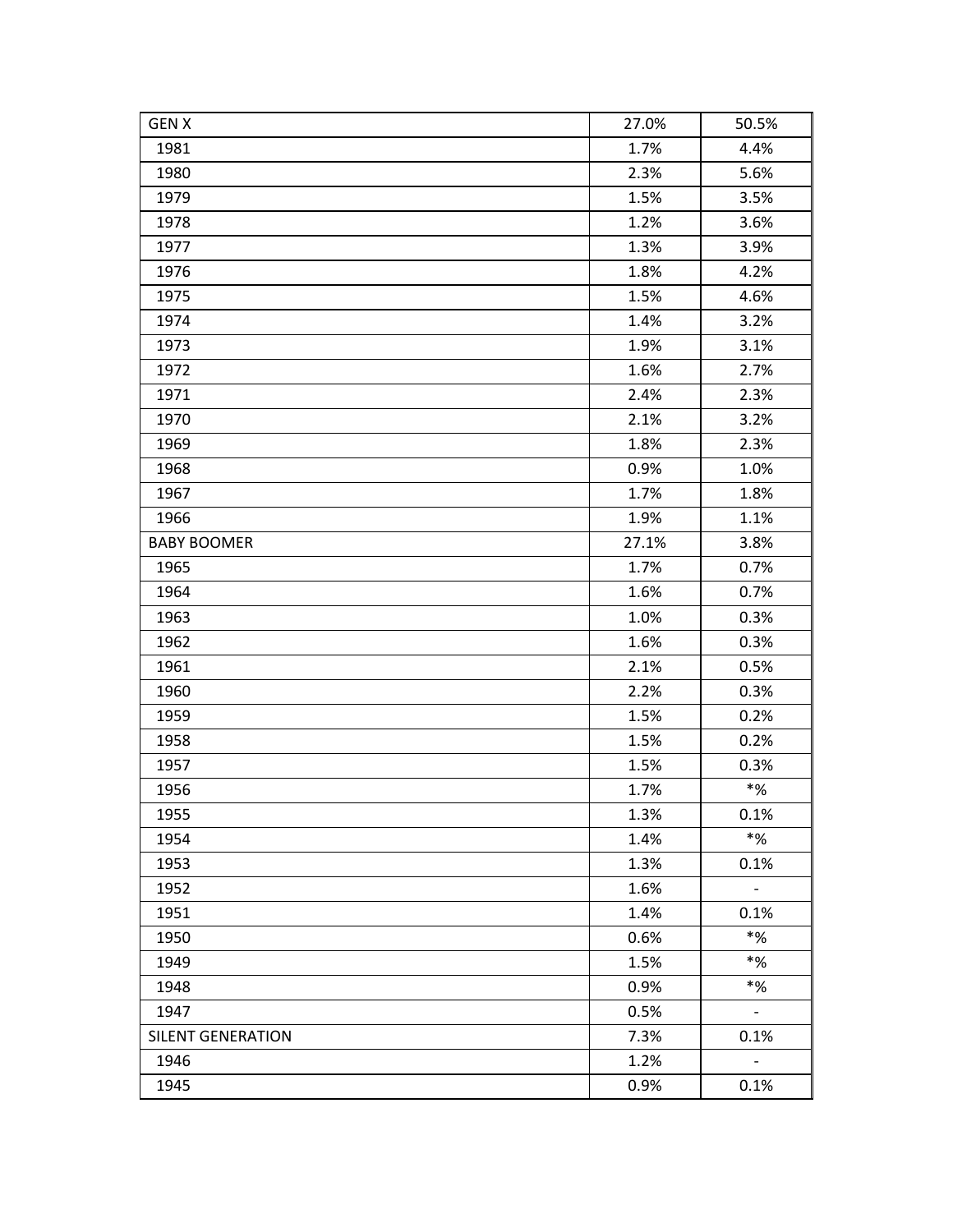| 1944             | 0.7%               | $\boldsymbol{*}$ %           |
|------------------|--------------------|------------------------------|
| 1943             | 0.2%               | $\overline{\phantom{a}}$     |
| 1942             | 0.9%               |                              |
| 1941             | 0.8%               |                              |
| 1940             | 0.8%               | $\qquad \qquad \blacksquare$ |
| 1939             | 0.4%               | $\overline{\phantom{a}}$     |
| 1938             | 0.2%               |                              |
| 1937             | 0.3%               |                              |
| 1936             | 0.2%               |                              |
| 1935             | 0.1%               | -                            |
| 1934             | 0.1%               | $\qquad \qquad \blacksquare$ |
| 1933             | $\boldsymbol{*}$ % |                              |
| 1930             | 0.1%               |                              |
| 1928             | 0.2%               |                              |
| 1927             | 0.1%               | $\qquad \qquad \blacksquare$ |
| 1920             | 0.1%               | $\overline{\phantom{a}}$     |
| <b>NO ANSWER</b> | 0.1                | 0.1                          |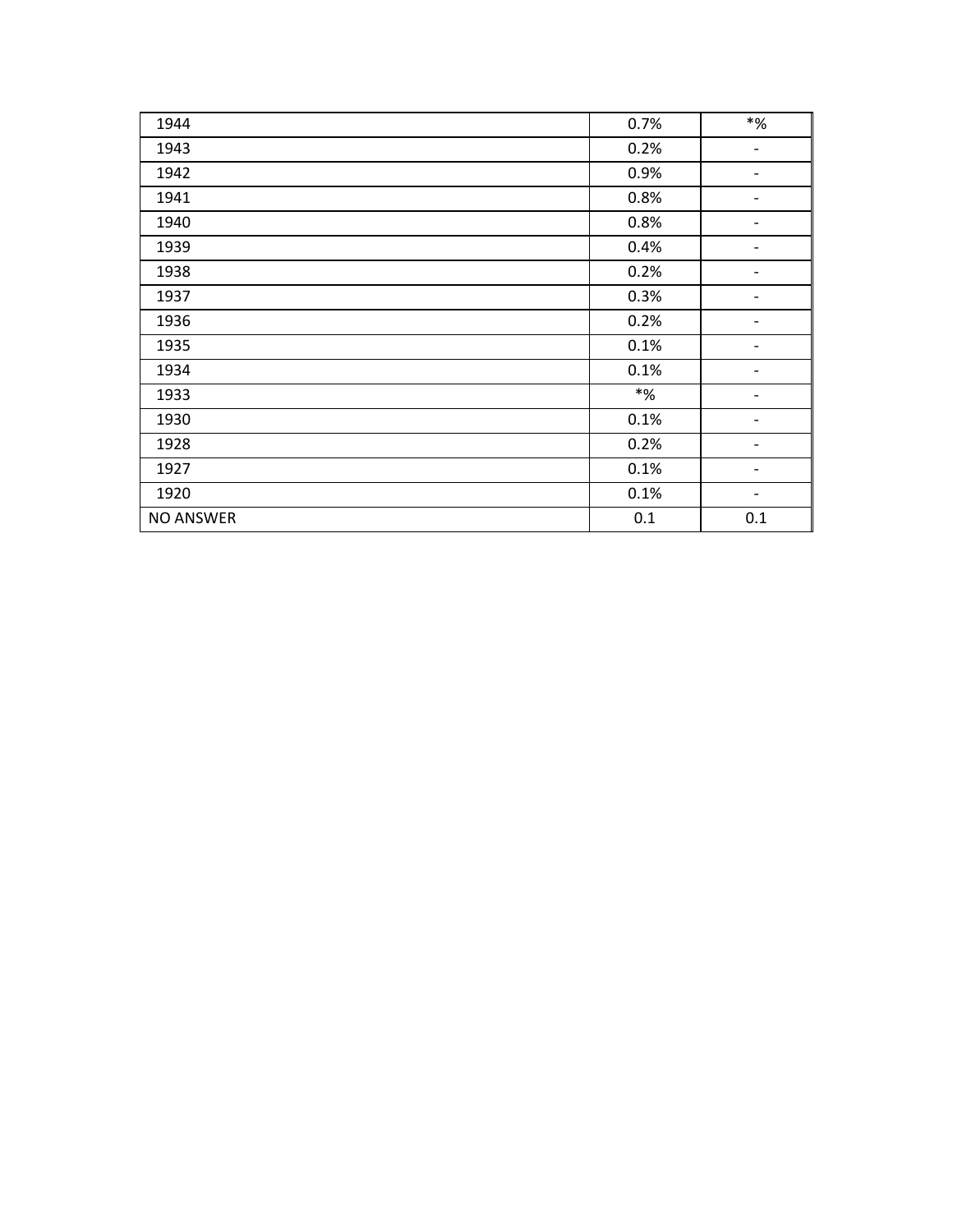**"For this online interview, if you are completely unsure about your answer or have no feelings for an answer, you can move on to the next question."** 

**Q-Issues.** We would like to ask what issues are most important to you right now?

### **Please rank your TOP THREE issues. [RANDOMIZE ISSUES]**

QISSUESA. Parental choice in K-12 education

|                        | National                 | Parents                  |
|------------------------|--------------------------|--------------------------|
| <b>TOTAL ANSWERING</b> | 1209                     | 1238                     |
| <b>UNWEIGHTED BASE</b> | 1209                     | 1238                     |
| Ranked #1              | 2.9%                     | 7.6%                     |
| Ranked #2              | 1.7%                     | 6.8%                     |
| Ranked #3              | 3.2%                     | 7.8%                     |
| Not Ranked             | 92.1%                    | 77.9%                    |
| <b>MEAN</b>            | 0.16                     | 0.44                     |
| <b>MEDIAN</b>          | 0.00                     | 0.00                     |
| <b>NO ANSWER</b>       | $\overline{\phantom{a}}$ | $\overline{\phantom{0}}$ |

### QISSUESB. Climate change and the environment

|                        | National | Parents |
|------------------------|----------|---------|
| <b>TOTAL ANSWERING</b> | 1209     | 1238    |
| <b>UNWEIGHTED BASE</b> | 1209     | 1238    |
| Ranked #1              | 6.1%     | 5.6%    |
| Ranked #2              | 5.6%     | 6.9%    |
| Ranked #3              | 6.5%     | 8.7%    |
| Not Ranked             | 81.7%    | 78.8%   |
| <b>MEAN</b>            | 0.37     | 0.45    |
| <b>MEDIAN</b>          | 0.00     | 0.00    |
| <b>NO ANSWER</b>       |          |         |

#### QISSUESC. Gun violence

|                        | <b>National</b> | Parents |
|------------------------|-----------------|---------|
| TOTAL ANSWERING        | 1209            | 1238    |
| <b>UNWEIGHTED BASE</b> | 1209            | 1238    |
| Ranked #1              | 5.9%            | 5.9%    |
| Ranked #2              | 6.9%            | 8.7%    |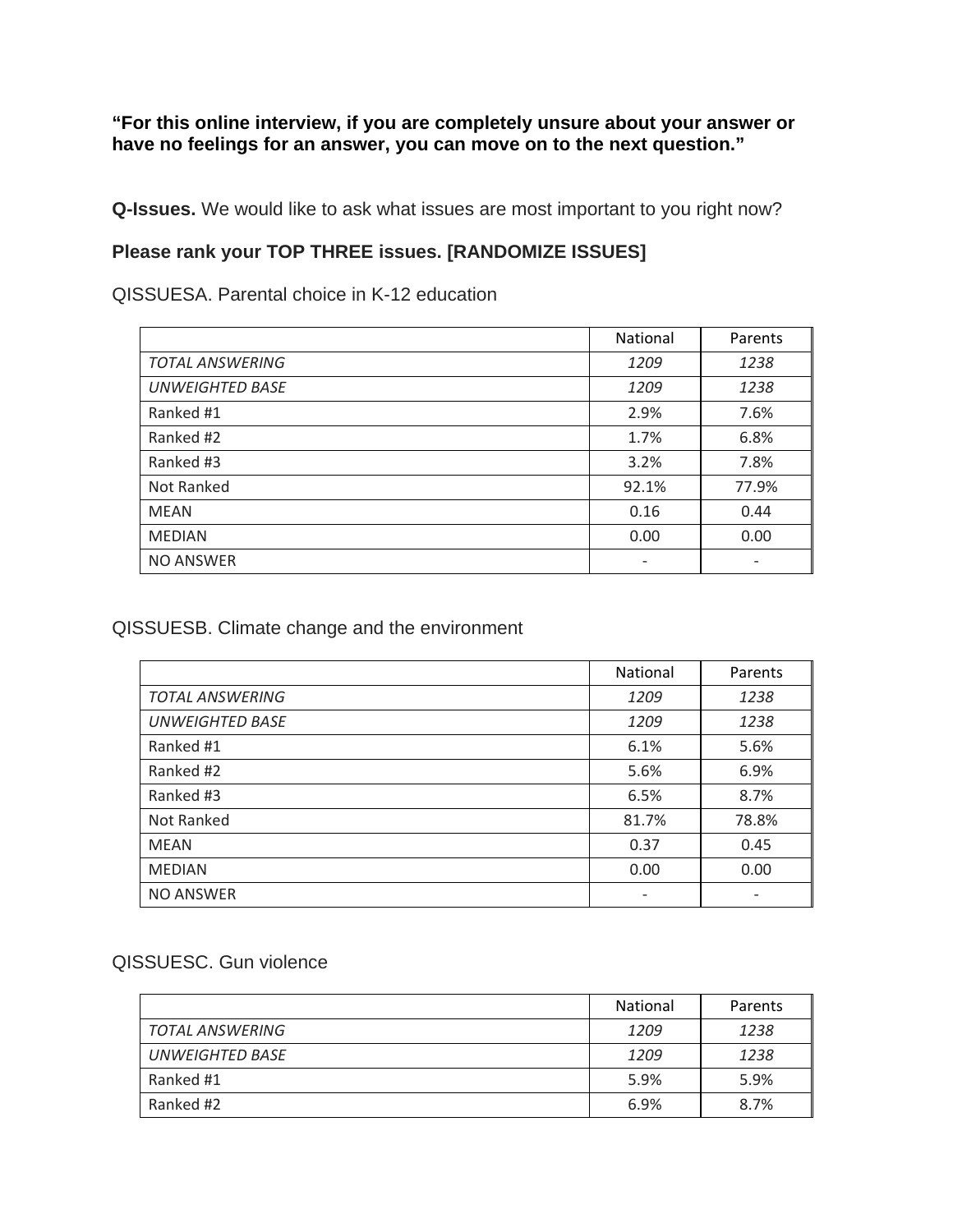| Ranked #3        | 7.0%                     | 7.4%  |
|------------------|--------------------------|-------|
| Not Ranked       | 80.2%                    | 78.1% |
| <b>MEAN</b>      | 0.41                     | 0.45  |
| <b>MEDIAN</b>    | 0.00                     | 0.00  |
| <b>NO ANSWER</b> | $\overline{\phantom{a}}$ | -     |

# QISSUESD. Civil rights and civil liberties

|                        | <b>National</b>          | Parents |
|------------------------|--------------------------|---------|
| <b>TOTAL ANSWERING</b> | 1209                     | 1238    |
| <b>UNWEIGHTED BASE</b> | 1209                     | 1238    |
| Ranked #1              | 3.3%                     | 5.7%    |
| Ranked #2              | 4.6%                     | 7.3%    |
| Ranked #3              | 5.8%                     | 6.8%    |
| Not Ranked             | 86.4%                    | 80.2%   |
| <b>MEAN</b>            | 0.30                     | 0.41    |
| <b>MEDIAN</b>          | 0.00                     | 0.00    |
| <b>NO ANSWER</b>       | $\overline{\phantom{a}}$ |         |

QISSUESE. COVID precautionary actions such as the vaccine, social distancing, etc.

|                        | National                 | Parents |
|------------------------|--------------------------|---------|
| <b>TOTAL ANSWERING</b> | 1209                     | 1238    |
| <b>UNWEIGHTED BASE</b> | 1209                     | 1238    |
| Ranked #1              | 9.5%                     | 13.9%   |
| Ranked #2              | 6.0%                     | 8.2%    |
| Ranked #3              | 5.9%                     | 9.0%    |
| Not Ranked             | 78.7%                    | 68.9%   |
| <b>MEAN</b>            | 0.39                     | 0.57    |
| <b>MEDIAN</b>          | 0.00                     | 0.00    |
| <b>NO ANSWER</b>       | $\overline{\phantom{a}}$ |         |

# QISSUESF. Law enforcement and criminal justice

|                 | <b>National</b> | Parents |
|-----------------|-----------------|---------|
| TOTAL ANSWERING | 1209            | 1238    |
| UNWEIGHTED BASE | 1209            | 1238    |
| Ranked #1       | 3.6%            | 5.8%    |
| Ranked #2       | 6.6%            | 6.7%    |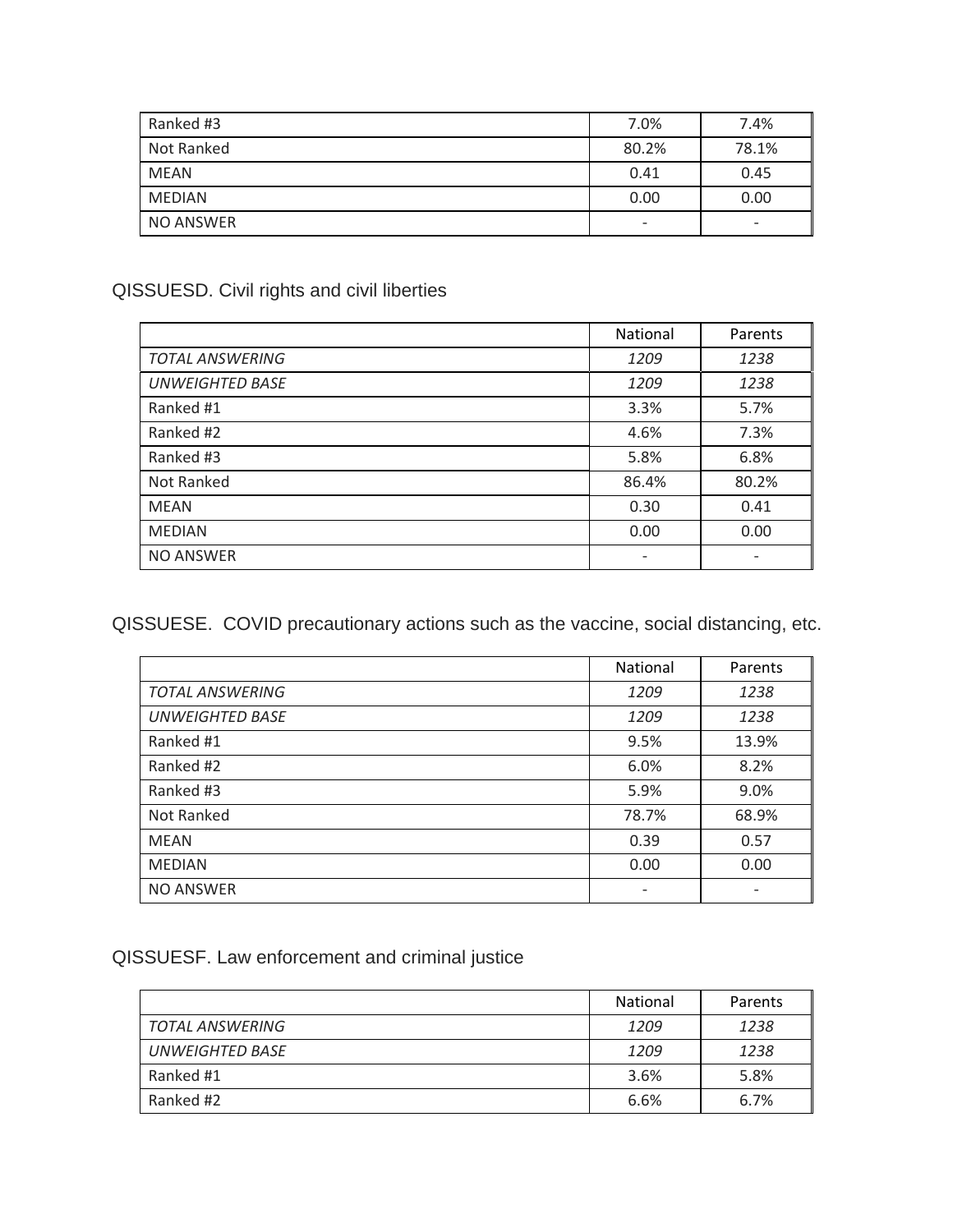| Ranked #3  | 6.0%                     | 9.6%  |
|------------|--------------------------|-------|
| Not Ranked | 83.8%                    | 78.0% |
| MEAN       | 0.35                     | 0.48  |
| MEDIAN     | 0.00                     | 0.00  |
| NO ANSWER  | $\overline{\phantom{a}}$ | -     |

# QISSUESG. National security and foreign policy

|                        | <b>National</b> | Parents |
|------------------------|-----------------|---------|
| <b>TOTAL ANSWERING</b> | 1209            | 1238    |
| <b>UNWEIGHTED BASE</b> | 1209            | 1238    |
| Ranked #1              | 2.6%            | 4.3%    |
| Ranked #2              | 4.6%            | 5.7%    |
| Ranked #3              | 5.0%            | 6.0%    |
| Not Ranked             | 87.7%           | 84.1%   |
| <b>MEAN</b>            | 0.27            | 0.34    |
| <b>MEDIAN</b>          | 0.00            | 0.00    |
| <b>NO ANSWER</b>       |                 |         |

# QISSUESH. LGBTQ rights

|                        | National | Parents |
|------------------------|----------|---------|
| <b>TOTAL ANSWERING</b> | 1209     | 1238    |
| <b>UNWEIGHTED BASE</b> | 1209     | 1238    |
| Ranked #1              | 2.4%     | 1.7%    |
| Ranked #2              | 2.3%     | 2.8%    |
| Ranked #3              | 2.1%     | 3.2%    |
| Not Ranked             | 93.2%    | 92.3%   |
| <b>MEAN</b>            | 0.13     | 0.17    |
| <b>MEDIAN</b>          | 0.00     | 0.00    |
| <b>NO ANSWER</b>       | -        |         |

## QISSUESI. Healthcare

|                 | National | Parents |
|-----------------|----------|---------|
| TOTAL ANSWERING | 1209     | 1238    |
| UNWEIGHTED BASE | 1209     | 1238    |
| Ranked #1       | 9.4%     | 11.8%   |
| Ranked #2       | 9.4%     | 11.8%   |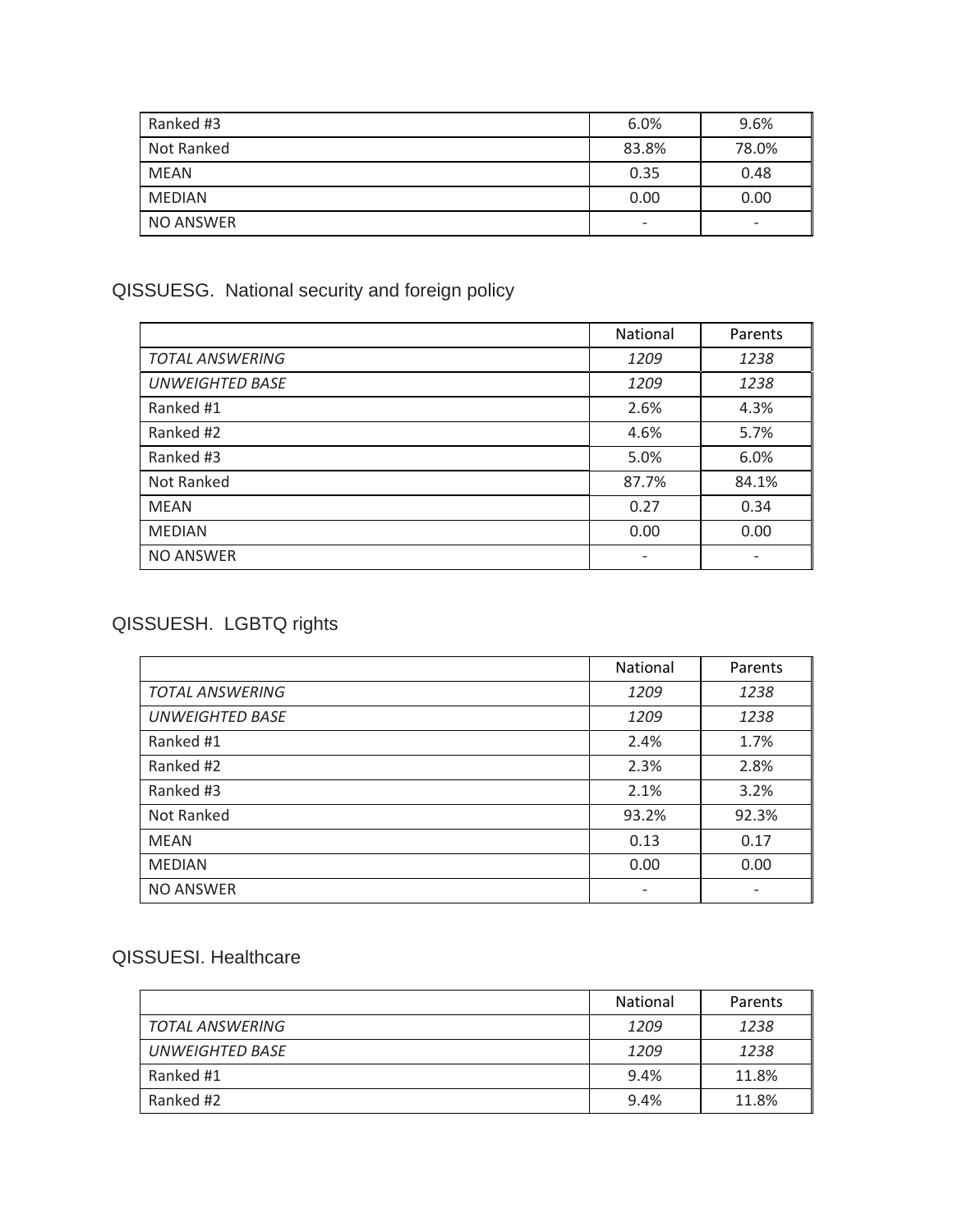| Ranked #3     | 7.6%                     | 10.5%                    |
|---------------|--------------------------|--------------------------|
| Not Ranked    | 73.5%                    | 66.0%                    |
| <b>MEAN</b>   | 0.51                     | 0.67                     |
| <b>MEDIAN</b> | 0.00                     | 0.00                     |
| NO ANSWER     | $\overline{\phantom{a}}$ | $\overline{\phantom{0}}$ |

# QISSUESJ. Jobs and the economy

|                        | <b>National</b> | Parents |
|------------------------|-----------------|---------|
| <b>TOTAL ANSWERING</b> | 1209            | 1238    |
| <b>UNWEIGHTED BASE</b> | 1209            | 1238    |
| Ranked #1              | 12.9%           | 23.5%   |
| Ranked #2              | 9.9%            | 17.2%   |
| Ranked #3              | 8.5%            | 13.6%   |
| Not Ranked             | 68.7%           | 45.6%   |
| <b>MEAN</b>            | 0.58            | 0.99    |
| <b>MEDIAN</b>          | 0.00            | 1.00    |
| <b>NO ANSWER</b>       |                 |         |

# QISSUESK. Elections and voting rights

|                        | National                 | Parents |
|------------------------|--------------------------|---------|
| <b>TOTAL ANSWERING</b> | 1209                     | 1238    |
| <b>UNWEIGHTED BASE</b> | 1209                     | 1238    |
| Ranked #1              | 3.5%                     | 3.1%    |
| Ranked #2              | 4.4%                     | 5.4%    |
| Ranked #3              | 4.2%                     | 4.9%    |
| Not Ranked             | 87.9%                    | 86.7%   |
| <b>MEAN</b>            | 0.25                     | 0.28    |
| <b>MEDIAN</b>          | 0.00                     | 0.00    |
| <b>NO ANSWER</b>       | $\overline{\phantom{a}}$ |         |

# QISSUESL. Immigration

|                 | <b>National</b> | Parents |
|-----------------|-----------------|---------|
| TOTAL ANSWERING | 1209            | 1238    |
| UNWEIGHTED BASE | 1209            | 1238    |
| Ranked #1       | 4.8%            | 4.4%    |
| Ranked #2       | 5.1%            | 5.8%    |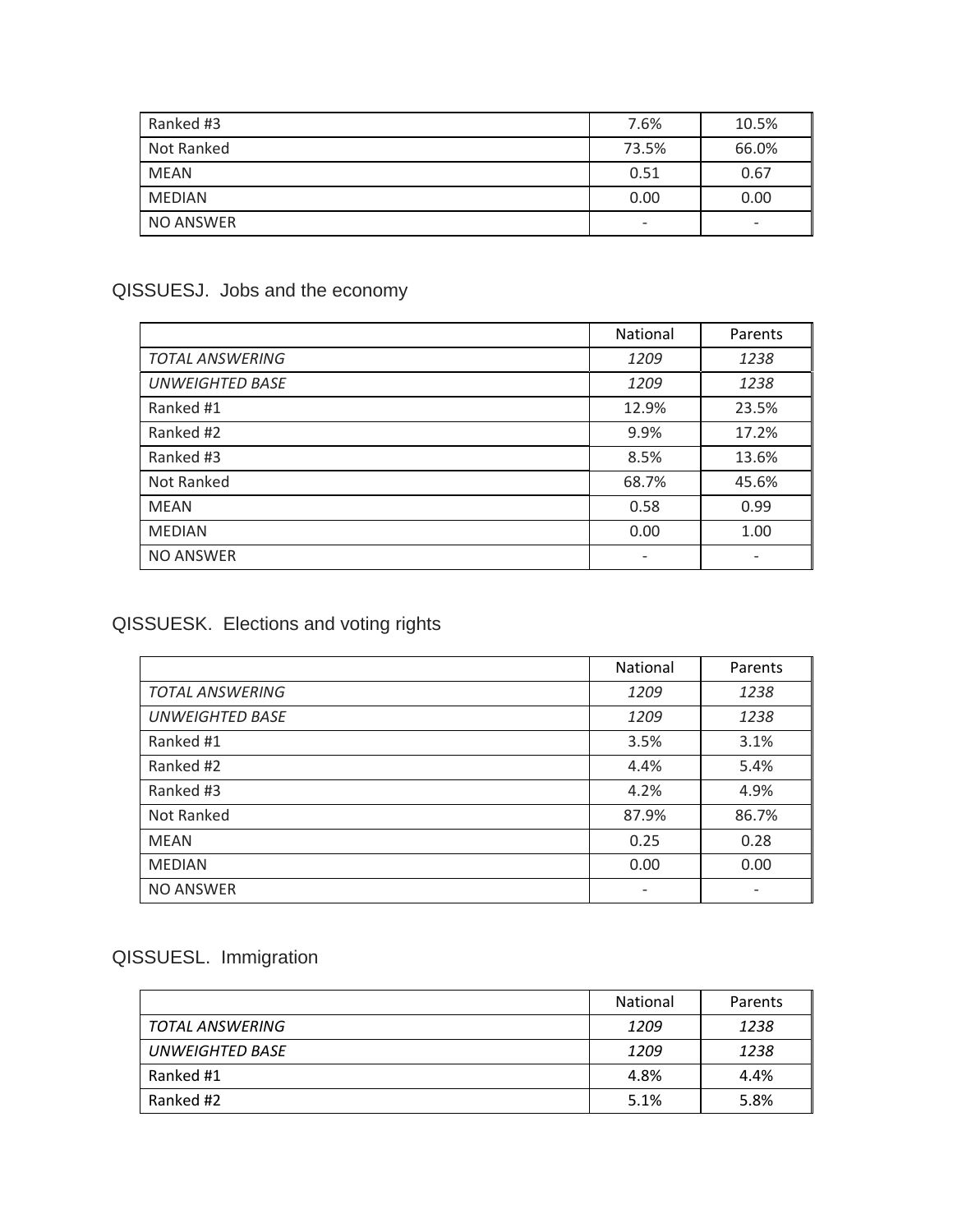| Ranked #3  | 5.1%                     | 5.8%  |
|------------|--------------------------|-------|
| Not Ranked | 84.9%                    | 84.0% |
| MEAN       | 0.30                     | 0.33  |
| MEDIAN     | 0.00                     | 0.00  |
| NO ANSWER  | $\overline{\phantom{a}}$ | -     |

**Q1.** In the United States, do you feel things in K-12 Education are generally going in the right direction, or do you feel things have generally gotten off on the wrong track?

|                        | National | Parents |
|------------------------|----------|---------|
| <b>TOTAL ANSWERING</b> | 1209     | 1238    |
| <b>UNWEIGHTED BASE</b> | 1209     | 1238    |
| <b>Right Direction</b> | 40.7%    | 43.8%   |
| <b>Wrong Track</b>     | 52.9%    | 54.7%   |
| DK                     | 4.9%     | 0.6%    |
| Refused                | 0.3%     |         |
| <b>NO ANSWER</b>       | 1.1      | 0.9     |

**Q2.** Are you currently the parent or guardian of a child, who lives with you, and who is in any grade from Kindergarten through High School?

| <b>TOTAL ANSWERING</b>                                  | 1209  | 1238   |
|---------------------------------------------------------|-------|--------|
| <b>UNWEIGHTED BASE</b>                                  | 1209  | 1238   |
| Yes                                                     | 22.3% | 100.0% |
| No, My Oldest [Or Only Child] Is Not Yet In School      | 4.7%  |        |
| No, My Youngest [Or Only] Child Is Past High School Age | 22.0% |        |
| No, I Am Not The Parent or Guardian Of Any Child        | 50.7% |        |
| <b>DK</b>                                               | 0.2%  |        |
| Refused                                                 |       |        |
| <b>NO ANSWER</b>                                        | 0.1   |        |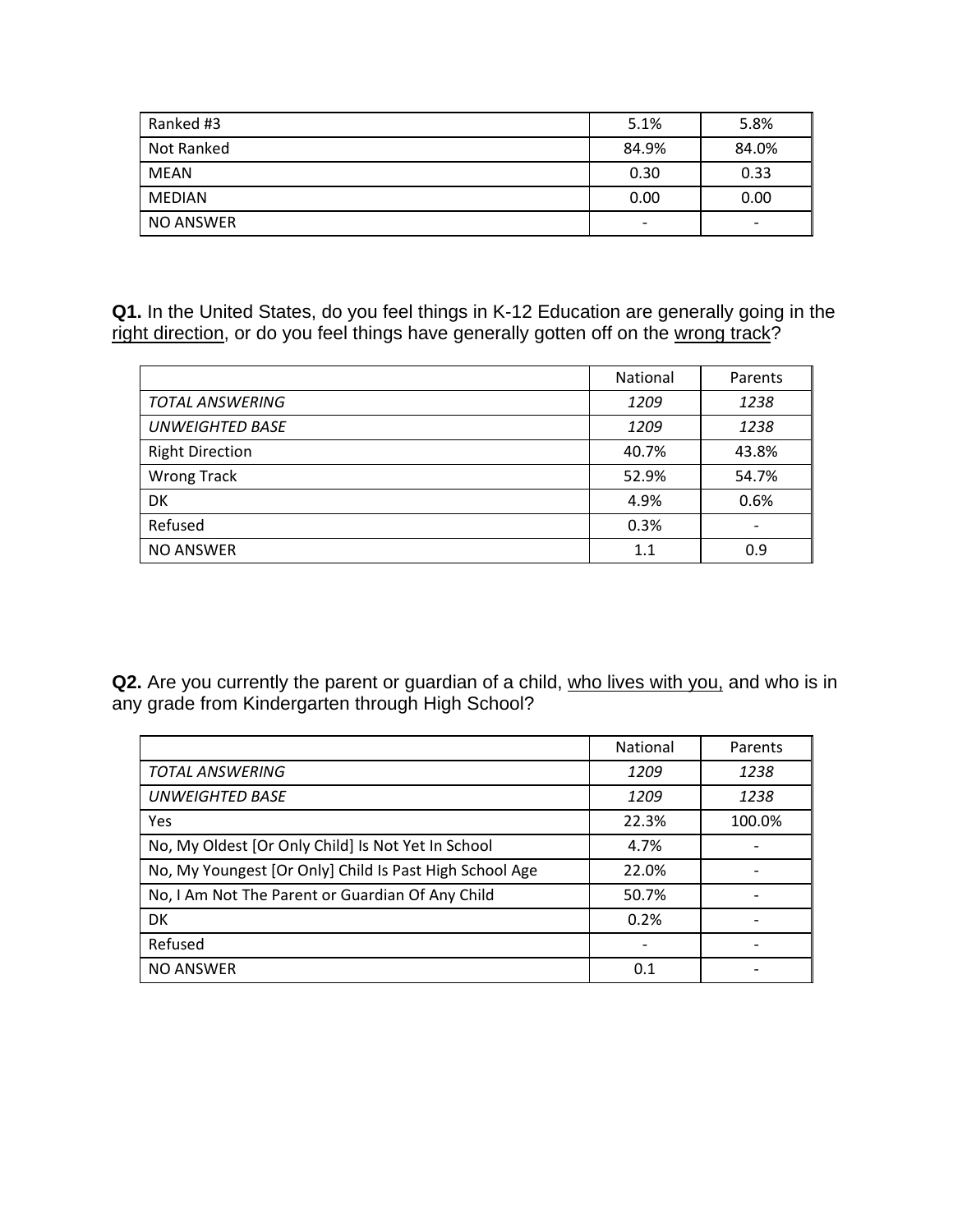**Q3-Number.** Please tell us how many children you have in Kindergarten through 12th Grade. **[OPEN END. NUMBER ONLY]** 

|                        | National         | Parents          |
|------------------------|------------------|------------------|
| <b>TOTAL ANSWERING</b> | 270              | 1238             |
| <b>UNWEIGHTED BASE</b> | 276              | 1238             |
| $\overline{1}$         | 56.6%            | 50.4%            |
| $\overline{2}$         | 26.8%            | <b>32.9%</b>     |
| 3                      | <del>10.6%</del> | <del>10.2%</del> |
| 4                      | 3.7%             | 3.9%             |
| 5                      | 1.8%             | 1.7%             |
| 6                      | 0.5%             | 0.5%             |
| 7                      | -                | 0.1%             |
| 40                     |                  | 0.2%             |
| <b>MEAN</b>            | <b>1.69</b>      | 1.77             |
| <b>MEDIAN</b>          | 4.00             | 4.00             |
| <b>NO ANSWER</b>       |                  | 0.2              |

**Q3. [ASK IF Q2 = 1]** Please tell us the grade level for each of your children; what kind of school each child has **attended in the 2020–21 school year.**

|                 | <b>GRADE</b> during the | Where is she/he              | <b>MODE</b> of learning  |
|-----------------|-------------------------|------------------------------|--------------------------|
|                 | 2020-21 school          | attended school in the       | during the 2020-21       |
|                 | vear                    | 2020–21 school year          | school year              |
| Oldest Child in |                         |                              |                          |
| $K-12$ (#1)     |                         |                              |                          |
| Next Oldest     |                         |                              |                          |
| Child in $K-12$ |                         |                              |                          |
| (#2)            |                         |                              |                          |
| Next Oldest     |                         |                              |                          |
| Child in K-12   |                         |                              |                          |
| (#N…)           |                         |                              |                          |
|                 | <b>DROP</b>             |                              | <b>DROP</b>              |
|                 | DOWN/OPTIONS            | <b>DROP DOWN/OPTIONS</b>     | DOWN/OPTIONS             |
|                 | KG to 12th Grade        | <b>Public Charter School</b> | <b>Completely Online</b> |

| KG to 12th Grade | <b>Public Charter School</b>      | <b>Completely Online</b> |
|------------------|-----------------------------------|--------------------------|
|                  | Home School (Parent-<br>directed) | <b>Mostly Online</b>     |
|                  | Private School --                 | Approximately: Half      |
|                  | Religious                         | Online, Half In Person   |
|                  | Private School -- Not             | Mostly In Person         |
|                  | Religious                         |                          |
|                  | <b>Public District School</b>     | Completely In Person     |
|                  | Don't Know/Unsure                 | Don't Know/Unsure        |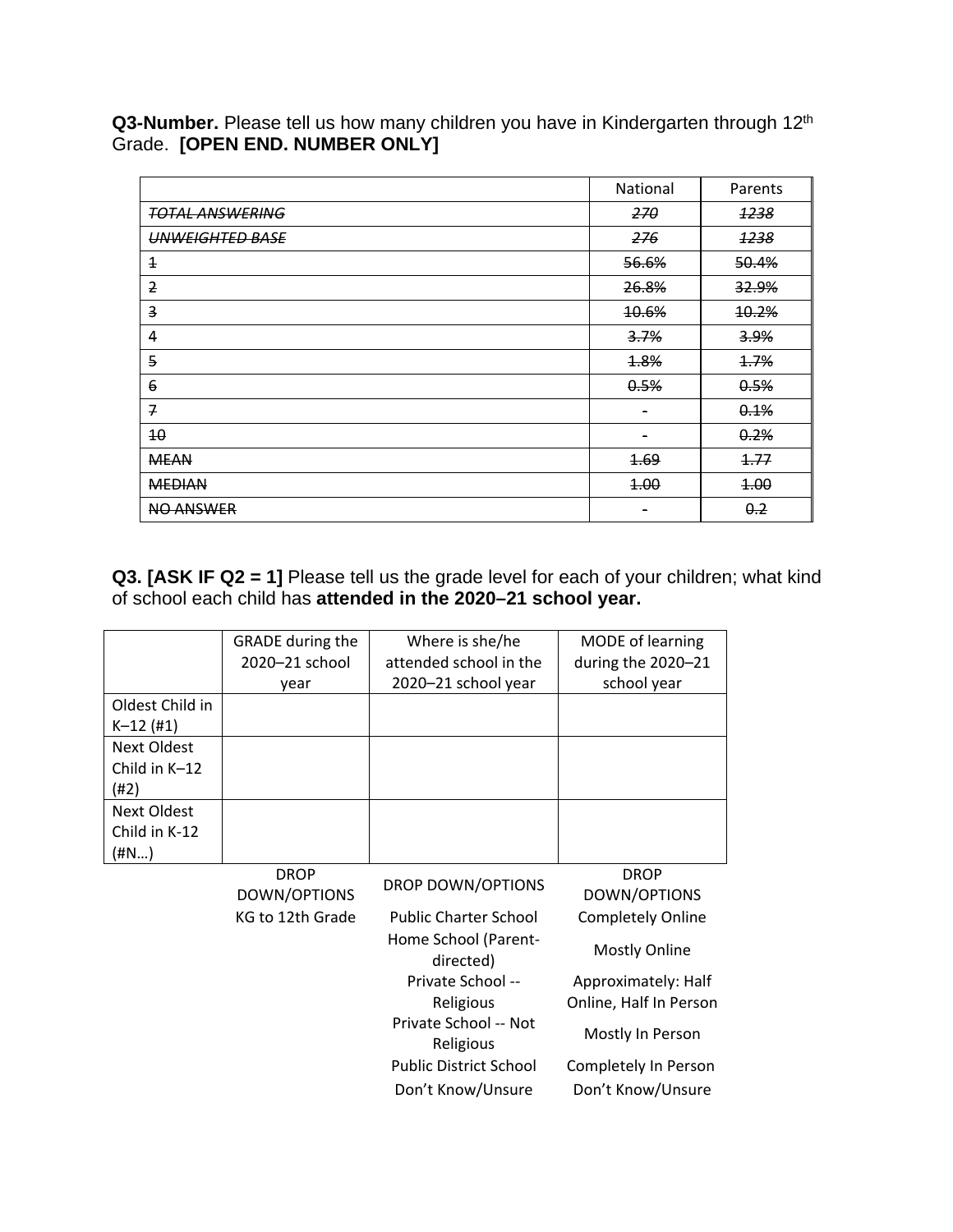|                        | <b>National</b>              | Parents |
|------------------------|------------------------------|---------|
| <b>TOTAL ANSWERING</b> | 270                          | 1238    |
| <b>UNWEIGHTED BASE</b> | 276                          | 1238    |
| Kindergarten           | 26.1%                        | 19.5%   |
| <b>First Grade</b>     | 13.9%                        | 11.1%   |
| Second Grade           | 12.8%                        | 11.6%   |
| <b>Third Grade</b>     | 10.5%                        | 12.6%   |
| Fourth Grade           | 10.4%                        | 12.7%   |
| <b>Fifth Grade</b>     | 16.0%                        | 14.0%   |
| Sixth Grade            | 10.5%                        | 13.4%   |
| Seventh Grade          | 10.9%                        | 12.3%   |
| Eighth Grade           | 9.0%                         | 12.2%   |
| Ninth Grade            | 11.0%                        | 14.1%   |
| <b>Tenth Grade</b>     | 11.9%                        | 13.1%   |
| Eleventh Grade         | 9.5%                         | 11.5%   |
| <b>Twelfth Grade</b>   | 10.5%                        | 9.7%    |
| Don't Know/Unsure      | 0.6%                         | 0.1%    |
| <b>NO ANSWER</b>       | $\qquad \qquad \blacksquare$ | 0.2     |

## **Q3\_1\_ALL. Please tell us the grade level for your child/children in K-12.**

#### **Q3\_2\_ALL. Please tell us what kind of school your child/children in K-12 is attending this current school year.**

|                                 | National | Parents |
|---------------------------------|----------|---------|
| <b>TOTAL ANSWERING</b>          | 270      | 1238    |
| <b>UNWEIGHTED BASE</b>          | 276      | 1238    |
| <b>Public Charter School</b>    | 17.3%    | 14.5%   |
| Home School [Parent- directed]  | 11.0%    | 9.9%    |
| <b>NET: PRIVATE SCHOOL</b>      | 13.0%    | 9.4%    |
| Private School -- Religious     | 7.3%     | 5.3%    |
| Private School -- Not Religious | 6.5%     | 4.6%    |
| <b>Public District School</b>   | 64.7%    | 70.9%   |
| Don't Know/Unsure               | 1.8%     | 1.4%    |
| <b>NO ANSWER</b>                |          | 0.2     |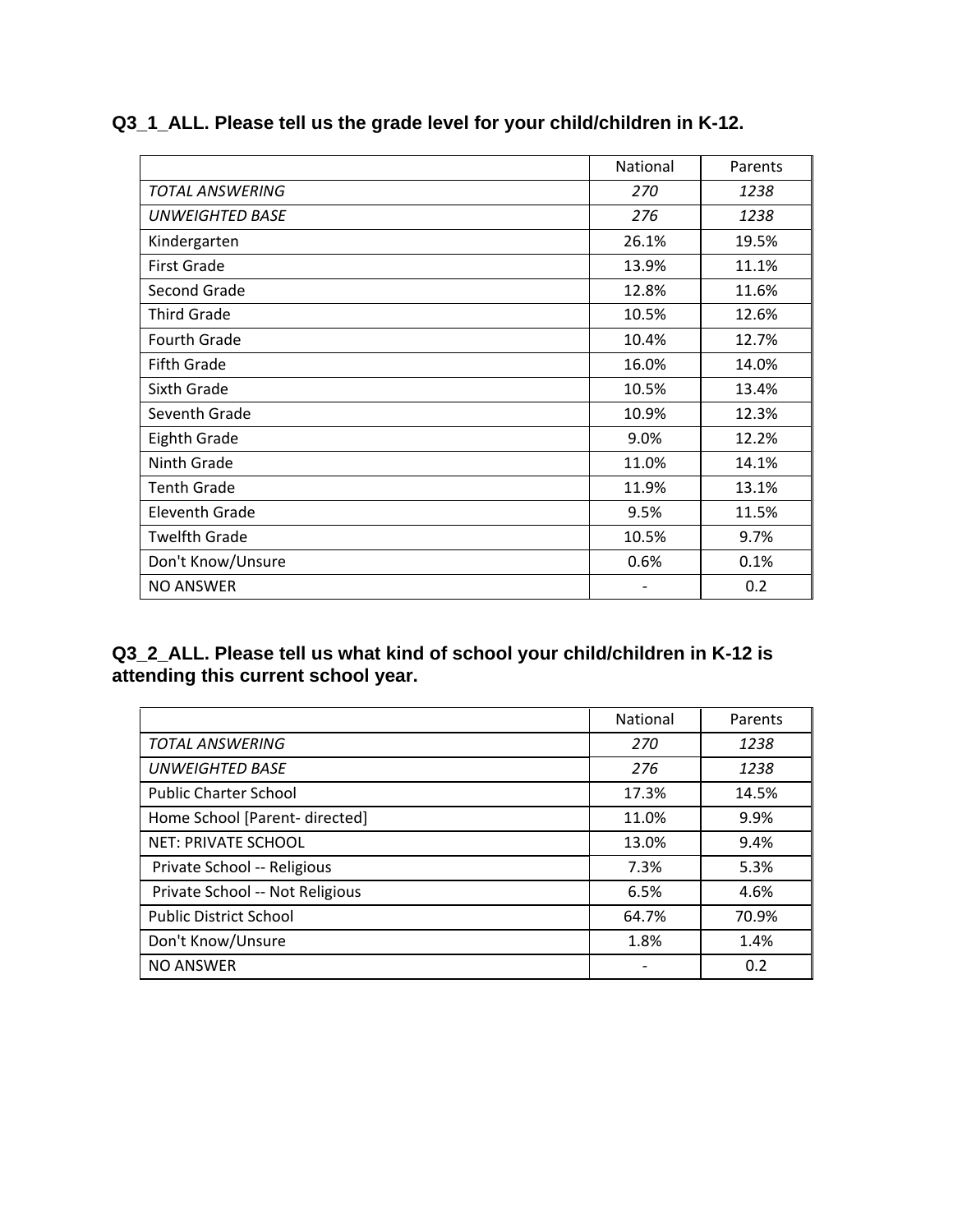#### **Q3\_3\_ALL. Please tell us what MODE of learning during the 2020-21 school year your child/children had.**

|                                            | <b>National</b> | Parents |
|--------------------------------------------|-----------------|---------|
| <b>TOTAL ANSWERING</b>                     | 270             | 1238    |
| <b>UNWEIGHTED BASE</b>                     | 276             | 1238    |
| <b>Completely Online</b>                   | 26.3%           | 30.5%   |
| <b>Mostly Online</b>                       | 21.7%           | 20.2%   |
| Approximately: Half Online, Half In Person | 29.8%           | 31.4%   |
| Mostly In Person                           | 19.9%           | 16.0%   |
| Completely In Person                       | 15.8%           | 15.9%   |
| Don't Know/Unsure                          | 0.6%            | 1.4%    |
| <b>NO ANSWER</b>                           |                 | 0.4     |

# **Q3\_1\_1. Please tell us the grade level for your oldest child in K-12 [#1].**

|                        | <b>National</b>          | Parents |
|------------------------|--------------------------|---------|
| TOTAL ANSWERING        | 270                      | 1238    |
| <b>UNWEIGHTED BASE</b> | 276                      | 1238    |
| Kindergarten           | 14.4%                    | 7.2%    |
| <b>First Grade</b>     | 8.5%                     | 5.0%    |
| Second Grade           | 5.8%                     | 5.3%    |
| <b>Third Grade</b>     | 5.2%                     | 6.1%    |
| Fourth Grade           | 4.2%                     | 6.5%    |
| <b>Fifth Grade</b>     | 8.7%                     | 7.3%    |
| Sixth Grade            | 5.0%                     | 7.1%    |
| Seventh Grade          | 6.9%                     | 8.0%    |
| <b>Eighth Grade</b>    | 5.5%                     | 7.7%    |
| Ninth Grade            | 7.8%                     | 9.2%    |
| <b>Tenth Grade</b>     | 8.9%                     | 10.8%   |
| <b>Eleventh Grade</b>  | 8.5%                     | 10.2%   |
| <b>Twelfth Grade</b>   | 10.2%                    | 9.1%    |
| Don't Know/Unsure      | 0.3%                     | 0.1%    |
| <b>NO ANSWER</b>       | $\overline{\phantom{a}}$ | 0.3     |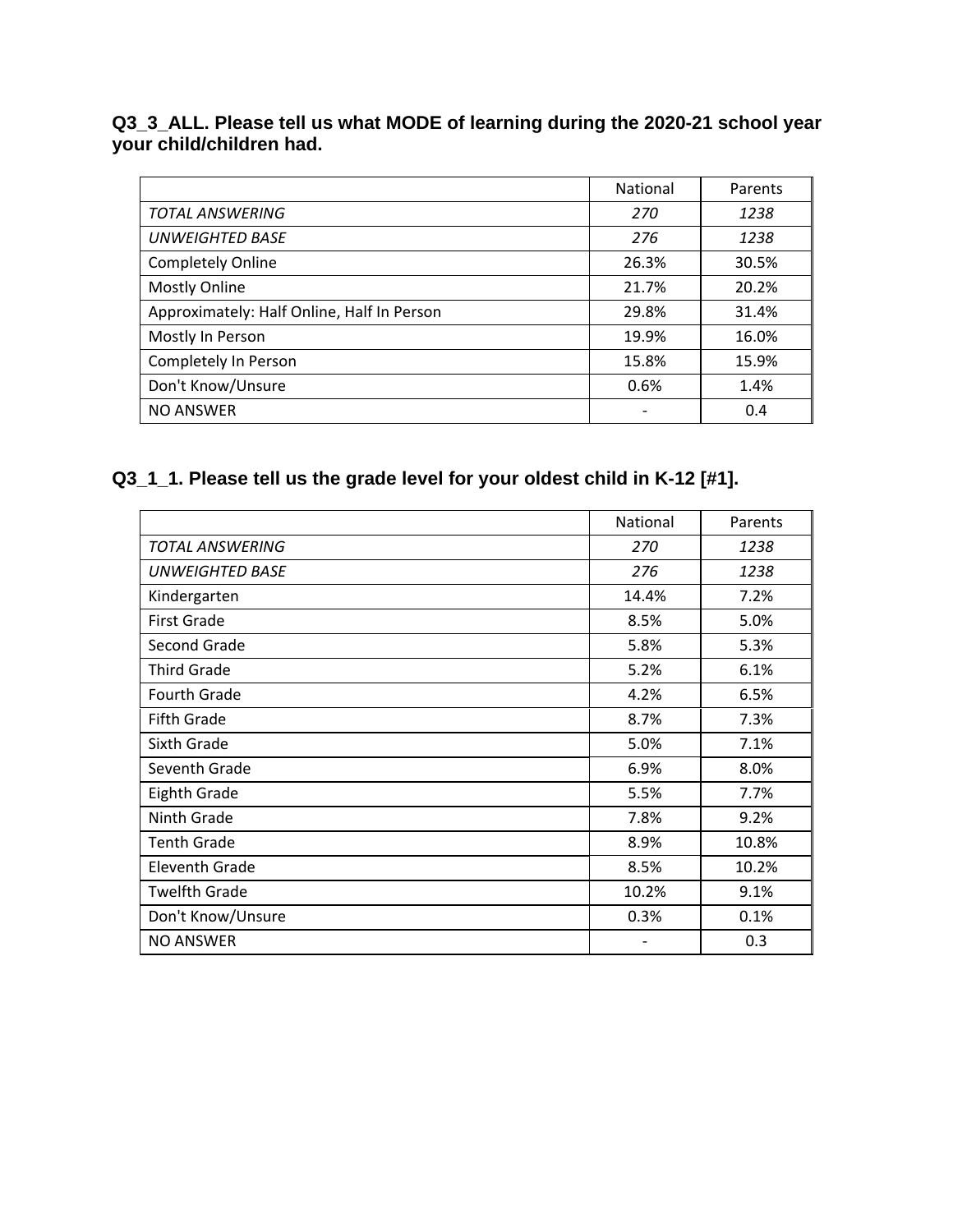#### **Q3\_2\_1. Please tell us what kind of school your oldest child in K-12 [#1] has attended in the 2020-21 school year.**

|                                 | National | Parents |
|---------------------------------|----------|---------|
| <b>TOTAL ANSWERING</b>          | 270      | 1238    |
| <b>UNWEIGHTED BASE</b>          | 276      | 1238    |
| <b>Public Charter School</b>    | 14.2%    | 12.9%   |
| Home School [Parent- directed]  | 8.3%     | 8.8%    |
| <b>NET: PRIVATE SCHOOL</b>      | 12.0%    | 8.4%    |
| Private School -- Religious     | 6.6%     | 4.6%    |
| Private School -- Not Religious | 5.4%     | 3.8%    |
| <b>Public District School</b>   | 63.7%    | 68.9%   |
| Don't Know/Unsure               | 1.8%     | 0.8%    |
| <b>NO ANSWER</b>                |          | 0.2     |

### **Q3\_3\_1. Please tell us what MODE of learning during the 2020-21 school year your oldest child in K-12 [#1] had.**

|                                            | <b>National</b> | Parents |
|--------------------------------------------|-----------------|---------|
| <b>TOTAL ANSWERING</b>                     | 270             | 1238    |
| <b>UNWEIGHTED BASE</b>                     | 276             | 1238    |
| Completely Online                          | 24.1%           | 27.8%   |
| <b>Mostly Online</b>                       | 21.3%           | 17.9%   |
| Approximately: Half Online, Half In Person | 26.6%           | 27.8%   |
| Mostly In Person                           | 15.0%           | 12.0%   |
| Completely In Person                       | 12.7%           | 13.4%   |
| Don't Know/Unsure                          | 0.3%            | 0.5%    |
| <b>NO ANSWER</b>                           |                 | 0.6     |

### **Q3\_1\_2. Please tell us the grade level for your next oldest child in K-12 [#2].**

|                        | National | Parents |
|------------------------|----------|---------|
| <b>TOTAL ANSWERING</b> | 270      | 1238    |
| <b>UNWEIGHTED BASE</b> | 276      | 1238    |
| Kindergarten           | 7.5%     | 7.2%    |
| <b>First Grade</b>     | 2.2%     | 2.9%    |
| Second Grade           | 4.0%     | 4.0%    |
| <b>Third Grade</b>     | 3.4%     | 4.6%    |
| Fourth Grade           | 4.9%     | 4.2%    |
| <b>Fifth Grade</b>     | 2.3%     | 4.1%    |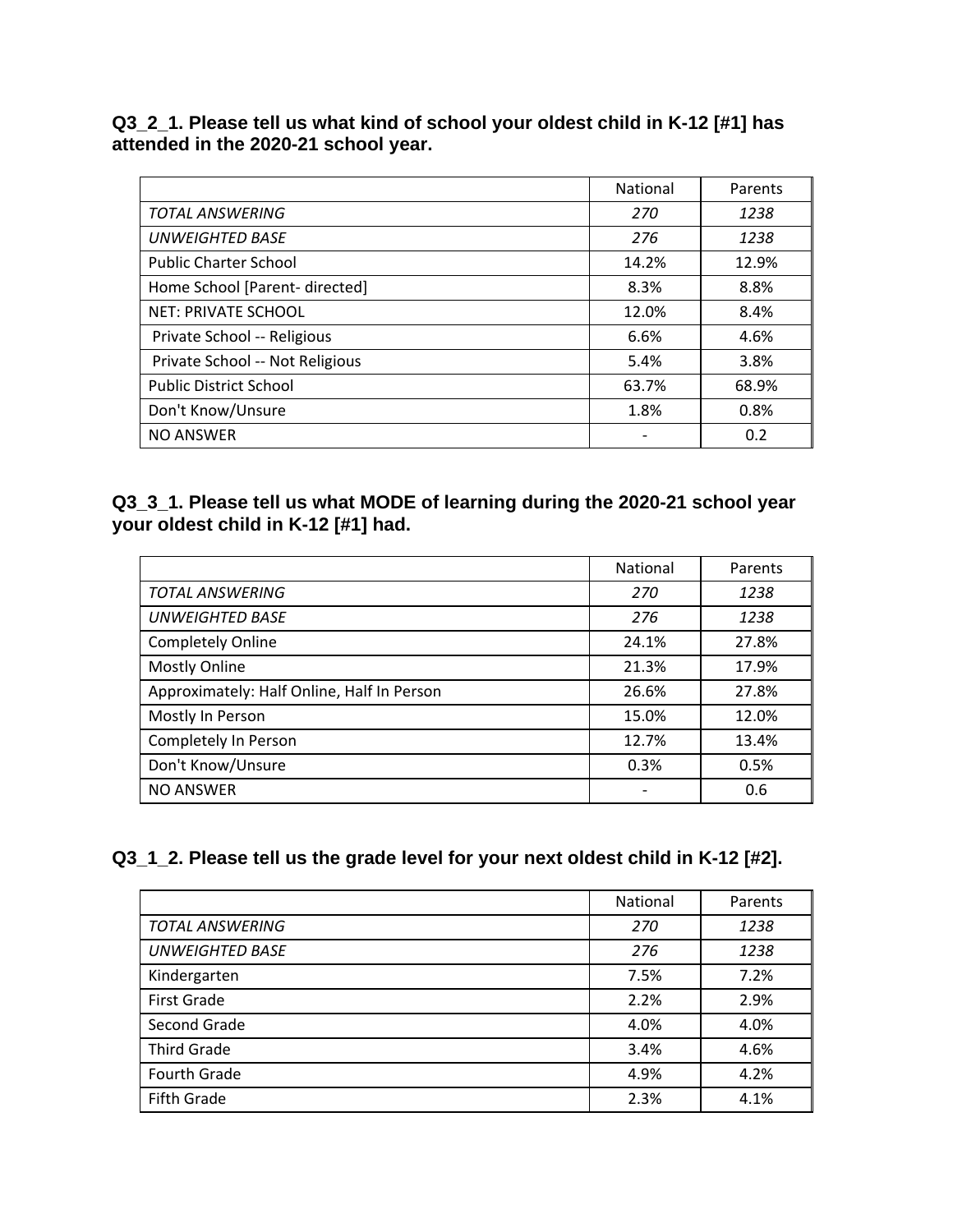| Sixth Grade          | 5.1% | 5.4% |
|----------------------|------|------|
| Seventh Grade        | 3.3% | 3.8% |
| Eighth Grade         | 2.0% | 4.1% |
| Ninth Grade          | 3.7% | 4.3% |
| <b>Tenth Grade</b>   | 3.4% | 2.6% |
| Eleventh Grade       | 0.9% | 1.5% |
| <b>Twelfth Grade</b> | 0.3% | 0.3% |
| Don't Know/Unsure    | 0.3% | 0.1% |
| <b>NO ANSWER</b>     | 56.6 | 50.9 |

**Q3\_2\_2. Please tell us what kind of school your next oldest child in K-12 [#2] has attended in the 2020-21 school year.** 

|                                 | National | Parents |
|---------------------------------|----------|---------|
| <b>TOTAL ANSWERING</b>          | 270      | 1238    |
| <b>UNWEIGHTED BASE</b>          | 276      | 1238    |
| <b>Public Charter School</b>    | 6.4%     | 6.7%    |
| Home School [Parent- directed]  | 5.3%     | 4.5%    |
| <b>NET: PRIVATE SCHOOL</b>      | 4.0%     | 3.9%    |
| Private School -- Religious     | 2.4%     | 2.2%    |
| Private School -- Not Religious | 1.6%     | 1.7%    |
| <b>Public District School</b>   | 27.8%    | 33.6%   |
| Don't Know/Unsure               |          | 0.3%    |
| <b>NO ANSWER</b>                | 56.6     | 50.9    |

**Q3\_3\_2. Please tell us what MODE of learning during the 2020-21 school year your next oldest child in K-12 [#2] had.** 

|                                            | National | Parents |
|--------------------------------------------|----------|---------|
| <b>TOTAL ANSWERING</b>                     | 270      | 1238    |
| <b>UNWEIGHTED BASE</b>                     | 276      | 1238    |
| <b>Completely Online</b>                   | 12.2%    | 12.7%   |
| <b>Mostly Online</b>                       | 6.8%     | 8.1%    |
| Approximately: Half Online, Half In Person | 10.3%    | 13.5%   |
| Mostly In Person                           | 8.3%     | 7.5%    |
| Completely In Person                       | 5.6%     | 6.7%    |
| Don't Know/Unsure                          | 0.2%     | 0.6%    |
| <b>NO ANSWER</b>                           | 56.6     | 50.8    |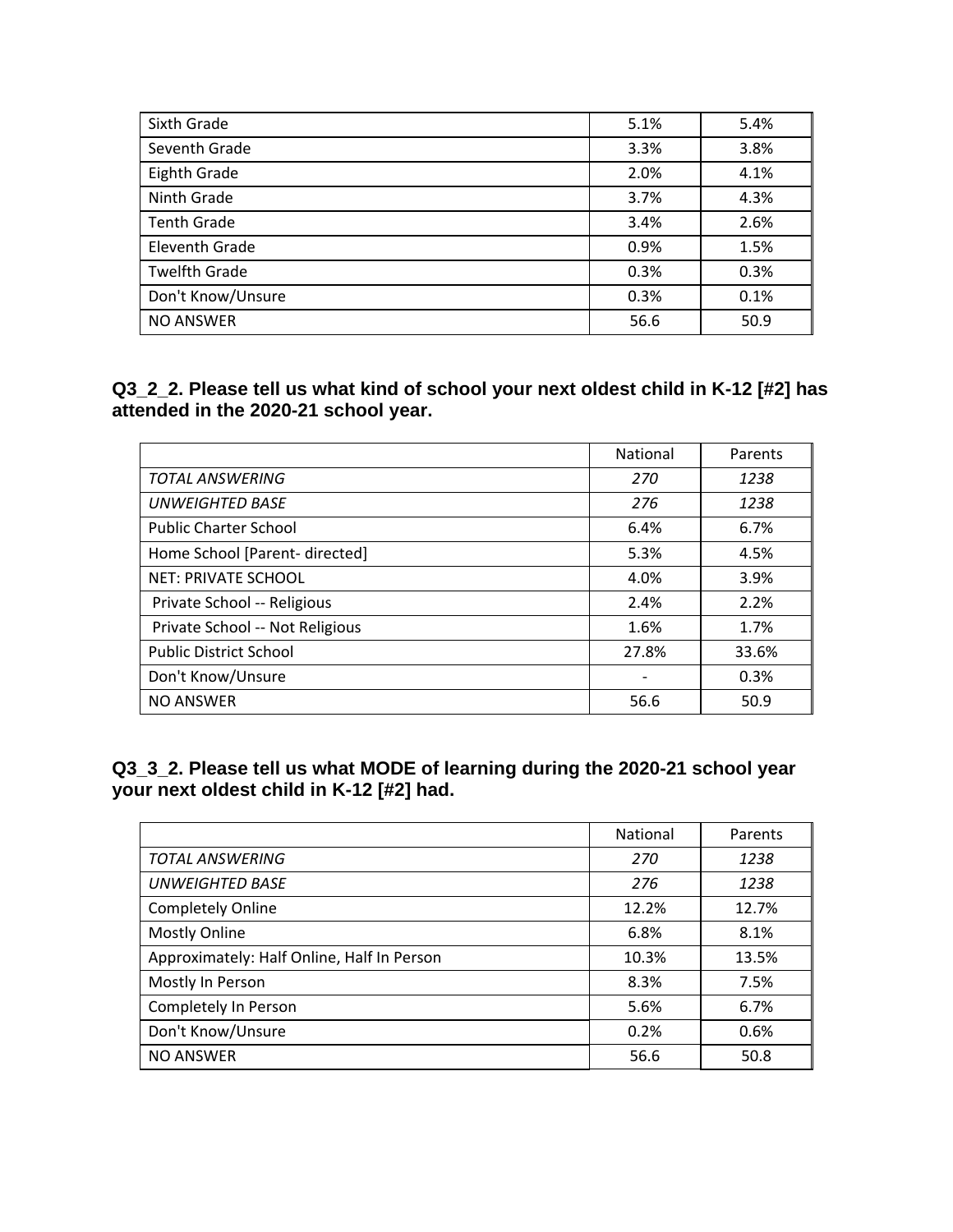|                        | National | Parents                  |
|------------------------|----------|--------------------------|
| <b>TOTAL ANSWERING</b> | 270      | 1238                     |
| <b>UNWEIGHTED BASE</b> | 276      | 1238                     |
| Kindergarten           | 4.8%     | 4.0%                     |
| <b>First Grade</b>     | 1.6%     | 2.0%                     |
| Second Grade           | 1.7%     | 1.3%                     |
| <b>Third Grade</b>     | 1.2%     | 1.7%                     |
| <b>Fourth Grade</b>    | 1.4%     | 1.3%                     |
| <b>Fifth Grade</b>     | 2.8%     | 2.0%                     |
| Sixth Grade            | 1.1%     | 1.5%                     |
| Seventh Grade          | 0.9%     | 0.7%                     |
| Eighth Grade           | 1.2%     | 0.5%                     |
| Ninth Grade            |          | 0.7%                     |
| <b>Tenth Grade</b>     | -        | 0.1%                     |
| Eleventh Grade         |          | 0.1%                     |
| <b>Twelfth Grade</b>   | -        | 0.1%                     |
| Don't Know/Unsure      | -        | $\overline{\phantom{a}}$ |
| <b>NO ANSWER</b>       | 83.4     | 84.0                     |

## **Q3\_1\_3. Please tell us the grade level for your next oldest child in K-12 [#3].**

**Q3\_2\_3. Please tell us what kind of school your next oldest child in K-12 [#3] has attended in the 2020-21 school year.** 

|                                 | <b>National</b> | Parents |
|---------------------------------|-----------------|---------|
| <b>TOTAL ANSWERING</b>          | 270             | 1238    |
| <b>UNWEIGHTED BASE</b>          | 276             | 1238    |
| <b>Public Charter School</b>    | 1.4%            | 1.7%    |
| Home School [Parent- directed]  | 1.3%            | 1.9%    |
| <b>NET: PRIVATE SCHOOL</b>      | 1.9%            | 1.4%    |
| Private School -- Religious     | 1.1%            | 1.0%    |
| Private School -- Not Religious | 0.8%            | 0.4%    |
| <b>Public District School</b>   | 12.1%           | 11.0%   |
| Don't Know/Unsure               |                 | 0.2%    |
| <b>NO ANSWER</b>                | 83.4            | 83.9    |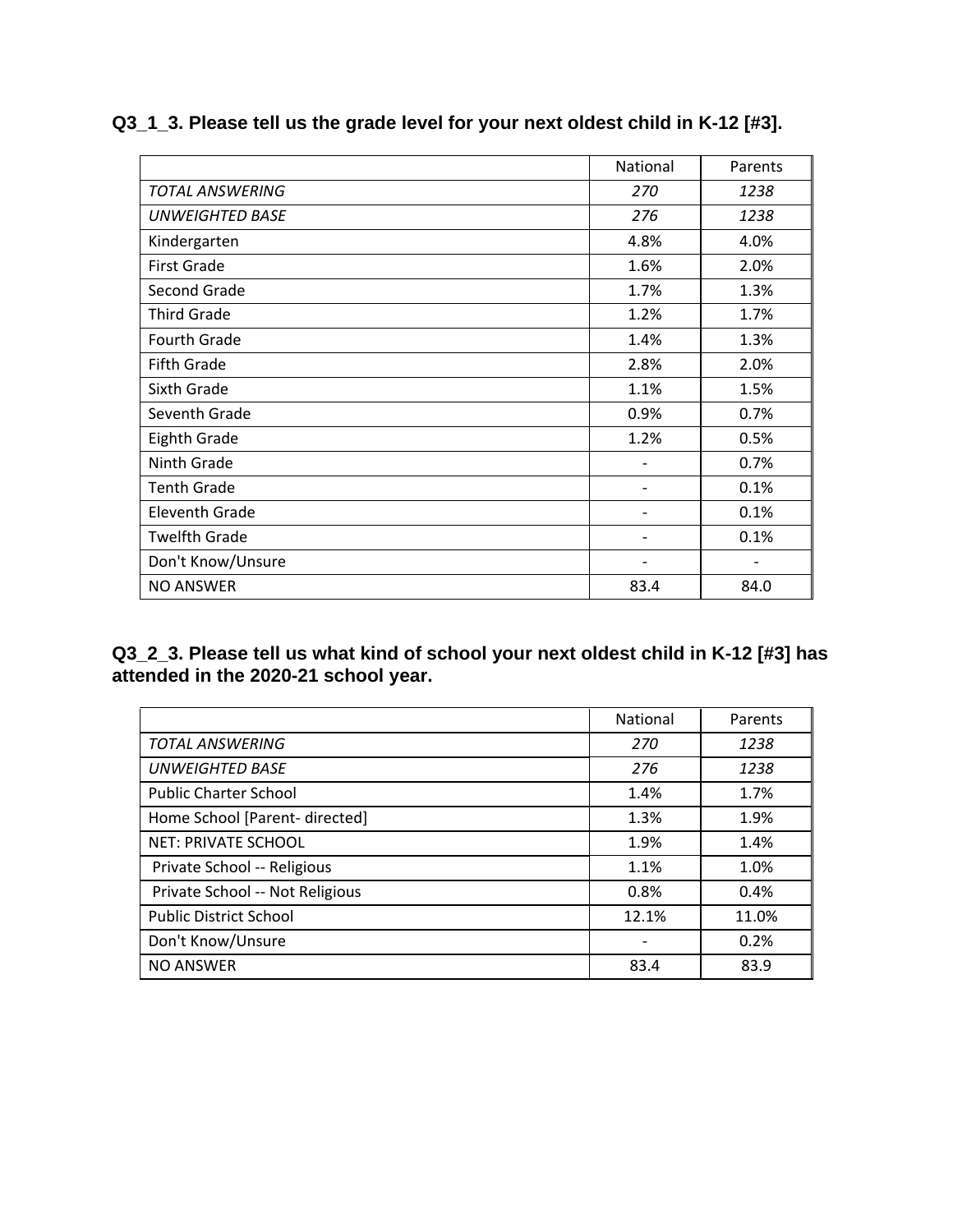#### **Q3\_3\_3. Please tell us what MODE of learning during the 2020-21 school year your next oldest child in K-12 [#3] had.**

|                                            | <b>National</b>          | Parents |
|--------------------------------------------|--------------------------|---------|
| <b>TOTAL ANSWERING</b>                     | 270                      | 1238    |
| <b>UNWEIGHTED BASE</b>                     | 276                      | 1238    |
| <b>Completely Online</b>                   | 4.0%                     | 3.6%    |
| <b>Mostly Online</b>                       | 2.1%                     | 2.2%    |
| Approximately: Half Online, Half In Person | 3.8%                     | 4.3%    |
| Mostly In Person                           | 4.1%                     | 2.8%    |
| Completely In Person                       | 2.1%                     | 2.7%    |
| Don't Know/Unsure                          | $\overline{\phantom{a}}$ | 0.5%    |
| <b>NO ANSWER</b>                           | 83.9                     | 84.0    |

## **Q3\_1\_4. Please tell us the grade level for your next oldest child in K-12 [#4].**

|                        | <b>National</b>              | Parents           |
|------------------------|------------------------------|-------------------|
| TOTAL ANSWERING        | 270                          | 1238              |
| <b>UNWEIGHTED BASE</b> | 276                          | 1238              |
| Kindergarten           | 0.8%                         | 1.6%              |
| <b>First Grade</b>     | 1.6%                         | 1.0%              |
| Second Grade           | 0.2%                         | 0.3%              |
| <b>Third Grade</b>     | 1.0%                         | 0.9%              |
| Fourth Grade           |                              | 0.8%              |
| <b>Fifth Grade</b>     | 2.2%                         | 0.7%              |
| Sixth Grade            | -                            | 0.2%              |
| Seventh Grade          |                              | 0.3%              |
| <b>Eighth Grade</b>    |                              | 0.1%              |
| Ninth Grade            |                              | 0.3%              |
| <b>Tenth Grade</b>     | -                            | 0.1%              |
| Eleventh Grade         | $\qquad \qquad \blacksquare$ | 0.1%              |
| <b>Twelfth Grade</b>   | $\overline{\phantom{a}}$     | $\qquad \qquad -$ |
| Don't Know/Unsure      | 0.3%                         | $*$ %             |
| <b>NO ANSWER</b>       | 94.0                         | 93.8              |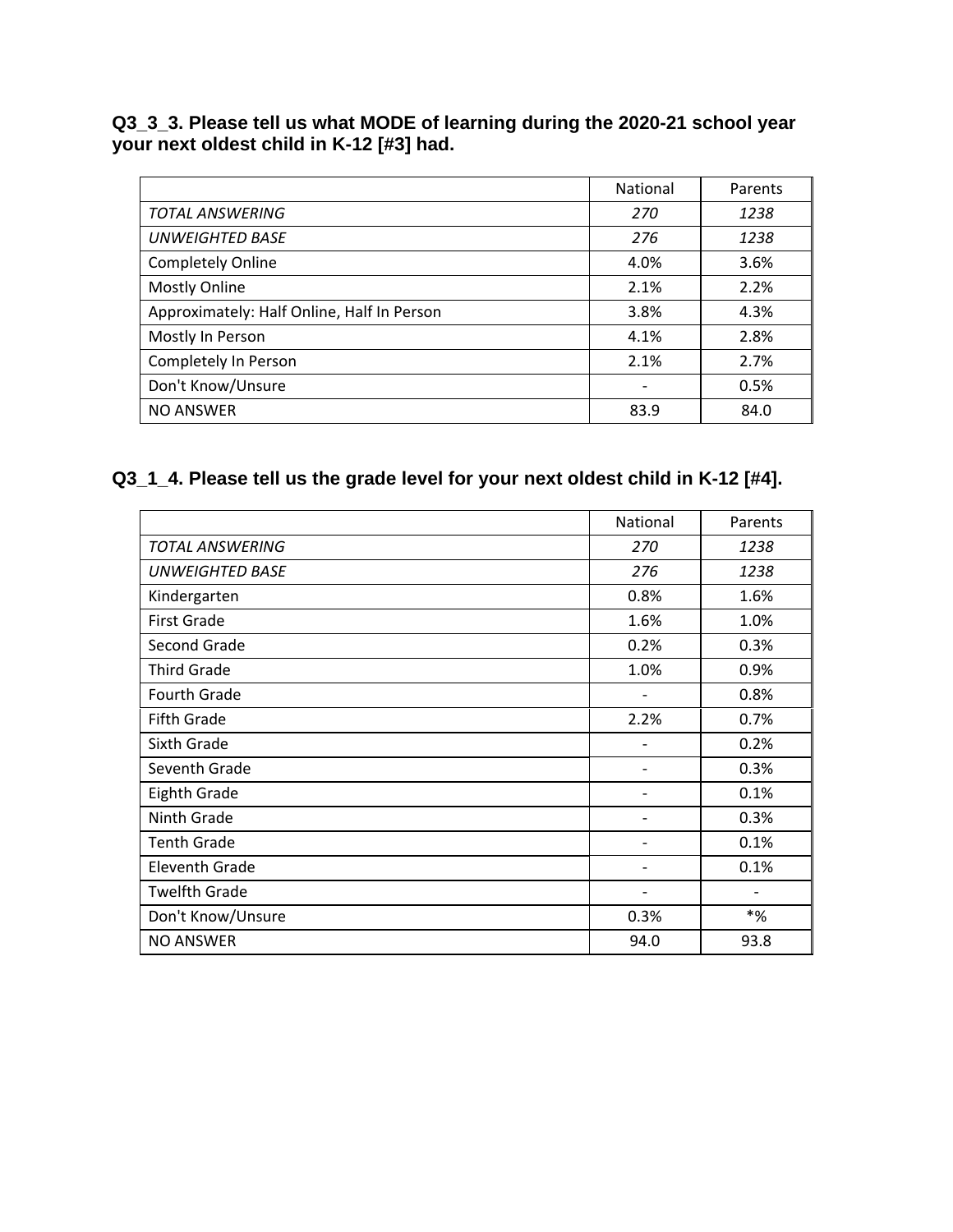**Q3\_2\_4. Please tell us what kind of school your next oldest child in K-12 [#4] has attended in the 2020-21 school year.** 

|                                 | National | Parents |
|---------------------------------|----------|---------|
| <b>TOTAL ANSWERING</b>          | 270      | 1238    |
| <b>UNWEIGHTED BASE</b>          | 276      | 1238    |
| <b>Public Charter School</b>    | 1.2%     | 0.9%    |
| Home School [Parent- directed]  | 0.8%     | 0.8%    |
| <b>NET: PRIVATE SCHOOL</b>      | 0.3%     | 0.2%    |
| Private School -- Religious     | 0.3%     | 0.2%    |
| Private School -- Not Religious |          | *%      |
| <b>Public District School</b>   | 3.8%     | 4.1%    |
| Don't Know/Unsure               |          | 0.1%    |
| <b>NO ANSWER</b>                | 94.0     | 93.8    |

### **Q3\_3\_4. Please tell us what MODE of learning during the 2020-21 school year your next oldest child in K-12 [#4] had.**

|                                            | National                 | Parents |
|--------------------------------------------|--------------------------|---------|
| <b>TOTAL ANSWERING</b>                     | 270                      | 1238    |
| <b>UNWEIGHTED BASE</b>                     | 276                      | 1238    |
| <b>Completely Online</b>                   | 2.4%                     | 1.5%    |
| <b>Mostly Online</b>                       | 0.8%                     | 1.2%    |
| Approximately: Half Online, Half In Person | 0.8%                     | 1.7%    |
| Mostly In Person                           | 1.4%                     | 0.7%    |
| Completely In Person                       | 0.5%                     | 1.0%    |
| Don't Know/Unsure                          | $\overline{\phantom{a}}$ | 0.1%    |
| <b>NO ANSWER</b>                           | 94.0                     | 93.9    |

### **Q3\_1\_5. Please tell us the grade level for your next oldest child in K-12 [#5].**

|                        | National                 | Parents |
|------------------------|--------------------------|---------|
| <b>TOTAL ANSWERING</b> | 270                      | 1238    |
| <b>UNWEIGHTED BASE</b> | 276                      | 1238    |
| Kindergarten           | $\overline{\phantom{a}}$ | 0.9%    |
| <b>First Grade</b>     | 0.6%                     | 0.3%    |
| Second Grade           | 1.4%                     | 0.7%    |
| <b>Third Grade</b>     |                          | 0.2%    |
| Fourth Grade           |                          |         |
| <b>Fifth Grade</b>     |                          |         |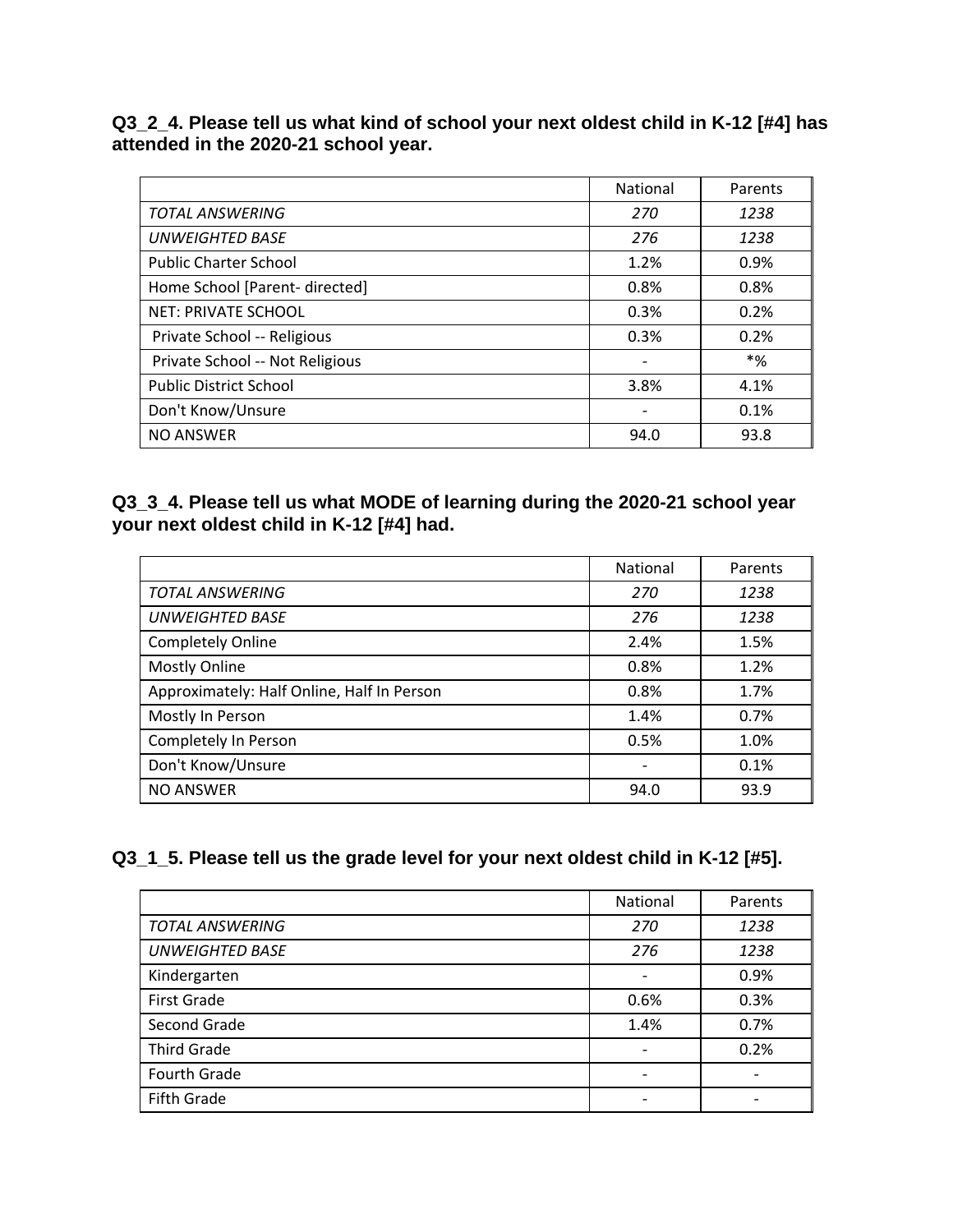| Sixth Grade           |                          |      |
|-----------------------|--------------------------|------|
| Seventh Grade         |                          |      |
| Eighth Grade          | 0.3%                     | 0.2% |
| Ninth Grade           | $\overline{\phantom{a}}$ |      |
| <b>Tenth Grade</b>    |                          | 0.1% |
| <b>Eleventh Grade</b> | $\overline{\phantom{a}}$ | 0.1% |
| <b>Twelfth Grade</b>  | $\overline{\phantom{a}}$ |      |
| Don't Know/Unsure     |                          |      |
| <b>NO ANSWER</b>      | 97.7                     | 97.6 |

**Q3\_2\_5. Please tell us what kind of school your next oldest child in K-12 [#5] has attended in the 2020-21 school year.** 

|                                 | National                 | Parents |
|---------------------------------|--------------------------|---------|
| <b>TOTAL ANSWERING</b>          | 270                      | 1238    |
| <b>UNWEIGHTED BASE</b>          | 276                      | 1238    |
| <b>Public Charter School</b>    | $\overline{\phantom{a}}$ | 0.3%    |
| Home School [Parent- directed]  | 0.5%                     | 0.4%    |
| <b>NET: PRIVATE SCHOOL</b>      | 0.3%                     | 0.3%    |
| Private School -- Religious     |                          | 0.1%    |
| Private School -- Not Religious | 0.3%                     | 0.2%    |
| <b>Public District School</b>   | 1.4%                     | 1.6%    |
| Don't Know/Unsure               |                          |         |
| <b>NO ANSWER</b>                | 97.7                     | 97.4    |

**Q3\_3\_5. Please tell us what MODE of learning during the 2020-21 school year your next oldest child in K-12 [#5] had.** 

|                                            | National | Parents |
|--------------------------------------------|----------|---------|
| <b>TOTAL ANSWERING</b>                     | 270      | 1238    |
| <b>UNWEIGHTED BASE</b>                     | 276      | 1238    |
| <b>Completely Online</b>                   | 1.4%     | 0.6%    |
| <b>Mostly Online</b>                       |          | 0.4%    |
| Approximately: Half Online, Half In Person | 0.3%     | 0.7%    |
| Mostly In Person                           | 0.6%     | 0.4%    |
| Completely In Person                       |          | 0.3%    |
| Don't Know/Unsure                          |          |         |
| <b>NO ANSWER</b>                           | 97.7     | 97.6    |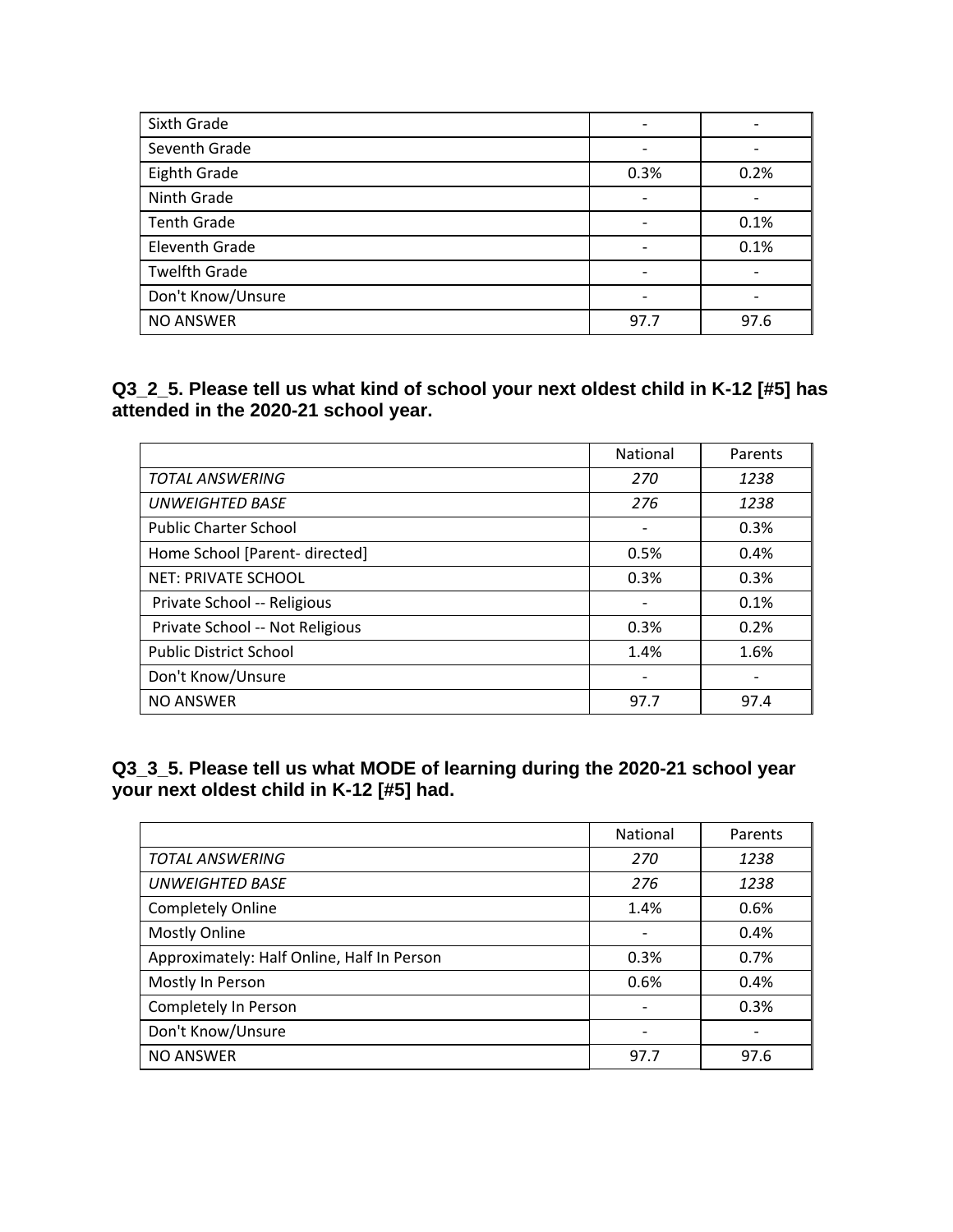|                        | National                 | Parents |
|------------------------|--------------------------|---------|
| <b>TOTAL ANSWERING</b> | 270                      | 1238    |
| <b>UNWEIGHTED BASE</b> | 276                      | 1238    |
| Kindergarten           | 0.5%                     | 0.4%    |
| <b>First Grade</b>     |                          | 0.1%    |
| Second Grade           |                          | 0.1%    |
| <b>Third Grade</b>     |                          |         |
| Fourth Grade           |                          |         |
| Fifth Grade            |                          |         |
| Sixth Grade            |                          |         |
| Seventh Grade          |                          |         |
| Eighth Grade           |                          |         |
| Ninth Grade            |                          |         |
| <b>Tenth Grade</b>     |                          |         |
| <b>Eleventh Grade</b>  |                          |         |
| <b>Twelfth Grade</b>   | $\overline{\phantom{a}}$ | 0.1%    |
| Don't Know/Unsure      | -                        |         |
| <b>NO ANSWER</b>       | 99.5                     | 99.3    |

## **Q3\_1\_6. Please tell us the grade level for your next oldest child in K-12 [#6].**

**Q3\_2\_6. Please tell us what kind of school your next oldest child in K-12 [#6] has attended in the 2020-21 school year.** 

|                                 | National                 | Parents |
|---------------------------------|--------------------------|---------|
| <b>TOTAL ANSWERING</b>          | 270                      | 1238    |
| <b>UNWEIGHTED BASE</b>          | 276                      | 1238    |
| <b>Public Charter School</b>    |                          | 0.1%    |
| Home School [Parent- directed]  | 0.5%                     | 0.2%    |
| <b>NET: PRIVATE SCHOOL</b>      | $\overline{\phantom{a}}$ |         |
| Private School -- Religious     |                          |         |
| Private School -- Not Religious |                          |         |
| <b>Public District School</b>   |                          | 0.5%    |
| Don't Know/Unsure               |                          |         |
| <b>NO ANSWER</b>                | 99.5                     | 99.3    |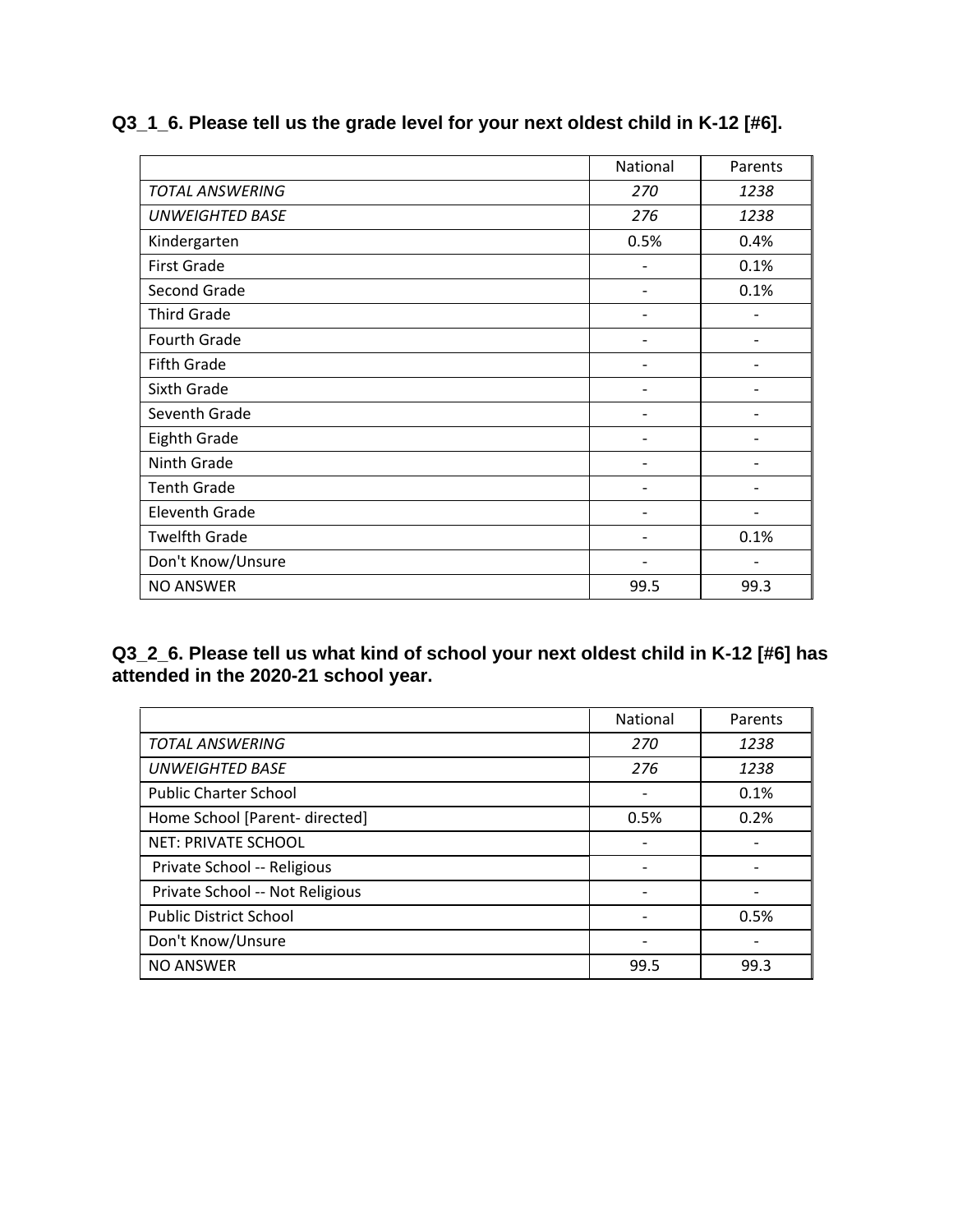#### **Q3\_3\_6. Please tell us what MODE of learning during the 2020-21 school year your next oldest child in K-12 [#6] had.**

|                                            | <b>National</b>          | Parents |
|--------------------------------------------|--------------------------|---------|
| <b>TOTAL ANSWERING</b>                     | 270                      | 1238    |
| <b>UNWEIGHTED BASE</b>                     | 276                      | 1238    |
| <b>Completely Online</b>                   | 0.5%                     | 0.2%    |
| <b>Mostly Online</b>                       | $\overline{\phantom{a}}$ | 0.2%    |
| Approximately: Half Online, Half In Person |                          | 0.1%    |
| Mostly In Person                           |                          | 0.1%    |
| Completely In Person                       | $\overline{\phantom{a}}$ | 0.1%    |
| Don't Know/Unsure                          | $\overline{\phantom{a}}$ | 0.1%    |
| <b>NO ANSWER</b>                           | 99.5                     | 99.1    |

## **Q3\_1\_7. Please tell us the grade level for your next oldest child in K-12 [#7].**

|                        | National                 | Parents |
|------------------------|--------------------------|---------|
| <b>TOTAL ANSWERING</b> | 270                      | 1238    |
| <b>UNWEIGHTED BASE</b> | 276                      | 1238    |
| Kindergarten           | $\overline{\phantom{a}}$ | 0.1%    |
| <b>First Grade</b>     | -                        | 0.1%    |
| Second Grade           |                          |         |
| <b>Third Grade</b>     |                          |         |
| Fourth Grade           |                          |         |
| Fifth Grade            |                          |         |
| Sixth Grade            |                          |         |
| Seventh Grade          |                          |         |
| <b>Eighth Grade</b>    |                          |         |
| Ninth Grade            |                          |         |
| <b>Tenth Grade</b>     |                          |         |
| <b>Eleventh Grade</b>  | -                        |         |
| <b>Twelfth Grade</b>   | -                        |         |
| Don't Know/Unsure      |                          |         |
| <b>NO ANSWER</b>       | 100.0                    | 99.8    |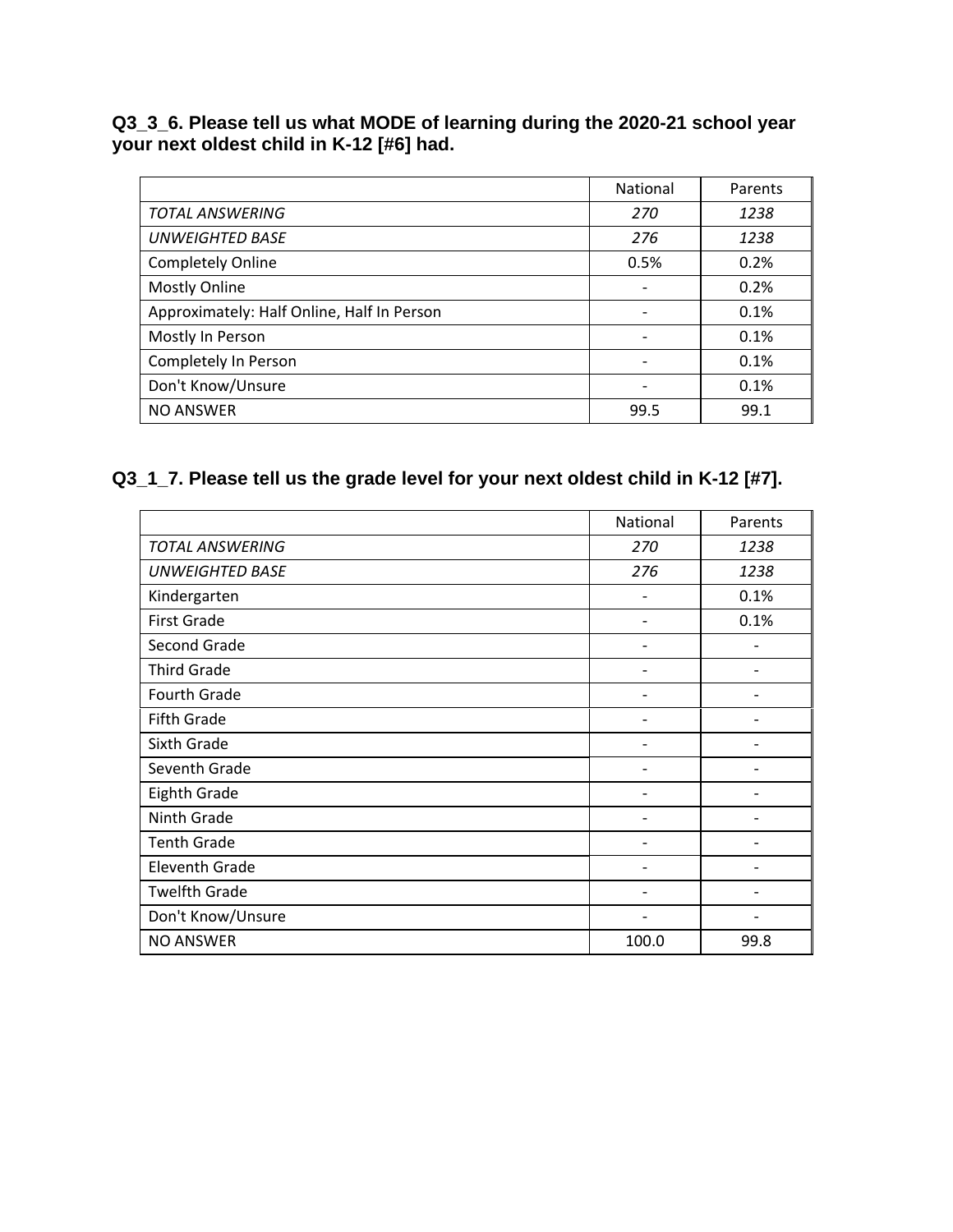**Q3\_2\_7. Please tell us what kind of school your next oldest child in K-12 [#7] has attended in the 2020-21 school year.** 

|                                 | <b>National</b> | Parents |
|---------------------------------|-----------------|---------|
| <b>TOTAL ANSWERING</b>          | 270             | 1238    |
| <b>UNWEIGHTED BASE</b>          | 276             | 1238    |
| <b>Public Charter School</b>    |                 |         |
| Home School [Parent- directed]  |                 |         |
| <b>NET: PRIVATE SCHOOL</b>      |                 |         |
| Private School -- Religious     |                 |         |
| Private School -- Not Religious |                 |         |
| <b>Public District School</b>   |                 | 0.2%    |
| Don't Know/Unsure               |                 |         |
| <b>NO ANSWER</b>                | 100.0           | 99.8    |

### **Q3\_3\_7. Please tell us what MODE of learning during the 2020-21 school year your next oldest child in K-12 [#7] had.**

|                                            | <b>National</b>          | Parents |
|--------------------------------------------|--------------------------|---------|
| <b>TOTAL ANSWERING</b>                     | 270                      | 1238    |
| <b>UNWEIGHTED BASE</b>                     | 276                      | 1238    |
| Completely Online                          |                          |         |
| <b>Mostly Online</b>                       |                          | 0.1%    |
| Approximately: Half Online, Half In Person |                          |         |
| Mostly In Person                           |                          |         |
| Completely In Person                       | $\overline{\phantom{a}}$ | 0.1%    |
| Don't Know/Unsure                          |                          |         |
| <b>NO ANSWER</b>                           | 100.0                    | 99.8    |

### **Q3\_1\_8. Please tell us the grade level for your next oldest child in K-12 [#8].**

|                        | National                 | Parents |
|------------------------|--------------------------|---------|
| <b>TOTAL ANSWERING</b> | 270                      | 1238    |
| <b>UNWEIGHTED BASE</b> | 276                      | 1238    |
| Kindergarten           |                          |         |
| <b>First Grade</b>     |                          |         |
| Second Grade           |                          |         |
| <b>Third Grade</b>     | $\overline{\phantom{a}}$ |         |
| Fourth Grade           | $\overline{\phantom{a}}$ |         |
| Fifth Grade            | $\overline{\phantom{0}}$ |         |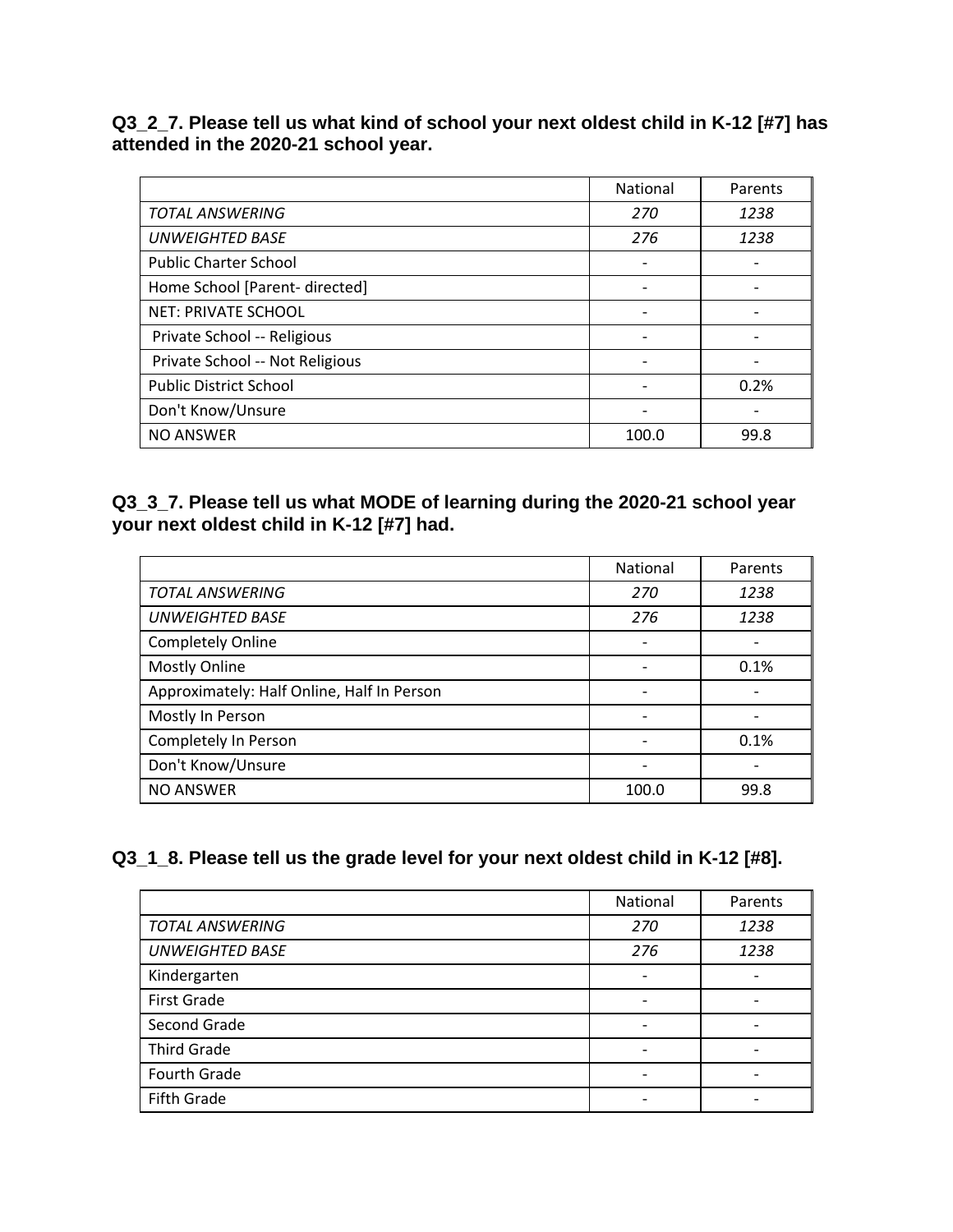| Sixth Grade          |                | $\blacksquare$           |
|----------------------|----------------|--------------------------|
| Seventh Grade        |                | $\overline{\phantom{0}}$ |
| Eighth Grade         |                |                          |
| Ninth Grade          |                |                          |
| <b>Tenth Grade</b>   |                |                          |
| Eleventh Grade       |                |                          |
| <b>Twelfth Grade</b> | $\blacksquare$ |                          |
| Don't Know/Unsure    |                |                          |
| <b>NO ANSWER</b>     | 100.0          | 100.0                    |

**Q3\_2\_8. Please tell us what kind of school your next oldest child in K-12 [#8] has attended in the 2020-21 school year.** 

|                                 | National | Parents |
|---------------------------------|----------|---------|
| <b>TOTAL ANSWERING</b>          | 270      | 1238    |
| <b>UNWEIGHTED BASE</b>          | 276      | 1238    |
| <b>Public Charter School</b>    |          |         |
| Home School [Parent- directed]  |          |         |
| <b>NET: PRIVATE SCHOOL</b>      |          |         |
| Private School -- Religious     |          |         |
| Private School -- Not Religious |          |         |
| <b>Public District School</b>   |          |         |
| Don't Know/Unsure               |          |         |
| <b>NO ANSWER</b>                | 100.0    | 100.0   |

**Q3\_3\_8. Please tell us what MODE of learning during the 2020-21 school year your next oldest child in K-12 [#8] had.** 

|                                            | <b>National</b>          | Parents |
|--------------------------------------------|--------------------------|---------|
| <b>TOTAL ANSWERING</b>                     | 270                      | 1238    |
| <b>UNWEIGHTED BASE</b>                     | 276                      | 1238    |
| <b>Completely Online</b>                   |                          |         |
| <b>Mostly Online</b>                       |                          |         |
| Approximately: Half Online, Half In Person |                          |         |
| Mostly In Person                           | $\overline{\phantom{a}}$ |         |
| Completely In Person                       |                          |         |
| Don't Know/Unsure                          |                          |         |
| <b>NO ANSWER</b>                           | 100.0                    | 100.0   |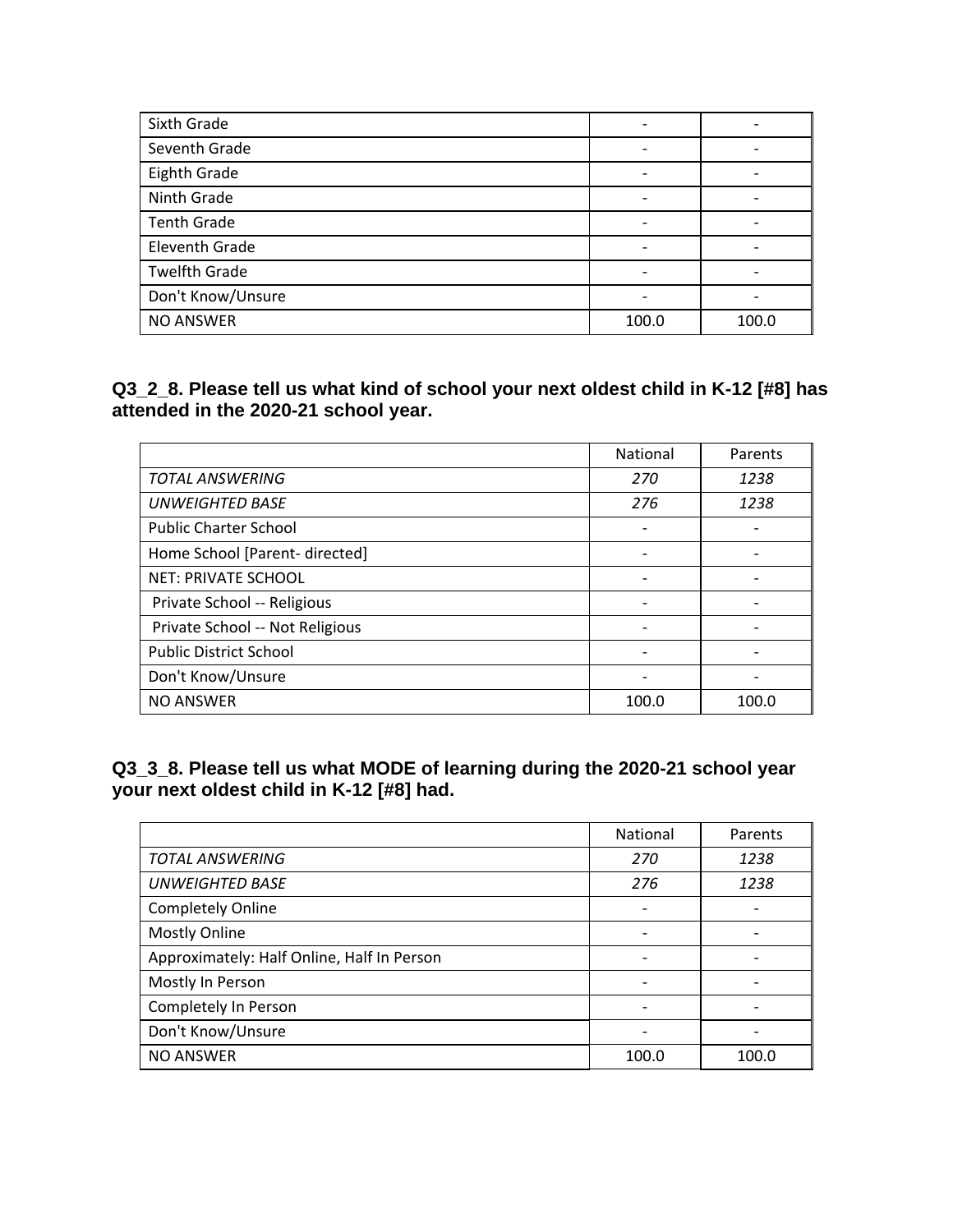|                        | National                 | Parents                  |
|------------------------|--------------------------|--------------------------|
| <b>TOTAL ANSWERING</b> | 270                      | 1238                     |
| <b>UNWEIGHTED BASE</b> | 276                      | 1238                     |
| Kindergarten           | $\overline{\phantom{0}}$ |                          |
| <b>First Grade</b>     |                          |                          |
| Second Grade           |                          |                          |
| <b>Third Grade</b>     |                          |                          |
| Fourth Grade           |                          |                          |
| <b>Fifth Grade</b>     |                          |                          |
| Sixth Grade            |                          |                          |
| Seventh Grade          |                          |                          |
| Eighth Grade           |                          |                          |
| Ninth Grade            |                          |                          |
| <b>Tenth Grade</b>     |                          |                          |
| <b>Eleventh Grade</b>  |                          |                          |
| <b>Twelfth Grade</b>   |                          | 0.1%                     |
| Don't Know/Unsure      |                          | $\overline{\phantom{a}}$ |
| <b>NO ANSWER</b>       | 100.0                    | 99.9                     |

## **Q3\_1\_9. Please tell us the grade level for your next oldest child in K-12 [#9].**

**Q3\_2\_9. Please tell us what kind of school your next oldest child in K-12 [#9] has attended in the 2020-21 school year.** 

|                                 | National | Parents |
|---------------------------------|----------|---------|
| <b>TOTAL ANSWERING</b>          | 270      | 1238    |
| <b>UNWEIGHTED BASE</b>          | 276      | 1238    |
| <b>Public Charter School</b>    |          |         |
| Home School [Parent- directed]  |          |         |
| <b>NET: PRIVATE SCHOOL</b>      |          |         |
| Private School -- Religious     |          |         |
| Private School -- Not Religious |          |         |
| <b>Public District School</b>   |          |         |
| Don't Know/Unsure               |          |         |
| <b>NO ANSWER</b>                | 100.0    | 100.0   |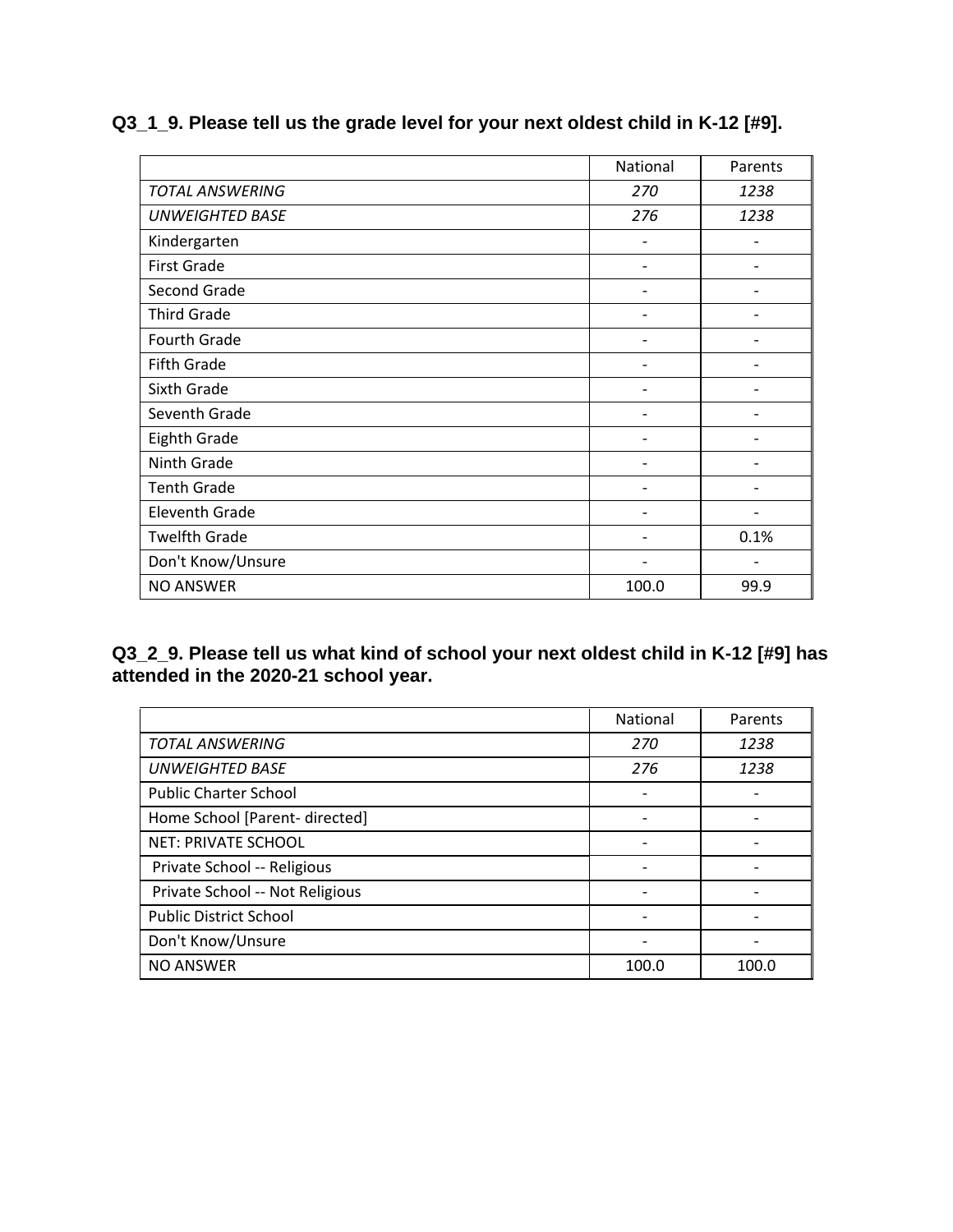#### **Q3\_3\_9. Please tell us what MODE of learning during the 2020-21 school year your next oldest child in K-12 [#9] had.**

|                                            | National                 | Parents |
|--------------------------------------------|--------------------------|---------|
| <b>TOTAL ANSWERING</b>                     | 270                      | 1238    |
| <b>UNWEIGHTED BASE</b>                     | 276                      | 1238    |
| Completely Online                          |                          |         |
| <b>Mostly Online</b>                       |                          |         |
| Approximately: Half Online, Half In Person |                          |         |
| Mostly In Person                           |                          |         |
| Completely In Person                       | $\overline{\phantom{a}}$ |         |
| Don't Know/Unsure                          |                          |         |
| <b>NO ANSWER</b>                           | 100.0                    | 100.0   |

# **Q3\_1\_10. Please tell us the grade level for your next oldest child in K-12 [#10].**

|                        | National                 | Parents                  |
|------------------------|--------------------------|--------------------------|
| <b>TOTAL ANSWERING</b> | 270                      | 1238                     |
| <b>UNWEIGHTED BASE</b> | 276                      | 1238                     |
| Kindergarten           | $\overline{\phantom{a}}$ |                          |
| <b>First Grade</b>     | -                        |                          |
| Second Grade           |                          |                          |
| <b>Third Grade</b>     |                          |                          |
| Fourth Grade           |                          |                          |
| Fifth Grade            |                          |                          |
| Sixth Grade            |                          |                          |
| Seventh Grade          |                          |                          |
| <b>Eighth Grade</b>    |                          |                          |
| Ninth Grade            |                          |                          |
| <b>Tenth Grade</b>     |                          |                          |
| <b>Eleventh Grade</b>  |                          | $\overline{a}$           |
| <b>Twelfth Grade</b>   | -                        | 0.1%                     |
| Don't Know/Unsure      | -                        | $\overline{\phantom{a}}$ |
| <b>NO ANSWER</b>       | 100.0                    | 99.9                     |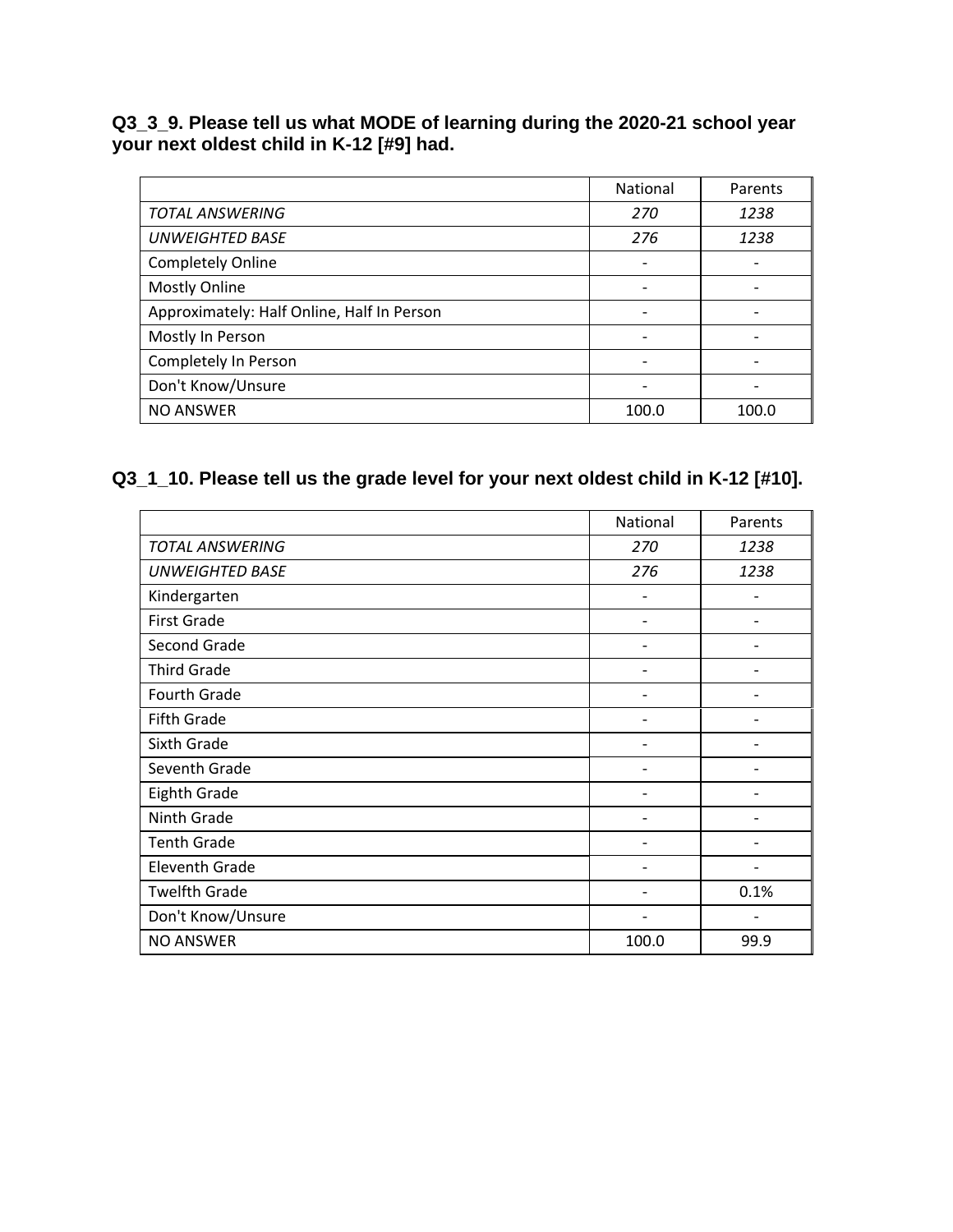**Q3\_2\_10. Please tell us what kind of school your next oldest child in K-12 [#10] has attended in the 2020-21 school year.** 

|                                 | <b>National</b> | Parents |
|---------------------------------|-----------------|---------|
| <b>TOTAL ANSWERING</b>          | 270             | 1238    |
| <b>UNWEIGHTED BASE</b>          | 276             | 1238    |
| <b>Public Charter School</b>    |                 |         |
| Home School [Parent- directed]  |                 |         |
| <b>NET: PRIVATE SCHOOL</b>      |                 |         |
| Private School -- Religious     |                 |         |
| Private School -- Not Religious |                 |         |
| <b>Public District School</b>   |                 |         |
| Don't Know/Unsure               |                 |         |
| <b>NO ANSWER</b>                | 100.0           | 100.0   |

### **Q3\_3\_10. Please tell us what MODE of learning during the 2020-21 school year your next oldest child in K-12 [#10] had.**

|                                            | National | Parents |
|--------------------------------------------|----------|---------|
| <b>TOTAL ANSWERING</b>                     | 270      | 1238    |
| <b>UNWEIGHTED BASE</b>                     | 276      | 1238    |
| <b>Completely Online</b>                   |          |         |
| <b>Mostly Online</b>                       | -        |         |
| Approximately: Half Online, Half In Person |          |         |
| Mostly In Person                           |          |         |
| Completely In Person                       |          |         |
| Don't Know/Unsure                          |          |         |
| <b>NO ANSWER</b>                           | 100.0    | 100.0   |

**Q4. [ASK IF Q2 = 1]** To what extent are you satisfied or dissatisfied with your child's/children's experiences with the following types of schooling?

**Q4\_1.** Charter School (or Public Charter School)

|                              | <b>National</b> | Parents |
|------------------------------|-----------------|---------|
| TOTAL ANSWERING              | 189             | 1153    |
| <b>UNWEIGHTED BASE</b>       | 195             | 1157    |
| No Experience/Not Applicable | 48.8%           | 63.3%   |
| NET: SATISFIED               | 30.5%           | 20.8%   |
| Very Satisfied               | 16.4%           | 9.2%    |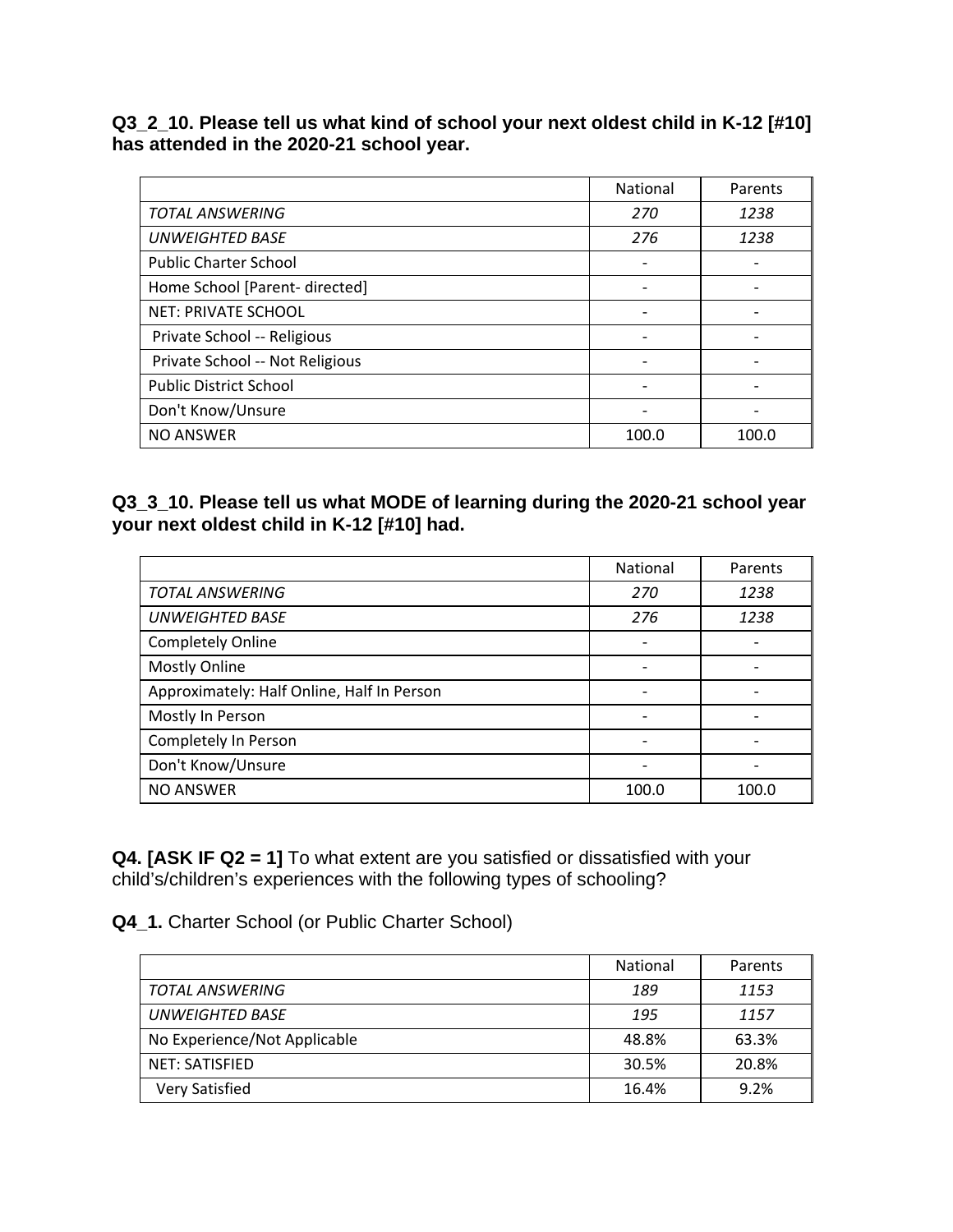| Somewhat Satisfied       | 14.1%                    | 11.6% |
|--------------------------|--------------------------|-------|
| <b>NET: DISSATISFIED</b> | 12.5%                    | 7.6%  |
| Somewhat Dissatisfied    | 9.1%                     | 5.2%  |
| Very Dissatisfied        | 3.4%                     | 2.4%  |
| [DK]                     | $\overline{\phantom{0}}$ |       |
| [Refused]                | $\overline{\phantom{0}}$ |       |
| <b>NO ANSWER</b>         | 8.2                      | 8.2   |

## **Q4\_2.** Home School

|                              | National | Parents |
|------------------------------|----------|---------|
| <b>TOTAL ANSWERING</b>       | 189      | 1153    |
| <b>UNWEIGHTED BASE</b>       | 195      | 1157    |
| No Experience/Not Applicable | 30.0%    | 43.0%   |
| <b>NET: SATISFIED</b>        | 43.1%    | 33.2%   |
| <b>Very Satisfied</b>        | 24.0%    | 16.4%   |
| Somewhat Satisfied           | 19.1%    | 16.8%   |
| <b>NET: DISSATISFIED</b>     | 16.7%    | 15.8%   |
| Somewhat Dissatisfied        | 11.8%    | 11.1%   |
| Very Dissatisfied            | 4.9%     | 4.8%    |
| [DK]                         |          |         |
| [Refused]                    |          |         |
| <b>NO ANSWER</b>             | 10.2     | 8.0     |

# **Q4\_3.** Private School (or Independent School, Parochial School, Religious School)

|                              | National | Parents |
|------------------------------|----------|---------|
| <b>TOTAL ANSWERING</b>       | 189      | 1153    |
| <b>UNWEIGHTED BASE</b>       | 195      | 1157    |
| No Experience/Not Applicable | 57.0%    | 65.5%   |
| <b>NET: SATISFIED</b>        | 26.5%    | 19.9%   |
| Very Satisfied               | 17.3%    | 11.4%   |
| Somewhat Satisfied           | 9.2%     | 8.5%    |
| <b>NET: DISSATISFIED</b>     | 8.4%     | 6.2%    |
| Somewhat Dissatisfied        | 4.8%     | 3.4%    |
| Very Dissatisfied            | 3.6%     | 2.8%    |
| [DK]                         |          |         |
| [Refused]                    |          |         |
| <b>NO ANSWER</b>             | 8.1      | 8.4     |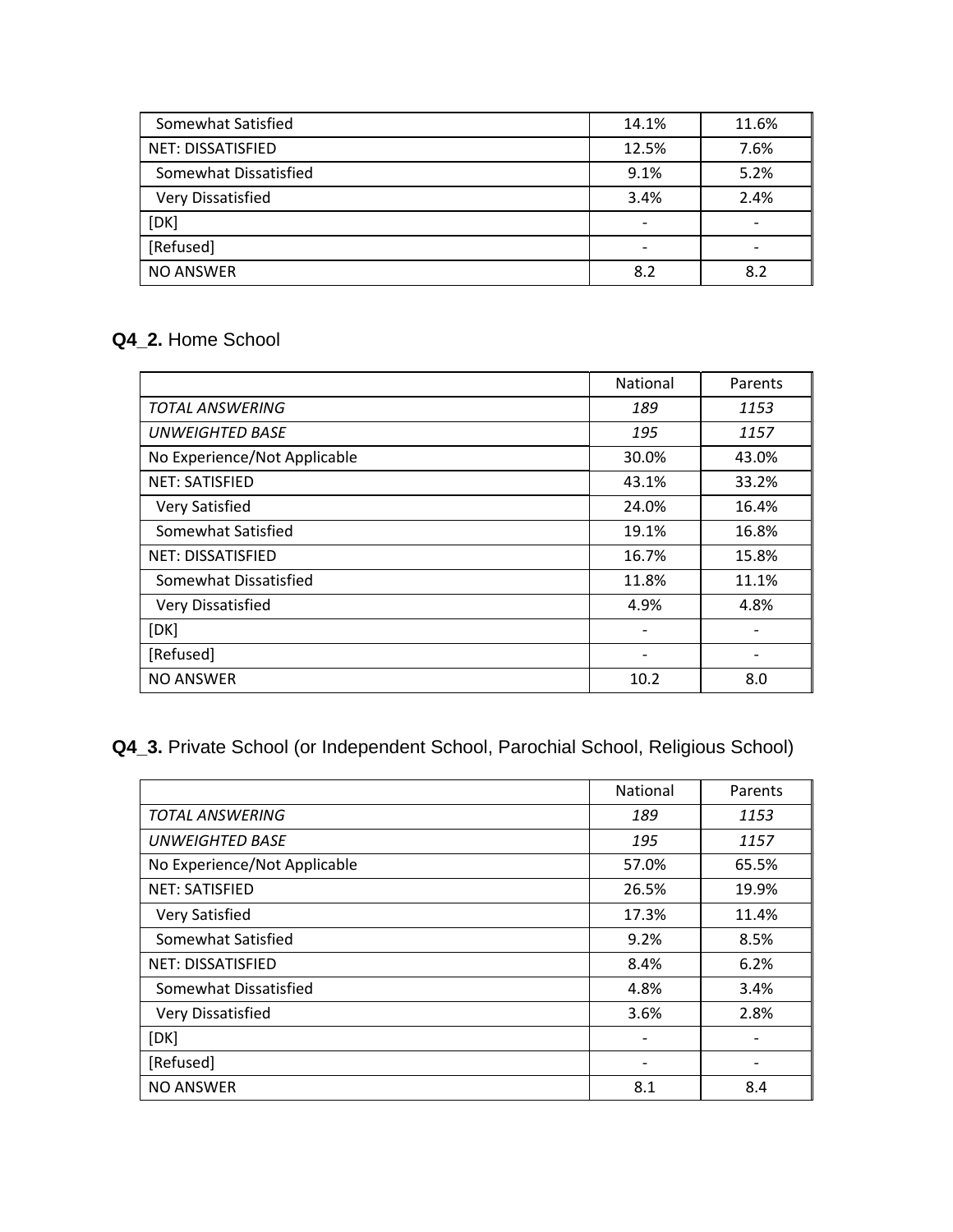**Q4\_4.** Regular Public School (or Public District School)

|                              | National | Parents |
|------------------------------|----------|---------|
| <b>TOTAL ANSWERING</b>       | 189      | 1153    |
| <b>UNWEIGHTED BASE</b>       | 195      | 1157    |
| No Experience/Not Applicable | 10.2%    | 7.9%    |
| <b>NET: SATISFIED</b>        | 60.3%    | 62.8%   |
| Very Satisfied               | 26.9%    | 26.6%   |
| Somewhat Satisfied           | 33.4%    | 36.2%   |
| <b>NET: DISSATISFIED</b>     | 24.9%    | 26.9%   |
| Somewhat Dissatisfied        | 16.5%    | 16.7%   |
| Very Dissatisfied            | 8.4%     | 10.2%   |
| [DK]                         |          |         |
| [Refused]                    |          |         |
| <b>NO ANSWER</b>             | 4.6      | 2.3     |

**Q5. [ONLY ASK IF Q4\_1 = 2 TO 5]** Which factors most influenced your decision to have your child/children attend a public charter school?

#### **Please rank your TOP THREE items.**

#### **[RANDOMIZE, BUT KEEP Q5 TO Q8 ORDERING SAME PER RESPONDENT] Q5A.** Academic Quality, Reputation

|                        | National | Parents |
|------------------------|----------|---------|
| <b>TOTAL ANSWERING</b> | 82       | 328     |
| <b>UNWEIGHTED BASE</b> | 83       | 339     |
| Ranked #1              | 12.0%    | 16.0%   |
| Ranked #2              | 8.9%     | 9.7%    |
| Ranked #3              | 5.0%     | 9.4%    |
| Not Ranked             | 74.1%    | 64.0%   |
| <b>MEAN</b>            | 0.45     | 0.64    |
| <b>MEDIAN</b>          | 0.00     | 0.00    |
| <b>NO ANSWER</b>       |          | 0.8     |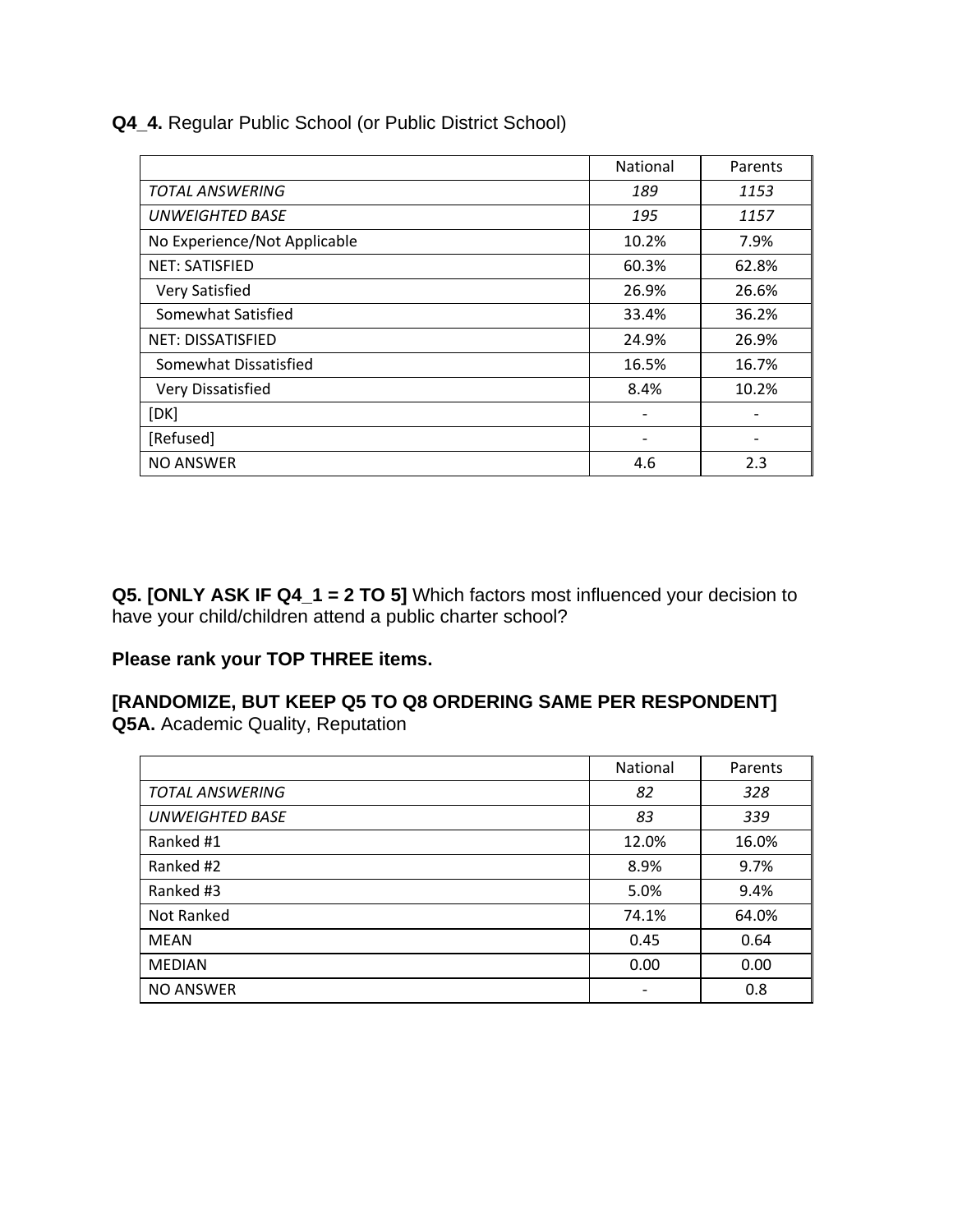# **Q5B.** Class Size

|                        | National | Parents |
|------------------------|----------|---------|
| <b>TOTAL ANSWERING</b> | 82       | 328     |
| <b>UNWEIGHTED BASE</b> | 83       | 339     |
| Ranked #1              | 9.1%     | 7.5%    |
| Ranked #2              | 4.6%     | 7.0%    |
| Ranked #3              | 7.3%     | 9.7%    |
| Not Ranked             | 79.0%    | 75.1%   |
| <b>MEAN</b>            | 0.40     | 0.51    |
| <b>MEDIAN</b>          | 0.00     | 0.00    |
| <b>NO ANSWER</b>       |          | 0.8     |

# **Q5C.** Structure, Discipline

|                        | National | Parents |
|------------------------|----------|---------|
| <b>TOTAL ANSWERING</b> | 82       | 328     |
| <b>UNWEIGHTED BASE</b> | 83       | 339     |
| Ranked #1              | 4.9%     | 6.7%    |
| Ranked #2              | 10.4%    | 11.7%   |
| Ranked #3              | 6.1%     | 6.9%    |
| Not Ranked             | 78.6%    | 73.9%   |
| MEAN                   | 0.44     | 0.51    |
| <b>MEDIAN</b>          | 0.00     | 0.00    |
| <b>NO ANSWER</b>       |          | 0.8     |

# **Q5D.** Extracurricular Activities (e.g. Athletics, Arts, etc.)

|                        | National                 | Parents |
|------------------------|--------------------------|---------|
| <b>TOTAL ANSWERING</b> | 82                       | 328     |
| <b>UNWEIGHTED BASE</b> | 83                       | 339     |
| Ranked #1              | $\overline{\phantom{a}}$ | 3.5%    |
| Ranked #2              | 6.8%                     | 4.4%    |
| Ranked #3              | 4.3%                     | 5.9%    |
| Not Ranked             | 89.0%                    | 85.3%   |
| MEAN                   | 0.26                     | 0.30    |
| <b>MEDIAN</b>          | 0.00                     | 0.00    |
| <b>NO ANSWER</b>       | $\overline{\phantom{a}}$ | 0.8     |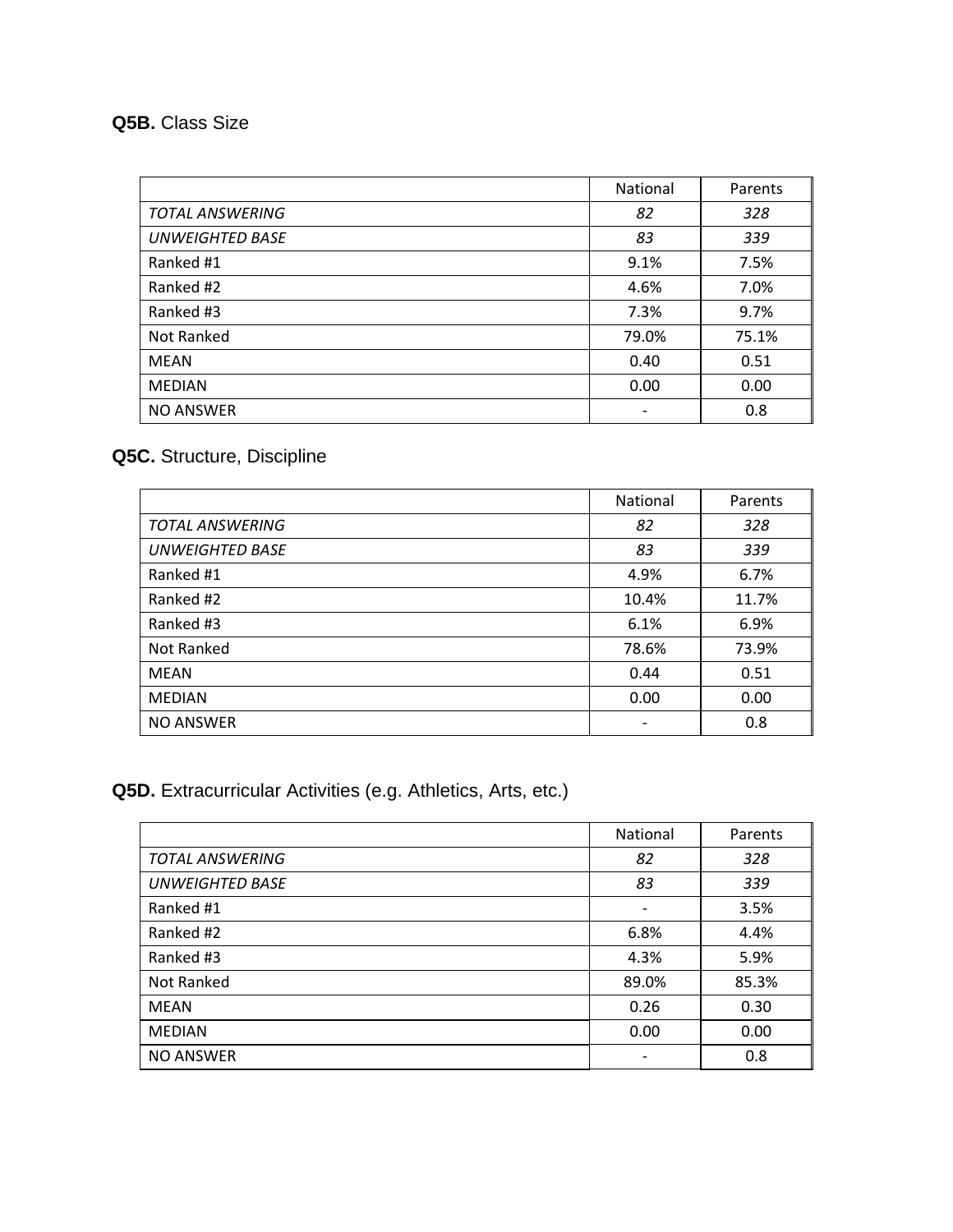# **Q5E.** Diversity

|                        | National | Parents |
|------------------------|----------|---------|
| <b>TOTAL ANSWERING</b> | 82       | 328     |
| <b>UNWEIGHTED BASE</b> | 83       | 339     |
| Ranked #1              | 10.7%    | 5.3%    |
| Ranked #2              | 6.1%     | 5.0%    |
| Ranked #3              | 1.1%     | 5.9%    |
| Not Ranked             | 82.2%    | 83.0%   |
| <b>MEAN</b>            | 0.26     | 0.33    |
| <b>MEDIAN</b>          | 0.00     | 0.00    |
| <b>NO ANSWER</b>       |          | 0.8     |

### **Q5F.** Individual, One-on-One Attention

|                        | National | Parents |
|------------------------|----------|---------|
| <b>TOTAL ANSWERING</b> | 82       | 328     |
| <b>UNWEIGHTED BASE</b> | 83       | 339     |
| Ranked #1              | 5.1%     | 7.0%    |
| Ranked #2              | 7.9%     | 5.7%    |
| Ranked #3              | 4.3%     | 4.3%    |
| Not Ranked             | 82.6%    | 82.2%   |
| <b>MEAN</b>            | 0.34     | 0.32    |
| <b>MEDIAN</b>          | 0.00     | 0.00    |
| <b>NO ANSWER</b>       |          | 0.8     |

# **Q5G.** Location, Close to Home or Work

|                        | National                 | Parents |
|------------------------|--------------------------|---------|
|                        |                          |         |
| <b>TOTAL ANSWERING</b> | 82                       | 328     |
| <b>UNWEIGHTED BASE</b> | 83                       | 339     |
| Ranked #1              | 5.4%                     | 6.6%    |
| Ranked #2              | 5.2%                     | 5.8%    |
| Ranked #3              | 9.0%                     | 11.4%   |
| Not Ranked             | 80.4%                    | 75.4%   |
| <b>MEAN</b>            | 0.43                     | 0.53    |
| <b>MEDIAN</b>          | 0.00                     | 0.00    |
| <b>NO ANSWER</b>       | $\overline{\phantom{a}}$ | 0.8     |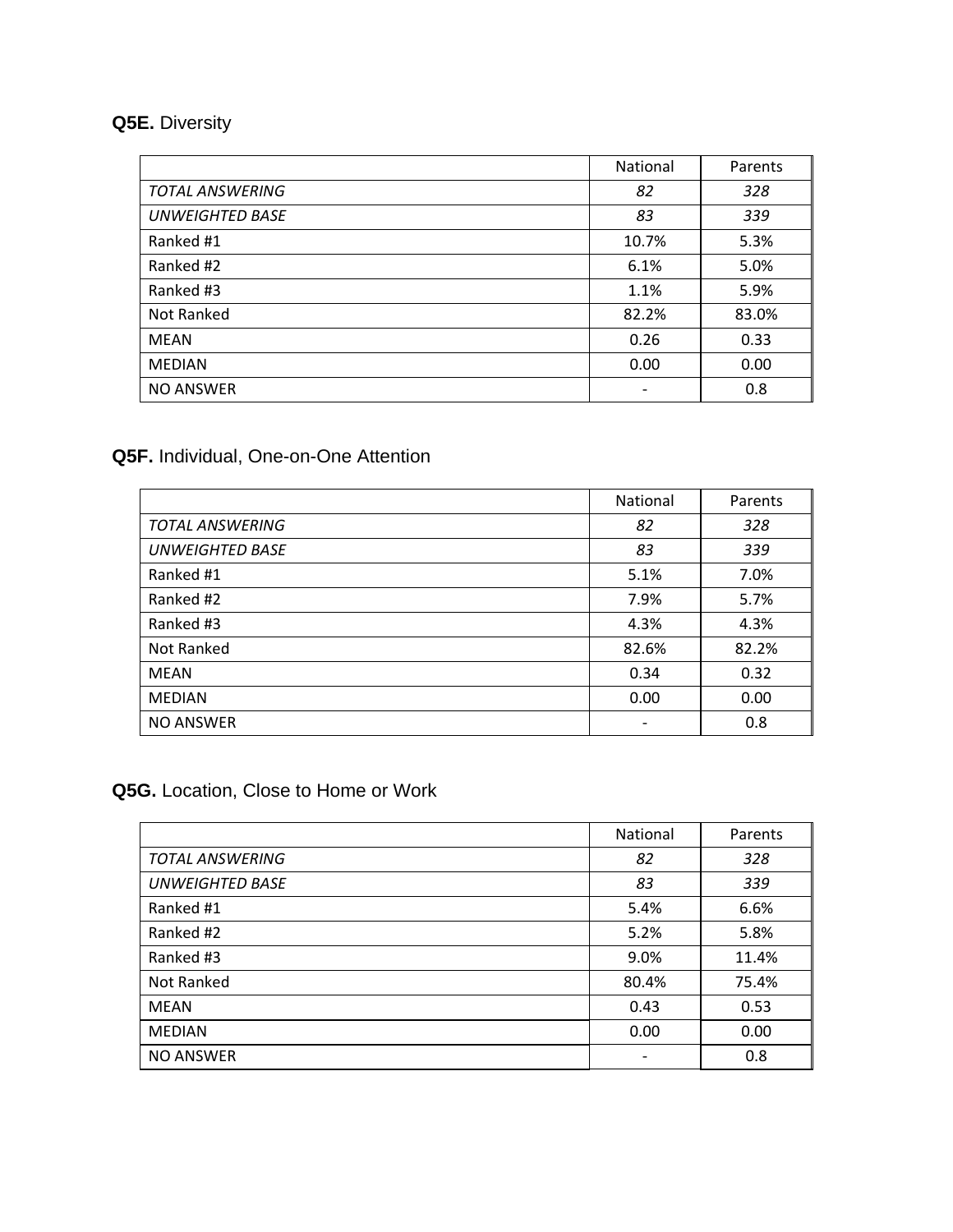## **Q5H.** Morals, Character, Values Instruction

|                        | National | Parents |
|------------------------|----------|---------|
| <b>TOTAL ANSWERING</b> | 82       | 328     |
| <b>UNWEIGHTED BASE</b> | 83       | 339     |
| Ranked #1              | 8.8%     | 9.5%    |
| Ranked #2              | 7.0%     | 9.6%    |
| Ranked #3              | 10.1%    | 7.0%    |
| Not Ranked             | 74.1%    | 73.1%   |
| <b>MEAN</b>            | 0.53     | 0.50    |
| <b>MEDIAN</b>          | 0.00     | 0.00    |
| <b>NO ANSWER</b>       |          | 0.8     |

# **Q5I.** Our Assigned District School

|                        | National | Parents |
|------------------------|----------|---------|
| <b>TOTAL ANSWERING</b> | 82       | 328     |
| <b>UNWEIGHTED BASE</b> | 83       | 339     |
| Ranked #1              | 2.6%     | 4.6%    |
| Ranked #2              | 1.4%     | 3.0%    |
| Ranked #3              | 8.3%     | 3.8%    |
| Not Ranked             | 87.7%    | 87.7%   |
| MEAN                   | 0.30     | 0.22    |
| <b>MEDIAN</b>          | 0.00     | 0.00    |
| <b>NO ANSWER</b>       |          | 0.8     |

# **Q5J.** Religious Environment/Instruction

|                        | National | Parents |
|------------------------|----------|---------|
| <b>TOTAL ANSWERING</b> | 82       | 328     |
| <b>UNWEIGHTED BASE</b> | 83       | 339     |
| Ranked #1              | 4.0%     | 3.0%    |
| Ranked #2              | 2.4%     | 1.7%    |
| Ranked #3              | 9.5%     | 5.0%    |
| Not Ranked             | 84.2%    | 89.5%   |
| <b>MEAN</b>            | 0.37     | 0.22    |
| <b>MEDIAN</b>          | 0.00     | 0.00    |
| <b>NO ANSWER</b>       |          | 0.8     |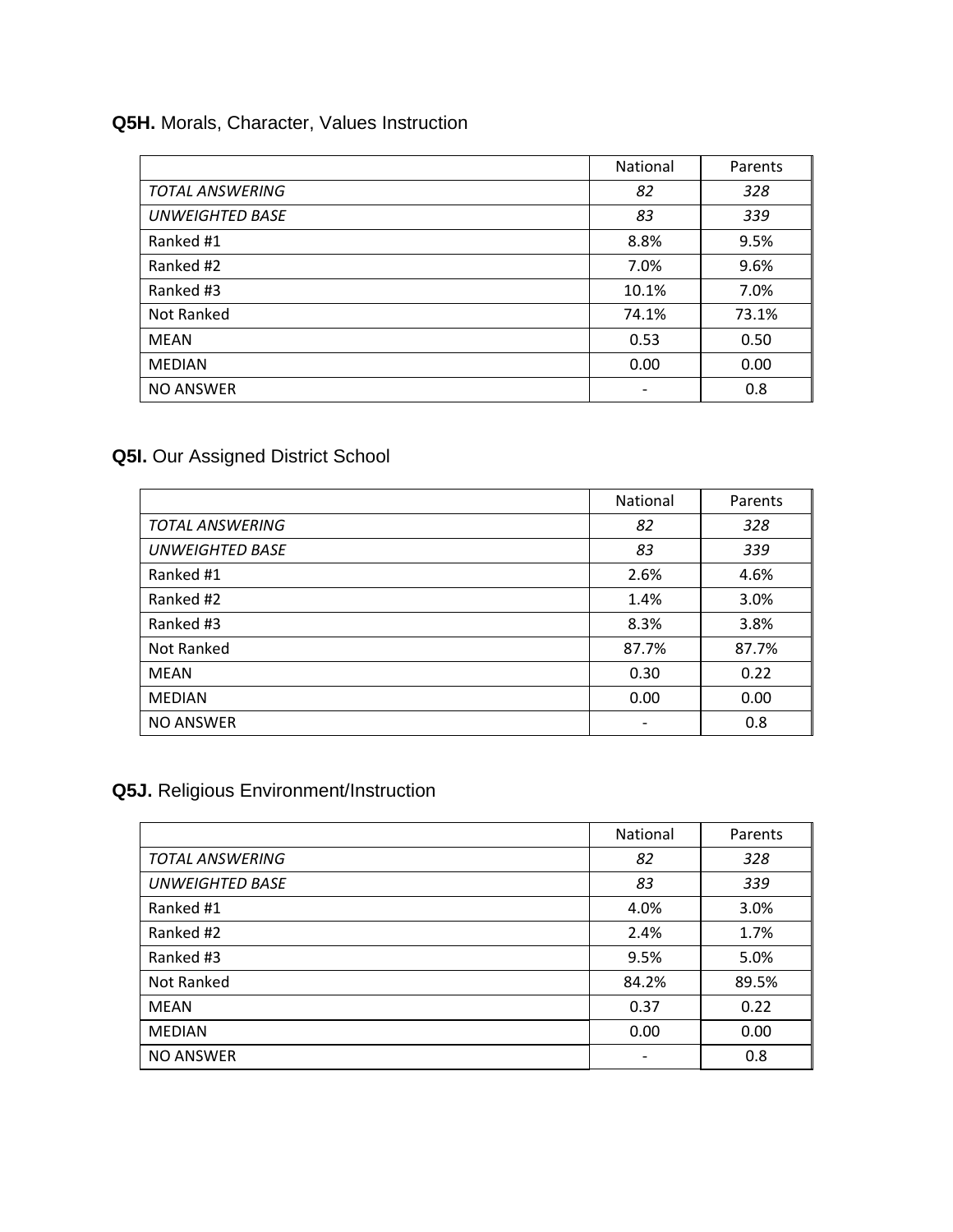## **Q5K.** Safe Environment

|                        | National | Parents |
|------------------------|----------|---------|
| <b>TOTAL ANSWERING</b> | 82       | 328     |
| <b>UNWEIGHTED BASE</b> | 83       | 339     |
| Ranked #1              | 16.5%    | 12.5%   |
| Ranked #2              | 12.1%    | 11.2%   |
| Ranked #3              | 7.8%     | 8.6%    |
| Not Ranked             | 63.6%    | 66.9%   |
| <b>MEAN</b>            | 0.64     | 0.61    |
| <b>MEDIAN</b>          | 0.00     | 0.00    |
| <b>NO ANSWER</b>       |          | 0.8     |

### **Q5L.** School Size

|                        | National | Parents |
|------------------------|----------|---------|
| <b>TOTAL ANSWERING</b> | 82       | 328     |
| <b>UNWEIGHTED BASE</b> | 83       | 339     |
| Ranked #1              | 9.4%     | 6.8%    |
| Ranked #2              | 12.3%    | 6.7%    |
| Ranked #3              | 10.5%    | 6.9%    |
| Not Ranked             | 67.7%    | 78.8%   |
| MEAN                   | 0.66     | 0.41    |
| <b>MEDIAN</b>          | 0.00     | 0.00    |
| <b>NO ANSWER</b>       |          | 0.8     |

# **Q5M.** Socialization, Peers, Other Kids

|                        | National                 | Parents |
|------------------------|--------------------------|---------|
| <b>TOTAL ANSWERING</b> | 82                       | 328     |
| <b>UNWEIGHTED BASE</b> | 83                       | 339     |
| Ranked #1              | 2.8%                     | 4.1%    |
| Ranked #2              | 4.8%                     | 9.9%    |
| Ranked #3              | 12.5%                    | 9.7%    |
| Not Ranked             | 79.9%                    | 75.5%   |
| <b>MEAN</b>            | 0.50                     | 0.53    |
| <b>MEDIAN</b>          | 0.00                     | 0.00    |
| <b>NO ANSWER</b>       | $\overline{\phantom{a}}$ | 0.8     |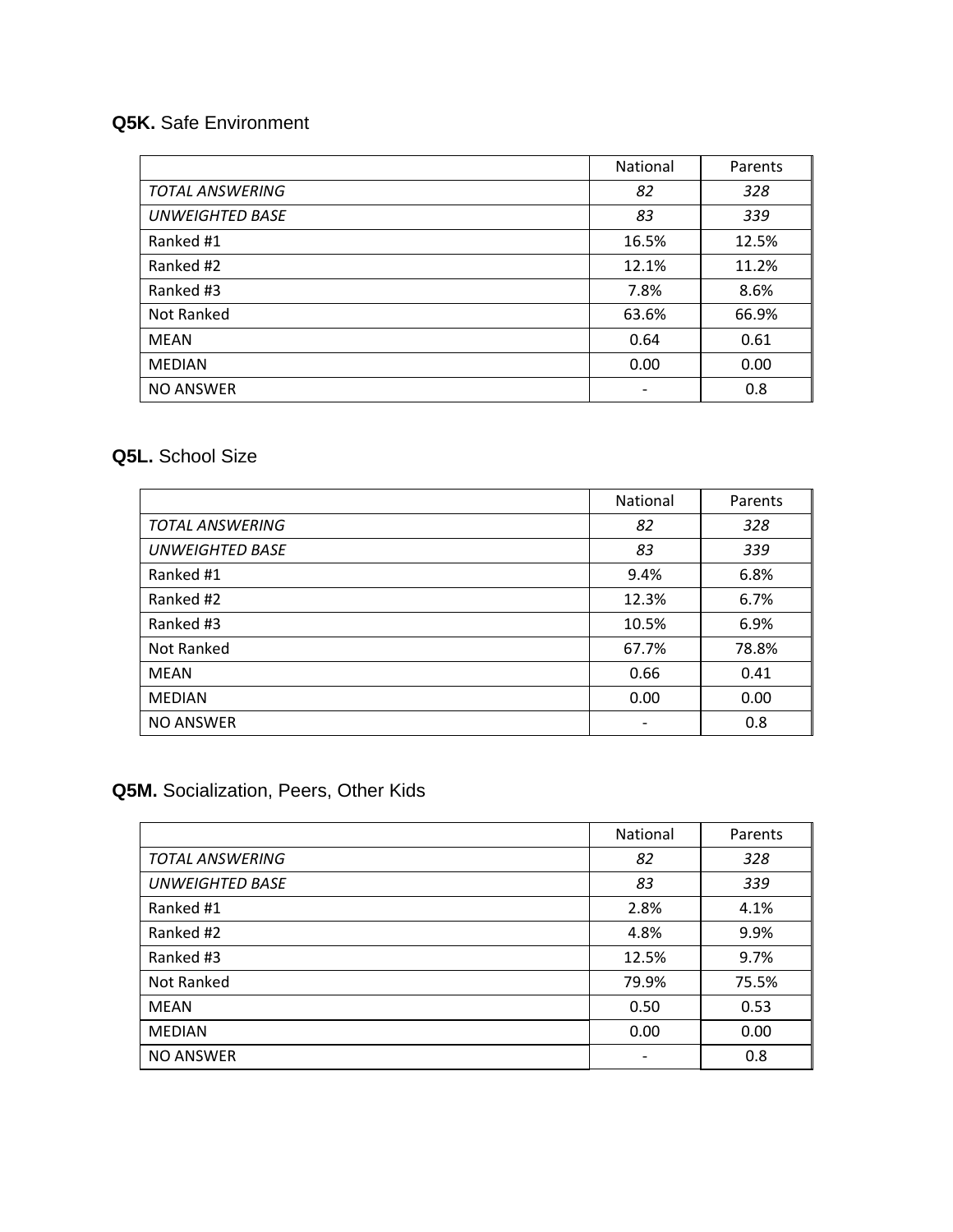#### **Q5N.** Test Scores

|                        | National | Parents |
|------------------------|----------|---------|
| <b>TOTAL ANSWERING</b> | 82       | 328     |
| <b>UNWEIGHTED BASE</b> | 83       | 339     |
| Ranked #1              | 8.9%     | 6.0%    |
| Ranked #2              | 9.3%     | 7.3%    |
| Ranked #3              | 3.7%     | 3.7%    |
| Not Ranked             | 78.1%    | 82.1%   |
| <b>MEAN</b>            | 0.39     | 0.32    |
| <b>MEDIAN</b>          | 0.00     | 0.00    |
| <b>NO ANSWER</b>       |          | 0.8     |

**Q6. [ONLY ASK IF Q4\_2 = 2 TO 5]** Which factors most influenced your decision to homeschool your child/children?

### **Please rank your TOP THREE items.**

## **[RANDOMIZE, BUT KEEP Q5 TO Q8 ORDERING SAME PER RESPONDENT] Q6A.** Academic Quality, Reputation

|                        | National | Parents |
|------------------------|----------|---------|
| <b>TOTAL ANSWERING</b> | 113      | 566     |
| <b>UNWEIGHTED BASE</b> | 114      | 563     |
| Ranked #1              | 8.1%     | 8.0%    |
| Ranked #2              | 4.2%     | 7.8%    |
| Ranked #3              | 7.0%     | 6.9%    |
| Not Ranked             | 78.1%    | 74.2%   |
| <b>MEAN</b>            | 0.39     | 0.46    |
| <b>MEDIAN</b>          | 0.00     | 0.00    |
| <b>NO ANSWER</b>       | 2.5      | 3.1     |

#### **Q6B.** Class Size

|                 | <b>National</b> | Parents |
|-----------------|-----------------|---------|
| TOTAL ANSWERING | 113             | 566     |
| UNWEIGHTED BASE | 114             | 563     |
| Ranked #1       | 6.2%            | 5.4%    |
| Ranked #2       | 4.2%            | 5.6%    |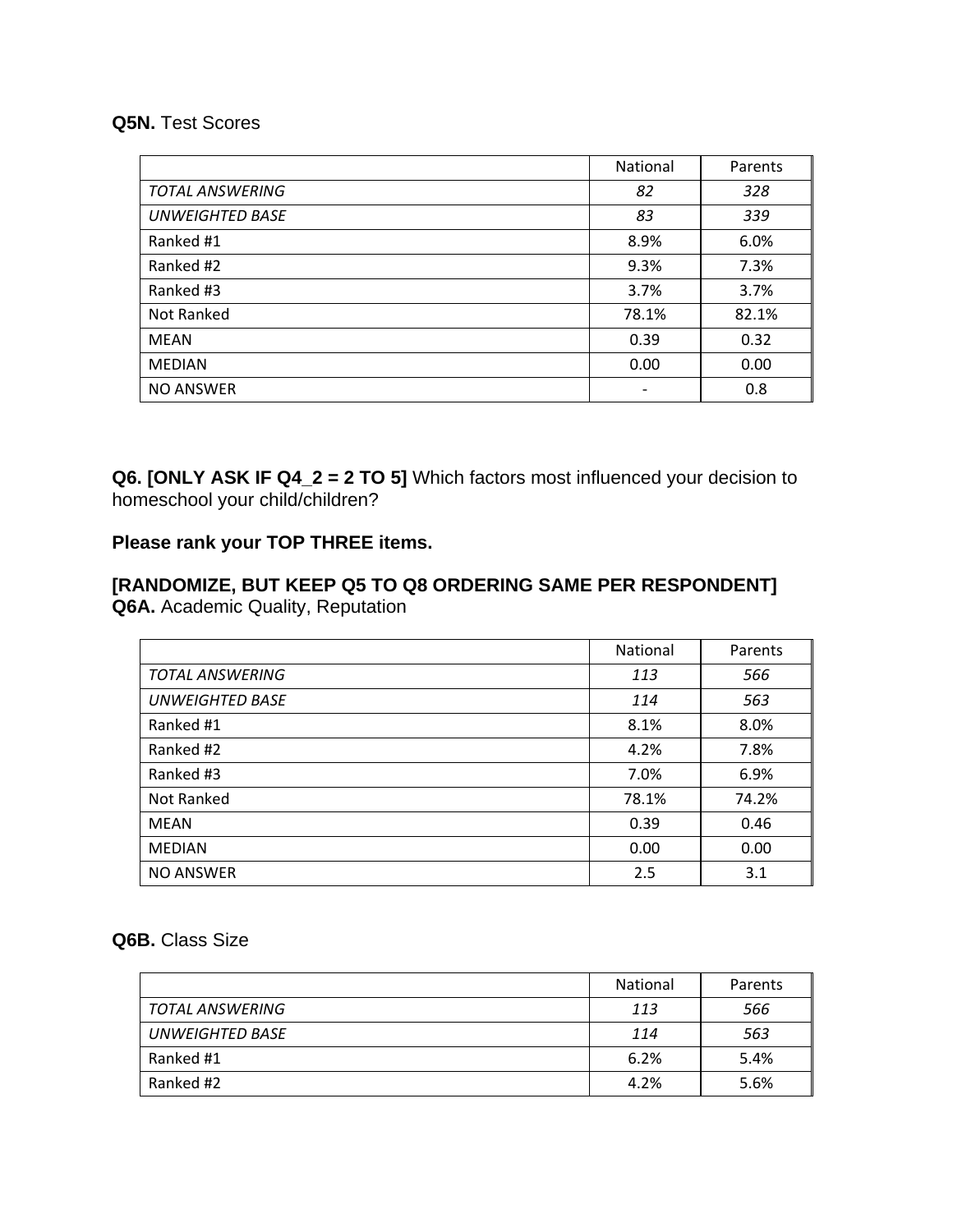| Ranked #3     | 2.8%  | 4.5%  |
|---------------|-------|-------|
| Not Ranked    | 84.4% | 81.4% |
| MEAN          | 0.23  | 0.31  |
| <b>MEDIAN</b> | 0.00  | 0.00  |
| NO ANSWER     | 2.5   | 3.1   |

# **Q6C.** Structure, Discipline

|                        | National | Parents |
|------------------------|----------|---------|
| <b>TOTAL ANSWERING</b> | 113      | 566     |
| <b>UNWEIGHTED BASE</b> | 114      | 563     |
| Ranked #1              | 8.4%     | 5.6%    |
| Ranked #2              | 14.3%    | 8.6%    |
| Ranked #3              | 5.9%     | 9.6%    |
| Not Ranked             | 68.9%    | 73.1%   |
| MEAN                   | 0.56     | 0.53    |
| <b>MEDIAN</b>          | 0.00     | 0.00    |
| <b>NO ANSWER</b>       | 2.5      | 3.1     |

## **Q6D.** Extracurricular Activities (e.g. Athletics, Arts, etc.)

|                        | National | Parents |
|------------------------|----------|---------|
| <b>TOTAL ANSWERING</b> | 113      | 566     |
| <b>UNWEIGHTED BASE</b> | 114      | 563     |
| Ranked #1              | 1.3%     | 1.6%    |
| Ranked #2              | 0.7%     | 2.3%    |
| Ranked #3              | 7.8%     | 3.9%    |
| Not Ranked             | 87.8%    | 89.0%   |
| <b>MEAN</b>            | 0.27     | 0.19    |
| <b>MEDIAN</b>          | 0.00     | 0.00    |
| <b>NO ANSWER</b>       | 2.5      | 3.1     |

# **Q6E.** Diversity

|                        | <b>National</b> | Parents |
|------------------------|-----------------|---------|
| TOTAL ANSWERING        | 113             | 566     |
| <b>UNWEIGHTED BASE</b> | 114             | 563     |
| Ranked #1              | 1.8%            | 1.4%    |
| Ranked #2              | 4.6%            | 4.5%    |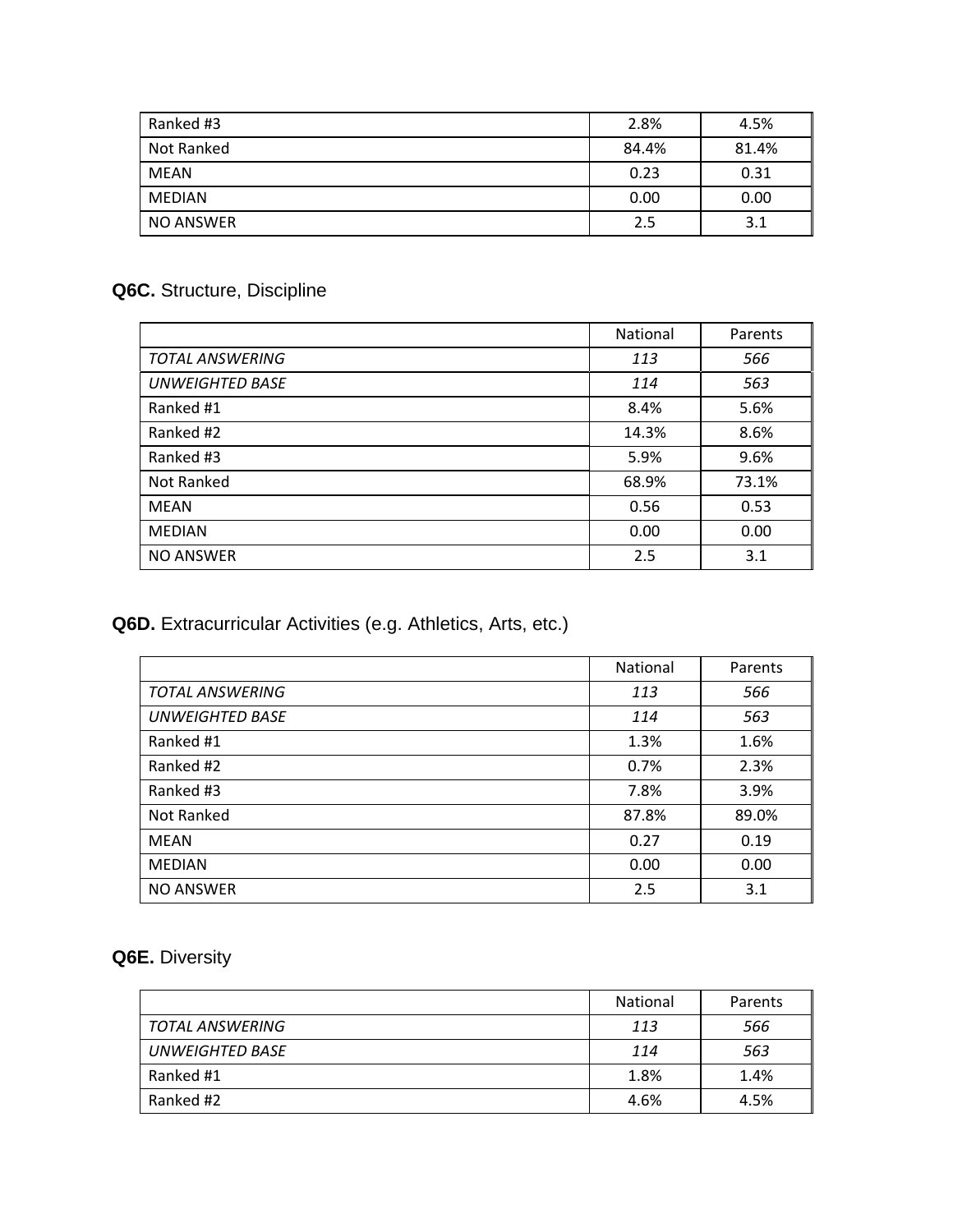| Ranked #3     | 7.2%  | 3.3%  |
|---------------|-------|-------|
| Not Ranked    | 83.9% | 87.6% |
| MEAN          | 0.34  | 0.21  |
| <b>MEDIAN</b> | 0.00  | 0.00  |
| NO ANSWER     | 2.5   | 3.1   |

## **Q6F.** Individual, One-on-One Attention

|                        | National | Parents |
|------------------------|----------|---------|
| <b>TOTAL ANSWERING</b> | 113      | 566     |
| <b>UNWEIGHTED BASE</b> | 114      | 563     |
| Ranked #1              | 17.2%    | 15.8%   |
| Ranked #2              | 13.6%    | 14.3%   |
| Ranked #3              | 11.4%    | 12.5%   |
| Not Ranked             | 55.3%    | 54.3%   |
| <b>MEAN</b>            | 0.81     | 0.84    |
| <b>MEDIAN</b>          | 0.00     | 0.00    |
| <b>NO ANSWER</b>       | 2.5      | 3.1     |

### **Q6G.** Location, Close to Home or Work

|                        | National | Parents |
|------------------------|----------|---------|
| <b>TOTAL ANSWERING</b> | 113      | 566     |
| <b>UNWEIGHTED BASE</b> | 114      | 563     |
| Ranked #1              | 3.3%     | 5.7%    |
| Ranked #2              | 4.7%     | 9.6%    |
| Ranked #3              | 11.7%    | 11.8%   |
| Not Ranked             | 77.8%    | 69.8%   |
| MEAN                   | 0.49     | 0.62    |
| <b>MEDIAN</b>          | 0.00     | 0.00    |
| <b>NO ANSWER</b>       | 2.5      | 3.1     |

#### **Q6H.** Morals, Character, Values Instruction

|                 | <b>National</b> | Parents |
|-----------------|-----------------|---------|
| TOTAL ANSWERING | 113             | 566     |
| UNWEIGHTED BASE | 114             | 563     |
| Ranked #1       | 9.8%            | 6.5%    |
| Ranked #2       | 11.4%           | 10.6%   |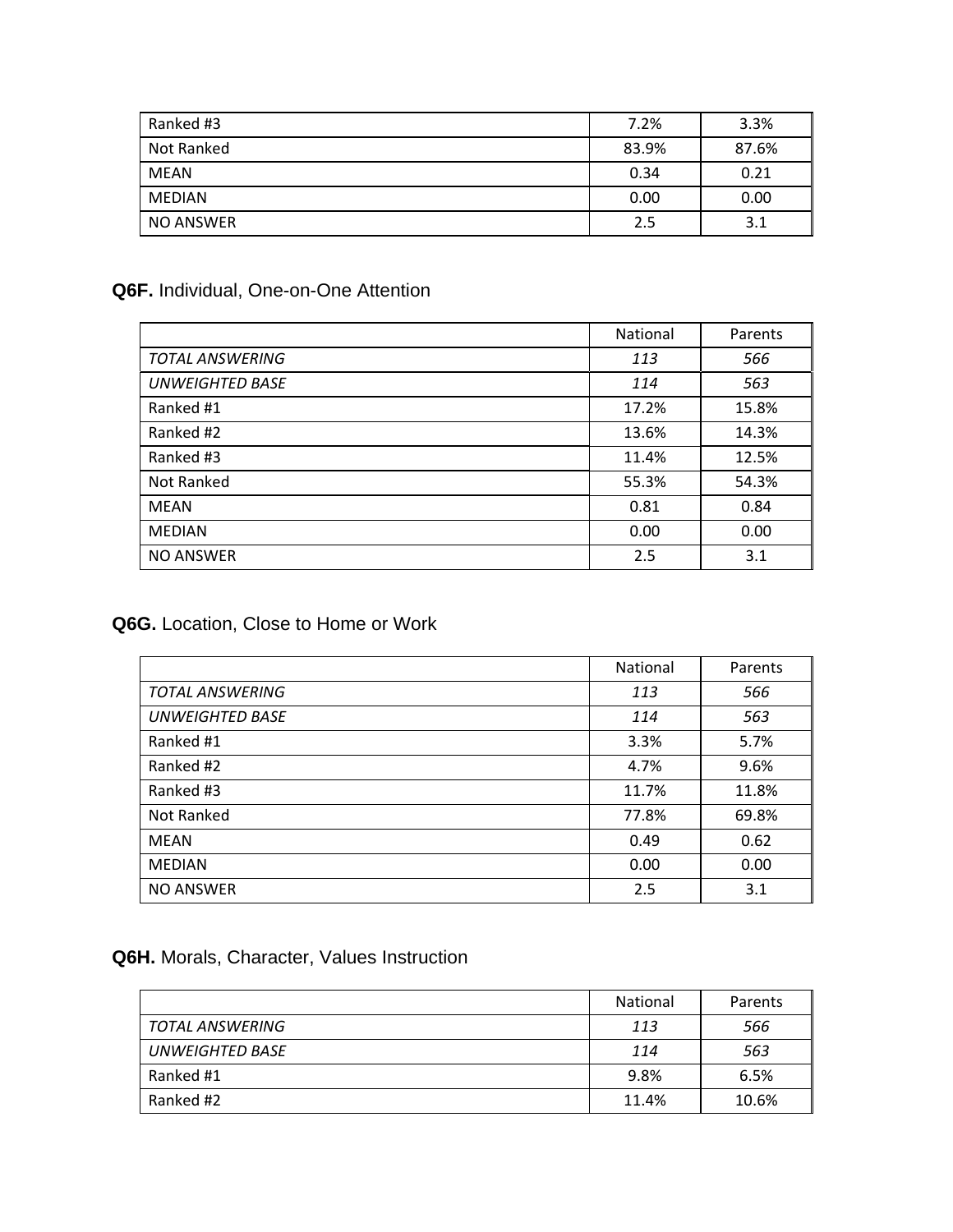| Ranked #3        | 9.7%  | 9.9%  |
|------------------|-------|-------|
| Not Ranked       | 66.5% | 70.0% |
| MEAN             | 0.63  | 0.59  |
| <b>MEDIAN</b>    | 0.00  | 0.00  |
| <b>NO ANSWER</b> | 2.5   | 3.1   |

# **Q6I.** Our Assigned District School

|                        | <b>National</b> | Parents |
|------------------------|-----------------|---------|
| <b>TOTAL ANSWERING</b> | 113             | 566     |
| <b>UNWEIGHTED BASE</b> | 114             | 563     |
| Ranked #1              | 2.9%            | 4.4%    |
| Ranked #2              | 4.2%            | 4.1%    |
| Ranked #3              | 5.2%            | 5.3%    |
| Not Ranked             | 85.3%           | 83.0%   |
| <b>MEAN</b>            | 0.27            | 0.30    |
| <b>MEDIAN</b>          | 0.00            | 0.00    |
| <b>NO ANSWER</b>       | 2.5             | 3.1     |

# **Q6J.** Religious Environment/Instruction

|                        | National | Parents |
|------------------------|----------|---------|
| <b>TOTAL ANSWERING</b> | 113      | 566     |
| <b>UNWEIGHTED BASE</b> | 114      | 563     |
| Ranked #1              | 2.7%     | 2.2%    |
| Ranked #2              | 3.8%     | 2.7%    |
| Ranked #3              | 5.9%     | 3.7%    |
| Not Ranked             | 85.0%    | 88.2%   |
| <b>MEAN</b>            | 0.29     | 0.19    |
| <b>MEDIAN</b>          | 0.00     | 0.00    |
| <b>NO ANSWER</b>       | 2.5      | 3.1     |

## **Q6K.** Safe Environment

|                        | <b>National</b> | Parents |
|------------------------|-----------------|---------|
| TOTAL ANSWERING        | 113             | 566     |
| <b>UNWEIGHTED BASE</b> | 114             | 563     |
| Ranked #1              | 24.1%           | 29.9%   |
| Ranked #2              | 9.7%            | 12.7%   |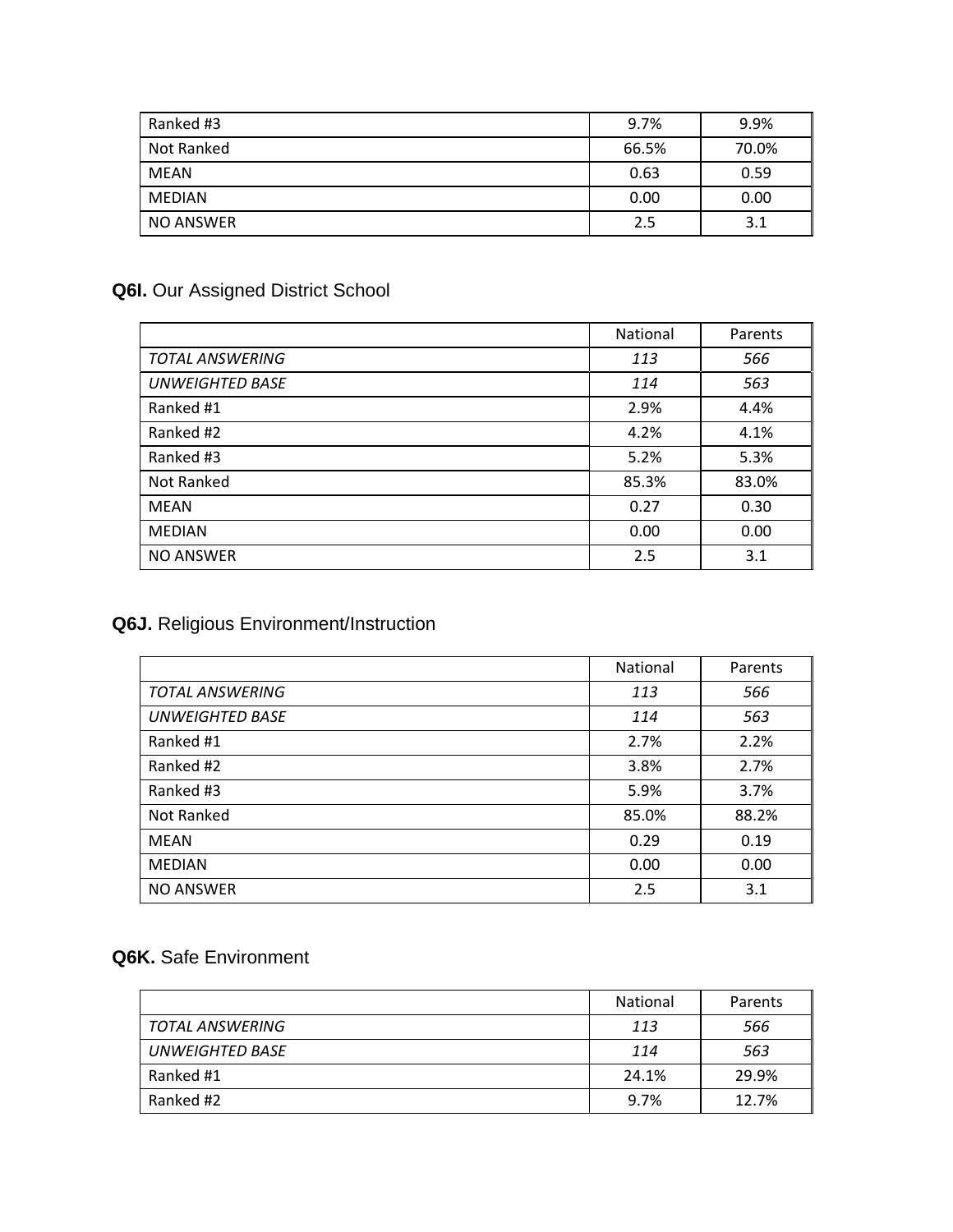| Ranked #3        | 11.2% | 11.5% |
|------------------|-------|-------|
| Not Ranked       | 52.4% | 42.8% |
| <b>MEAN</b>      | 0.79  | 0.93  |
| <b>MEDIAN</b>    | 0.00  | 1.00  |
| <b>NO ANSWER</b> | 2.5   | 3.1   |

## **Q6L.** School Size

|                        | <b>National</b> | Parents |
|------------------------|-----------------|---------|
| <b>TOTAL ANSWERING</b> | 113             | 566     |
| <b>UNWEIGHTED BASE</b> | 114             | 563     |
| Ranked #1              | 0.9%            | 3.2%    |
| Ranked #2              | 4.5%            | 2.9%    |
| Ranked #3              | 3.9%            | 3.1%    |
| Not Ranked             | 88.2%           | 87.8%   |
| MEAN                   | 0.22            | 0.19    |
| <b>MEDIAN</b>          | 0.00            | 0.00    |
| <b>NO ANSWER</b>       | 2.5             | 3.1     |

## **Q6M.** Socialization, Peers, Other Kids

|                        | National | Parents |
|------------------------|----------|---------|
| <b>TOTAL ANSWERING</b> | 113      | 566     |
| <b>UNWEIGHTED BASE</b> | 114      | 563     |
| Ranked #1              | 4.8%     | 3.5%    |
| Ranked #2              | 5.7%     | 4.7%    |
| Ranked #3              | 4.7%     | 4.5%    |
| Not Ranked             | 82.3%    | 84.2%   |
| <b>MEAN</b>            | 0.31     | 0.27    |
| <b>MEDIAN</b>          | 0.00     | 0.00    |
| <b>NO ANSWER</b>       | 2.5      | 3.1     |

## **Q6N.** Test Scores

|                        | <b>National</b> | Parents |
|------------------------|-----------------|---------|
| TOTAL ANSWERING        | 113             | 566     |
| <b>UNWEIGHTED BASE</b> | 114             | 563     |
| Ranked #1              | 6.0%            | 3.6%    |
| Ranked #2              | 10.9%           | 5.1%    |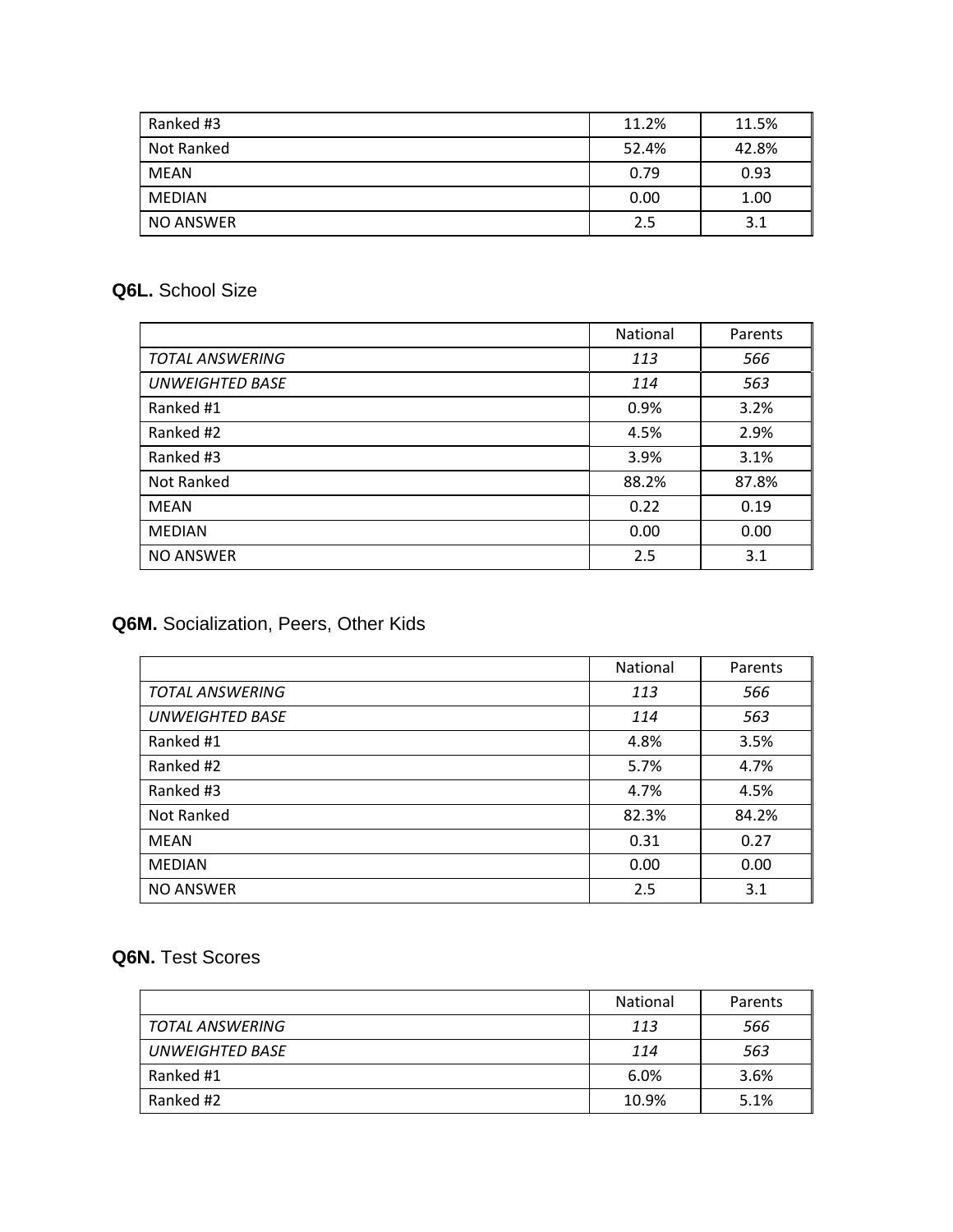| Ranked #3     | 2.0%  | 3.9%  |
|---------------|-------|-------|
| Not Ranked    | 78.6% | 84.3% |
| MEAN          | 0.35  | 0.26  |
| <b>MEDIAN</b> | 0.00  | 0.00  |
| NO ANSWER     | 2.5   | 3.1   |

**Q7. [ONLY ASK IF Q4\_3 = 2 TO 5]** Which factors most influenced your decision to have your child/children attend a private school?

#### **Please rank your TOP THREE items.**

# **[RANDOMIZE, BUT KEEP Q5 TO Q8 ORDERING SAME PER RESPONDENT]**

**Q7A.** Academic Quality, Reputation

|                        | National | Parents |
|------------------------|----------|---------|
| <b>TOTAL ANSWERING</b> | 66       | 301     |
| <b>UNWEIGHTED BASE</b> | 67       | 313     |
| Ranked #1              | 10.4%    | 19.1%   |
| Ranked #2              | 3.9%     | 6.8%    |
| Ranked #3              | 13.0%    | 11.3%   |
| Not Ranked             | 70.1%    | 61.2%   |
| <b>MEAN</b>            | 0.59     | 0.68    |
| <b>MEDIAN</b>          | 0.00     | 0.00    |
| <b>NO ANSWER</b>       | 2.6      | 1.6     |

**Q7B.** Class Size

|                        | National | Parents |
|------------------------|----------|---------|
| <b>TOTAL ANSWERING</b> | 66       | 301     |
| <b>UNWEIGHTED BASE</b> | 67       | 313     |
| Ranked #1              | 7.9%     | 7.6%    |
| Ranked #2              | 16.5%    | 7.6%    |
| Ranked #3              | 3.9%     | 5.1%    |
| Not Ranked             | 69.2%    | 78.2%   |
| MEAN                   | 0.54     | 0.39    |
| <b>MEDIAN</b>          | 0.00     | 0.00    |
| <b>NO ANSWER</b>       | 2.6      | 1.6     |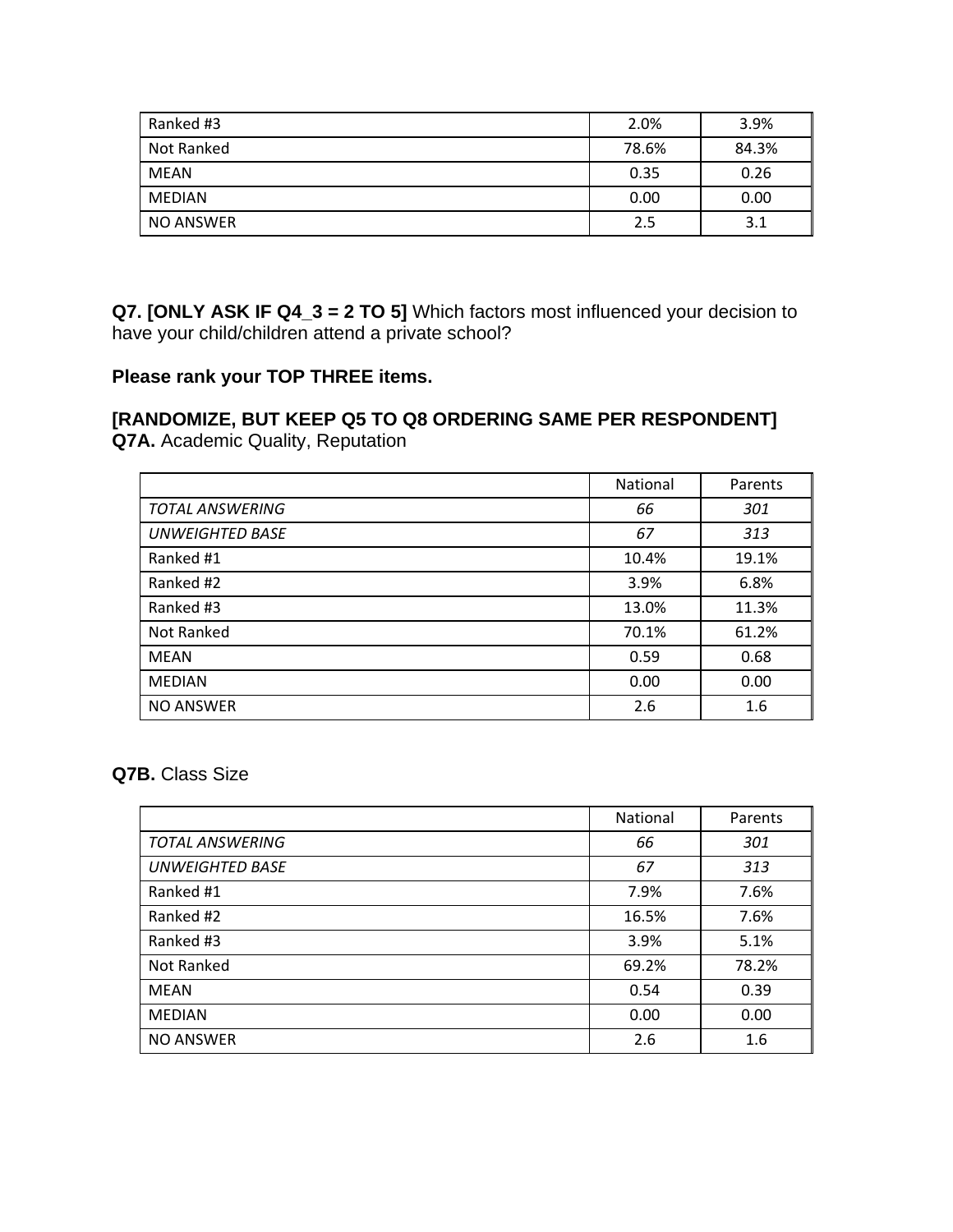## **Q7C.** Structure, Discipline

|                        | National | Parents |
|------------------------|----------|---------|
| <b>TOTAL ANSWERING</b> | 66       | 301     |
| <b>UNWEIGHTED BASE</b> | 67       | 313     |
| Ranked #1              | 7.3%     | 7.6%    |
| Ranked #2              | 2.8%     | 8.8%    |
| Ranked #3              | 9.3%     | 7.9%    |
| Not Ranked             | 78.0%    | 74.1%   |
| <b>MEAN</b>            | 0.42     | 0.50    |
| <b>MEDIAN</b>          | 0.00     | 0.00    |
| <b>NO ANSWER</b>       | 2.6      | 1.6     |

**Q7D.** Extracurricular Activities (e.g. Athletics, Arts, etc.)

|                        | National | Parents |
|------------------------|----------|---------|
| <b>TOTAL ANSWERING</b> | 66       | 301     |
| <b>UNWEIGHTED BASE</b> | 67       | 313     |
| Ranked #1              | 3.7%     | 4.4%    |
| Ranked #2              | 7.1%     | 7.2%    |
| Ranked #3              | 5.0%     | 3.9%    |
| Not Ranked             | 81.6%    | 82.9%   |
| <b>MEAN</b>            | 0.34     | 0.31    |
| <b>MEDIAN</b>          | 0.00     | 0.00    |
| <b>NO ANSWER</b>       | 2.6      | 1.6     |

## **Q7E.** Diversity

|                        | National | Parents |
|------------------------|----------|---------|
| <b>TOTAL ANSWERING</b> | 66       | 301     |
| <b>UNWEIGHTED BASE</b> | 67       | 313     |
| Ranked #1              | 9.5%     | 6.8%    |
| Ranked #2              | 6.5%     | 5.5%    |
| Ranked #3              | 6.0%     | 3.8%    |
| Not Ranked             | 75.5%    | 82.3%   |
| <b>MEAN</b>            | 0.42     | 0.30    |
| <b>MEDIAN</b>          | 0.00     | 0.00    |
| <b>NO ANSWER</b>       | 2.6      | 1.6     |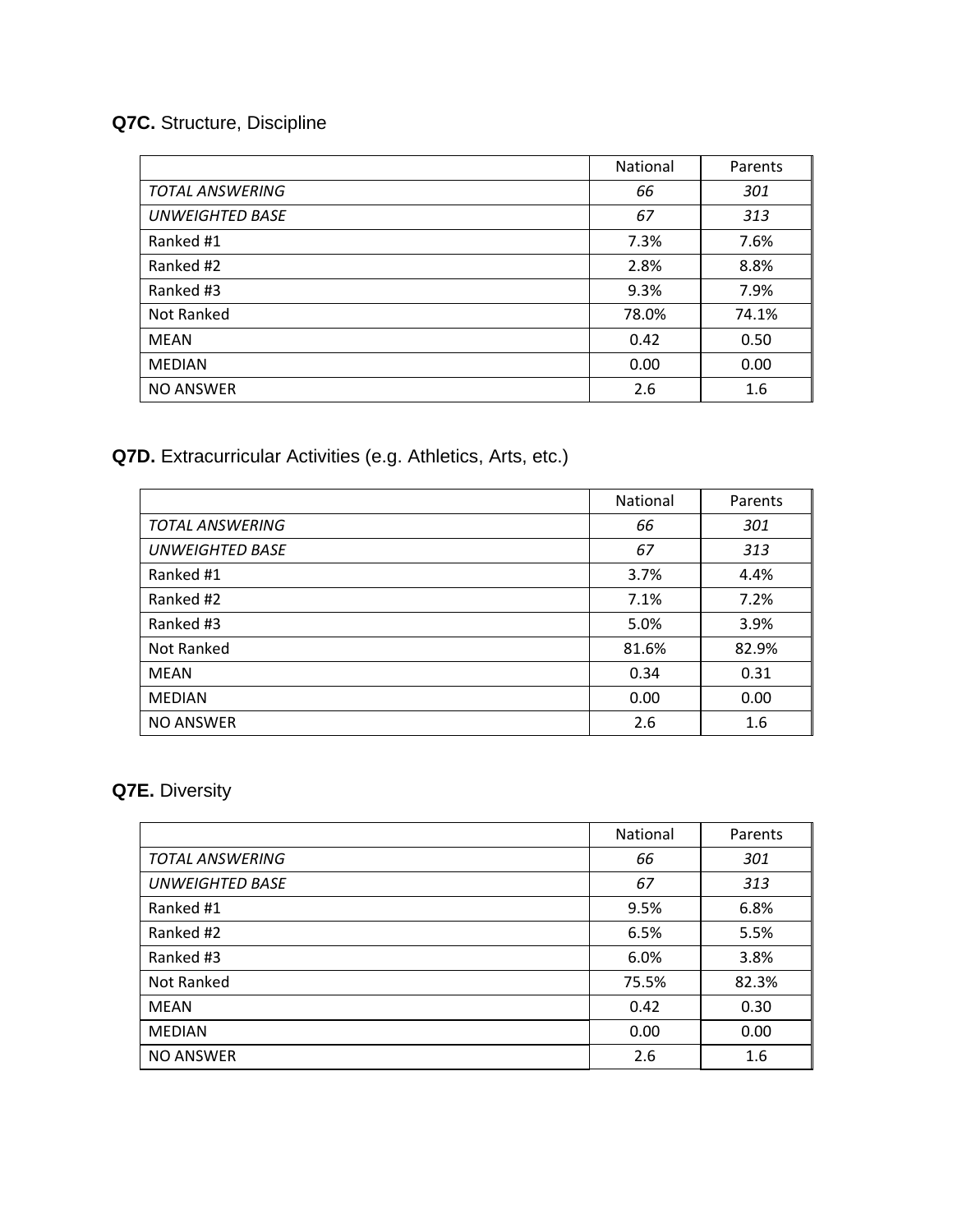#### **Q7F.** Individual, One-on-One Attention

|                        | National | Parents |
|------------------------|----------|---------|
| <b>TOTAL ANSWERING</b> | 66       | 301     |
| <b>UNWEIGHTED BASE</b> | 67       | 313     |
| Ranked #1              | 3.5%     | 8.2%    |
| Ranked #2              |          | 6.1%    |
| Ranked #3              | 9.0%     | 9.4%    |
| Not Ranked             | 85.0%    | 74.7%   |
| MEAN                   | 0.31     | 0.50    |
| <b>MEDIAN</b>          | 0.00     | 0.00    |
| <b>NO ANSWER</b>       | 2.6      | 1.6     |

#### **Q7G.** Location, Close to Home or Work

|                        | <b>National</b> | Parents |
|------------------------|-----------------|---------|
| <b>TOTAL ANSWERING</b> | 66              | 301     |
| <b>UNWEIGHTED BASE</b> | 67              | 313     |
| Ranked #1              | 8.2%            | 4.2%    |
| Ranked #2              | 7.8%            | 8.6%    |
| Ranked #3              | 15.9%           | 8.9%    |
| Not Ranked             | 65.5%           | 76.7%   |
| MEAN                   | 0.73            | 0.49    |
| <b>MEDIAN</b>          | 0.00            | 0.00    |
| <b>NO ANSWER</b>       | 2.6             | 1.6     |

#### **Q7H.** Morals, Character, Values Instruction

|                        | National | Parents |
|------------------------|----------|---------|
| <b>TOTAL ANSWERING</b> | 66       | 301     |
| <b>UNWEIGHTED BASE</b> | 67       | 313     |
| Ranked #1              | 8.0%     | 8.1%    |
| Ranked #2              | 7.2%     | 9.3%    |
| Ranked #3              | 8.9%     | 12.4%   |
| Not Ranked             | 73.4%    | 68.7%   |
| <b>MEAN</b>            | 0.50     | 0.65    |
| <b>MEDIAN</b>          | 0.00     | 0.00    |
| <b>NO ANSWER</b>       | 2.6      | 1.6     |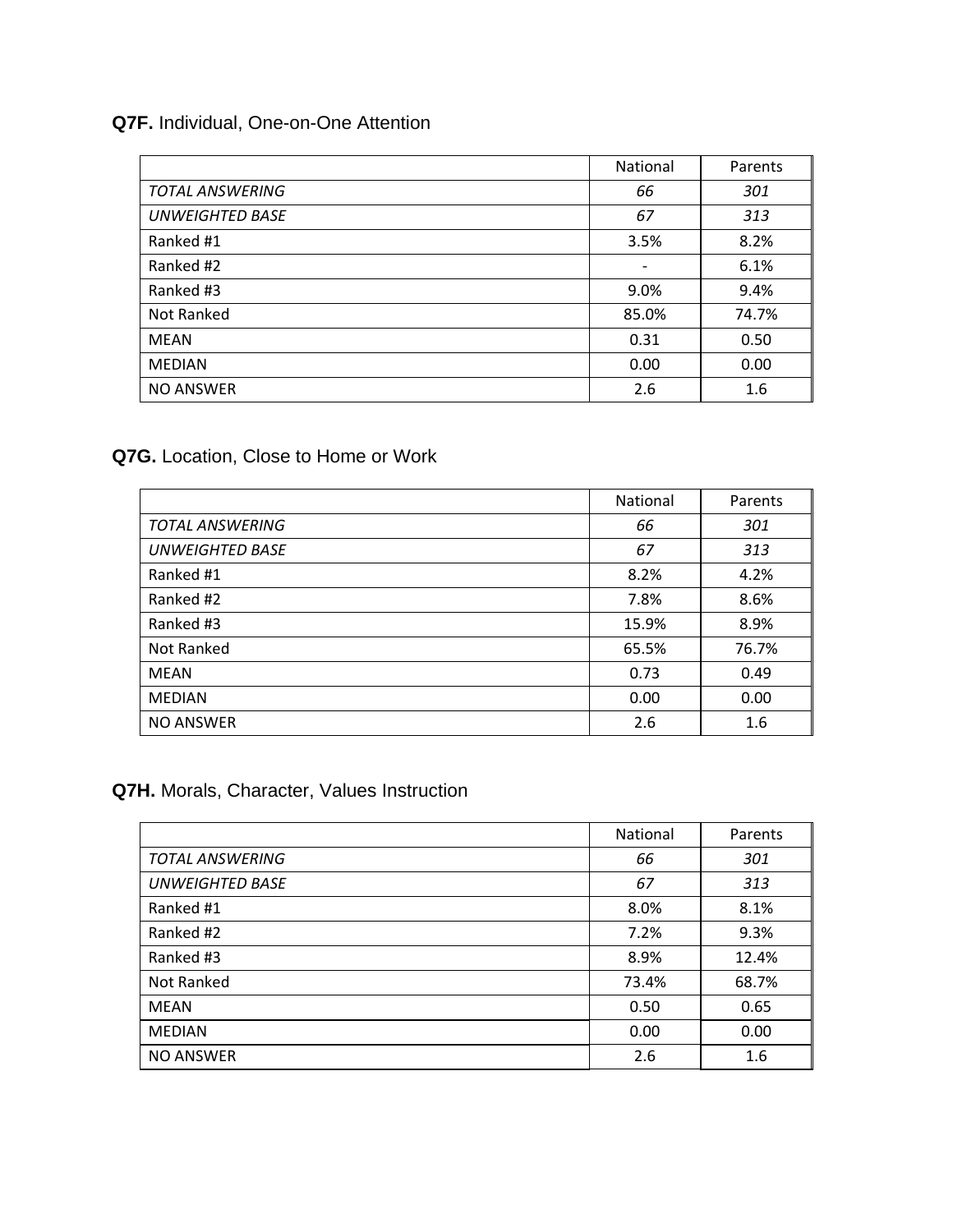## **Q7I.** Our Assigned District School

|                        | National | Parents |
|------------------------|----------|---------|
| <b>TOTAL ANSWERING</b> | 66       | 301     |
| <b>UNWEIGHTED BASE</b> | 67       | 313     |
| Ranked #1              | 2.4%     | 2.3%    |
| Ranked #2              | 8.1%     | 6.2%    |
| Ranked #3              | 4.2%     | 3.1%    |
| Not Ranked             | 82.8%    | 86.8%   |
| MEAN                   | 0.32     | 0.24    |
| <b>MEDIAN</b>          | 0.00     | 0.00    |
| <b>NO ANSWER</b>       | 2.6      | 1.6     |

## **Q7J.** Religious Environment/Instruction

|                        | <b>National</b> | Parents |
|------------------------|-----------------|---------|
| <b>TOTAL ANSWERING</b> | 66              | 301     |
| <b>UNWEIGHTED BASE</b> | 67              | 313     |
| Ranked #1              | 4.3%            | 3.9%    |
| Ranked #2              | 5.8%            | 5.7%    |
| Ranked #3              | 2.1%            | 4.6%    |
| Not Ranked             | 85.3%           | 84.3%   |
| <b>MEAN</b>            | 0.23            | 0.29    |
| <b>MEDIAN</b>          | 0.00            | 0.00    |
| <b>NO ANSWER</b>       | 2.6             | 1.6     |

#### **Q7K.** Safe Environment

|                        | National | Parents |
|------------------------|----------|---------|
| <b>TOTAL ANSWERING</b> | 66       | 301     |
| <b>UNWEIGHTED BASE</b> | 67       | 313     |
| Ranked #1              | 13.1%    | 14.7%   |
| Ranked #2              | 11.0%    | 9.9%    |
| Ranked #3              | 6.1%     | 12.0%   |
| Not Ranked             | 67.3%    | 61.8%   |
| <b>MEAN</b>            | 0.55     | 0.72    |
| <b>MEDIAN</b>          | 0.00     | 0.00    |
| <b>NO ANSWER</b>       | 2.6      | 1.6     |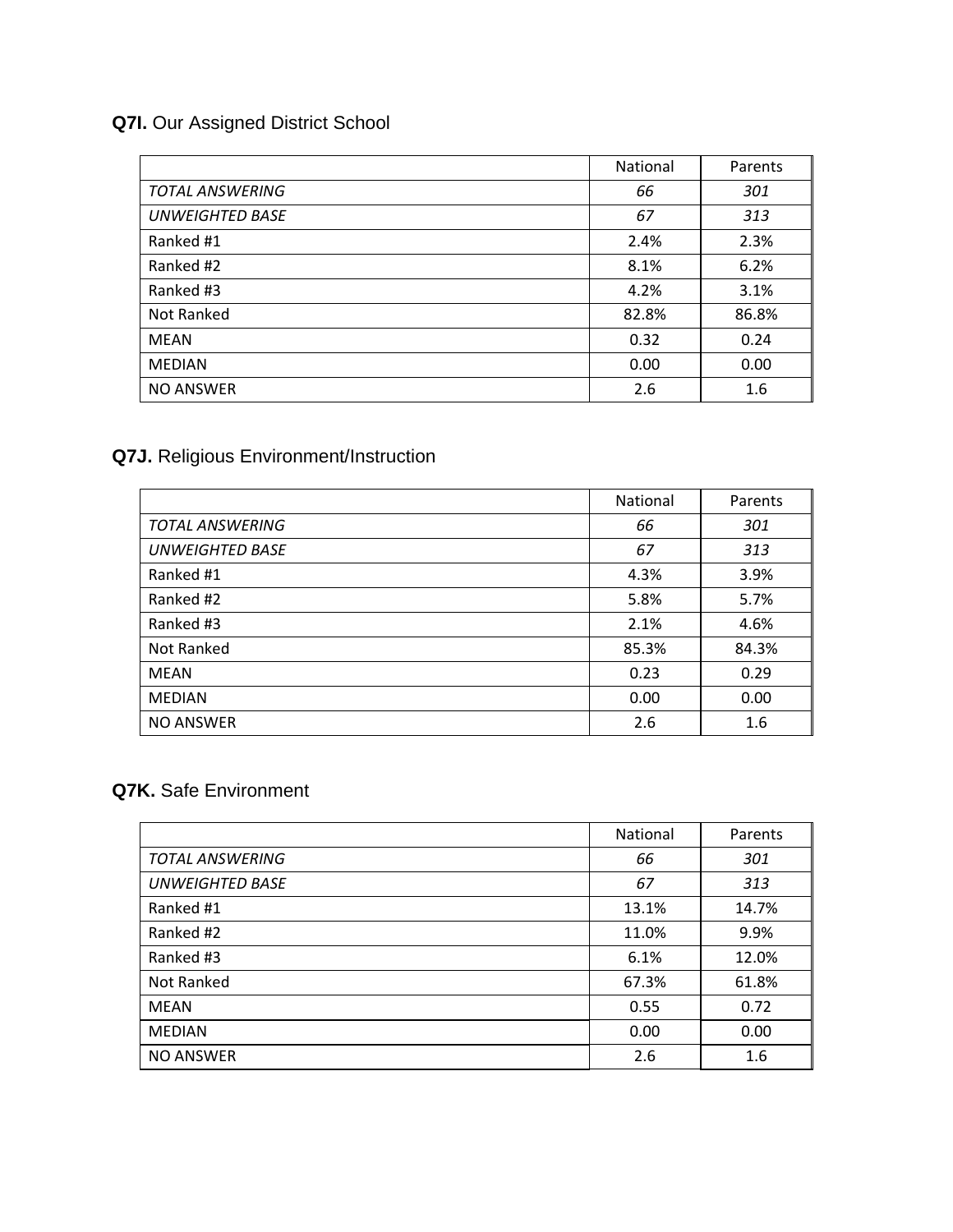#### **Q7L.** School Size

|                        | National | Parents |
|------------------------|----------|---------|
| <b>TOTAL ANSWERING</b> | 66       | 301     |
| <b>UNWEIGHTED BASE</b> | 67       | 313     |
| Ranked #1              | 5.5%     | 5.5%    |
| Ranked #2              | 7.8%     | 4.2%    |
| Ranked #3              | 5.4%     | 4.3%    |
| Not Ranked             | 78.8%    | 84.5%   |
| <b>MEAN</b>            | 0.38     | 0.27    |
| <b>MEDIAN</b>          | 0.00     | 0.00    |
| <b>NO ANSWER</b>       | 2.6      | 1.6     |

## **Q7M.** Socialization, Peers, Other Kids

|                        | National | Parents |
|------------------------|----------|---------|
| <b>TOTAL ANSWERING</b> | 66       | 301     |
| <b>UNWEIGHTED BASE</b> | 67       | 313     |
| Ranked #1              | 5.6%     | 3.3%    |
| Ranked #2              | 9.5%     | 6.5%    |
| Ranked #3              | 4.5%     | 6.6%    |
| Not Ranked             | 77.8%    | 82.0%   |
| <b>MEAN</b>            | 0.39     | 0.37    |
| <b>MEDIAN</b>          | 0.00     | 0.00    |
| <b>NO ANSWER</b>       | 2.6      | 1.6     |

#### **Q7N.** Test Scores

|                        | National | Parents |
|------------------------|----------|---------|
| <b>TOTAL ANSWERING</b> | 66       | 301     |
| <b>UNWEIGHTED BASE</b> | 67       | 313     |
| Ranked #1              | 8.0%     | 2.8%    |
| Ranked #2              | 3.4%     | 6.0%    |
| Ranked #3              | 3.5%     | 4.5%    |
| Not Ranked             | 82.5%    | 85.1%   |
| <b>MEAN</b>            | 0.26     | 0.29    |
| <b>MEDIAN</b>          | 0.00     | 0.00    |
| <b>NO ANSWER</b>       | 2.6      | 1.6     |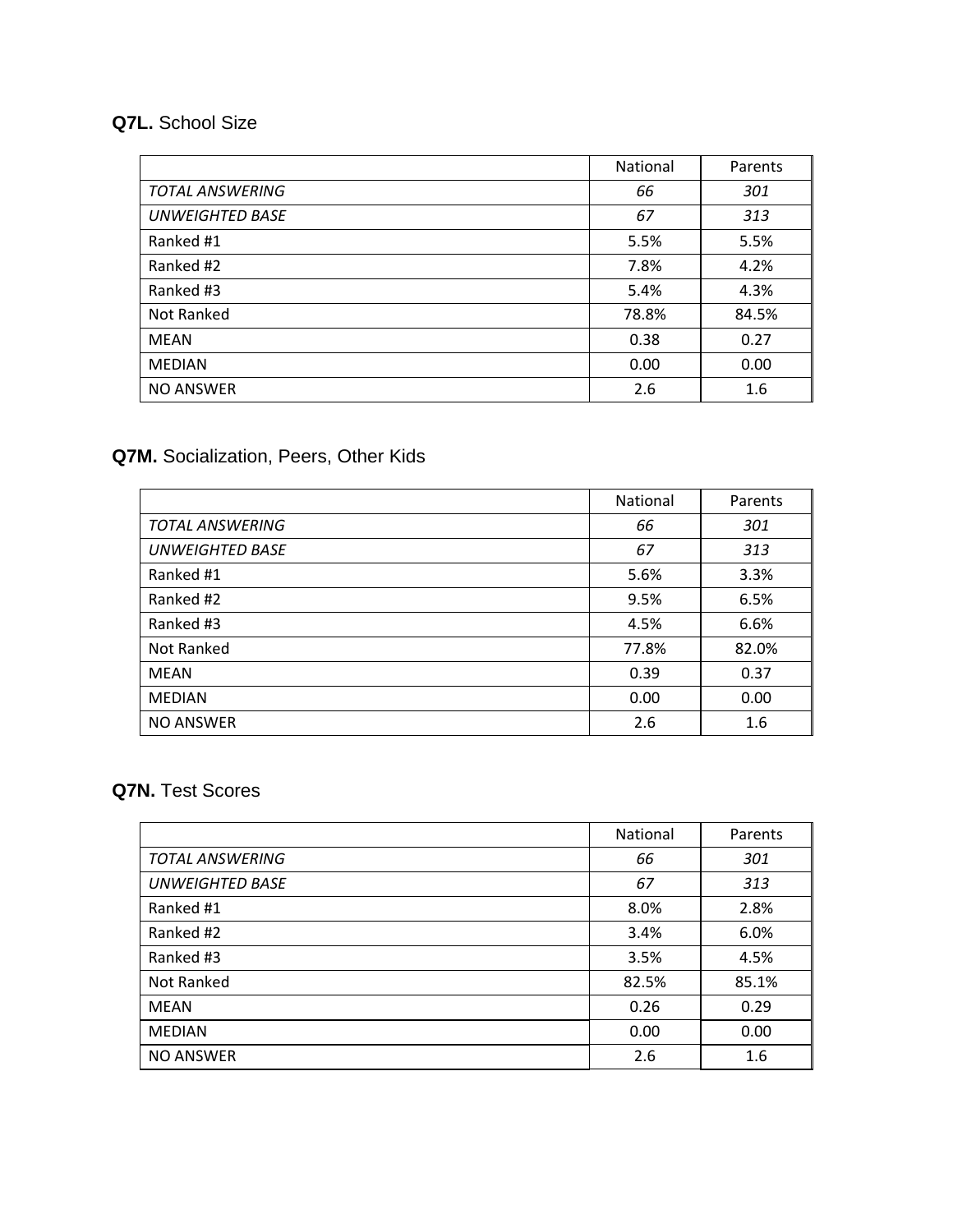**Q8. [ONLY ASK IF Q4\_4 = 2 TO 5]** Which factors most influenced your decision to have your child/children attend a public district school?

#### **Please rank your TOP THREE items.**

#### **[RANDOMIZE, BUT KEEP Q5 TO Q8 ORDERING SAME PER RESPONDENT] Q8A.** Academic Quality, Reputation

|                        | National | Parents |
|------------------------|----------|---------|
| <b>TOTAL ANSWERING</b> | 161      | 1035    |
| <b>UNWEIGHTED BASE</b> | 169      | 1035    |
| Ranked #1              | 8.8%     | 11.1%   |
| Ranked #2              | 12.7%    | 10.0%   |
| Ranked #3              | 8.9%     | 10.2%   |
| Not Ranked             | 68.9%    | 67.9%   |
| <b>MEAN</b>            | 0.61     | 0.62    |
| <b>MEDIAN</b>          | 0.00     | 0.00    |
| <b>NO ANSWER</b>       | 0.6      | 0.9     |

#### **Q8B.** Class Size

|                        | <b>National</b> | Parents |
|------------------------|-----------------|---------|
| <b>TOTAL ANSWERING</b> | 161             | 1035    |
| <b>UNWEIGHTED BASE</b> | 169             | 1035    |
| Ranked #1              | 4.5%            | 3.3%    |
| Ranked #2              | 3.6%            | 4.2%    |
| Ranked #3              | 7.4%            | 6.3%    |
| Not Ranked             | 83.8%           | 85.3%   |
| <b>MEAN</b>            | 0.34            | 0.31    |
| <b>MEDIAN</b>          | 0.00            | 0.00    |
| <b>NO ANSWER</b>       | 0.6             | 0.9     |

#### **Q8C.** Structure, Discipline

|                        | <b>National</b> | Parents |
|------------------------|-----------------|---------|
| <b>TOTAL ANSWERING</b> | 161             | 1035    |
| <b>UNWEIGHTED BASE</b> | 169             | 1035    |
| Ranked #1              | 7.2%            | 3.6%    |
| Ranked #2              | 6.4%            | 5.5%    |
| Ranked #3              | 8.0%            | 6.6%    |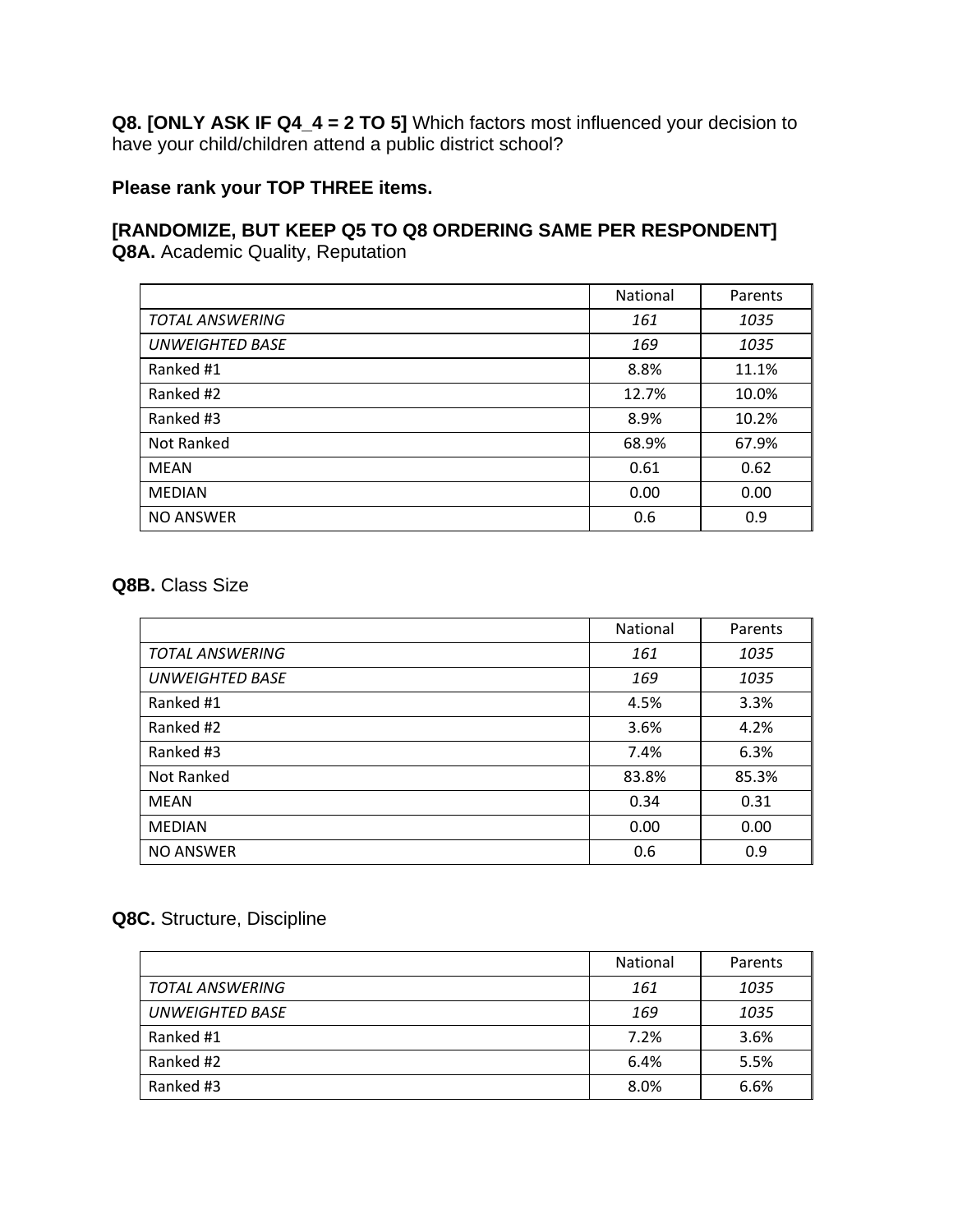| Not Ranked | 77.8% | 83.5% |
|------------|-------|-------|
| MEAN       | 0.44  | 0.34  |
| MEDIAN     | 0.00  | 0.00  |
| NO ANSWER  | 0.6   | 0.9   |

#### **Q8D.** Extracurricular Activities (e.g. Athletics, Arts, etc.)

|                        | National | Parents |
|------------------------|----------|---------|
| <b>TOTAL ANSWERING</b> | 161      | 1035    |
| <b>UNWEIGHTED BASE</b> | 169      | 1035    |
| Ranked #1              | 5.5%     | 3.5%    |
| Ranked #2              | 5.0%     | 7.1%    |
| Ranked #3              | 9.1%     | 8.3%    |
| Not Ranked             | 79.7%    | 80.3%   |
| MEAN                   | 0.43     | 0.43    |
| <b>MEDIAN</b>          | 0.00     | 0.00    |
| <b>NO ANSWER</b>       | 0.6      | 0.9     |

#### **Q8E.** Diversity

|                        | National | Parents |
|------------------------|----------|---------|
| <b>TOTAL ANSWERING</b> | 161      | 1035    |
| <b>UNWEIGHTED BASE</b> | 169      | 1035    |
| Ranked #1              | 4.3%     | 3.6%    |
| Ranked #2              | 6.0%     | 6.5%    |
| Ranked #3              | 6.5%     | 6.0%    |
| Not Ranked             | 82.5%    | 83.0%   |
| <b>MEAN</b>            | 0.36     | 0.35    |
| <b>MEDIAN</b>          | 0.00     | 0.00    |
| <b>NO ANSWER</b>       | 0.6      | 0.9     |

#### **Q8F.** Individual, One-on-One Attention

|                        | <b>National</b> | Parents |
|------------------------|-----------------|---------|
| <b>TOTAL ANSWERING</b> | 161             | 1035    |
| <b>UNWEIGHTED BASE</b> | 169             | 1035    |
| Ranked #1              | 4.8%            | 5.3%    |
| Ranked #2              | 3.8%            | 4.8%    |
| Ranked #3              | 2.5%            | 4.7%    |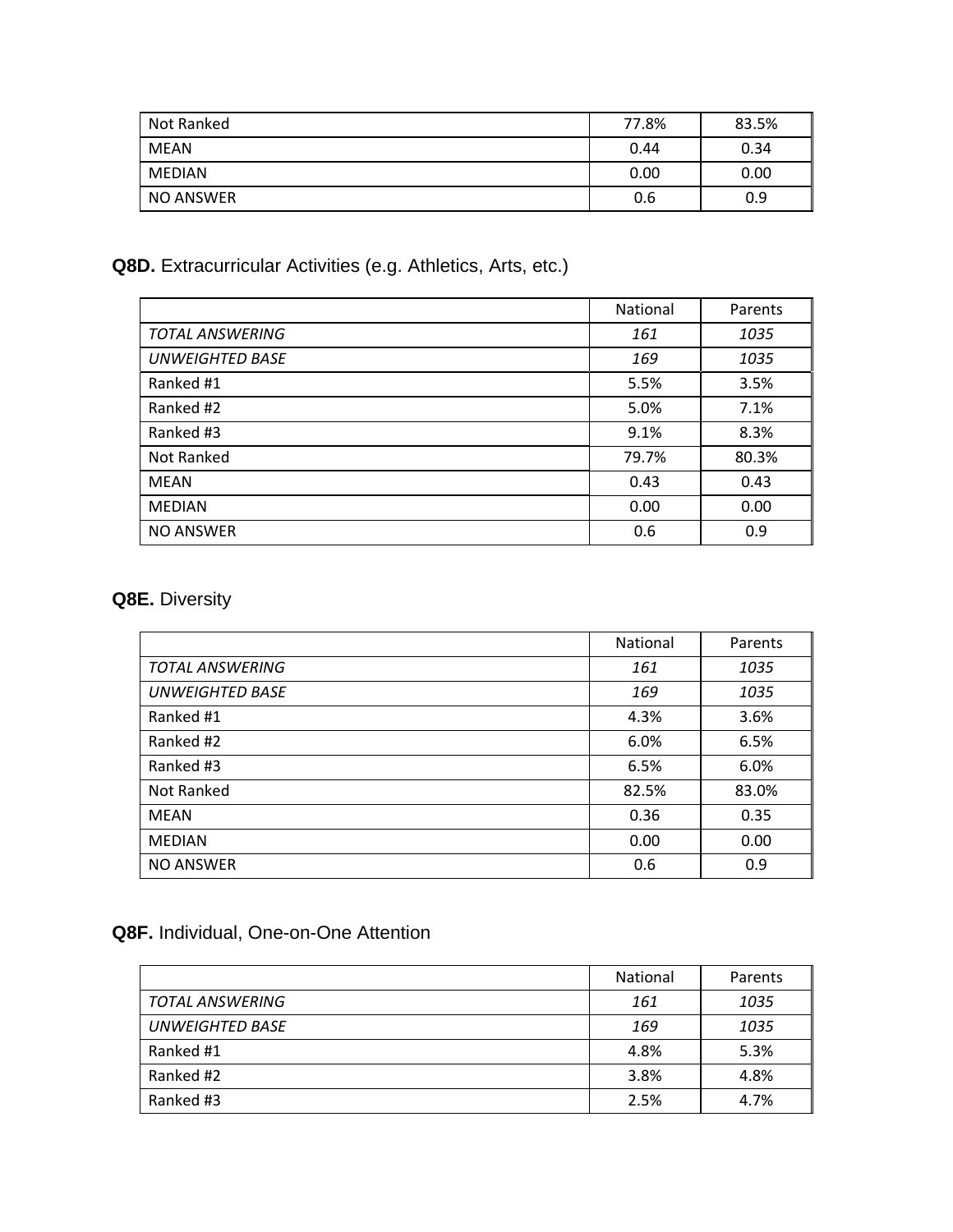| Not Ranked | 88.2% | 84.3% |
|------------|-------|-------|
| MEAN       | 0.20  | 0.29  |
| MEDIAN     | 0.00  | 0.00  |
| NO ANSWER  | 0.6   | 0.9   |

#### **Q8G.** Location, Close to Home or Work

|                        | National | Parents |
|------------------------|----------|---------|
| <b>TOTAL ANSWERING</b> | 161      | 1035    |
| <b>UNWEIGHTED BASE</b> | 169      | 1035    |
| Ranked #1              | 14.9%    | 16.4%   |
| Ranked #2              | 14.5%    | 14.9%   |
| Ranked #3              | 10.7%    | 10.6%   |
| Not Ranked             | 59.3%    | 57.2%   |
| <b>MEAN</b>            | 0.77     | 0.79    |
| <b>MEDIAN</b>          | 0.00     | 0.00    |
| <b>NO ANSWER</b>       | 0.6      | 0.9     |

#### **Q8H.** Morals, Character, Values Instruction

|                        | National | Parents |
|------------------------|----------|---------|
| <b>TOTAL ANSWERING</b> | 161      | 1035    |
| <b>UNWEIGHTED BASE</b> | 169      | 1035    |
| Ranked #1              | 5.0%     | 5.5%    |
| Ranked #2              | 7.5%     | 4.7%    |
| Ranked #3              | 7.9%     | 6.4%    |
| Not Ranked             | 78.9%    | 82.6%   |
| <b>MEAN</b>            | 0.44     | 0.34    |
| <b>MEDIAN</b>          | 0.00     | 0.00    |
| <b>NO ANSWER</b>       | 0.6      | 0.9     |

#### **Q8I.** Our Assigned District School

|                        | <b>National</b> | Parents |
|------------------------|-----------------|---------|
| <b>TOTAL ANSWERING</b> | 161             | 1035    |
| <b>UNWEIGHTED BASE</b> | 169             | 1035    |
| Ranked #1              | 17.3%           | 15.4%   |
| Ranked #2              | 10.4%           | 9.7%    |
| Ranked #3              | 4.8%            | 8.6%    |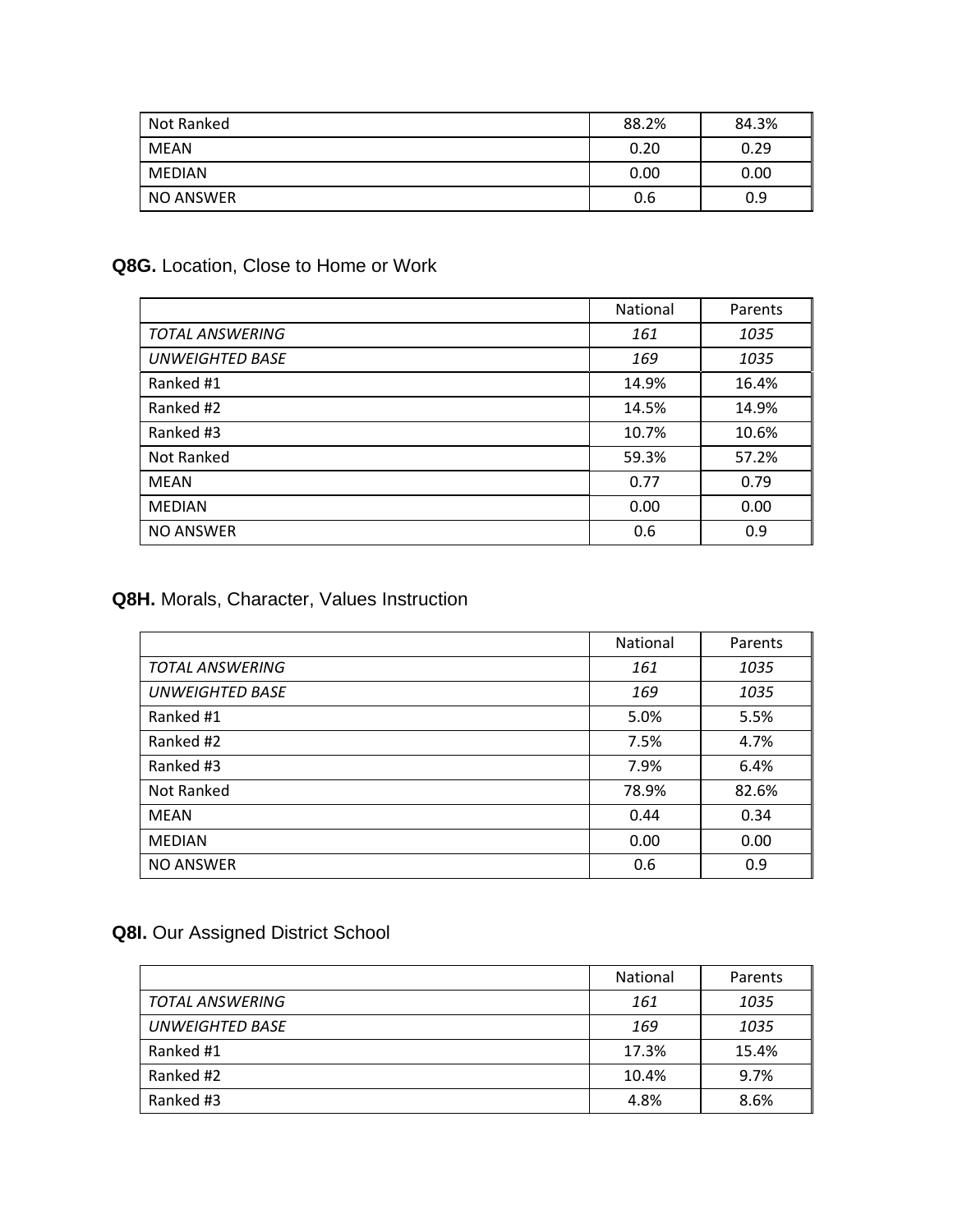| Not Ranked | 66.8% | 65.5% |
|------------|-------|-------|
| MEAN       | 0.53  | 0.61  |
| MEDIAN     | 0.00  | 0.00  |
| NO ANSWER  | 0.6   | 0.9   |

## **Q8J.** Religious Environment/Instruction

|                        | National | Parents |
|------------------------|----------|---------|
| <b>TOTAL ANSWERING</b> | 161      | 1035    |
| <b>UNWEIGHTED BASE</b> | 169      | 1035    |
| Ranked #1              | 4.1%     | 1.5%    |
| Ranked #2              | 0.5%     | 0.9%    |
| Ranked #3              | 3.5%     | 1.6%    |
| Not Ranked             | 91.2%    | 95.1%   |
| <b>MEAN</b>            | 0.16     | 0.08    |
| <b>MEDIAN</b>          | 0.00     | 0.00    |
| <b>NO ANSWER</b>       | 0.6      | 0.9     |

#### **Q8K.** Safe Environment

|                        | National | Parents |
|------------------------|----------|---------|
| <b>TOTAL ANSWERING</b> | 161      | 1035    |
| <b>UNWEIGHTED BASE</b> | 169      | 1035    |
| Ranked #1              | 8.9%     | 11.5%   |
| Ranked #2              | 11.5%    | 8.5%    |
| Ranked #3              | 7.3%     | 7.7%    |
| Not Ranked             | 71.7%    | 71.5%   |
| <b>MEAN</b>            | 0.54     | 0.52    |
| <b>MEDIAN</b>          | 0.00     | 0.00    |
| <b>NO ANSWER</b>       | 0.6      | 0.9     |

#### **Q8L.** School Size

|                        | National | Parents |
|------------------------|----------|---------|
| <b>TOTAL ANSWERING</b> | 161      | 1035    |
| <b>UNWEIGHTED BASE</b> | 169      | 1035    |
| Ranked #1              | 1.5%     | 2.6%    |
| Ranked #2              | 4.1%     | 3.8%    |
| Ranked #3              | 5.2%     | 5.4%    |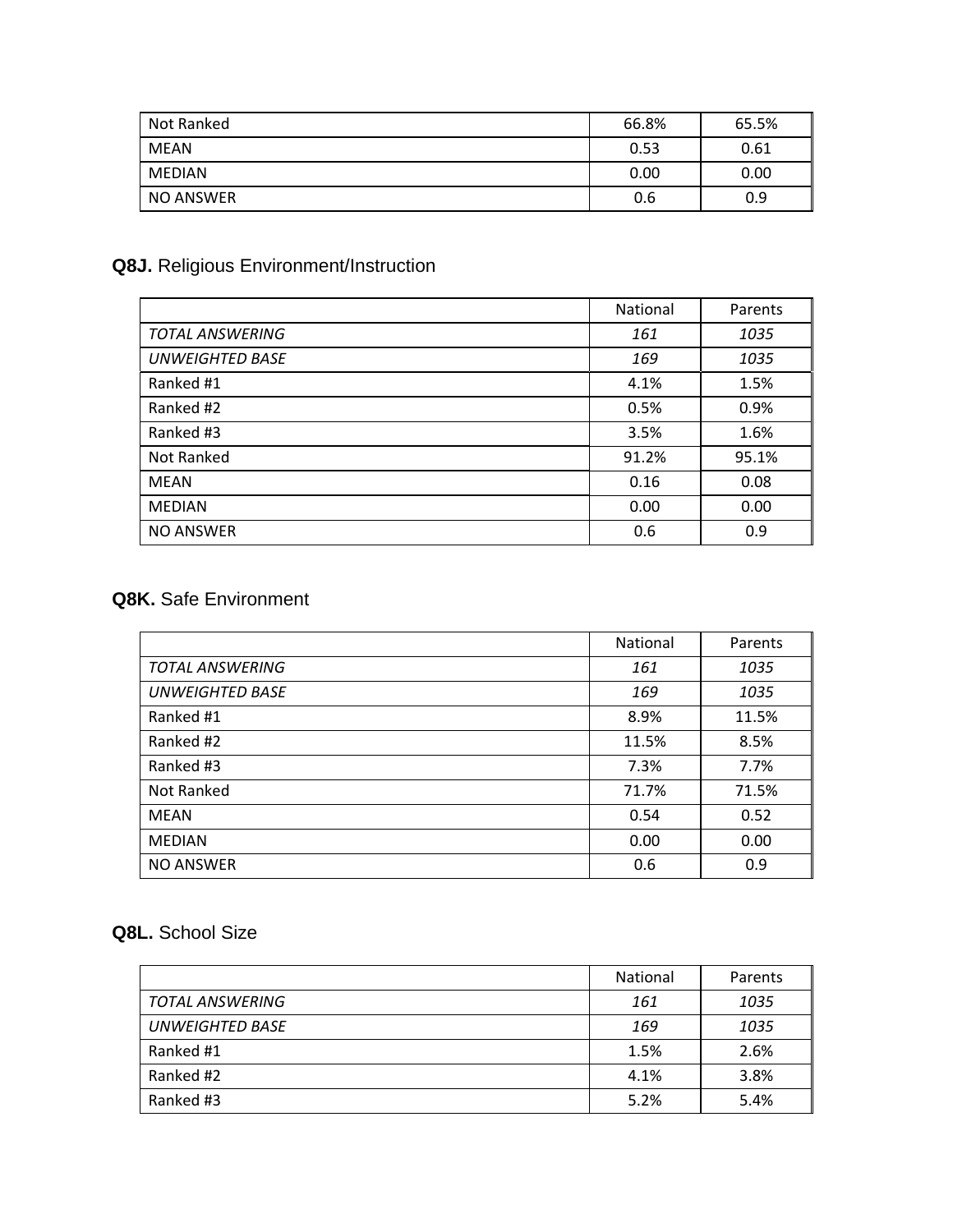| Not Ranked | 88.5% | 87.4% |
|------------|-------|-------|
| MEAN       | 0.26  | 0.27  |
| MEDIAN     | 0.00  | 0.00  |
| NO ANSWER  | 0.6   | 0.9   |

#### **Q8M.** Socialization, Peers, Other Kids

|                        | <b>National</b> | Parents |
|------------------------|-----------------|---------|
| <b>TOTAL ANSWERING</b> | 161             | 1035    |
| <b>UNWEIGHTED BASE</b> | 169             | 1035    |
| Ranked #1              | 9.9%            | 13.3%   |
| Ranked #2              | 10.1%           | 13.9%   |
| Ranked #3              | 12.3%           | 10.6%   |
| Not Ranked             | 67.0%           | 61.4%   |
| MEAN                   | 0.68            | 0.73    |
| <b>MEDIAN</b>          | 0.00            | 0.00    |
| <b>NO ANSWER</b>       | 0.6             | 0.9     |

#### **Q8N.** Test Scores

|                        | National | Parents |
|------------------------|----------|---------|
| <b>TOTAL ANSWERING</b> | 161      | 1035    |
| <b>UNWEIGHTED BASE</b> | 169      | 1035    |
| Ranked #1              | 2.6%     | 2.6%    |
| Ranked #2              | 3.2%     | 3.7%    |
| Ranked #3              | 3.2%     | 3.9%    |
| Not Ranked             | 90.3%    | 89.0%   |
| <b>MEAN</b>            | 0.19     | 0.22    |
| <b>MEDIAN</b>          | 0.00     | 0.00    |
| <b>NO ANSWER</b>       | 0.6      | 0.9     |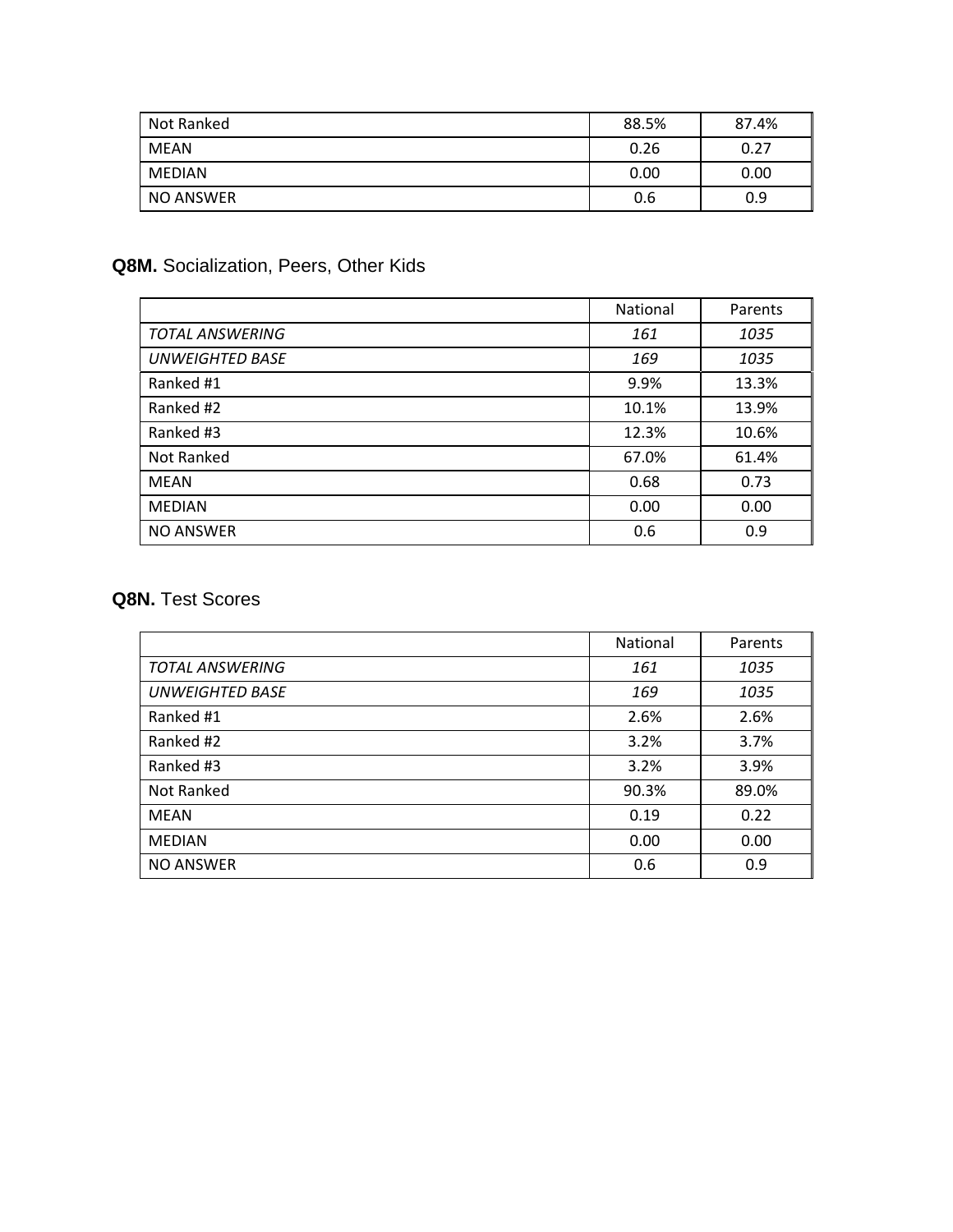**Q9.** How much do you think is spent per year on each student in **[INSERT RESPONDENT STATE] public schools**? Your estimate of the state average–to the nearest thousand dollars–will represent the combined expenditures of local, state, and federal governments.

|                        | <b>National</b> | Parents |
|------------------------|-----------------|---------|
| <b>TOTAL ANSWERING</b> | 1209            | 1238    |
| UNWEIGHTED BASE        | 1209            | 1238    |
| \$4,000 or Less        | 28.3%           | 41.7%   |
| \$4,001 - \$8,000      | 18.4%           | 19.7%   |
| \$8,001 - \$12,000     | 15.0%           | 16.1%   |
| \$12,001 - \$16,000    | 5.0%            | 3.8%    |
| Over \$16,000          | 17.6%           | 14.1%   |
| [DK]                   | 13.8%           | 2.6%    |
| MEAN                   | 11141.33        | 8986.83 |
| <b>MEDIAN</b>          | 7000.00         | 5000.00 |
| <b>NO ANSWER</b>       | 1.8             | 2.1     |

**Q10\_1.** *Half Sample.*Do you believe that **public school** funding in **[INSERT RESPONDENT STATE]** is at a level that is:

|                        | National                 | Parents |
|------------------------|--------------------------|---------|
| <b>SPLIT A</b>         | 610                      | 616     |
| <b>UNWEIGHTED BASE</b> | 606                      | 622     |
| Too High               | 13.9%                    | 11.7%   |
| Too Low                | 48.3%                    | 52.5%   |
| About Right            | 34.3%                    | 34.2%   |
| [DK]                   | 3.2%                     | 0.9%    |
| [Refused]              | 0.3%                     |         |
| <b>NO ANSWER</b>       | $\overline{\phantom{a}}$ | 0.7     |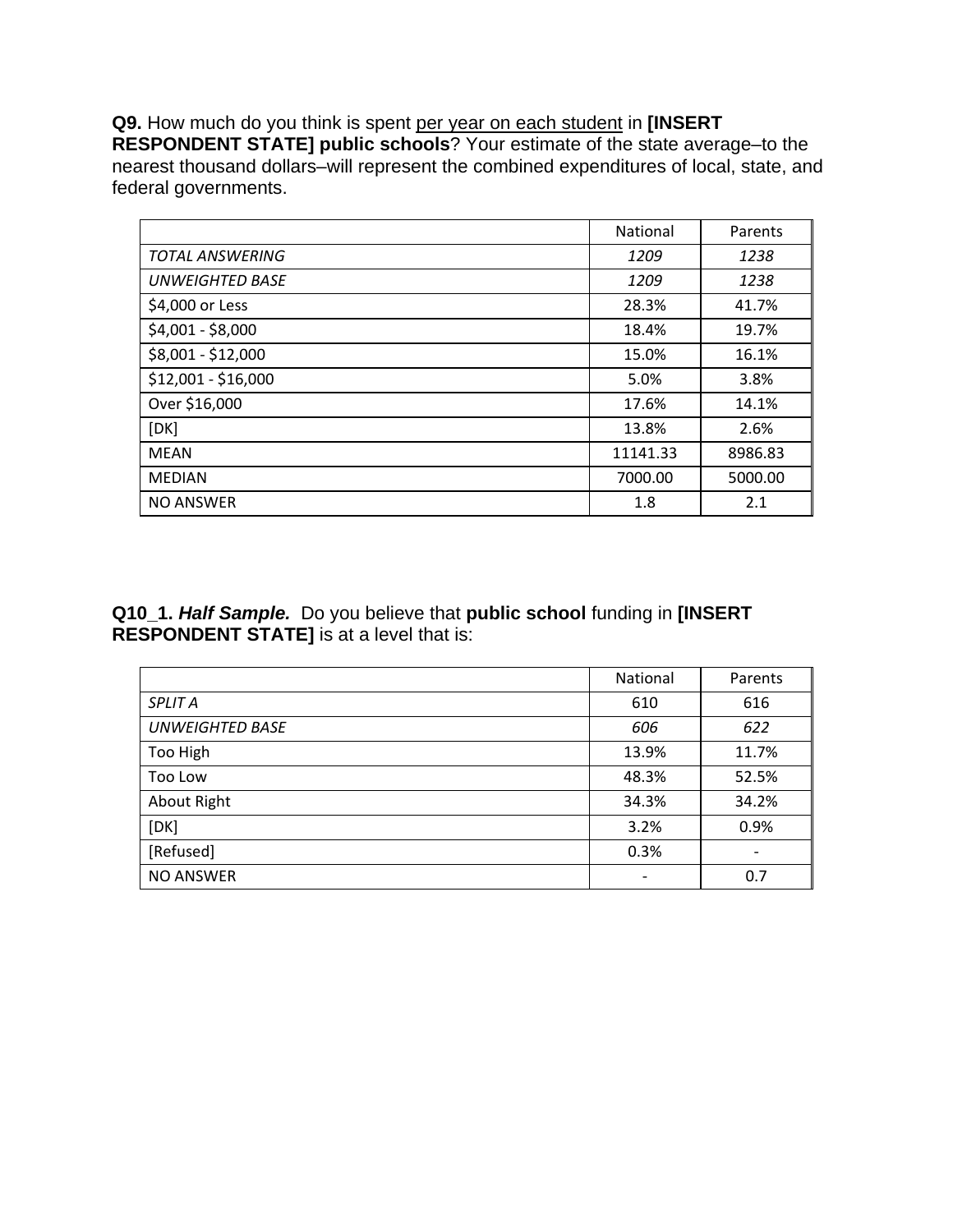**Q10\_2.** *Half Sample.*According to the most recent information available, on average **\$XX,XXX** is being spent per year on each student attending public schools in **[INSERT RESPONDENT STATE].** Do you believe that public school funding in **[INSERT STATE]** is at a level that is: **[PROGRAMMER, PLEASE PIPE IN INDIVIDUAL FIGURE PER STATE FROM SEPARATE EXCEL SHEET.]**

|                        | National                 | Parents |
|------------------------|--------------------------|---------|
| <b>SPLIT B</b>         | 600                      | 621     |
| <b>UNWEIGHTED BASE</b> | 603                      | 616     |
| Too High               | 21.2%                    | 24.1%   |
| Too Low                | 38.3%                    | 35.3%   |
| About Right            | 38.0%                    | 40.0%   |
| [DK]                   | 2.3%                     | 0.4%    |
| [Refused]              | $\overline{\phantom{a}}$ |         |
| <b>NO ANSWER</b>       | 0.2                      | 0.2     |

**Q10COMB. Do you believe that public school funding in the United States is at a level that is: According to the most recent information available, on average \$XX,XXX is being spent per year on each student attending public schools in [INSERT RESPONDENT STATE]. Do you believe that public school funding in our country is at a level that is:** 

**Q11.** In thinking about the schools in your area, what grade would you give:

|                        | National | Parents |
|------------------------|----------|---------|
| <b>TOTAL ANSWERING</b> | 1209     | 1238    |
| <b>UNWEIGHTED BASE</b> | 1209     | 1238    |
| Too High               | 17.5%    | 17.9%   |
| Too Low                | 43.4%    | 43.9%   |
| About Right            | 36.1%    | 37.1%   |
| [DK]                   | 2.8%     | 0.7%    |
| [Refused]              | 0.1%     |         |
| <b>NO ANSWER</b>       | 0.1      | 0.4     |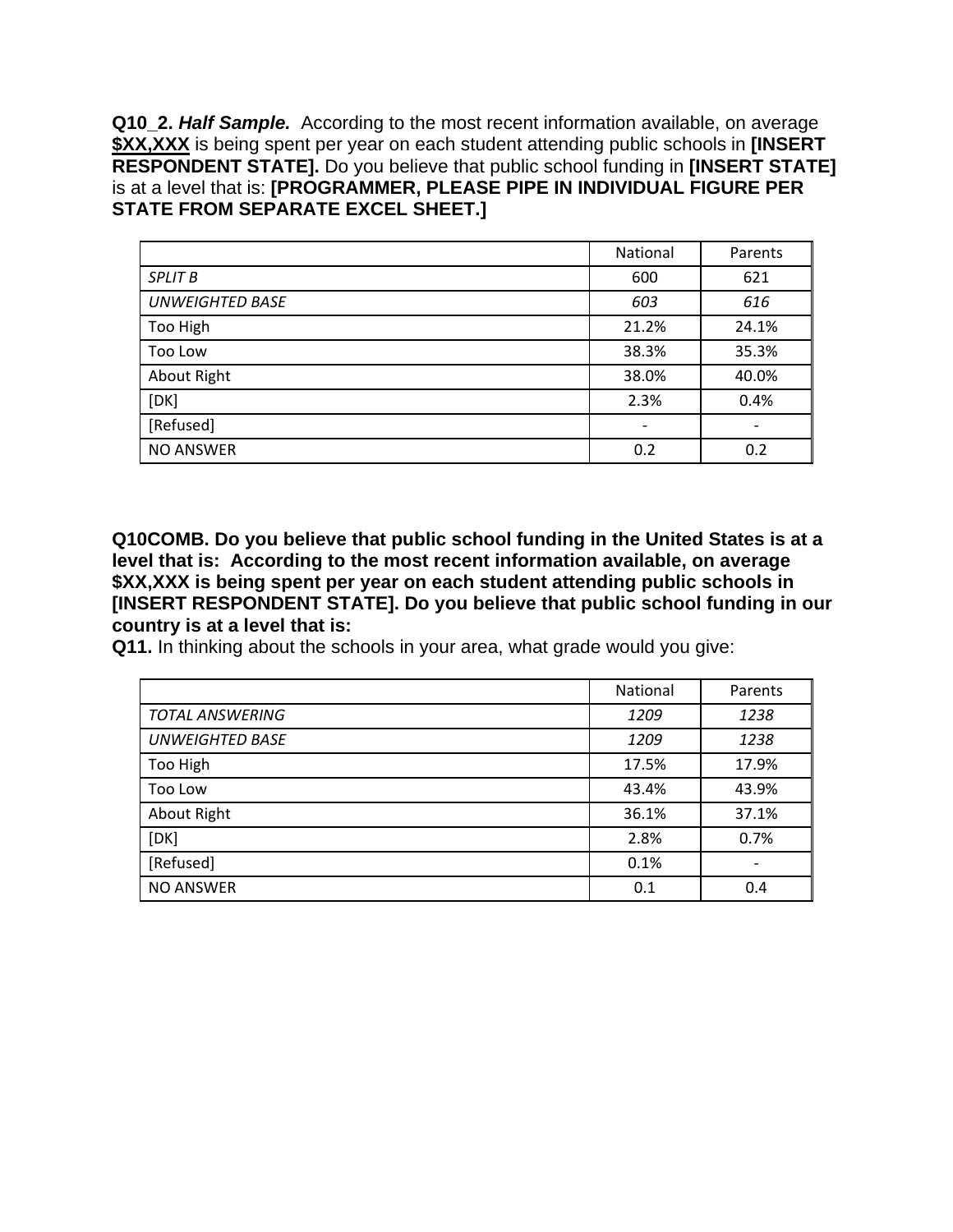## **[GRADE OPTIONS: A, B, C, D, F, (Does Not Apply)]**

## **[RANDOMIZE]**

Q11\_1. Regular Public Schools (or Public District Schools)

|                        | National                 | Parents |
|------------------------|--------------------------|---------|
| <b>TOTAL ANSWERING</b> | 1209                     | 1238    |
| <b>UNWEIGHTED BASE</b> | 1209                     | 1238    |
| A                      | 13.6%                    | 19.7%   |
| B                      | 27.1%                    | 30.3%   |
| $\mathsf{C}$           | 31.5%                    | 29.4%   |
| D                      | 14.1%                    | 11.1%   |
| F                      | 6.7%                     | 7.1%    |
| [Does Not Apply]       | 6.1%                     | 1.6%    |
| [DK]                   |                          |         |
| [REFUSED]              | $\overline{\phantom{a}}$ |         |
| <b>NO ANSWER</b>       | 0.8                      | 0.8     |

Q11\_2. Charter Schools (or Public Charter Schools)

|                        | National                 | Parents |
|------------------------|--------------------------|---------|
| <b>TOTAL ANSWERING</b> | 1209                     | 1238    |
| <b>UNWEIGHTED BASE</b> | 1209                     | 1238    |
| A                      | 13.9%                    | 13.2%   |
| B                      | 26.1%                    | 21.4%   |
| $\mathsf{C}$           | 19.5%                    | 15.5%   |
| D                      | 6.0%                     | 4.4%    |
| F                      | 5.1%                     | 3.7%    |
| [Does Not Apply]       | 27.2%                    | 39.3%   |
| [DK]                   | $\overline{\phantom{a}}$ |         |
| [REFUSED]              | -                        |         |
| <b>NO ANSWER</b>       | 2.3                      | 2.5     |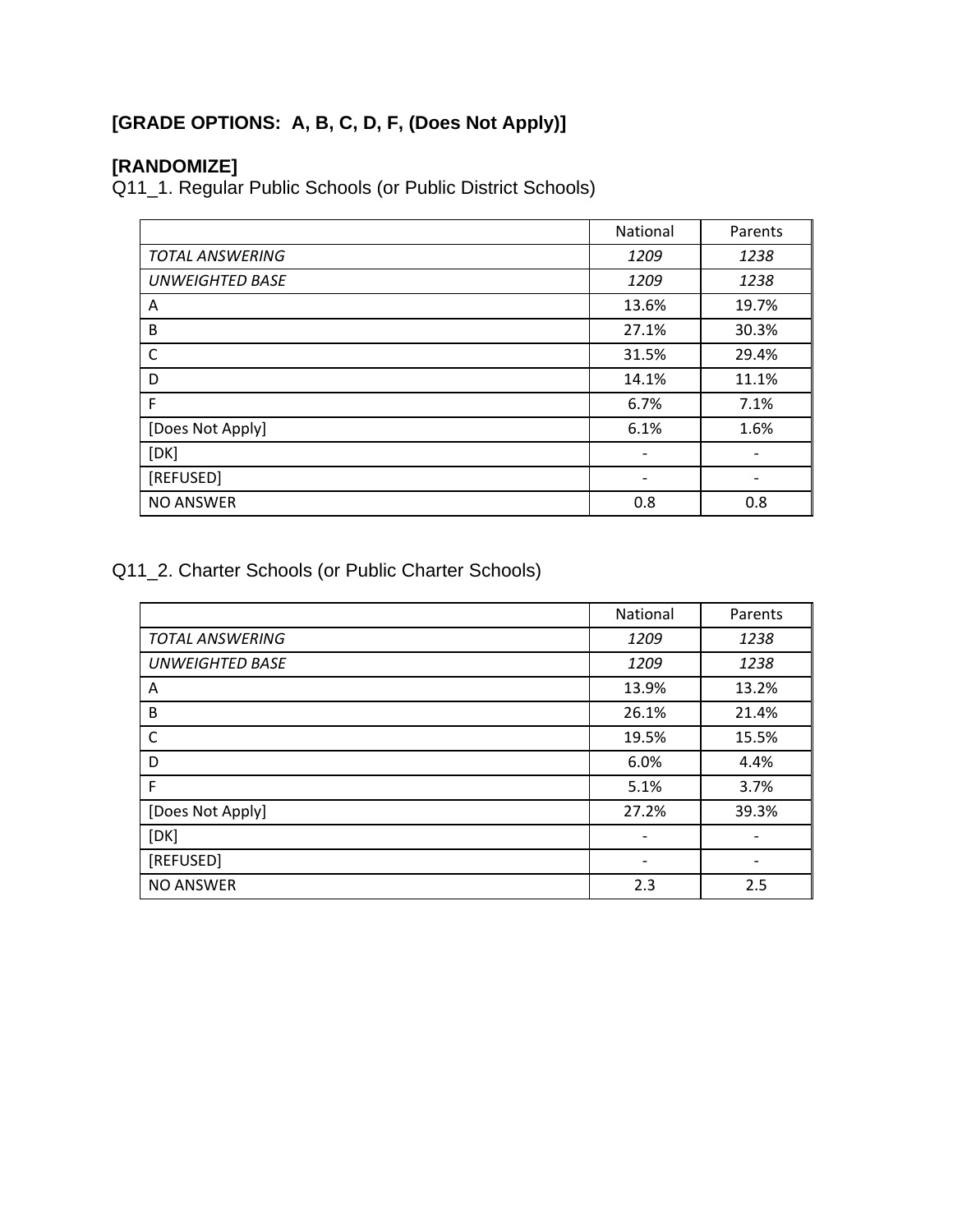Q11\_3. Private Schools (or Independent Schools, Parochial Schools, Religious Schools)

|                        | National | Parents |
|------------------------|----------|---------|
| <b>TOTAL ANSWERING</b> | 1209     | 1238    |
| <b>UNWEIGHTED BASE</b> | 1209     | 1238    |
| A                      | 24.4%    | 23.9%   |
| B                      | 27.7%    | 21.9%   |
| C                      | 15.3%    | 10.5%   |
| D                      | 5.9%     | 3.6%    |
| F                      | 3.3%     | 2.0%    |
| [Does Not Apply]       | 21.6%    | 35.5%   |
| [DK]                   |          |         |
| [REFUSED]              |          |         |
| <b>NO ANSWER</b>       | 1.7      | 2.6     |

**[FOR HOVER ONLY: Charter schools are public schools that have more control over their own budget, staff, and curriculum, and are exempt from many existing public school regulations.]** 

#### **[DISPLAY ONLY FOR Q2 = 2, 3, 4]**

**"If you don't have a school-aged child, for the next couple questions we would like to know your preference and reason based on a hypothetical decision."** 

**Q12\_1.** *Half Sample.* If it were your decision and you could select any type of school, what type of school would you select in order to obtain the best education for your child?

|                                                          | <b>National</b> | Parents |
|----------------------------------------------------------|-----------------|---------|
| <b>SPLIT C</b>                                           | 607             | 612     |
| <b>UNWEIGHTED BASE</b>                                   | 605             | 621     |
| Charter School [or Public Charter School]                | 12.5%           | 13.7%   |
| Home School                                              | 13.1%           | 11.6%   |
| Private School [or Independent School, Parochial School, | 35.1%           | 35.5%   |
| Religious School]                                        |                 |         |
| Regular Public School [or Public District School]        | 38.6%           | 39.2%   |
| [DK]                                                     | 0.2%            |         |
| [Refused]                                                | 0.1%            |         |
| <b>NO ANSWER</b>                                         | 0.4             |         |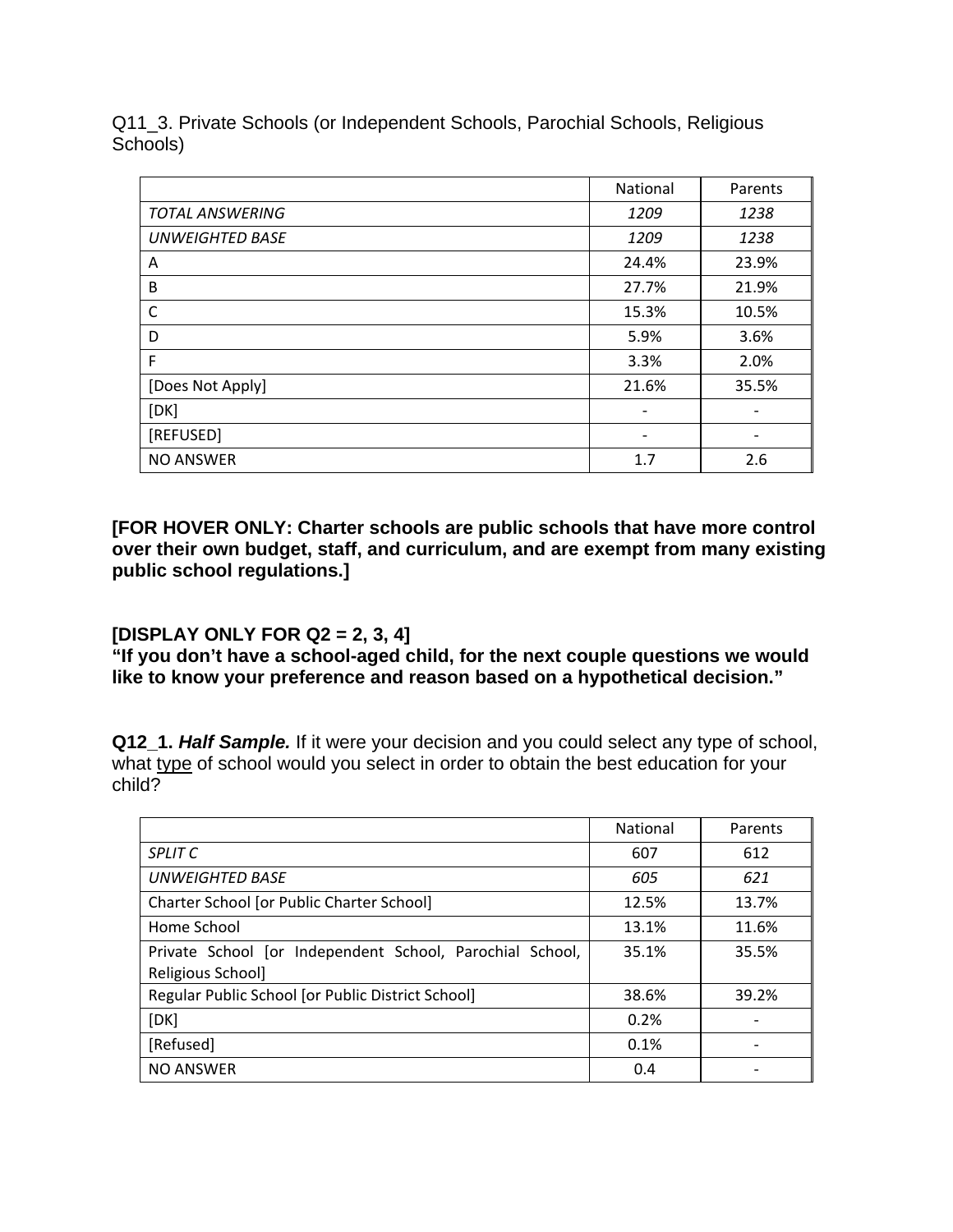**Q12\_2.** *Half Sample.* If it were your decision and you could select any type of school, and financial costs and transportation were of no concern, what type of school would you select in order to obtain the best education for your child?

|                                                          | <b>National</b> | Parents |
|----------------------------------------------------------|-----------------|---------|
| <b>SPLIT D</b>                                           | 603             | 626     |
| <b>UNWEIGHTED BASE</b>                                   | 604             | 617     |
| Charter School [or Public Charter School]                | 10.9%           | 13.0%   |
| Home School                                              | 12.6%           | 12.6%   |
| Private School [or Independent School, Parochial School, | 39.5%           | 39.8%   |
| Religious School]                                        |                 |         |
| Regular Public School [or District School]               | 36.4%           | 34.3%   |
| [DK]                                                     | 0.2%            | 0.1%    |
| [Refused]                                                | 0.2%            |         |
| <b>NO ANSWER</b>                                         | 0.2             | 0.3     |

**Q12COMB. If it were your decision and you could select any type of school, what type of school would you select in order to obtain the best education for your child? If it were your decision and you could select any type of school, and financial costs and transportation were of no concern, what type of school would you select in order to obtain the best education for your child?** 

|                                                          | <b>National</b> | Parents |
|----------------------------------------------------------|-----------------|---------|
| <b>TOTAL ANSWERING</b>                                   | 1209            | 1238    |
| UNWEIGHTED BASE                                          | 1209            | 1238    |
| Charter School [or Public Charter School]                | 11.7%           | 13.3%   |
| Home School                                              | 12.9%           | 12.1%   |
| Private School [or Independent School, Parochial School, | 37.3%           | 37.7%   |
| Religious School]                                        |                 |         |
| Regular Public School [or Public District School]        | 37.5%           | 36.7%   |
| [DK]                                                     | 0.2%            | *%      |
| [Refused]                                                | 0.1%            |         |
| <b>NO ANSWER</b>                                         | 0.3             | 0.1     |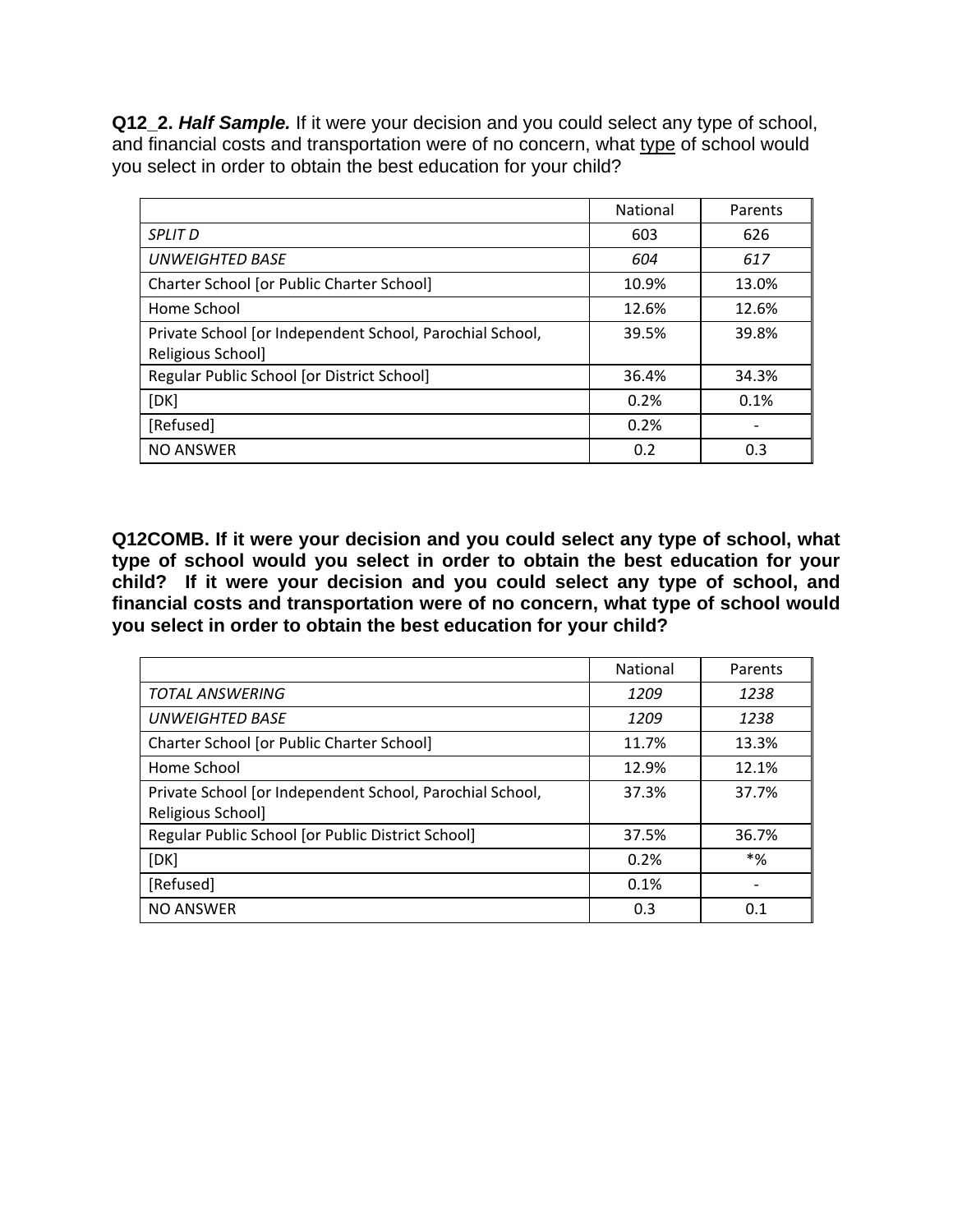**Q13.** What is the most important characteristic or attribute that would cause you to choose a **[INSERT SCHOOL TYPE FROM Q12\_1 OR 12\_2]** for your child?

**Please use one word, or a very short phrase.** 

#### **Q13\_1. What is the most important characteristic or attribute that would cause you to choose a Charter School for your child? Please use one word, or a very short phrase.**

|                                                                         | National | Parents        |
|-------------------------------------------------------------------------|----------|----------------|
| <b>BASE - CHARTER SCHOOL</b>                                            | 92       | 150            |
| <b>UNWEIGHTED BASE</b>                                                  | 97       | 159            |
| <b>Better education/Quality</b>                                         | 17.6%    | 12.6%          |
| Individual attention/One- on-One/ Customized                            | 15.0%    | 14.7%          |
| Class size/Student-Teacher ratio                                        | 8.4%     | 12.5%          |
| Discipline/Structure/ Consistency                                       | 6.3%     | 4.7%           |
| Teaching/Way they teach                                                 | 5.5%     | 2.8%           |
| Academics/Curriculum/ Courses (i.e. math, arts, etc.)                   | 5.1%     | 6.4%           |
| Reputation                                                              | 5.1%     | 4.1%           |
| Prefer/Positive mentions of Charter schools                             | 4.1%     | 3.9%           |
| Negative mentions of Public schools                                     | 4.1%     | 1.0%           |
| Out-comes/Results (i.e. graduation, college-prep, success<br>rate)      | 3.4%     | 4.4%           |
| Safety/Less drugs/ Violence/Bullying                                    | 3.3%     | 4.3%           |
| Morals/Values/Ethics                                                    | 2.5%     | 2.0%           |
| Extracurricular activities/After-school programs                        | 2.3%     | 0.9%           |
| Quality/Good/Excellent                                                  | 2.2%     | 4.7%           |
| Environment/Culture/ Community                                          | 2.0%     | 1.4%           |
| Against Government involvement/ less government/more<br>private control | 1.9%     | 1.3%           |
| Less political influences                                               | 1.6%     | 0.5%           |
| Cost/Tuition/ Affordability                                             | 1.5%     | 3.9%           |
| <b>Special Ed classes</b>                                               | 1.3%     | 0.5%           |
| More Challenging/High standards/Integrity                               | 1.2%     | 1.8%           |
| Teachers/Better Teachers/ More professional                             | 1.2%     | 3.6%           |
| Care about students                                                     | 1.1%     | 2.2%           |
| Someone I know/I have attended or worked at that school                 | 0.9%     | $\overline{a}$ |
| <b>School Resources/Funding</b>                                         | 0.7%     | 0.8%           |
| Socialization/Social / Peers/Other kids/students                        |          | 0.4%           |
| Freedom/Flexibility                                                     |          | 2.8%           |
| Parental Involvement                                                    |          | 0.4%           |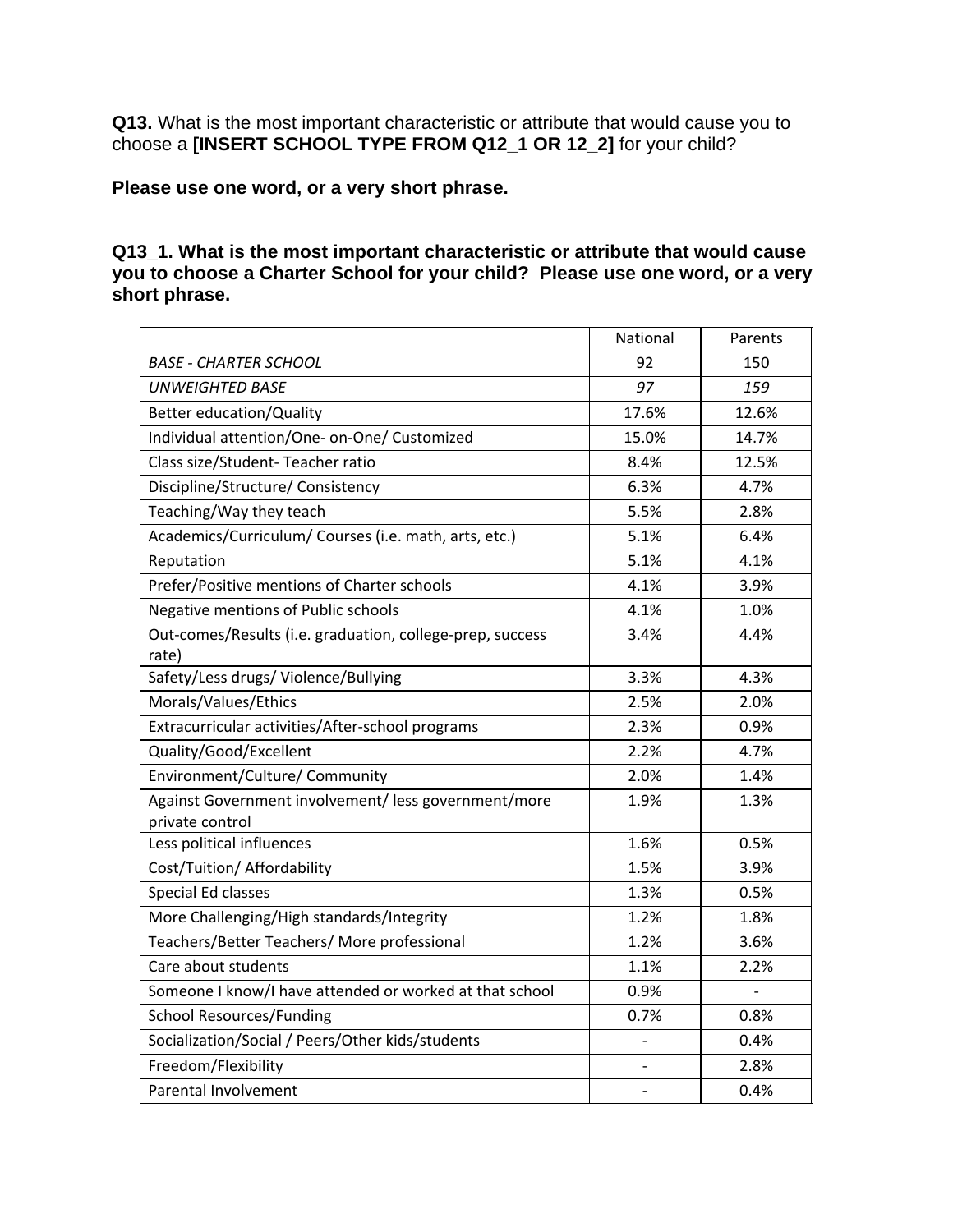| Faculty/Staff/ Administration/ More professional ("Teacher" |       | 0.6%  |
|-------------------------------------------------------------|-------|-------|
| not mention)                                                |       |       |
| Diversity                                                   |       | 3.1%  |
| Convenience                                                 |       | 0.4%  |
| Location                                                    |       | 0.8%  |
| Opportunities/Choices                                       |       | 1.8%  |
| More of a "Real life" environment                           |       | 1.4%  |
| No/None/Nothing                                             | 3.2%  | 1.8%  |
| Other                                                       | 15.8% | 13.2% |
| Don't know/Refused                                          |       | 0.8%  |
| <b>NO ANSWER</b>                                            |       | 0.4   |

#### **Q13\_2. What is the most important characteristic or attribute that would cause you to choose Home School for your child? Please use one word, or a very short phrase.**

|                                                             | National | Parents |
|-------------------------------------------------------------|----------|---------|
| <b>BASE - HOME SCHOOL</b>                                   | 114      | 139     |
| <b>UNWEIGHTED BASE</b>                                      | 107      | 132     |
| Safety/Less drugs/ Violence/Bullying                        | 22.7%    | 30.9%   |
| Individual attention/One- on-One/ Customized                | 6.2%     | 19.5%   |
| Parental Involvement                                        | 6.1%     | 7.2%    |
| Less political influences                                   | 4.7%     | 4.0%    |
| Negative mentions of Public schools                         | 4.6%     | 1.0%    |
| Academics/Curriculum/ Courses (i.e. math, arts, etc.)       | 4.5%     | 1.1%    |
| Morals/Values/Ethics                                        | 3.7%     | 5.4%    |
| Discipline/Structure/ Consistency                           | 3.6%     | 5.2%    |
| <b>Better education/Quality</b>                             | 3.2%     | 7.1%    |
| Against Government involvement/ less government/more        | 3.2%     | 1.9%    |
| private control                                             |          |         |
| Freedom/Flexibility                                         | 3.0%     | 2.9%    |
| Quality/Good/Excellent                                      | 2.7%     | 1.1%    |
| Convenience                                                 | 1.7%     | 0.4%    |
| Care about students                                         | 1.7%     | 0.7%    |
| <b>School Resources/Funding</b>                             | 1.5%     | 0.6%    |
| Religion/Religious reasons/Parochial                        | 1.3%     | 0.7%    |
| Negative mention of private/religious schools               | 1.2%     |         |
| Prefer/positive mentions of home schooling                  | 1.2%     |         |
| Faculty/Staff/ Administration/ More professional ("Teacher" | 0.9%     |         |
| not mention)                                                |          |         |
| Class size/Student-Teacher ratio                            | 0.8%     |         |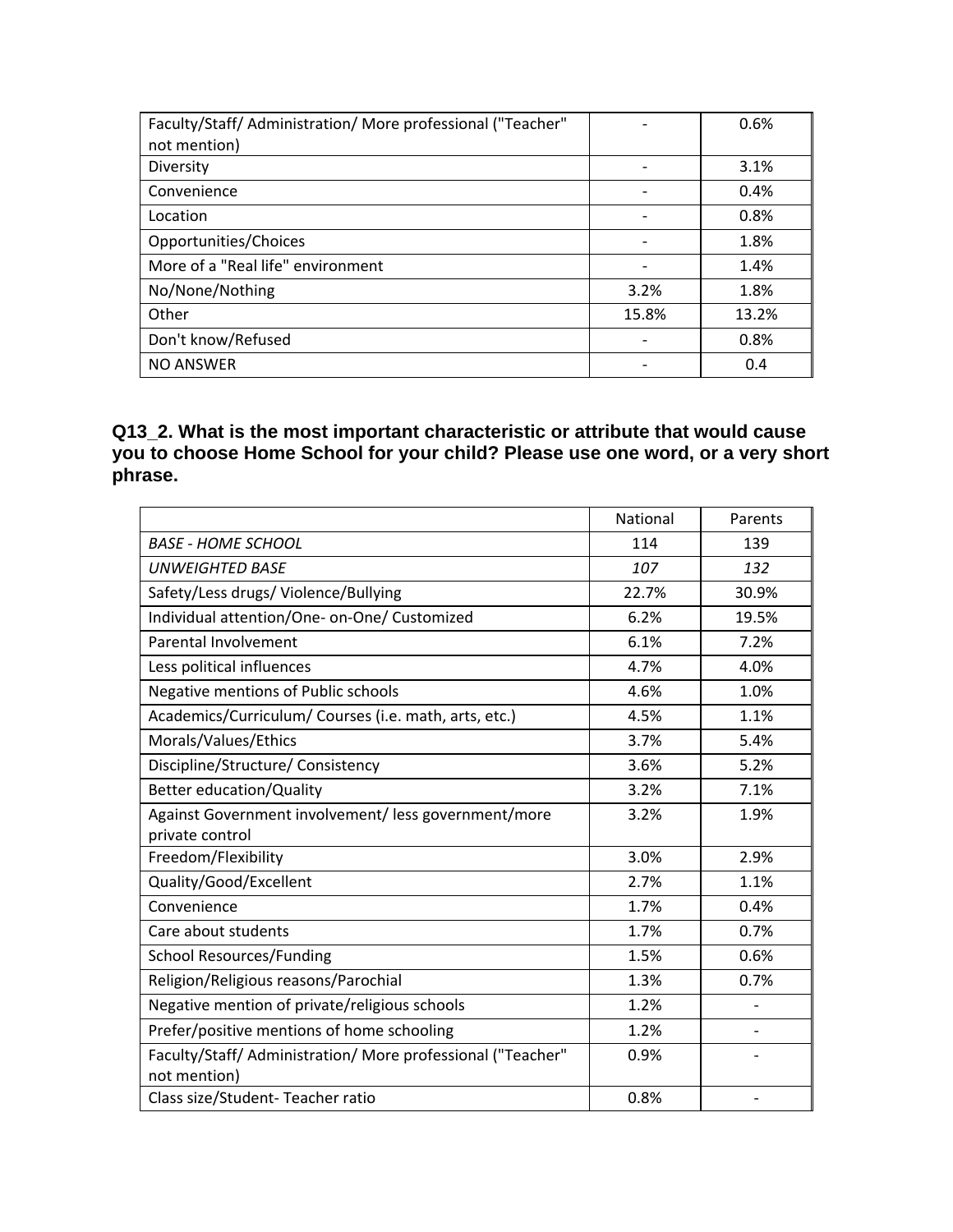| Teaching/Way they teach                                   | 0.8%  | 0.6%  |
|-----------------------------------------------------------|-------|-------|
| Out-comes/Results (i.e. graduation, college-prep, success | 0.6%  | 0.4%  |
| rate)                                                     |       |       |
| Special Ed classes                                        | 0.6%  | 2.1%  |
| Teachers/Better Teachers/ More professional               |       | 0.8%  |
| Diversity                                                 |       | 1.0%  |
| Opportunities/Choices                                     | -     | 1.4%  |
| More of a "Real life" environment                         |       | 1.1%  |
| No/None/Nothing                                           | 3.4%  | 2.8%  |
| Other                                                     | 22.8% | 15.2% |
| Don't know/Refused                                        | 3.4%  |       |
| <b>NO ANSWER</b>                                          | 0.6   | 1.0   |

#### **Q13\_3. What is the most important characteristic or attribute that would cause you to choose a Private School for your child? Please use one word, or a very short phrase.**

|                                                           | National | Parents |
|-----------------------------------------------------------|----------|---------|
| <b>BASE - PRIVATE SCHOOL</b>                              | 284      | 433     |
| <b>UNWEIGHTED BASE</b>                                    | 293      | 448     |
| Better education/Quality                                  | 13.7%    | 16.5%   |
| Individual attention/One- on-One/ Customized              | 13.3%    | 15.6%   |
| Class size/Student-Teacher ratio                          | 10.6%    | 11.2%   |
| Discipline/Structure/ Consistency                         | 9.8%     | 7.0%    |
| Safety/Less drugs/ Violence/Bullying                      | 7.1%     | 7.2%    |
| Quality/Good/Excellent                                    | 5.8%     | 2.8%    |
| Religion/Religious reasons/Parochial                      | 4.8%     | 7.4%    |
| Morals/Values/Ethics                                      | 4.7%     | 5.6%    |
| Teaching/Way they teach                                   | 4.3%     | 2.6%    |
| Teachers/Better Teachers/ More professional               | 3.7%     | 5.5%    |
| Less political influences                                 | 3.1%     | 3.1%    |
| Out-comes/Results (i.e. graduation, college-prep, success | 2.6%     | 2.8%    |
| rate)                                                     |          |         |
| Academics/Curriculum/ Courses (i.e. math, arts, etc.)     | 2.5%     | 4.0%    |
| <b>School Resources/Funding</b>                           | 2.2%     | 1.7%    |
| More Challenging/High standards/Integrity                 | 2.2%     | 2.2%    |
| Environment/Culture/ Community                            | 2.2%     | 2.2%    |
| Opportunities/Choices                                     | 2.1%     | 1.1%    |
| Negative mentions of Public schools                       | 1.9%     | 2.0%    |
| Someone I know/I have attended or worked at that school   | 1.8%     | 0.2%    |
| Prefer/positive mentions of private/religious schools     | 1.8%     | 2.1%    |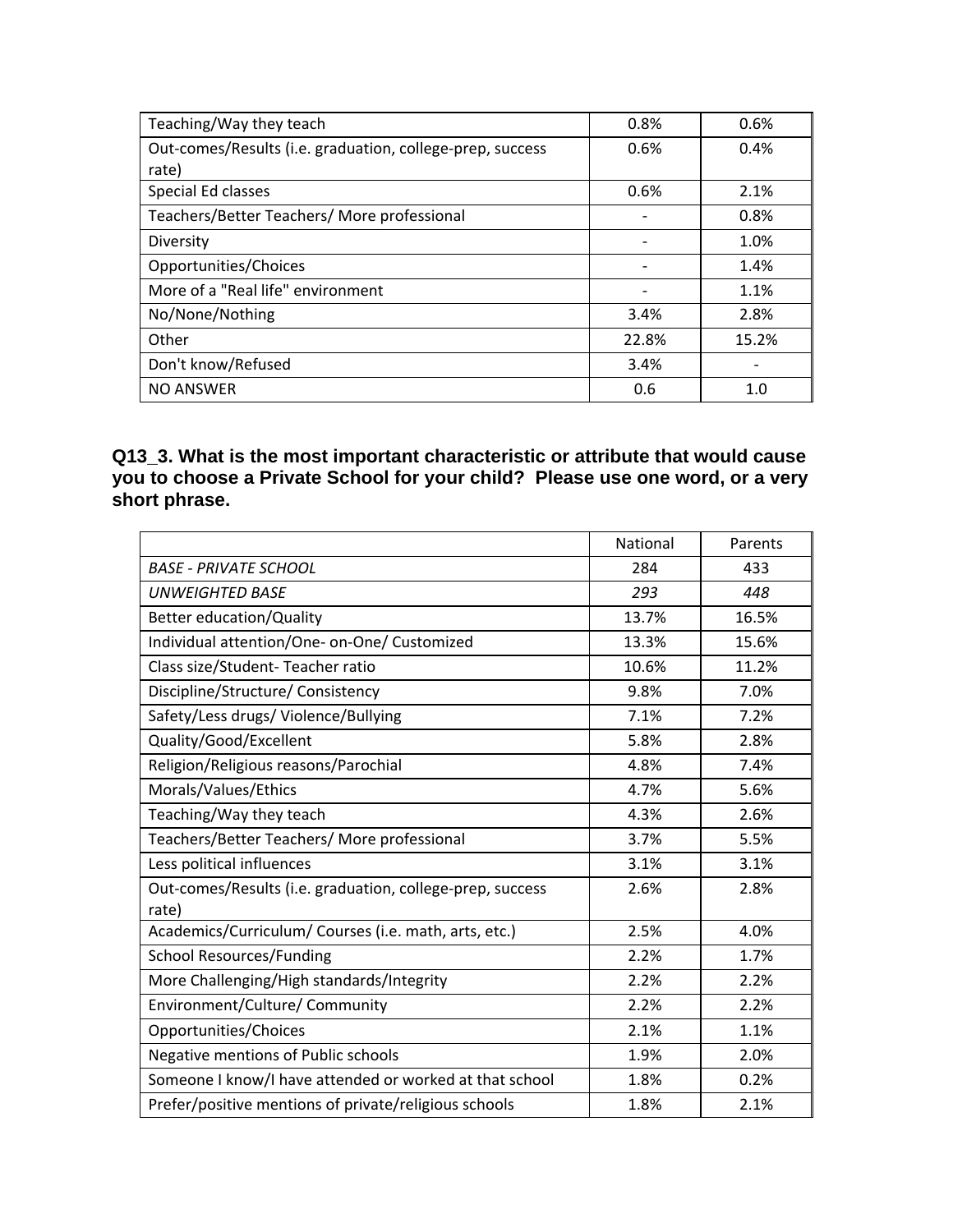| Cost/Tuition/ Affordability                                                 | 1.4% | 1.5% |
|-----------------------------------------------------------------------------|------|------|
| Against Government involvement/less government/more<br>private control      | 0.9% | 0.9% |
| More of a "Real life" environment                                           | 0.7% | 0.5% |
| Care about students                                                         | 0.7% | 1.4% |
| Socialization/Social / Peers/Other kids/students                            | 0.5% | 1.1% |
| Parental Involvement                                                        | 0.5% |      |
| Reputation                                                                  | 0.5% | 0.7% |
| Extracurricular activities/After-school programs                            | 0.4% | 1.3% |
| Freedom/Flexibility                                                         | 0.4% | 0.9% |
| Diversity                                                                   | 0.3% | 1.7% |
| Faculty/Staff/ Administration/ More professional ("Teacher"<br>not mention) | 0.2% |      |
| Location                                                                    |      | 0.2% |
| Special Ed classes                                                          |      | 1.2% |
| Prefer/positive mentions of home schooling                                  |      | 0.2% |
| No/None/Nothing                                                             | 0.9% | 1.5% |
| Other                                                                       | 9.2% | 7.8% |
| Don't know/Refused                                                          | 2.6% | 0.2% |
| <b>NO ANSWER</b>                                                            | 0.9  | 0.5  |

**Q13\_4. What is the most important characteristic or attribute that would cause you to choose a Regular Public School for your child? Please use one word, or a very short phrase.**

|                                                         | National | Parents |
|---------------------------------------------------------|----------|---------|
| BASE - REGULAR PUBLIC SCHOOL                            | 316      | 430     |
| UNWEIGHTED BASE                                         | 306      | 416     |
| Socialization/Social / Peers/Other kids/students        | 15.1%    | 17.8%   |
| Cost/Tuition/ Affordability                             | 9.4%     | 7.0%    |
| Diversity                                               | 6.4%     | 12.6%   |
| Someone I know/I have attended or worked at that school | 5.4%     | 1.5%    |
| More of a "Real life" environment                       | 4.7%     | 3.8%    |
| Quality/Good/Excellent                                  | 4.6%     | 5.2%    |
| Teachers/Better Teachers/ More professional             | 4.2%     | 7.9%    |
| Safety/Less drugs/ Violence/Bullying                    | 4.1%     | 7.1%    |
| Better education/Quality                                | 3.4%     | 6.7%    |
| Academics/Curriculum/Courses (i.e. math, arts, etc.)    | 3.2%     | 3.0%    |
| Convenience                                             | 2.9%     | 4.4%    |
| Reputation                                              | 2.4%     | 2.6%    |
| Morals/Values/Ethics                                    | 2.4%     | 1.8%    |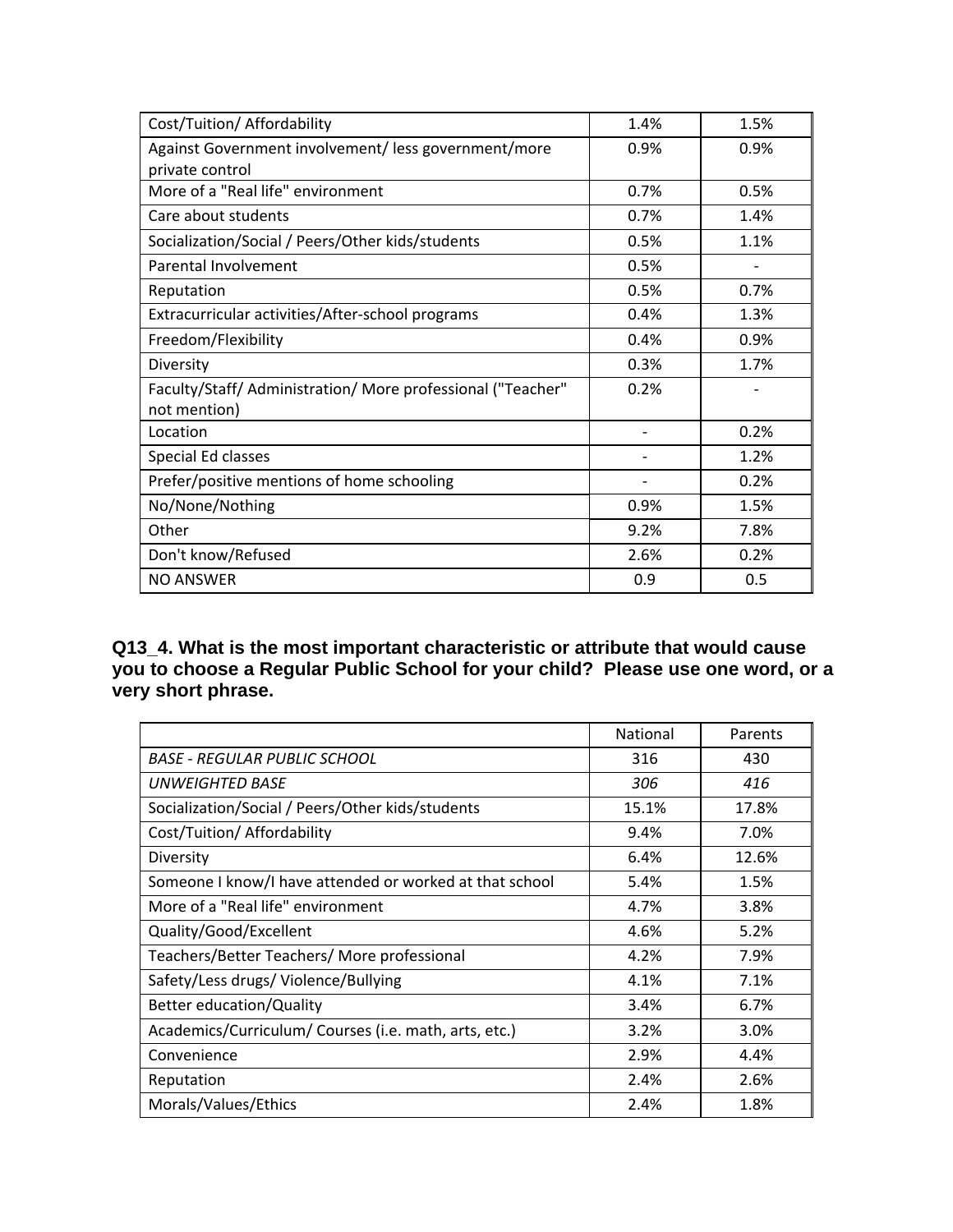| Prefer/Positive mentions of Public schools                  | 1.9%           | 1.8%                     |
|-------------------------------------------------------------|----------------|--------------------------|
| Teaching/Way they teach                                     | 1.6%           | 0.9%                     |
| Freedom/Flexibility                                         | 1.4%           | 0.6%                     |
| Discipline/Structure/ Consistency                           | 1.3%           | 1.5%                     |
| Extracurricular activities/After-school programs            | 1.1%           | 1.9%                     |
| Out-comes/Results (i.e. graduation, college-prep, success   | 1.0%           | 2.4%                     |
| rate)                                                       |                |                          |
| <b>School Resources/Funding</b>                             | 0.9%           | 0.4%                     |
| Class size/Student-Teacher ratio                            | 0.9%           | 1.0%                     |
| Environment/Culture/ Community                              | 0.7%           | 2.5%                     |
| Location                                                    | 0.7%           | 1.5%                     |
| Special Ed classes                                          | 0.6%           | 0.6%                     |
| Individual attention/One- on-One/ Customized                | 0.5%           | 0.9%                     |
| Opportunities/Choices                                       | 0.5%           |                          |
| Care about students                                         | 0.5%           | 0.8%                     |
| Prefer/positive mentions of home schooling                  | 0.4%           | $\overline{\phantom{0}}$ |
| Faculty/Staff/ Administration/ More professional ("Teacher" | 0.3%           | 0.9%                     |
| not mention)                                                |                |                          |
| More Challenging/High standards/Integrity                   | 0.3%           | 0.5%                     |
| Religion/Religious reasons/Parochial                        |                | 0.4%                     |
| Less political influences                                   |                | 0.4%                     |
| Against Government involvement/ less government/more        |                | 0.4%                     |
| private control                                             |                |                          |
| Negative mentions of Public schools                         | $\overline{a}$ | 0.5%                     |
| Negative mentions of / Charter schools                      |                | 0.2%                     |
| Negative mention of private/religious schools               |                | 0.6%                     |
| Prefer/positive mentions of private/religious schools       |                | 0.2%                     |
| No/None/Nothing                                             | 6.1%           | 1.4%                     |
| Other                                                       | 15.6%          | 10.1%                    |
| Don't know/Refused                                          | 2.4%           | 1.3%                     |
| <b>NO ANSWER</b>                                            | 1.1            | 1.4                      |

**QStatements1. [ASK EVERYONE]** Now, we would like to ask what issues are most important to you in the area of K-12 EDUCATION?

|                                                     | <b>National</b> | Parents |
|-----------------------------------------------------|-----------------|---------|
| <b>TOTAL ANSWERING</b>                              | 811             | 1153    |
| <b>UNWEIGHTED BASE</b>                              | 805             | 1157    |
| Have more funding                                   | 45.8%           | 51.6%   |
| Are safe for students and staff                     | 70.9%           | 77.4%   |
| Focus on teaching democratic values and citizenship | 39.2%           | 34.8%   |
| Focus on diversity, equity and inclusion            | 50.9%           | 47.1%   |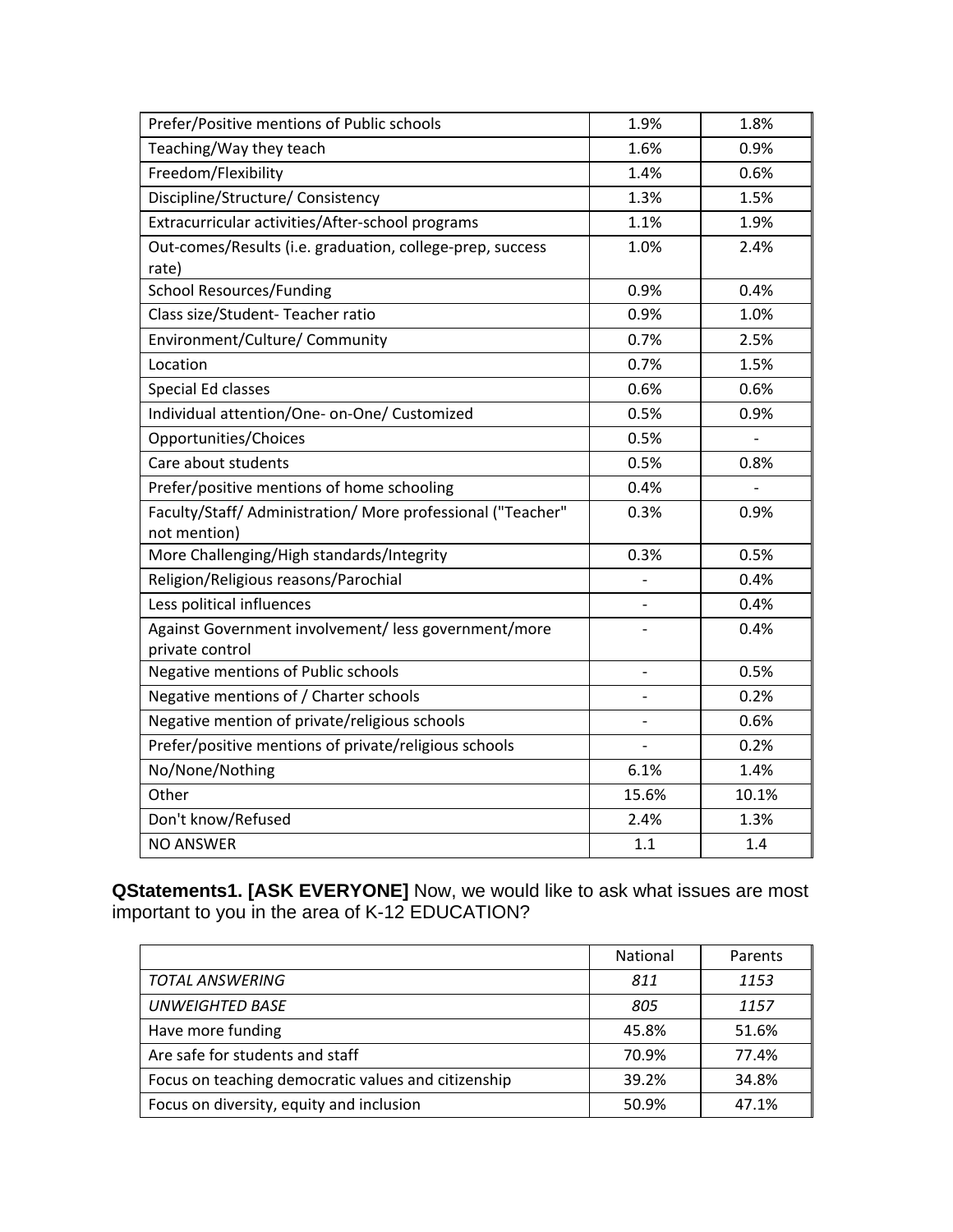| Have fewer rules, regulations, and bureaucracy                | 26.1% | 21.5% |
|---------------------------------------------------------------|-------|-------|
| Have access to the best type of school to meet their child's  | 73.3% | 75.6% |
| learning needs                                                |       |       |
| Receive financial support for school tuition                  | 41.4% | 39.9% |
| Have access to tutoring or other remedial services to address | 56.2% | 58.8% |
| learning needs                                                |       |       |
| Have access to online courses and other educational           | 46.8% | 50.1% |
| programs                                                      |       |       |
| Receive financial support for therapies for students with     | 49.4% | 43.0% |
| special needs                                                 |       |       |
| <b>NO ANSWER</b>                                              |       |       |

#### **Please choose your TOP FIVE.**

 $\mathbf{r}$ 

**Q-Statements2: [ASK EVERYONE]** Based on the previous question and your selections, please rank your TOP THREE issues.

#### **[POPULATE Q-Statements1 SELECTIONS. RANDOMIZE]**

**QSTATEMENTS2A. Have more funding - Based on the previous question and your selections, please rank your TOP THREE issues.** 

|                        | <b>National</b> | Parents |
|------------------------|-----------------|---------|
| <b>TOTAL ANSWERING</b> | 811             | 1153    |
| <b>UNWEIGHTED BASE</b> | 805             | 1157    |
| Ranked #1              | 11.4%           | 9.9%    |
| Ranked #2              | 7.5%            | 8.5%    |
| Ranked #3              | 8.2%            | 10.6%   |
| Not Ranked             | 72.9%           | 71.0%   |
| <b>MEAN</b>            | 0.51            | 0.59    |
| <b>MEDIAN</b>          | 0.00            | 0.00    |
| <b>NO ANSWER</b>       |                 |         |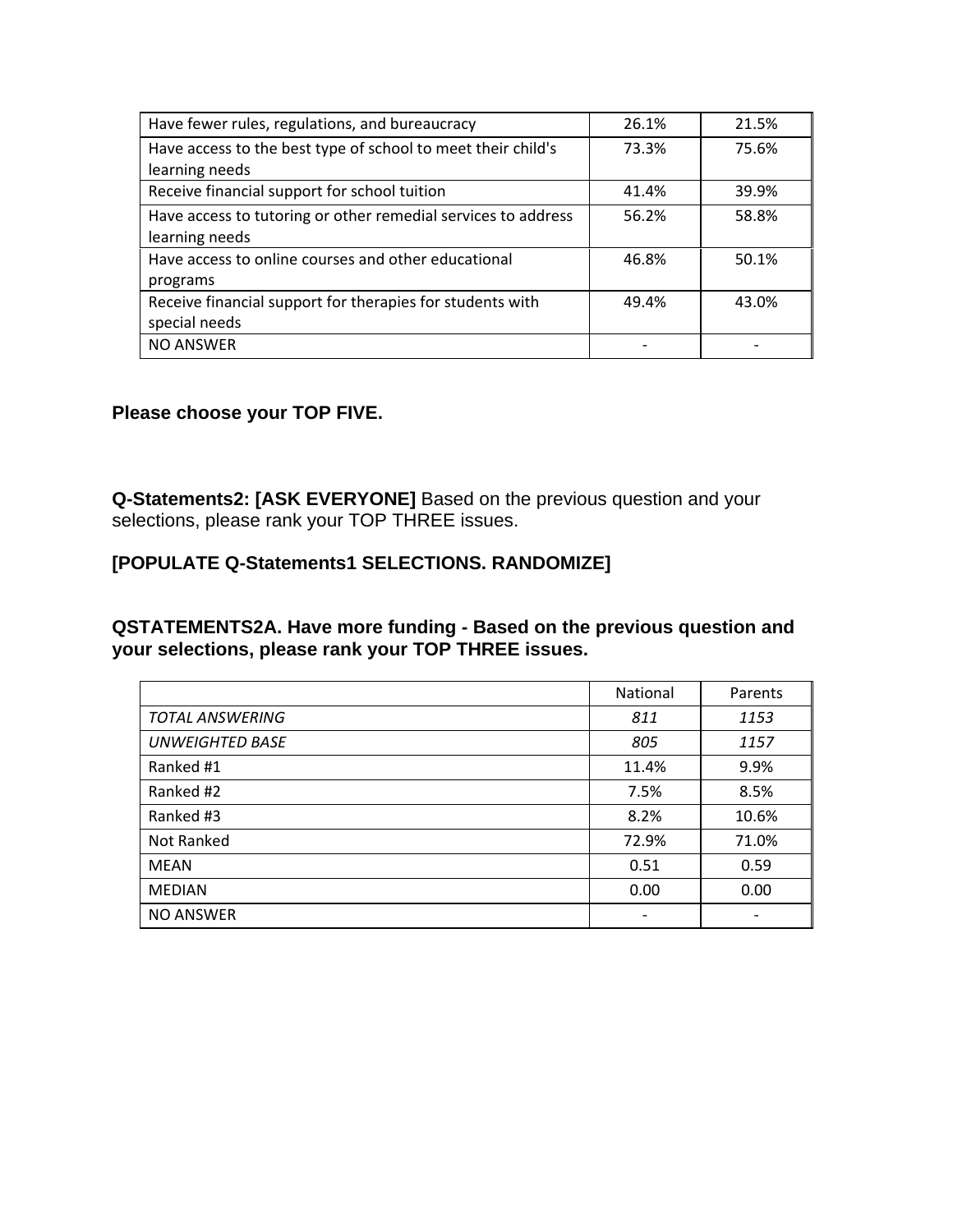**QSTATEMENTS2B. Are safe for students and staff - Based on the previous question and your selections, please rank your TOP THREE issues.** 

|                        | National                 | Parents |
|------------------------|--------------------------|---------|
| <b>TOTAL ANSWERING</b> | 811                      | 1153    |
| <b>UNWEIGHTED BASE</b> | 805                      | 1157    |
| Ranked #1              | 30.1%                    | 34.3%   |
| Ranked #2              | 13.1%                    | 14.5%   |
| Ranked #3              | 10.8%                    | 10.1%   |
| Not Ranked             | 46.0%                    | 41.1%   |
| MEAN                   | 0.89                     | 0.94    |
| <b>MEDIAN</b>          | 1.00                     | 1.00    |
| <b>NO ANSWER</b>       | $\overline{\phantom{a}}$ |         |

**QSTATEMENTS2C. Focus on teaching democratic values and citizenship - Based on the previous question and your selections, please rank your TOP THREE issues.** 

|                        | <b>National</b> | Parents |
|------------------------|-----------------|---------|
| <b>TOTAL ANSWERING</b> | 811             | 1153    |
| <b>UNWEIGHTED BASE</b> | 805             | 1157    |
| Ranked #1              | 6.7%            | 3.6%    |
| Ranked #2              | 7.6%            | 7.4%    |
| Ranked #3              | 7.2%            | 6.6%    |
| Not Ranked             | 78.5%           | 82.4%   |
| <b>MEAN</b>            | 0.44            | 0.38    |
| <b>MEDIAN</b>          | 0.00            | 0.00    |
| <b>NO ANSWER</b>       | -               |         |

#### **QSTATEMENTS2D. Focus on diversity, equity and inclusion - Based on the previous question and your selections, please rank your TOP THREE issues.**

|                        | <b>National</b> | Parents |
|------------------------|-----------------|---------|
| <b>TOTAL ANSWERING</b> | 811             | 1153    |
| <b>UNWEIGHTED BASE</b> | 805             | 1157    |
| Ranked #1              | 9.2%            | 5.3%    |
| Ranked #2              | 12.4%           | 11.1%   |
| Ranked #3              | 11.4%           | 10.2%   |
| Not Ranked             | 67.1%           | 73.3%   |
| MEAN                   | 0.68            | 0.58    |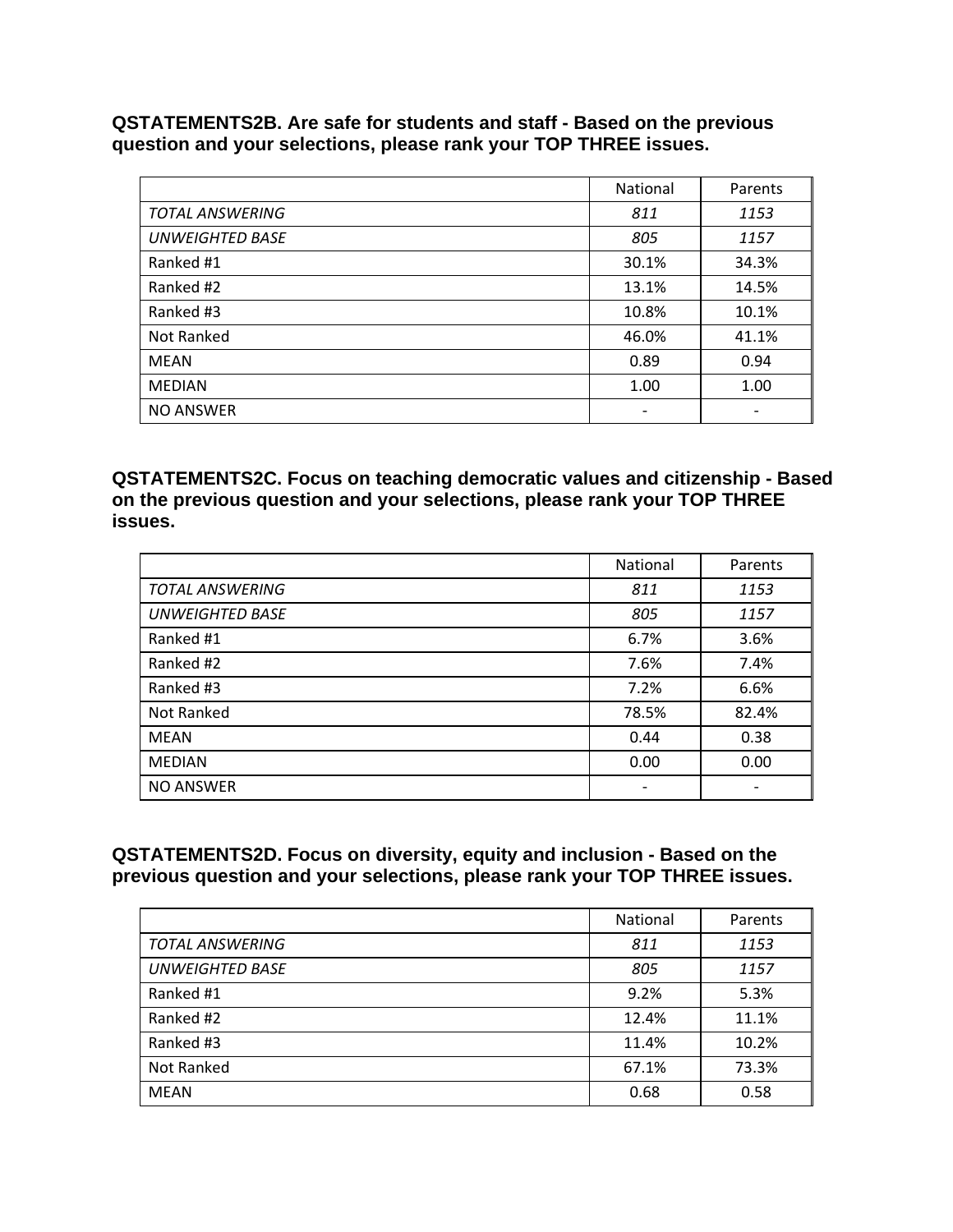| <b>MEDIAN</b>    | 0.00                     | 0.00                     |
|------------------|--------------------------|--------------------------|
| <b>NO ANSWER</b> | $\overline{\phantom{0}}$ | $\overline{\phantom{0}}$ |

**QSTATEMENTS2E. Have fewer rules, regulations, and bureaucracy - Based on the previous question and your selections, please rank your TOP THREE issues.** 

|                        | <b>National</b> | Parents |
|------------------------|-----------------|---------|
| <b>TOTAL ANSWERING</b> | 811             | 1153    |
| <b>UNWEIGHTED BASE</b> | 805             | 1157    |
| Ranked #1              | 2.8%            | 3.2%    |
| Ranked #2              | 5.5%            | 4.7%    |
| Ranked #3              | 3.5%            | 4.1%    |
| Not Ranked             | 88.2%           | 88.0%   |
| <b>MEAN</b>            | 0.24            | 0.25    |
| <b>MEDIAN</b>          | 0.00            | 0.00    |
| <b>NO ANSWER</b>       |                 |         |

**QSTATEMENTS2F. Have access to the best type of school to meet their child's learning needs - Based on the previous question and your selections, please rank your TOP THREE issues.** 

|                        | <b>National</b> | Parents |
|------------------------|-----------------|---------|
| <b>TOTAL ANSWERING</b> | 811             | 1153    |
| <b>UNWEIGHTED BASE</b> | 805             | 1157    |
| Ranked #1              | 19.0%           | 22.0%   |
| Ranked #2              | 17.1%           | 18.6%   |
| Ranked #3              | 17.1%           | 17.8%   |
| Not Ranked             | 46.8%           | 41.6%   |
| <b>MEAN</b>            | 1.05            | 1.13    |
| <b>MEDIAN</b>          | 1.00            | 1.00    |
| <b>NO ANSWER</b>       |                 |         |

**QSTATEMENTS2G. Receive financial support for school tuition - Based on the previous question and your selections, please rank your TOP THREE issues.** 

|                 | National | Parents |
|-----------------|----------|---------|
| TOTAL ANSWERING | 811      | 1153    |
| UNWEIGHTED BASE | 805      | 1157    |
| Ranked #1       | 5.3%     | 4.4%    |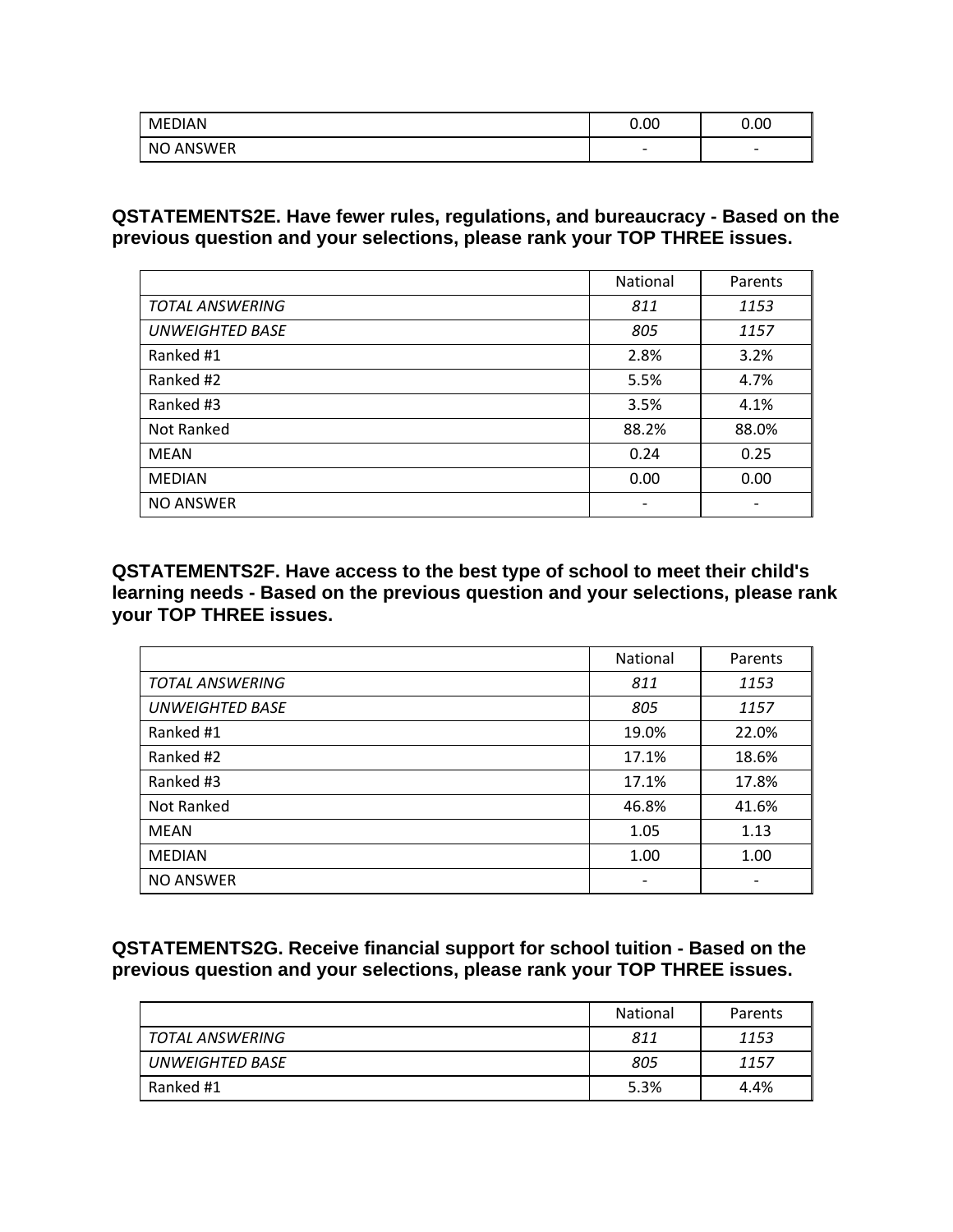| Ranked #2        | 8.3%                     | 8.1%                     |
|------------------|--------------------------|--------------------------|
| Ranked #3        | 8.0%                     | 7.6%                     |
| Not Ranked       | 78.4%                    | 80.0%                    |
| <b>MEAN</b>      | 0.46                     | 0.43                     |
| <b>MEDIAN</b>    | 0.00                     | 0.00                     |
| <b>NO ANSWER</b> | $\overline{\phantom{a}}$ | $\overline{\phantom{0}}$ |

**QSTATEMENTS2H. Have access to tutoring or other remedial services to address learning needs - Based on the previous question and your selections, please rank your TOP THREE issues.** 

|                        | National | Parents |
|------------------------|----------|---------|
| <b>TOTAL ANSWERING</b> | 811      | 1153    |
| <b>UNWEIGHTED BASE</b> | 805      | 1157    |
| Ranked #1              | 4.6%     | 5.8%    |
| Ranked #2              | 10.8%    | 11.2%   |
| Ranked #3              | 11.6%    | 13.4%   |
| Not Ranked             | 72.9%    | 69.5%   |
| MEAN                   | 0.61     | 0.69    |
| <b>MEDIAN</b>          | 0.00     | 0.00    |
| <b>NO ANSWER</b>       |          |         |

**QSTATEMENTS2I. Have access to online courses and other educational programs - Based on the previous question and your selections, please rank your TOP THREE issues.** 

|                        | National | Parents |
|------------------------|----------|---------|
| <b>TOTAL ANSWERING</b> | 811      | 1153    |
| <b>UNWEIGHTED BASE</b> | 805      | 1157    |
| Ranked #1              | 5.1%     | 5.9%    |
| Ranked #2              | 7.1%     | 7.4%    |
| Ranked #3              | 10.9%    | 10.9%   |
| Not Ranked             | 77.0%    | 75.9%   |
| <b>MEAN</b>            | 0.52     | 0.53    |
| <b>MEDIAN</b>          | 0.00     | 0.00    |
| <b>NO ANSWER</b>       |          |         |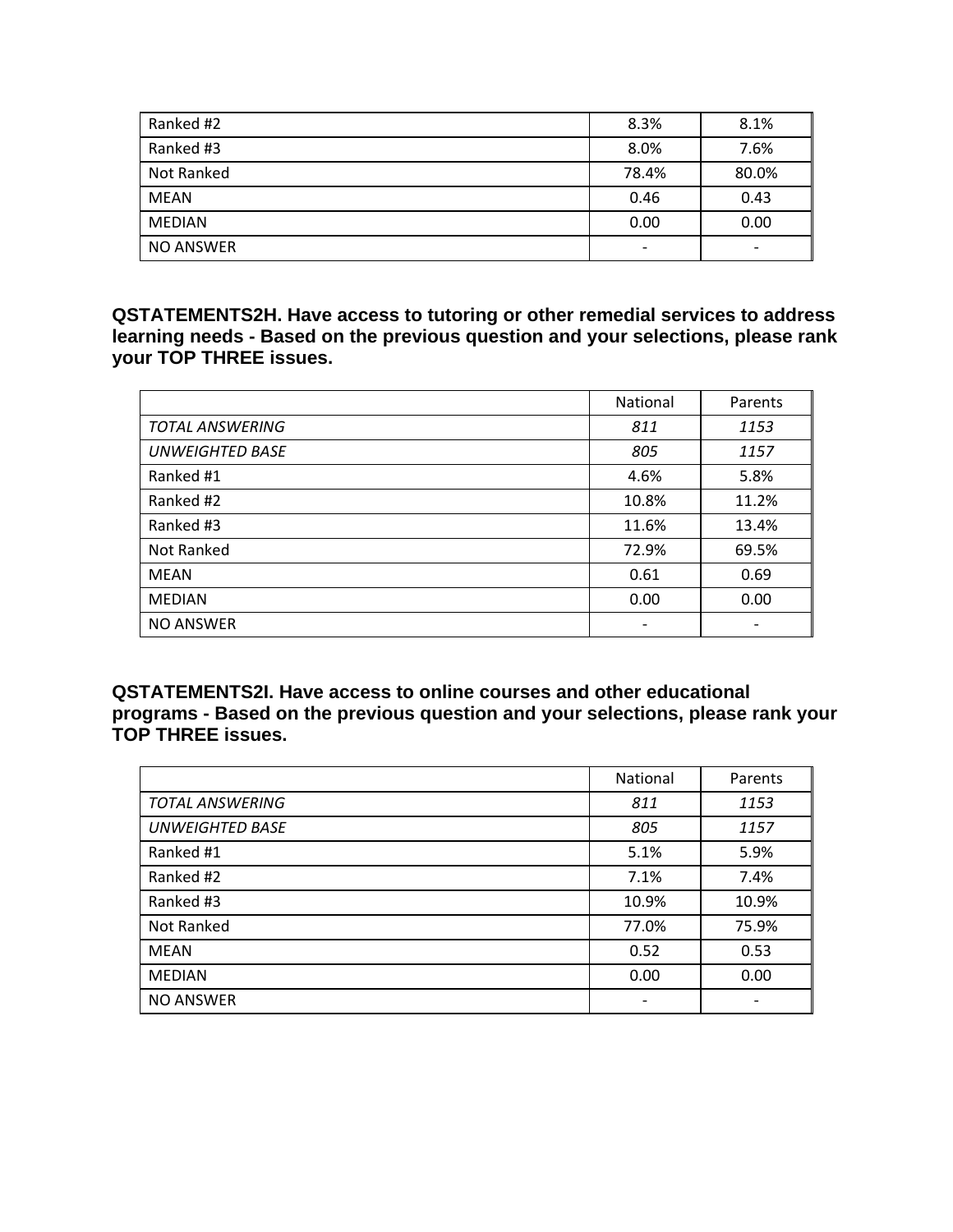**QSTATEMENTS2J. Receive financial support for therapies for students with special needs - Based on the previous question and your selections, please rank your TOP THREE issues.**

|                        | National | Parents |
|------------------------|----------|---------|
| <b>TOTAL ANSWERING</b> | 811      | 1153    |
| <b>UNWEIGHTED BASE</b> | 805      | 1157    |
| Ranked #1              | 5.9%     | 5.4%    |
| Ranked #2              | 10.6%    | 8.5%    |
| Ranked #3              | 11.2%    | 8.7%    |
| Not Ranked             | 72.3%    | 77.4%   |
| <b>MEAN</b>            | 0.61     | 0.48    |
| <b>MEDIAN</b>          | 0.00     | 0.00    |
| <b>NO ANSWER</b>       |          |         |

#### **"For the remainder of this interview, if you are completely unsure about your answer or have no feelings for an answer, move on to the next question."**

**Q14.** Based on what you know, or have heard from others… In general, do you favor or oppose **"school choice" in K-12 education**? **[PROBE:]** Would that be strongly or somewhat… ?

|                              | <b>National</b> | Parents |
|------------------------------|-----------------|---------|
| <b>TOTAL ANSWERING</b>       | 1209            | 1238    |
| <b>UNWEIGHTED BASE</b>       | 1209            | 1238    |
| <b>NET: FAVOR</b>            | 58.7%           | 63.1%   |
| <b>Strongly Favor</b>        | 29.8%           | 30.6%   |
| Somewhat Favor               | 28.9%           | 32.6%   |
| <b>NET: OPPOSE</b>           | 16.5%           | 12.7%   |
| Somewhat Oppose              | 11.0%           | 8.8%    |
| <b>Strongly Oppose</b>       | 5.5%            | 3.8%    |
| Never Heard of School Choice | 20.7%           | 23.7%   |
| [DK]                         | 3.8%            | 0.5%    |
| [Refused]                    | 0.2%            |         |
| <b>NO ANSWER</b>             |                 |         |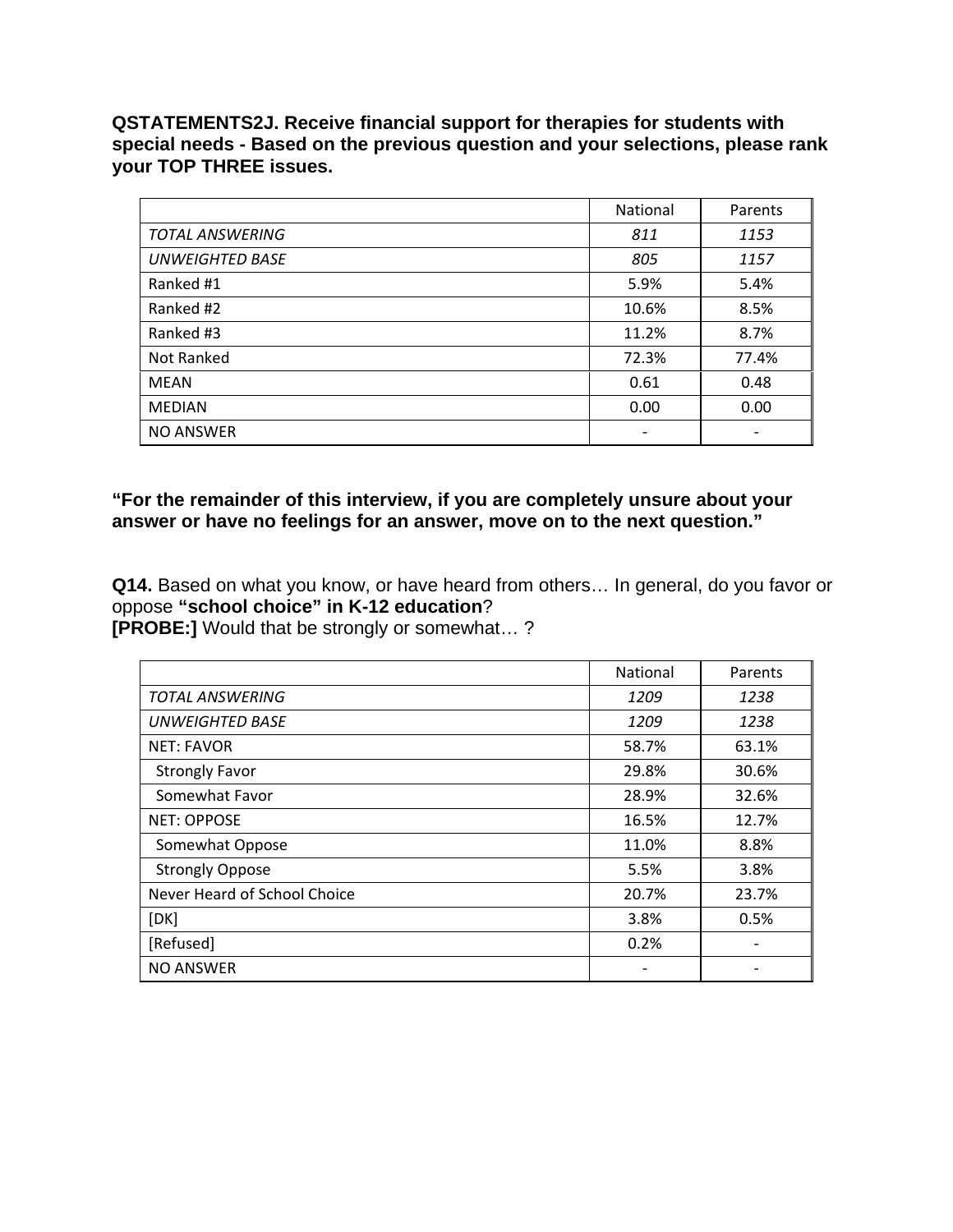**Q15.** Based on what you know, or have heard from others… In general, do you favor or oppose **"charter schools"**?

**[PROBE:]** Would that be strongly or somewhat… ?

|                                  | <b>National</b> | Parents |
|----------------------------------|-----------------|---------|
| <b>TOTAL ANSWERING</b>           | 1209            | 1238    |
| <b>UNWEIGHTED BASE</b>           | 1209            | 1238    |
| <b>NET: FAVOR</b>                | 58.3%           | 64.3%   |
| <b>Strongly Favor</b>            | 22.2%           | 21.6%   |
| Somewhat Favor                   | 36.1%           | 42.7%   |
| <b>NET: OPPOSE</b>               | 24.5%           | 20.8%   |
| Somewhat Oppose                  | 16.2%           | 15.5%   |
| <b>Strongly Oppose</b>           | 8.3%            | 5.3%    |
| [Never Heard of Charter Schools] | 9.6%            | 11.9%   |
| [DK]                             | 6.5%            | 1.5%    |
| [Refused]                        | $*$ %           |         |
| <b>NO ANSWER</b>                 | 1.0             | 1.5     |

**Q16. Charter schools** are public schools that have more control over their own budget, staff, and curriculum, and are exempt from many existing public school regulations. In general, do you favor or oppose public charter schools? **[PROBE:]** Would that be strongly or somewhat… ?

|                        | National | Parents |
|------------------------|----------|---------|
| <b>TOTAL ANSWERING</b> | 1209     | 1238    |
| <b>UNWEIGHTED BASE</b> | 1209     | 1238    |
| <b>NET: FAVOR</b>      | 66.2%    | 74.2%   |
| <b>Strongly Favor</b>  | 21.7%    | 22.7%   |
| Somewhat Favor         | 44.5%    | 51.5%   |
| <b>NET: OPPOSE</b>     | 28.8%    | 25.1%   |
| Somewhat Oppose        | 20.0%    | 18.9%   |
| <b>Strongly Oppose</b> | 8.8%     | 6.1%    |
| [DK]                   | 4.5%     | 0.5%    |
| [Refused]              | 0.4%     | 0.1%    |
| <b>NO ANSWER</b>       | 0.1      | 0.2     |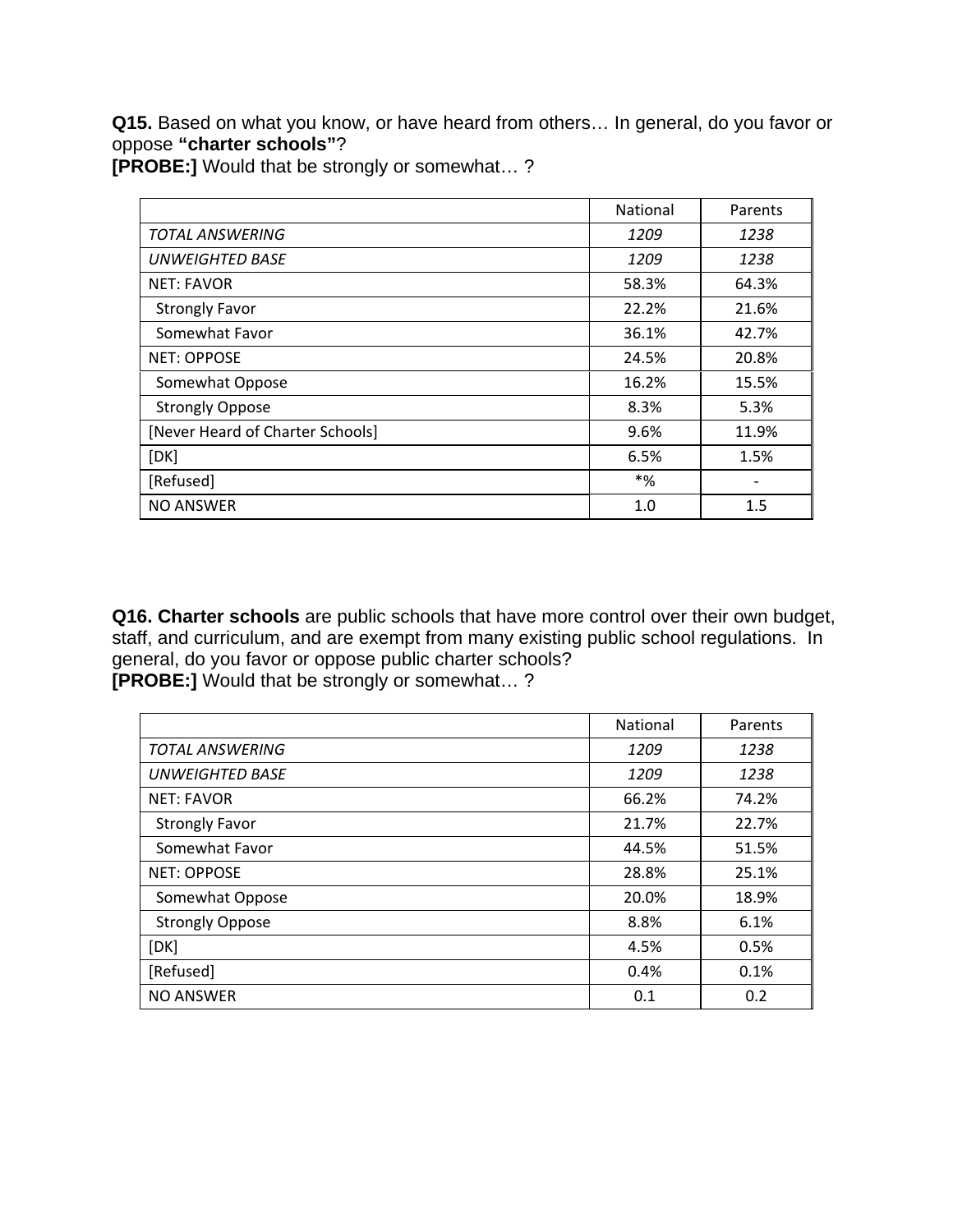**Q17.** Based on what you know, or have heard from others… In general, do you favor or oppose **"school vouchers"**?

**[PROBE:]** Would that be strongly or somewhat… ?

|                                  | <b>National</b> | Parents |
|----------------------------------|-----------------|---------|
| <b>TOTAL ANSWERING</b>           | 1209            | 1238    |
| <b>UNWEIGHTED BASE</b>           | 1209            | 1238    |
| <b>NET: FAVOR</b>                | 48.9%           | 55.1%   |
| <b>Strongly Favor</b>            | 23.0%           | 24.9%   |
| Somewhat Favor                   | 25.9%           | 30.2%   |
| <b>NET: OPPOSE</b>               | 19.5%           | 14.6%   |
| Somewhat Oppose                  | 9.5%            | 9.3%    |
| <b>Strongly Oppose</b>           | 10.0%           | 5.3%    |
| [Never Heard of School Vouchers] | 26.3%           | 29.3%   |
| [DK]                             | 5.0%            | 0.8%    |
| [Refused]                        | 0.1%            |         |
| NO ANSWER                        | 0.3             | 0.2     |

**Q18.** A **school voucher** system allows parents the option of sending their child to the school of their choice, whether that school is public or private, including both religious and non-religious schools.

If this policy were adopted, tax dollars currently allocated to a school district would be allocated to parents in the form of a "school voucher" to pay partial or full tuition for the child's school. In general, do you favor or oppose a school voucher system? **[PROBE:]** Would that be strongly or somewhat… ?

|                        | <b>National</b> | Parents |
|------------------------|-----------------|---------|
| <b>TOTAL ANSWERING</b> | 1209            | 1238    |
| <b>UNWEIGHTED BASE</b> | 1209            | 1238    |
| <b>NET: FAVOR</b>      | 66.9%           | 77.6%   |
| <b>Strongly Favor</b>  | 30.0%           | 34.3%   |
| Somewhat Favor         | 36.9%           | 43.3%   |
| <b>NET: OPPOSE</b>     | 31.0%           | 21.7%   |
| Somewhat Oppose        | 15.1%           | 12.9%   |
| <b>Strongly Oppose</b> | 15.8%           | 8.9%    |
| [DK]                   | 2.0%            | 0.1%    |
| [Refused]              | *%              | 0.1%    |
| <b>NO ANSWER</b>       | 0.1             | 0.4     |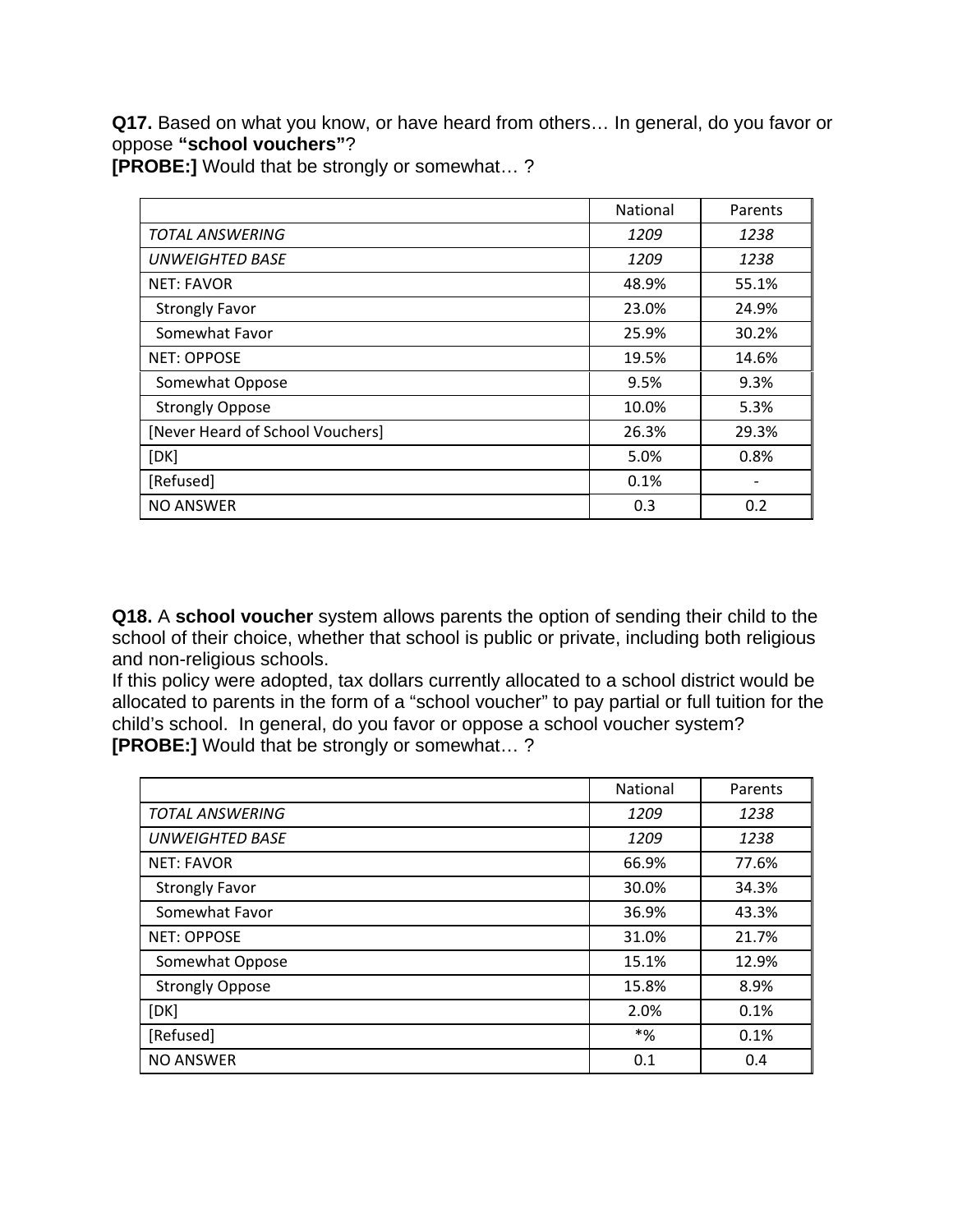**Q19.** Based on what you know, or have heard from others… In general, do you favor or oppose **"education savings accounts"** in K–12 education? **[PROBE:]** Would that be strongly or somewhat… ?

|                                             | <b>National</b> | Parents |
|---------------------------------------------|-----------------|---------|
| <b>TOTAL ANSWERING</b>                      | 1209            | 1238    |
| <b>UNWEIGHTED BASE</b>                      | 1209            | 1238    |
| <b>NET: FAVOR</b>                           | 49.4%           | 55.9%   |
| <b>Strongly Favor</b>                       | 23.5%           | 27.9%   |
| Somewhat Favor                              | 25.9%           | 27.9%   |
| <b>NET: OPPOSE</b>                          | 11.8%           | 8.3%    |
| Somewhat Oppose                             | 7.1%            | 5.3%    |
| <b>Strongly Oppose</b>                      | 4.7%            | 3.0%    |
| [Never Heard of Education Savings Accounts] | 32.7%           | 34.4%   |
| [DK]                                        | 5.8%            | 1.0%    |
| [Refused]                                   | -               |         |
| <b>NO ANSWER</b>                            | 0.3             | 0.4     |

**Q20**. An "education savings account" in K–12 education – **often called an ESA** – establishes for parents a government-authorized savings account with restricted, but multiple uses for educational purposes. Parents can then use these funds to pay for: school tuition; tutoring; online education programs; therapies for students with special needs; textbooks or other instructional materials; or save for future college expenses. In general, do you favor or oppose an ESA system?

**[PROBE:]** Would that be strongly or somewhat… ?

|                        | <b>National</b> | Parents |
|------------------------|-----------------|---------|
| <b>TOTAL ANSWERING</b> | 1209            | 1238    |
| UNWEIGHTED BASE        | 1209            | 1238    |
| <b>NET: FAVOR</b>      | 77.8%           | 83.6%   |
| <b>Strongly Favor</b>  | 35.2%           | 37.9%   |
| Somewhat Favor         | 42.6%           | 45.7%   |
| <b>NET: OPPOSE</b>     | 19.1%           | 15.5%   |
| Somewhat Oppose        | 11.6%           | 11.2%   |
| <b>Strongly Oppose</b> | 7.4%            | 4.3%    |
| [DK]                   | 2.6%            | 0.5%    |
| [Refused]              | 0.3%            | 0.2%    |
| <b>NO ANSWER</b>       | 0.3             | 0.4     |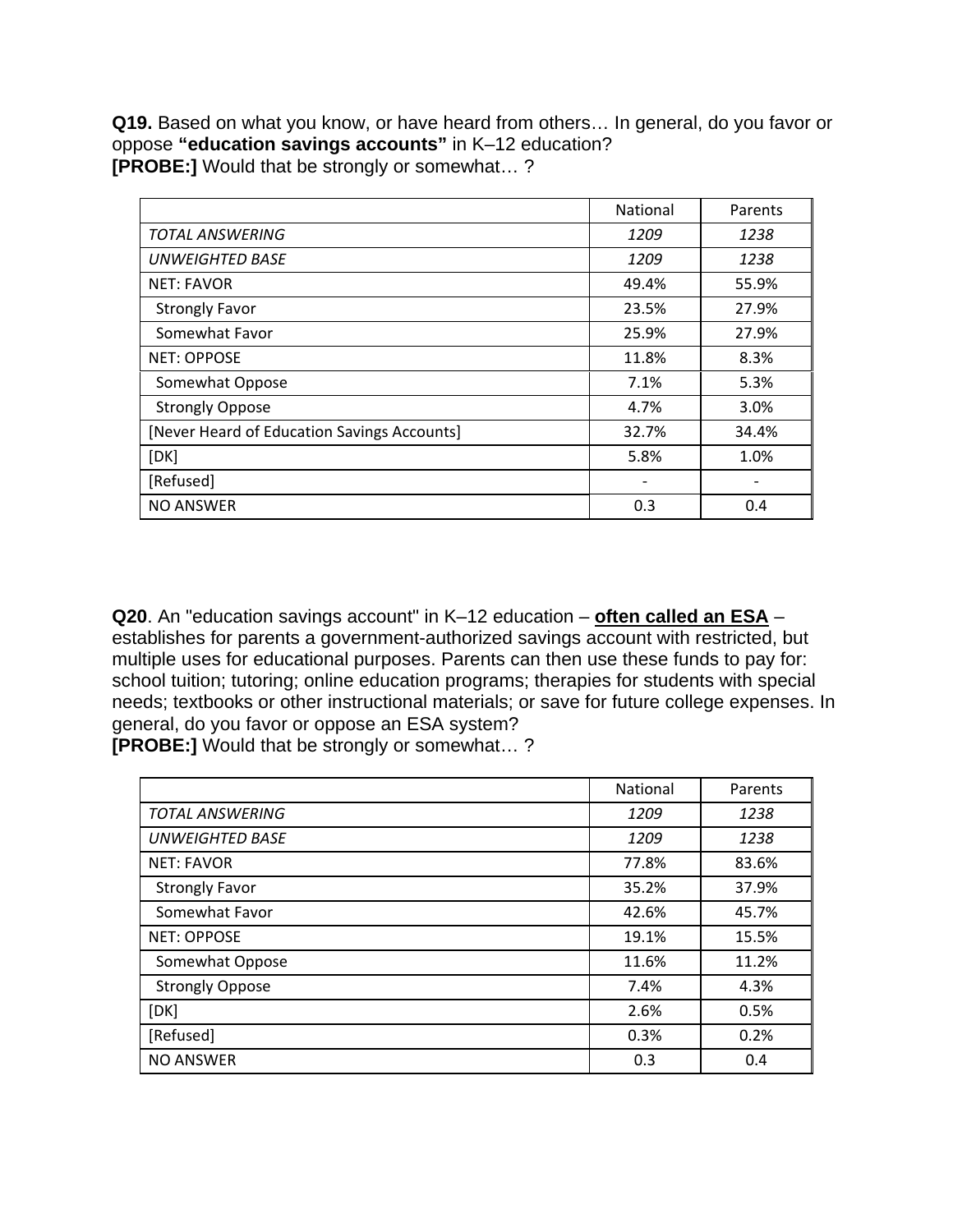### **Q21. [If Q20 = "Strongly Favor" or "Somewhat Favor"]**

Using a scale where 1 means strongly agree and 5 means strongly disagree, how much do you agree or disagree that **ESAs [READ STATEMENTS].** [**ROTATE WORDING strongly agree/strongly disagree]**

#### **[RANDOMIZE 1 to 5]**

Q21\_1. Provide access to Religious Instruction

|                            | National | Parents |
|----------------------------|----------|---------|
| <b>TOTAL ANSWERING</b>     | 654      | 971     |
| <b>UNWEIGHTED BASE</b>     | 655      | 984     |
| <b>NET: AGREE</b>          | 40.4%    | 41.6%   |
| <b>1 STRONGLY AGREE</b>    | 22.6%    | 23.9%   |
| 2                          | 17.8%    | 17.7%   |
| 3                          | 35.6%    | 33.6%   |
| <b>NET: DISAGREE</b>       | 22.5%    | 24.1%   |
| 4                          | 12.5%    | 11.3%   |
| <b>5 STRONGLY DISAGREE</b> | 10.0%    | 12.8%   |
| [DK]                       | -        |         |
| [Refused]                  |          |         |
| <b>NO ANSWER</b>           | 1.5      | 0.6     |

Q21\_2. Provide access to a Safer Learning Environment

|                            | National | Parents |
|----------------------------|----------|---------|
| <b>TOTAL ANSWERING</b>     | 654      | 971     |
| <b>UNWEIGHTED BASE</b>     | 655      | 984     |
| <b>NET: AGREE</b>          | 61.1%    | 65.0%   |
| <b>1 STRONGLY AGREE</b>    | 41.2%    | 46.0%   |
| $\overline{2}$             | 19.8%    | 19.0%   |
| 3                          | 23.8%    | 22.8%   |
| <b>NET: DISAGREE</b>       | 13.3%    | 11.1%   |
| 4                          | 8.1%     | 8.1%    |
| <b>5 STRONGLY DISAGREE</b> | 5.2%     | 3.0%    |
| [DK]                       |          |         |
| [Refused]                  | -        |         |
| <b>NO ANSWER</b>           | 1.8      | 1.0     |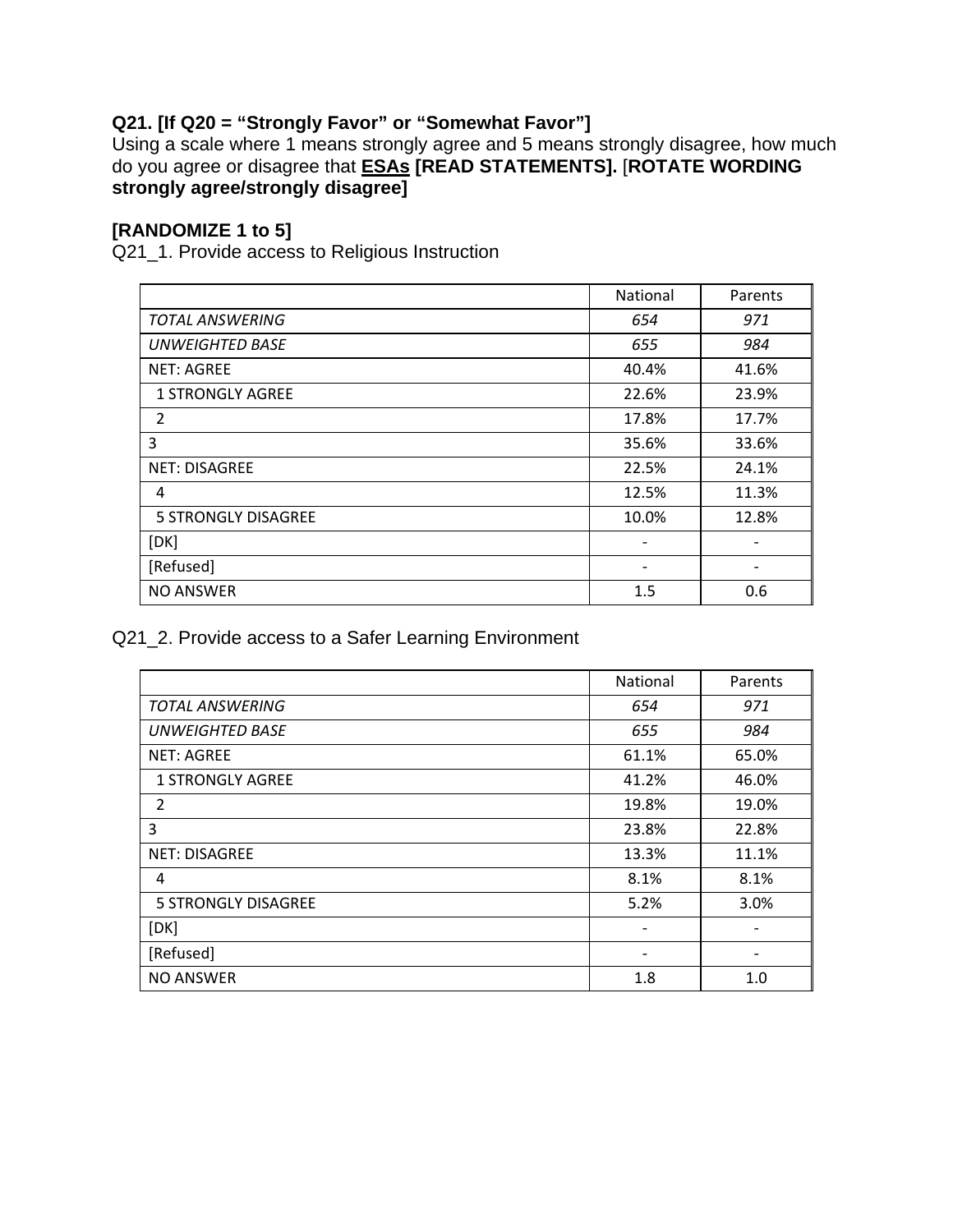Q21\_3. Provide access to a Better Academic Environment

|                         | National                 | Parents                  |
|-------------------------|--------------------------|--------------------------|
| <b>TOTAL ANSWERING</b>  | 654                      | 971                      |
| <b>UNWEIGHTED BASE</b>  | 655                      | 984                      |
| <b>NET: AGREE</b>       | 62.7%                    | 67.7%                    |
| <b>1 STRONGLY AGREE</b> | 41.5%                    | 48.6%                    |
| $\overline{2}$          | 21.2%                    | 19.1%                    |
| 3                       | 23.9%                    | 20.8%                    |
| <b>NET: DISAGREE</b>    | 11.6%                    | 10.7%                    |
| 4                       | 6.5%                     | 7.0%                     |
| 5 STRONGLY DISAGREE     | 5.1%                     | 3.7%                     |
| [DK]                    | $\overline{\phantom{a}}$ |                          |
| [Refused]               | $\overline{\phantom{a}}$ | $\overline{\phantom{a}}$ |
| <b>NO ANSWER</b>        | 1.8                      | 0.8                      |

### Q21\_4. Focus on More Individual Attention

|                            | National                 | Parents |
|----------------------------|--------------------------|---------|
| <b>TOTAL ANSWERING</b>     | 654                      | 971     |
| <b>UNWEIGHTED BASE</b>     | 655                      | 984     |
| <b>NET: AGREE</b>          | 63.2%                    | 65.8%   |
| <b>1 STRONGLY AGREE</b>    | 38.9%                    | 43.4%   |
| 2                          | 24.2%                    | 22.3%   |
| 3                          | 22.9%                    | 22.1%   |
| <b>NET: DISAGREE</b>       | 12.1%                    | 11.2%   |
| 4                          | 7.7%                     | 7.4%    |
| <b>5 STRONGLY DISAGREE</b> | 4.4%                     | 3.7%    |
| [DK]                       | $\overline{\phantom{a}}$ |         |
| [Refused]                  | $\overline{\phantom{a}}$ |         |
| <b>NO ANSWER</b>           | 1.9                      | 1.0     |

## Q21\_5. Allow More Freedom and Flexibility for Parents

|                         | <b>National</b> | Parents |
|-------------------------|-----------------|---------|
| TOTAL ANSWERING         | 654             | 971     |
| <b>UNWEIGHTED BASE</b>  | 655             | 984     |
| NET: AGREE              | 58.1%           | 66.5%   |
| <b>1 STRONGLY AGREE</b> | 35.5%           | 42.5%   |
|                         | 22.6%           | 24.0%   |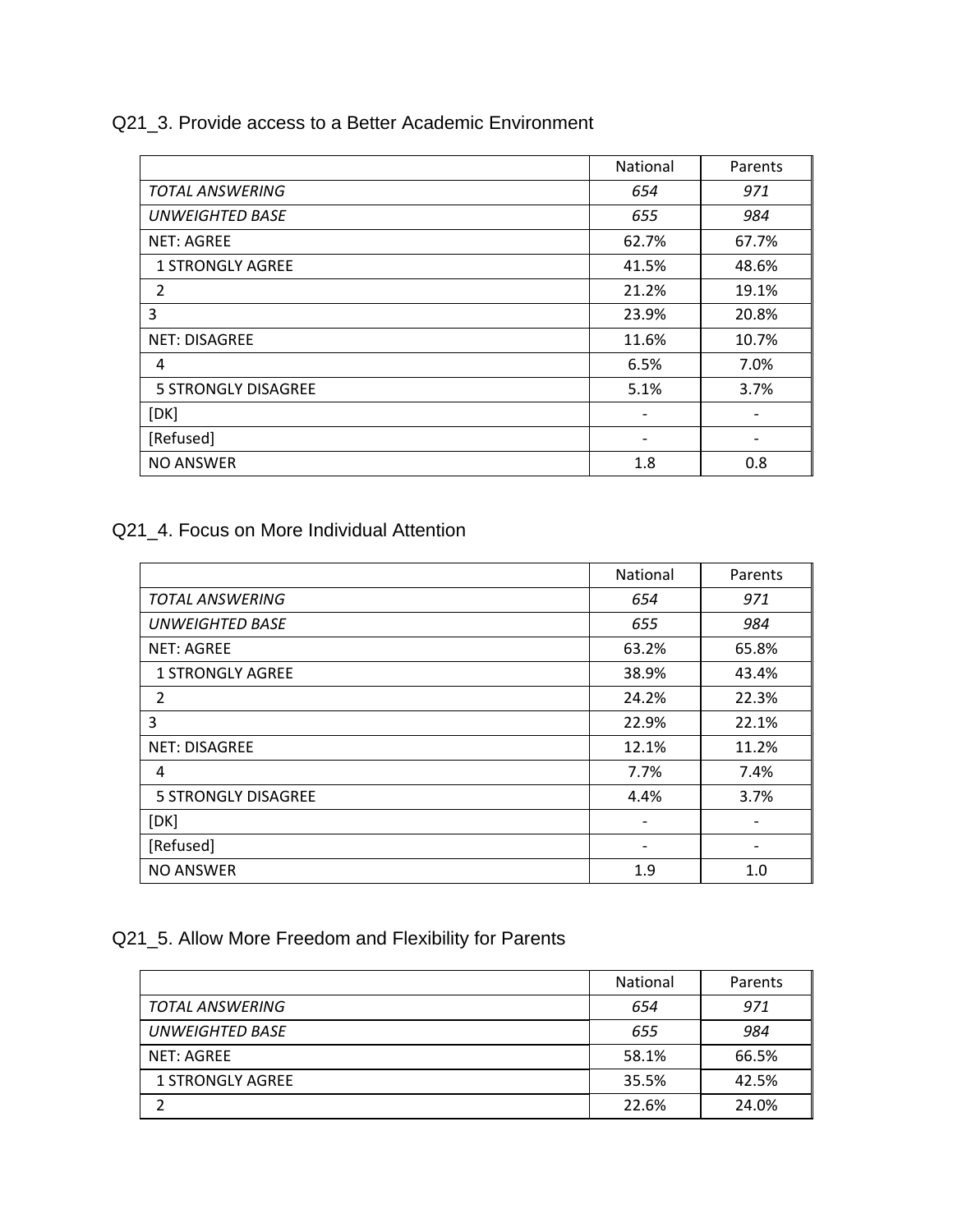|                            | 27.2%                    | 20.7% |
|----------------------------|--------------------------|-------|
| <b>NET: DISAGREE</b>       | 13.4%                    | 12.2% |
| 4                          | 8.7%                     | 7.8%  |
| <b>5 STRONGLY DISAGREE</b> | 4.7%                     | 4.4%  |
| [DK]                       | $\overline{\phantom{0}}$ |       |
| [Refused]                  |                          |       |
| NO ANSWER                  | 1.3                      | 0.6   |

#### Q21\_6. Other Reason

|                            | National | Parents |
|----------------------------|----------|---------|
| <b>TOTAL ANSWERING</b>     | 654      | 971     |
| <b>UNWEIGHTED BASE</b>     | 655      | 984     |
| <b>NET: AGREE</b>          | 27.2%    | 30.7%   |
| <b>1 STRONGLY AGREE</b>    | 15.3%    | 18.0%   |
| 2                          | 11.9%    | 12.8%   |
| 3                          | 42.2%    | 44.1%   |
| <b>NET: DISAGREE</b>       | 12.0%    | 10.0%   |
| 4                          | 6.2%     | 4.8%    |
| <b>5 STRONGLY DISAGREE</b> | 5.8%     | 5.1%    |
| [DK]                       |          |         |
| [Refused]                  |          |         |
| <b>NO ANSWER</b>           | 18.5     | 15.2    |

#### **Q22. [If Q20 = "Strongly Oppose" or "Somewhat Oppose"]**

Using a scale where 1 means strongly agree and 5 means strongly disagree, how much do you agree or disagree that **ESAs [READ STATEMENTS]. [ROTATE WORDING strongly agree/strongly disagree]**

#### **[RANDOMIZE 1 to 5]**

Q22\_1. Benefit Unaccountable Private Education Providers

|                         | <b>National</b> | Parents |
|-------------------------|-----------------|---------|
| <b>TOTAL ANSWERING</b>  | 153             | 178     |
| <b>UNWEIGHTED BASE</b>  | 146             | 169     |
| <b>NET: AGREE</b>       | 31.7%           | 33.4%   |
| <b>1 STRONGLY AGREE</b> | 15.7%           | 17.7%   |
|                         | 16.0%           | 15.7%   |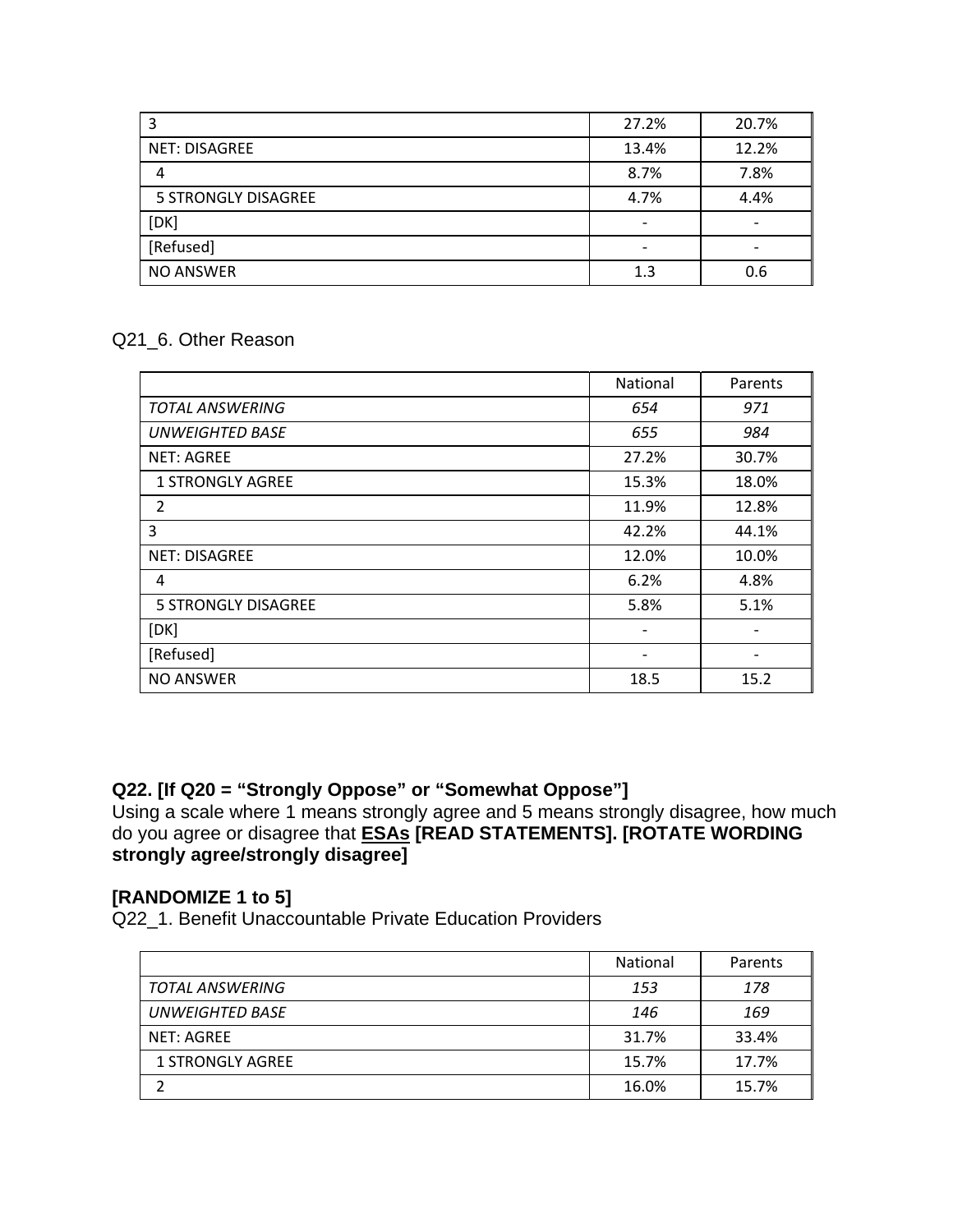| 3                    | 40.2%                    | 36.3% |
|----------------------|--------------------------|-------|
| <b>NET: DISAGREE</b> | 25.2%                    | 26.0% |
| 4                    | 9.0%                     | 12.8% |
| 5 STRONGLY DISAGREE  | 16.3%                    | 13.2% |
| [DK]                 | $\overline{\phantom{a}}$ |       |
| [Refused]            | $\overline{\phantom{0}}$ |       |
| <b>NO ANSWER</b>     | 2.9                      | 4.3   |

## Q22\_2. Cause Fraudulent Behavior

|                            | National | Parents |
|----------------------------|----------|---------|
| <b>TOTAL ANSWERING</b>     | 153      | 178     |
| <b>UNWEIGHTED BASE</b>     | 146      | 169     |
| <b>NET: AGREE</b>          | 31.8%    | 35.6%   |
| <b>1 STRONGLY AGREE</b>    | 17.7%    | 16.5%   |
| 2                          | 14.1%    | 19.1%   |
| 3                          | 33.8%    | 38.7%   |
| <b>NET: DISAGREE</b>       | 31.5%    | 21.0%   |
| 4                          | 16.6%    | 11.9%   |
| <b>5 STRONGLY DISAGREE</b> | 14.9%    | 9.2%    |
| [DK]                       | -        |         |
| [Refused]                  |          |         |
| <b>NO ANSWER</b>           | 2.9      | 4.7     |

## Q22\_3. Cause Student Transportation Problems

|                            | National | Parents |
|----------------------------|----------|---------|
| <b>TOTAL ANSWERING</b>     | 153      | 178     |
| <b>UNWEIGHTED BASE</b>     | 146      | 169     |
| <b>NET: AGREE</b>          | 24.6%    | 37.6%   |
| <b>1 STRONGLY AGREE</b>    | 12.6%    | 20.5%   |
| $\overline{2}$             | 12.0%    | 17.1%   |
| 3                          | 36.3%    | 33.5%   |
| <b>NET: DISAGREE</b>       | 36.2%    | 24.6%   |
| 4                          | 18.0%    | 14.3%   |
| <b>5 STRONGLY DISAGREE</b> | 18.1%    | 10.3%   |
| [DK]                       |          |         |
| [Refused]                  |          |         |
| <b>NO ANSWER</b>           | 2.9      | 4.3     |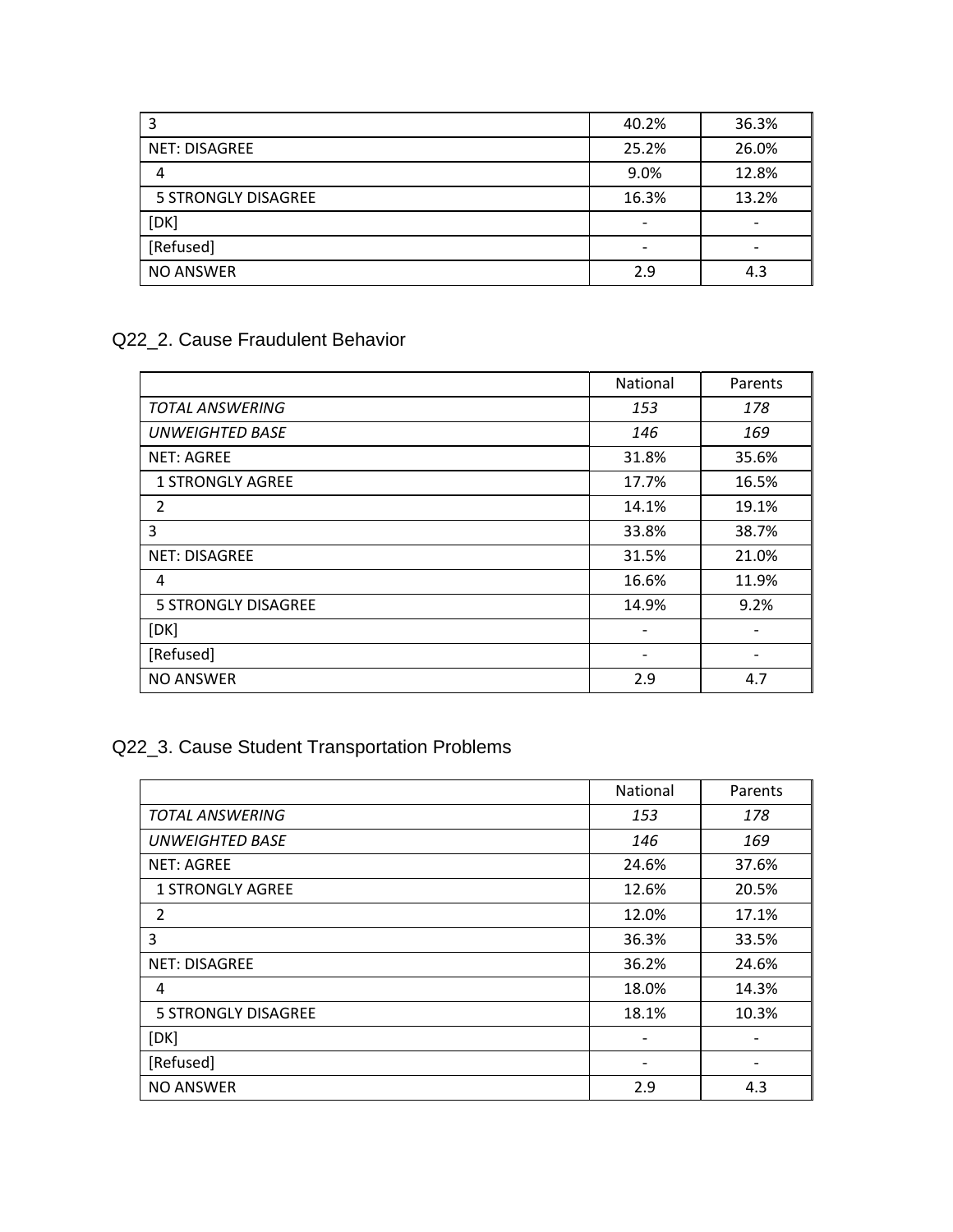Q22\_4. Divert Funding Away from Public Schools

|                            | National | Parents |
|----------------------------|----------|---------|
| <b>TOTAL ANSWERING</b>     | 153      | 178     |
| <b>UNWEIGHTED BASE</b>     | 146      | 169     |
| <b>NET: AGREE</b>          | 34.4%    | 45.2%   |
| <b>1 STRONGLY AGREE</b>    | 22.9%    | 21.7%   |
| 2                          | 11.5%    | 23.6%   |
| 3                          | 29.8%    | 20.8%   |
| <b>NET: DISAGREE</b>       | 32.2%    | 29.2%   |
| 4                          | 14.5%    | 12.4%   |
| <b>5 STRONGLY DISAGREE</b> | 17.7%    | 16.8%   |
| [DK]                       |          |         |
| [Refused]                  |          |         |
| <b>NO ANSWER</b>           | 3.6      | 4.8     |

Q22\_5. Send Funding to Religious Education Providers

|                            | National | Parents |
|----------------------------|----------|---------|
| <b>TOTAL ANSWERING</b>     | 153      | 178     |
| <b>UNWEIGHTED BASE</b>     | 146      | 169     |
| <b>NET: AGREE</b>          | 35.7%    | 36.2%   |
| <b>1 STRONGLY AGREE</b>    | 19.5%    | 17.4%   |
| 2                          | 16.1%    | 18.8%   |
| 3                          | 32.4%    | 33.4%   |
| <b>NET: DISAGREE</b>       | 28.4%    | 26.2%   |
| 4                          | 12.8%    | 11.3%   |
| <b>5 STRONGLY DISAGREE</b> | 15.6%    | 14.8%   |
| [DK]                       | -        |         |
| [Refused]                  | -        |         |
| <b>NO ANSWER</b>           | 3.6      | 4.3     |

## Q22\_6. Other Reason

|                         | <b>National</b> | Parents |
|-------------------------|-----------------|---------|
| TOTAL ANSWERING         | 153             | 178     |
| <b>UNWEIGHTED BASE</b>  | 146             | 169     |
| NET: AGREE              | 18.1%           | 19.7%   |
| <b>1 STRONGLY AGREE</b> | 10.9%           | 9.0%    |
|                         | 7.2%            | 10.7%   |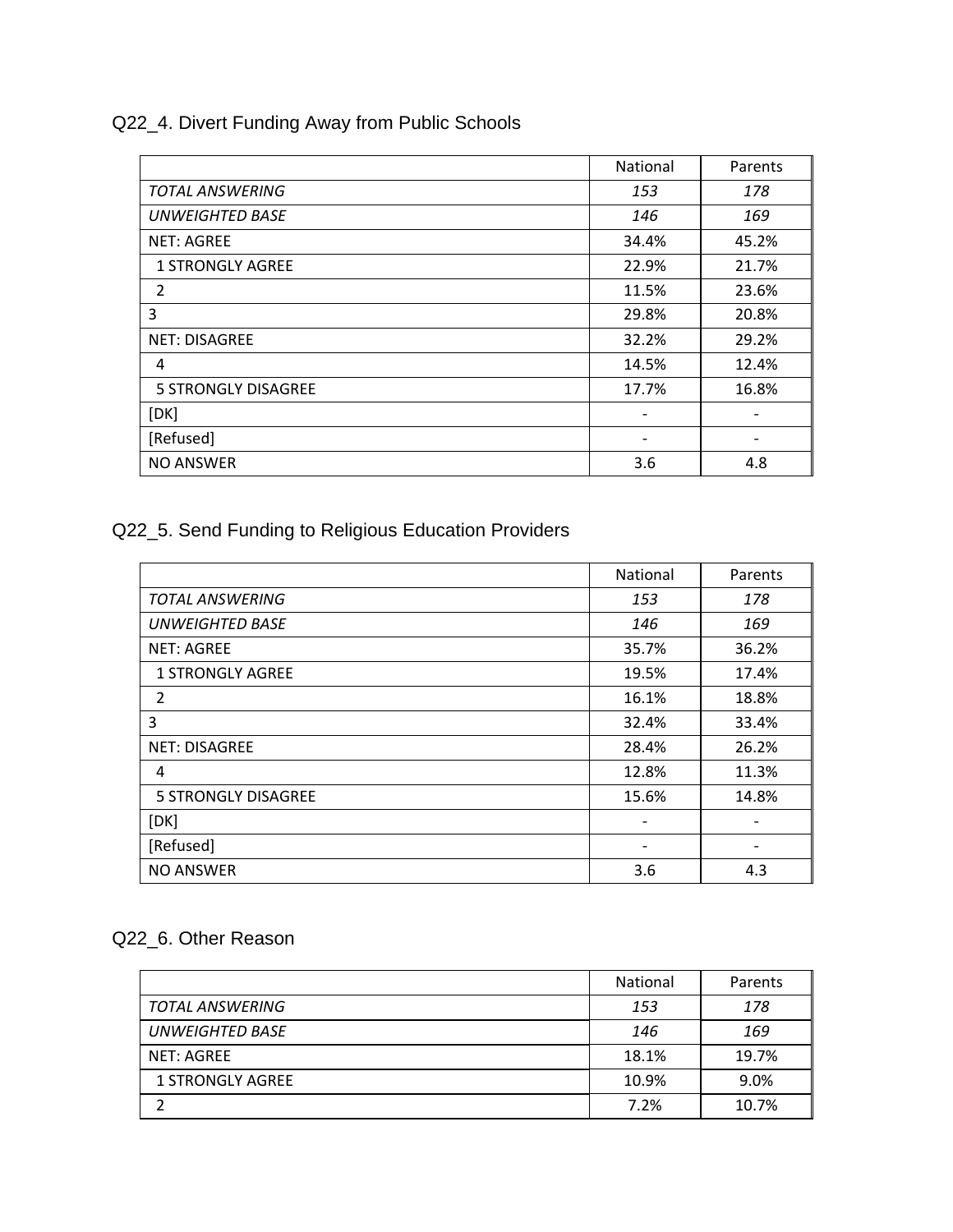| 3                          | 42.4%                    | 53.9% |
|----------------------------|--------------------------|-------|
| <b>NET: DISAGREE</b>       | 26.6%                    | 13.3% |
| 4                          | 13.1%                    | 7.8%  |
| <b>5 STRONGLY DISAGREE</b> | 13.6%                    | 5.5%  |
| [DK]                       | $\overline{\phantom{0}}$ |       |
| [Refused]                  | -                        |       |
| <b>NO ANSWER</b>           | 12.9                     | 13.1  |

**Q23\_1.** *Half Sample.* Some people believe that **ESAs** should be available to all families, regardless of incomes and special needs. Do you agree or disagree with that statement?

**[PROBE:]** Would that be strongly or somewhat… ?

|                          | National | Parents |
|--------------------------|----------|---------|
| <b>SPLIT E</b>           | 597      | 612     |
| <b>UNWEIGHTED BASE</b>   | 602      | 613     |
| <b>NET: AGREE</b>        | 76.2%    | 80.8%   |
| <b>Strongly Agree</b>    | 37.9%    | 41.9%   |
| Somewhat Agree           | 38.2%    | 38.9%   |
| <b>NET: DISAGREE</b>     | 21.0%    | 18.1%   |
| Somewhat Disagree        | 14.0%    | 13.4%   |
| <b>Strongly Disagree</b> | 7.0%     | 4.8%    |
| [DK]                     | 2.3%     | 0.6%    |
| [Refused]                | 0.4%     | 0.1%    |
| <b>NO ANSWER</b>         | 0.2      | 0.3     |

**Q23\_2.** *Half Sample.* Some people believe that **ESAs** should only be available to families based on financial need. Do you agree or disagree with that statement? **[PROBE:]** Would that be strongly or somewhat… ?

|                          | National                     | Parents |
|--------------------------|------------------------------|---------|
| <b>SPLIT F</b>           | 613                          | 626     |
| <b>UNWEIGHTED BASE</b>   | 607                          | 625     |
| <b>NET: AGREE</b>        | 50.1%                        | 56.3%   |
| <b>Strongly Agree</b>    | 20.8%                        | 20.4%   |
| Somewhat Agree           | 29.3%                        | 35.9%   |
| <b>NET: DISAGREE</b>     | 46.8%                        | 43.0%   |
| Somewhat Disagree        | 27.1%                        | 24.6%   |
| <b>Strongly Disagree</b> | 19.8%                        | 18.4%   |
| [DK]                     | 2.9%                         | 0.3%    |
| [Refused]                | $\qquad \qquad \blacksquare$ |         |
| <b>NO ANSWER</b>         | 0.2                          | 0.4     |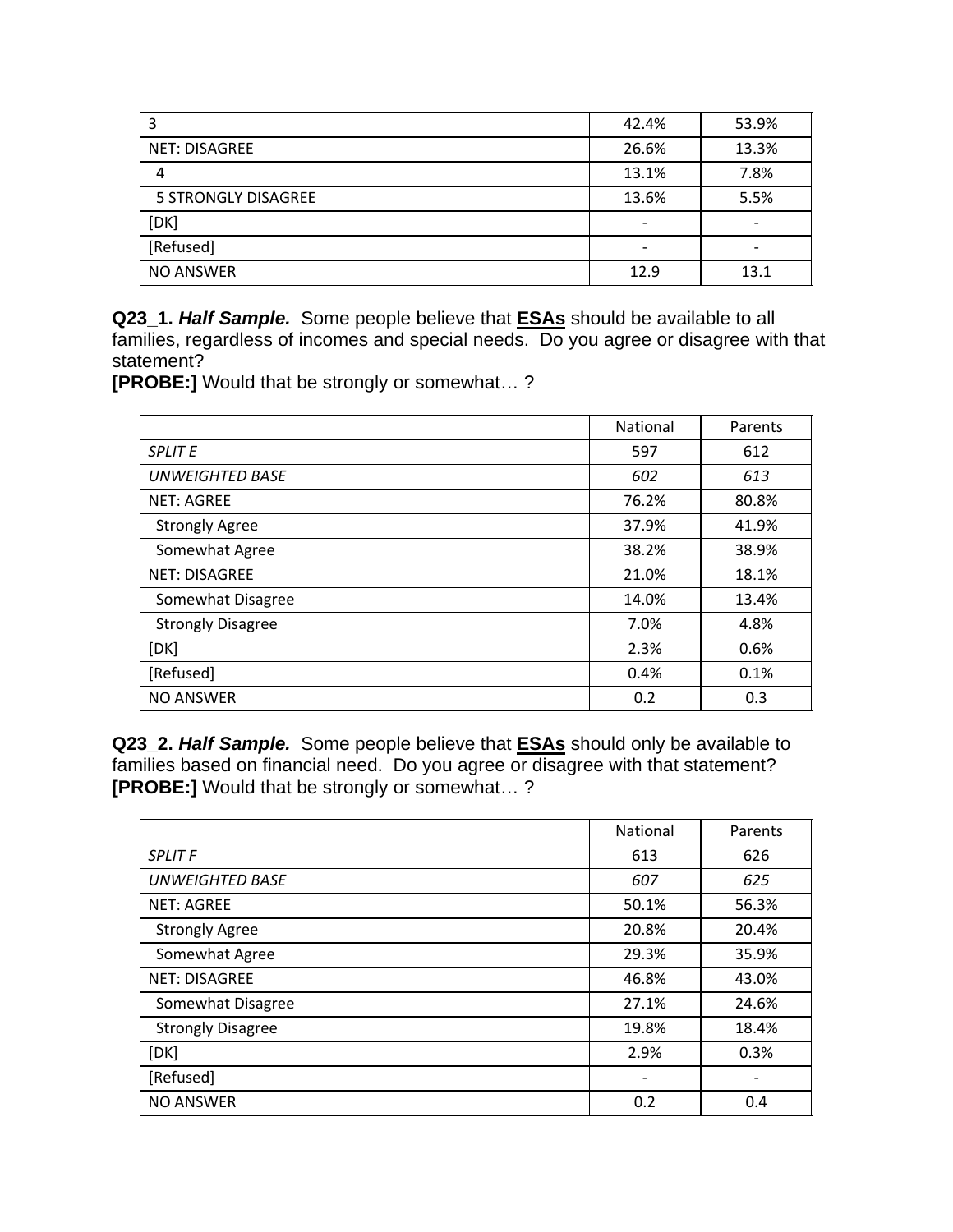**Q23COMB. Some people believe that ESAs should be available to all families, regardless of income and special needs. Some people believe that ESAs should only be available to families based on financial need. Do you agree or disagree with that statement?** 

|                          | National | Parents |
|--------------------------|----------|---------|
| <b>TOTAL ANSWERING</b>   | 1209     | 1238    |
| <b>UNWEIGHTED BASE</b>   | 1209     | 1238    |
| <b>NET: AGREE</b>        | 63.0%    | 68.4%   |
| <b>Strongly Agree</b>    | 29.3%    | 31.0%   |
| Somewhat Agree           | 33.7%    | 37.4%   |
| <b>NET: DISAGREE</b>     | 34.1%    | 30.8%   |
| Somewhat Disagree        | 20.6%    | 19.1%   |
| <b>Strongly Disagree</b> | 13.5%    | 11.7%   |
| [DK]                     | 2.6%     | 0.4%    |
| [Refused]                | 0.2%     | 0.1%    |
| <b>NO ANSWER</b>         | 0.2      | 0.3     |

**Q24.** A tax credit allows an individual or business to reduce the final amount of a tax owed to government. In a **"tax-credit scholarship system,"** a government gives tax credits to individuals or businesses if they contribute money to nonprofit organizations that distribute private school scholarships.

A nonprofit organization gives a scholarship to a qualifying student who would like to enroll in a private school of their choice, including both religious and non-religious schools. The student's parent then uses the scholarship to pay partial or full tuition for the chosen private school.

In general, do you favor or oppose a tax-credit scholarship system? **[PROBE:]** Would that be strongly or somewhat… ?

|                        | National | Parents |
|------------------------|----------|---------|
| <b>TOTAL ANSWERING</b> | 1209     | 1238    |
| <b>UNWEIGHTED BASE</b> | 1209     | 1238    |
| <b>NET: FAVOR</b>      | 69.9%    | 79.9%   |
| <b>Strongly Favor</b>  | 26.8%    | 29.7%   |
| Somewhat Favor         | 43.1%    | 50.2%   |
| <b>NET: OPPOSE</b>     | 27.0%    | 19.3%   |
| Somewhat Oppose        | 16.7%    | 13.5%   |
| <b>Strongly Oppose</b> | 10.3%    | 5.7%    |
| [DK]                   | 2.5%     | 0.3%    |
| [Refused]              | 0.4%     | 0.1%    |
| <b>NO ANSWER</b>       | 0.2      | 0.5     |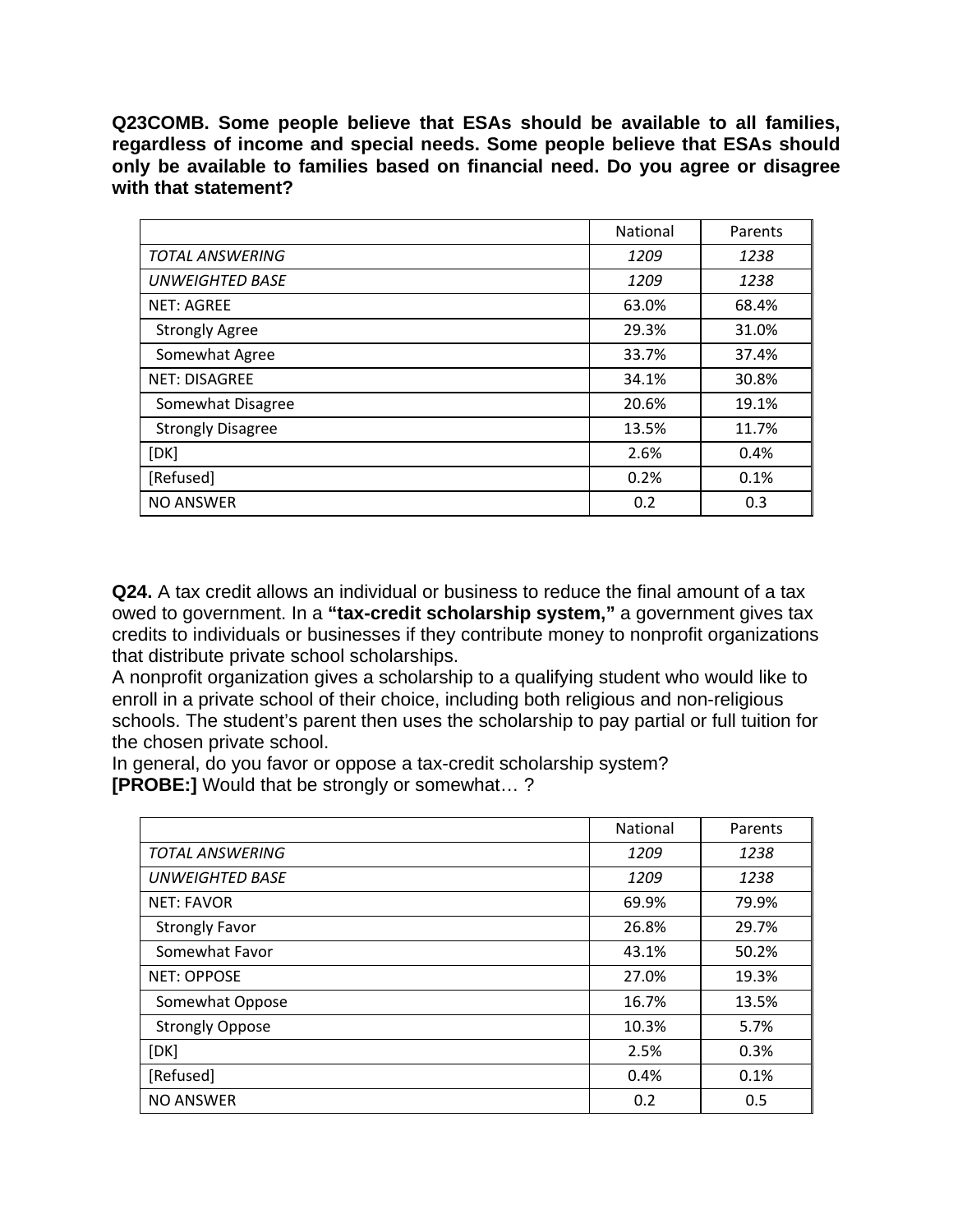**Q25.** An "open enrollment" policy in K-12 education allows a student enrolled in public school to select and transfer to a public school of their choice, rather than attending a school based on where they live. A student can be allowed to transfer to another public school within their resident school district (called "**INTRA**-district") or to a public school in another district (called **"INTER-**district"). The policy is based on a first come, first served process until districts are no longer able to accommodate new students.

In general, do you favor or oppose **[INSERT ITEM]**?

**[PROBE:]** Would that be strongly or somewhat… ?

#### **[RANDOMIZE A and B]**

**Q25\_A. INTRA-district - Open enrollment and transfer within the student's same school district** 

|                        | National                 | Parents                  |
|------------------------|--------------------------|--------------------------|
| <b>TOTAL ANSWERING</b> | 1209                     | 1238                     |
| <b>UNWEIGHTED BASE</b> | 1209                     | 1238                     |
| <b>NET: FAVOR</b>      | 77.4%                    | 80.7%                    |
| <b>Strongly Favor</b>  | 34.4%                    | 36.4%                    |
| Somewhat Favor         | 43.0%                    | 44.3%                    |
| <b>NET: OPPOSE</b>     | 20.2%                    | 17.9%                    |
| Somewhat Oppose        | 13.6%                    | 13.9%                    |
| <b>Strongly Oppose</b> | 6.6%                     | 4.0%                     |
| [DK]                   | 1.4%                     | 0.4%                     |
| [Refused]              | $\overline{\phantom{a}}$ | $\overline{\phantom{a}}$ |
| <b>NO ANSWER</b>       | 0.9                      | 0.9                      |

**Q25\_B. INTER-district - Open enrollment and transfer that includes other school districts** 

|                        | <b>National</b> | Parents |
|------------------------|-----------------|---------|
| <b>TOTAL ANSWERING</b> | 1209            | 1238    |
| <b>UNWEIGHTED BASE</b> | 1209            | 1238    |
| <b>NET: FAVOR</b>      | 70.3%           | 74.4%   |
| <b>Strongly Favor</b>  | 30.3%           | 33.6%   |
| Somewhat Favor         | 39.9%           | 40.8%   |
| <b>NET: OPPOSE</b>     | 26.5%           | 24.3%   |
| Somewhat Oppose        | 15.3%           | 17.4%   |
| <b>Strongly Oppose</b> | 11.2%           | 6.9%    |
| [DK]                   | 1.9%            | 0.3%    |
| [Refused]              | 0.1%            |         |
| <b>NO ANSWER</b>       | 1.2             | 1.0     |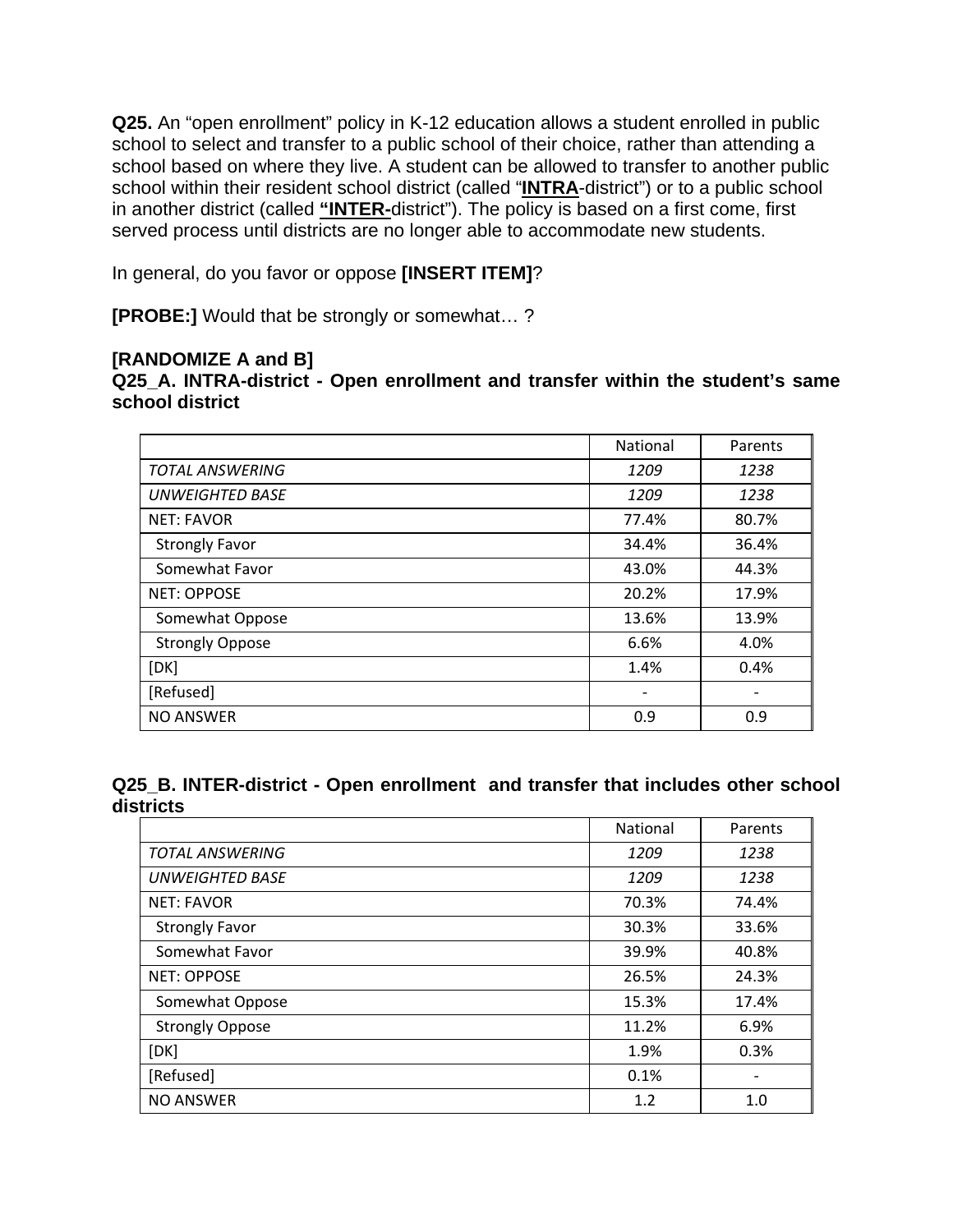**Q28. [BASED ON Q3 – ROTATE OLDEST/YOUNGEST CHILD]** In the most recent school year, did your school or school district allow for the option of virtual/remote learning instead of your **[oldest/youngest]** child physically going back to school?

|                        | National | Parents |
|------------------------|----------|---------|
| TOTAL ANSWERING        | 189      | 1153    |
| <b>UNWEIGHTED BASE</b> | 195      | 1157    |
| Yes                    | 76.6%    | 83.9%   |
| No                     | 9.8%     | 8.1%    |
| Don't Know/Unsure      | 13.1%    | 7.6%    |
| <b>NO ANSWER</b>       | 0.5      | 0.3     |

**Q29. [ASK IF Q28 = 1 / BASED ON Q3 – ROTATE OLDEST/YOUNGEST CHILD]** Did you voluntarily choose virtual/remote learning for your **[oldest/youngest]** child that was provided by your school or district?

|                        | National | Parents |
|------------------------|----------|---------|
| <b>TOTAL ANSWERING</b> | 145      | 968     |
| <b>UNWEIGHTED BASE</b> | 153      | 968     |
| Yes                    | 61.1%    | 55.5%   |
| No                     | 30.4%    | 36.3%   |
| NO ANSWER              | 8.5      | 8.2     |

**Q30.** For the next school year, do you think schools and districts should offer a virtual/remote learning option for students and families? **[ROTATE 1 AND 2]**

|                        | National | Parents |
|------------------------|----------|---------|
| <b>TOTAL ANSWERING</b> | 1209     | 1238    |
| <b>UNWEIGHTED BASE</b> | 1209     | 1238    |
| Yes                    | 55.4%    | 55.1%   |
| <b>No</b>              | 28.5%    | 27.5%   |
| Don't Know/Unsure      | 16.0%    | 17.4%   |
| <b>NO ANSWER</b>       | 0.2      |         |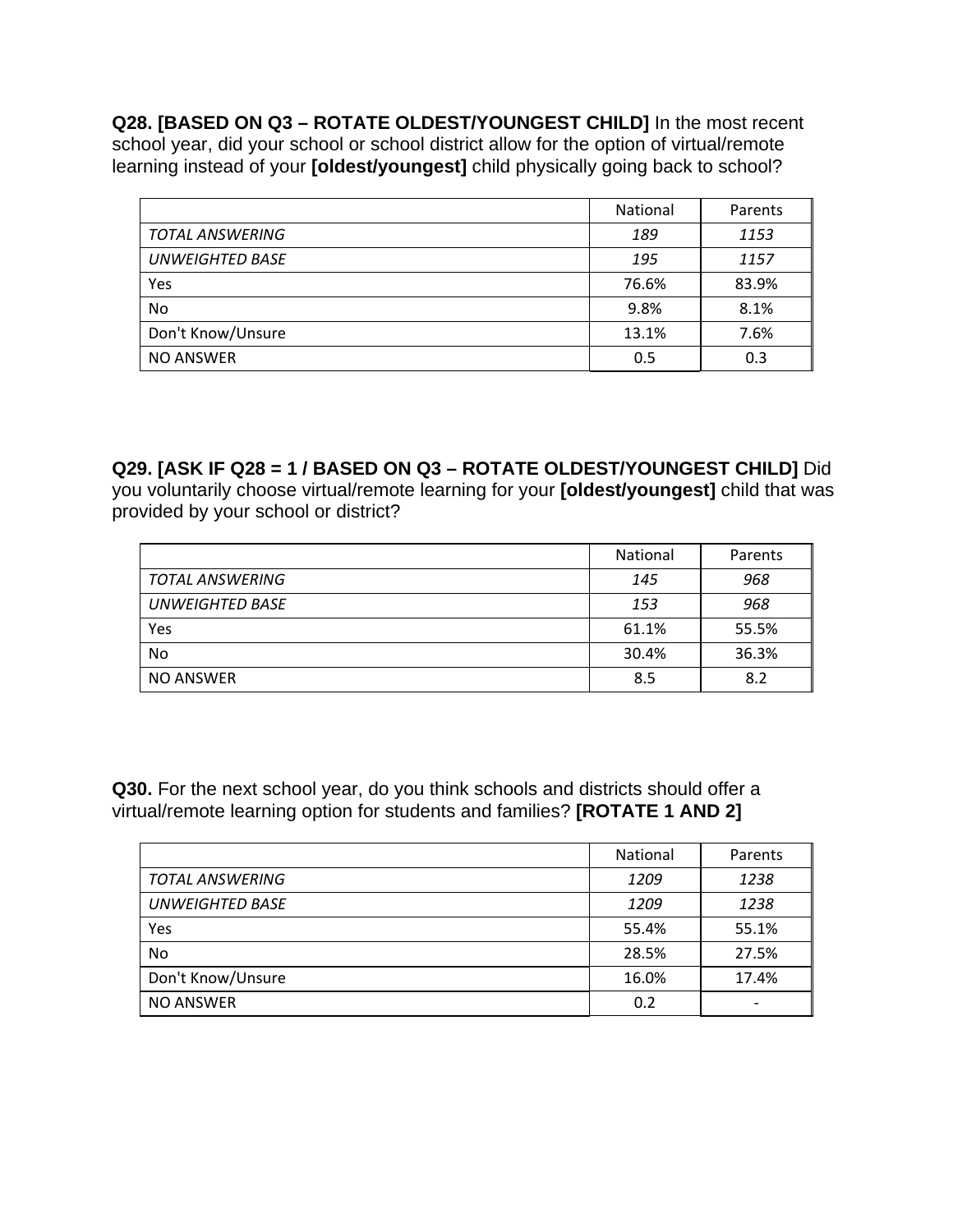**Q31. [TEXT] 'Learning pods'** or **'pandemic pods'** are small groups of children, organized by parents, gathering to learn together. Parents either hire a private teacher or tutor to facilitate or take turns supervising.

|                        | National | Parents |
|------------------------|----------|---------|
| <b>TOTAL ANSWERING</b> | 270      | 1238    |
| <b>UNWEIGHTED BASE</b> | 276      | 1238    |
| <b>NET: LIKELY</b>     | 35.2%    | 34.4%   |
| Very likely            | 15.4%    | 15.2%   |
| Somewhat likely        | 19.8%    | 19.2%   |
| <b>NET: UNLIKELY</b>   | 53.1%    | 50.9%   |
| Somewhat unlikely      | 13.7%    | 12.6%   |
| Very unlikely          | 39.4%    | 38.3%   |
| Don't know             | 8.0%     | 9.1%    |
| No opinion             | 3.7%     | 5.6%    |
| <b>NO ANSWER</b>       |          |         |

In the coming months, how likely are you to seek out a **learning pod** for your child/children?

**Q32.** Can you provide a few words or short phrase **why** you may or may not be seeking out a learning 'pod' for your child/children? **[OPEN END]** 

### **Q32\_1. Can you provide a few words or short phrase why you may or may not be seeking out a learning 'pod' for your child/children?**

|                                                 | National | Parents |
|-------------------------------------------------|----------|---------|
| <b>BASE - NET: LIKELY</b>                       | 95       | 426     |
| <b>UNWEIGHTED BASE</b>                          | 96       | 440     |
| They need help/would be useful/will look for it | 17.2%    | 13.2%   |
| Provides better education/better grades         | 7.1%     | 6.7%    |
| Safety/Covid safety                             | 7.1%     | 10.2%   |
| It's a good idea/ interested in the idea        | 6.5%     | 5.3%    |
| Need socialization/face to face                 | 5.6%     | 7.2%    |
| Need more personal attention/smaller groups     | 5.5%     | 5.8%    |
| Can teach myself                                | 5.2%     | 1.3%    |
| Don't know much about it/ how effective it is   | 3.5%     | 4.1%    |
| Prefer other options/ school is adequate        | 3.4%     | 2.0%    |
| Depends On if they need it/will do if needed    | 2.4%     | 2.6%    |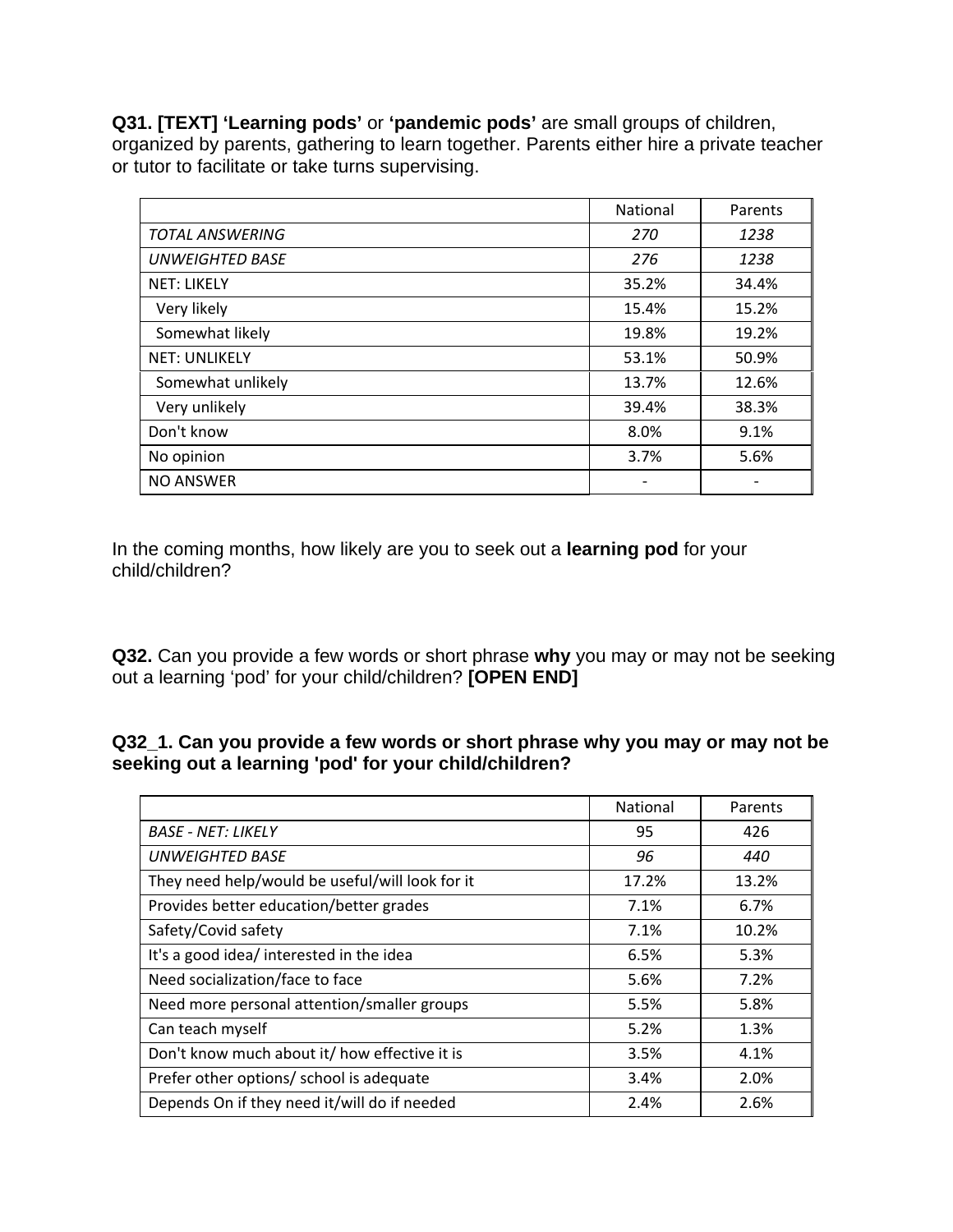| Too expensive/don't have money for it                 | 2.3%                         | 2.6%  |
|-------------------------------------------------------|------------------------------|-------|
| Supplements child's studies                           | 2.2%                         | 2.3%  |
| Don't need it/not necessary/child is doing good as is | 1.6%                         | 3.3%  |
| Don't like the idea                                   | 1.3%                         | 1.6%  |
| Behind due to pandemic/ bring kids up to speed        | 0.9%                         | 3.0%  |
| Should be going back to school/Covid is over          | 0.8%                         | 1.7%  |
| Not available in my area                              | 0.6%                         | 0.2%  |
| Not interested                                        |                              | 0.4%  |
| Hard to schedule/make it work                         |                              | 0.3%  |
| Have child with disability/special needs              |                              | 0.8%  |
| If it helps child then it should be done              |                              | 1.0%  |
| Convenient                                            | $\qquad \qquad \blacksquare$ | 0.6%  |
| Provides variety                                      |                              | 1.2%  |
| None                                                  | 4.4%                         | 3.3%  |
| Other                                                 | 19.1%                        | 17.0% |
| Don't know/Refused                                    | 5.9%                         | 6.2%  |
| <b>NO ANSWER</b>                                      | 0.9                          | 0.7   |

### **Q32\_2. Can you provide a few words or short phrase why you may or may not be seeking out a learning 'pod' for your child/children?**

|                                                       | National   | Parents |
|-------------------------------------------------------|------------|---------|
| <b>BASE - NET: UNLIKELY</b>                           | 143        | 630     |
| UNWEIGHTED BASE                                       | <i>150</i> | 617     |
| Prefer other options/ school is adequate              | 20.7%      | 14.9%   |
| Don't need it/not necessary/child is doing good as is | 17.4%      | 21.9%   |
| Should be going back to school/Covid is over          | 14.8%      | 15.0%   |
| Hard to schedule/make it work                         | 5.9%       | 3.0%    |
| Need socialization/face to face                       | 5.3%       | 4.8%    |
| Don't know much about it/ how effective it is         | 4.6%       | 3.4%    |
| Don't like the idea                                   | 2.7%       | 7.2%    |
| Can teach myself                                      | 2.3%       | 4.4%    |
| Need more personal attention/smaller groups           | 2.2%       | 1.1%    |
| Too expensive/don't have money for it                 | 2.0%       | 3.9%    |
| Not interested                                        | 1.9%       | 3.1%    |
| Not available in my area                              | 1.2%       | 3.5%    |
| Child wont like it                                    | 1.1%       | 1.1%    |
| Safety/Covid safety                                   | 0.8%       | 0.9%    |
| It's a good idea/ interested in the idea              | 0.6%       | 0.4%    |
| It's summer break                                     |            | 0.6%    |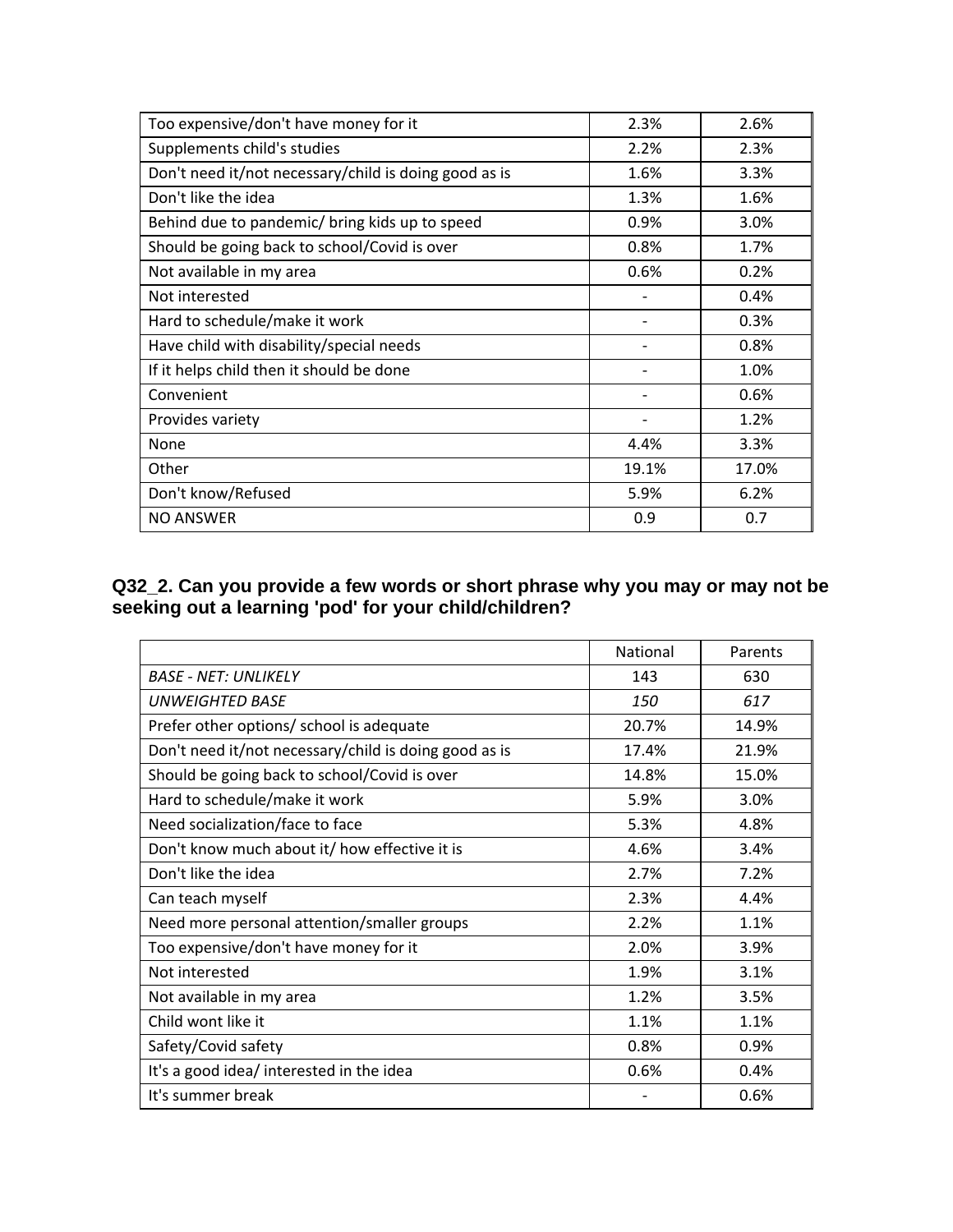| Already graduated                               |       | 0.1% |
|-------------------------------------------------|-------|------|
| Depends On if they need it/will do if needed    |       | 0.1% |
| They need help/would be useful/will look for it |       | 0.2% |
| None                                            | 1.5%  | 0.6% |
| Other                                           | 13.0% | 9.9% |
| Don't know/Refused                              | 1.9%  | 1.8% |
| <b>NO ANSWER</b>                                | 2.2   | 2.2  |

**Q33.** In the coming months, how likely are you to seek out **tutoring** for your child/children?

|                        | <b>National</b> | Parents |
|------------------------|-----------------|---------|
| <b>TOTAL ANSWERING</b> | 270             | 1238    |
| <b>UNWEIGHTED BASE</b> | 276             | 1238    |
| <b>NET: LIKELY</b>     | 41.7%           | 40.7%   |
| Very likely            | 21.8%           | 18.4%   |
| Somewhat likely        | 19.8%           | 22.3%   |
| <b>NET: UNLIKELY</b>   | 43.7%           | 43.4%   |
| Somewhat unlikely      | 17.6%           | 17.4%   |
| Very unlikely          | 26.1%           | 25.9%   |
| Don't know             | 9.6%            | 11.6%   |
| No opinion             | 5.0%            | 4.3%    |
| <b>NO ANSWER</b>       |                 | 0.1     |

**Q34.** Can you provide a few words or short phrase **why** you may or may not be seeking out tutoring for your child/children? **[OPEN END]** 

### **Q34\_1. Can you provide a few words or short phrase why you may or may not be seeking out tutoring for your child/children?**

|                                                 | <b>National</b> | Parents |
|-------------------------------------------------|-----------------|---------|
| <b>BASE - NET: LIKELY</b>                       | 112             | 503     |
| <b>UNWEIGHTED BASE</b>                          | 121             | 519     |
| They need help/would be useful/will look for it | 26.5%           | 34.4%   |
| Behind due to pandemic/ bring kids up to speed  | 10.0%           | 11.3%   |
| Provides better education/better grades         | 8.8%            | 6.1%    |
| Depends On if they need it/will do if needed    | 8.3%            | 9.8%    |
| Have child with disability/special needs        | 4.6%            | 4.5%    |
| Can teach myself                                | 3.7%            | 2.0%    |
| Need more personal attention/smaller groups     | 3.3%            | 3.0%    |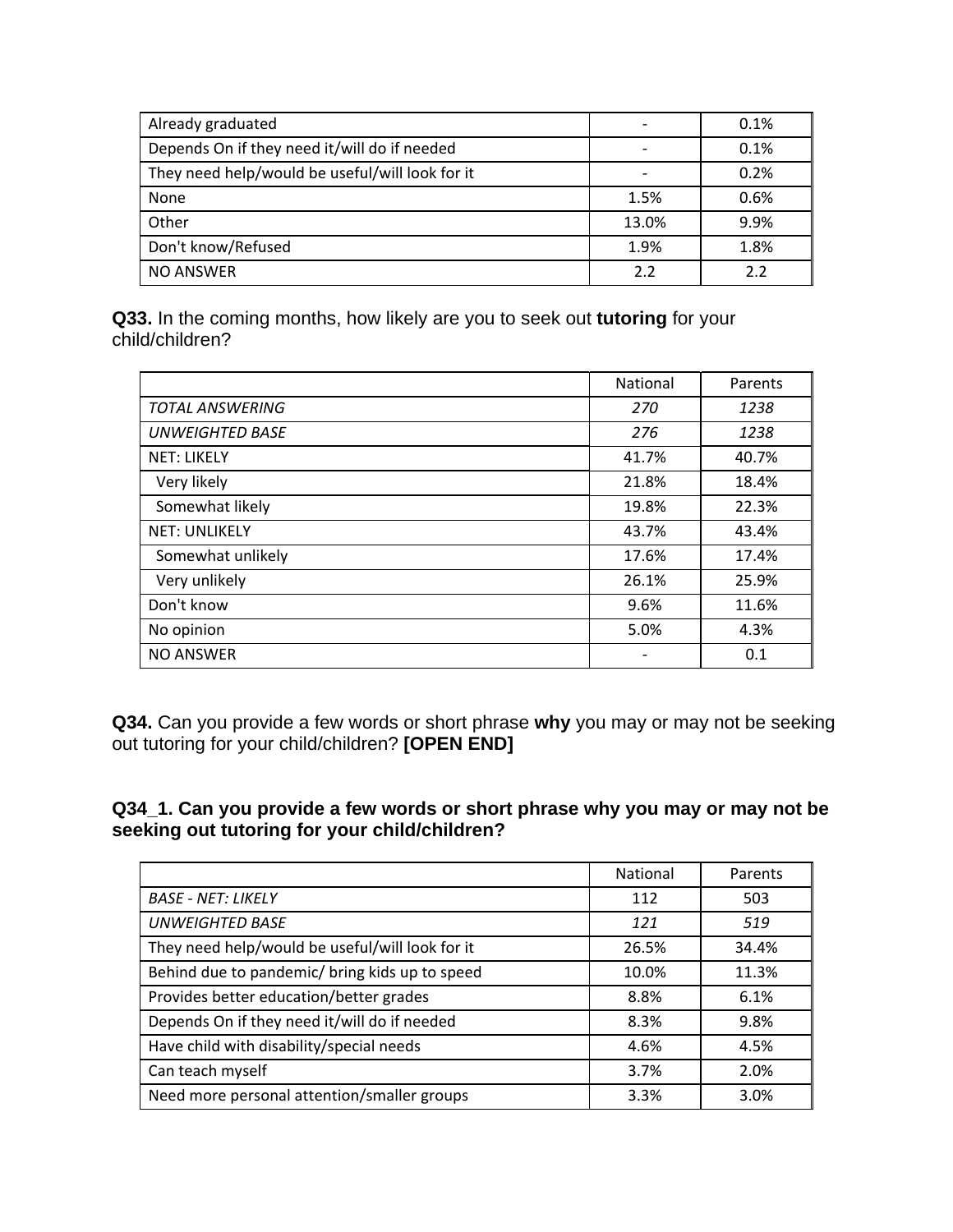| Too expensive/don't have money for it                 | 3.1%                     | 3.2%  |
|-------------------------------------------------------|--------------------------|-------|
| Don't need it/not necessary/child is doing good as is | 2.9%                     | 4.4%  |
| Supplements child's studies                           | 2.0%                     | 2.2%  |
| It's summer break                                     | 1.1%                     | 0.4%  |
| If it helps child then it should be done              | 1.0%                     | 1.5%  |
| Don't know much about it/ how effective it is         |                          | 0.1%  |
| Prefer other options/ school is adequate              | $\overline{\phantom{a}}$ | 0.4%  |
| Need socialization/face to face                       |                          | 0.1%  |
| Hard to schedule/make it work                         |                          | 0.2%  |
| Should be going back to school/Covid is over          |                          | 0.5%  |
| It's a good idea/ interested in the idea              |                          | 0.4%  |
| Safety/Covid safety                                   | $\overline{\phantom{a}}$ | 0.4%  |
| Provides variety                                      |                          | 0.2%  |
| None                                                  | 4.6%                     | 2.5%  |
| Other                                                 | 16.8%                    | 12.5% |
| Don't know/Refused                                    | 1.4%                     | 1.3%  |
| <b>NO ANSWER</b>                                      | 1.7                      | 1.2   |

### **Q34\_2. Can you provide a few words or short phrase why you may or may not be seeking out tutoring for your child/children?**

|                                                       | <b>National</b> | Parents |
|-------------------------------------------------------|-----------------|---------|
| <b>BASE - NET: UNLIKELY</b>                           | 118             | 537     |
| <b>UNWEIGHTED BASE</b>                                | 120             | 525     |
| Don't need it/not necessary/child is doing good as is | 58.2%           | 62.7%   |
| Can teach myself                                      | 11.8%           | 12.0%   |
| Too expensive/don't have money for it                 | 4.9%            | 8.4%    |
| Prefer other options/ school is adequate              | 3.7%            | 3.0%    |
| It's summer break                                     | 3.5%            | 1.8%    |
| Depends On if they need it/will do if needed          | 3.4%            | 1.9%    |
| They need help/would be useful/will look for it       | 2.1%            | 1.6%    |
| Need socialization/face to face                       | 1.4%            | 0.5%    |
| Should be going back to school/Covid is over          | 1.3%            | 1.1%    |
| Child wont like it                                    | 0.9%            | 0.7%    |
| Not interested                                        |                 | 0.2%    |
| Don't know much about it/ how effective it is         |                 | 0.1%    |
| Already graduated                                     |                 | 0.1%    |
| Don't like the idea                                   |                 | 0.2%    |
| Hard to schedule/make it work                         |                 | 0.2%    |
| Have child with disability/special needs              |                 | 0.5%    |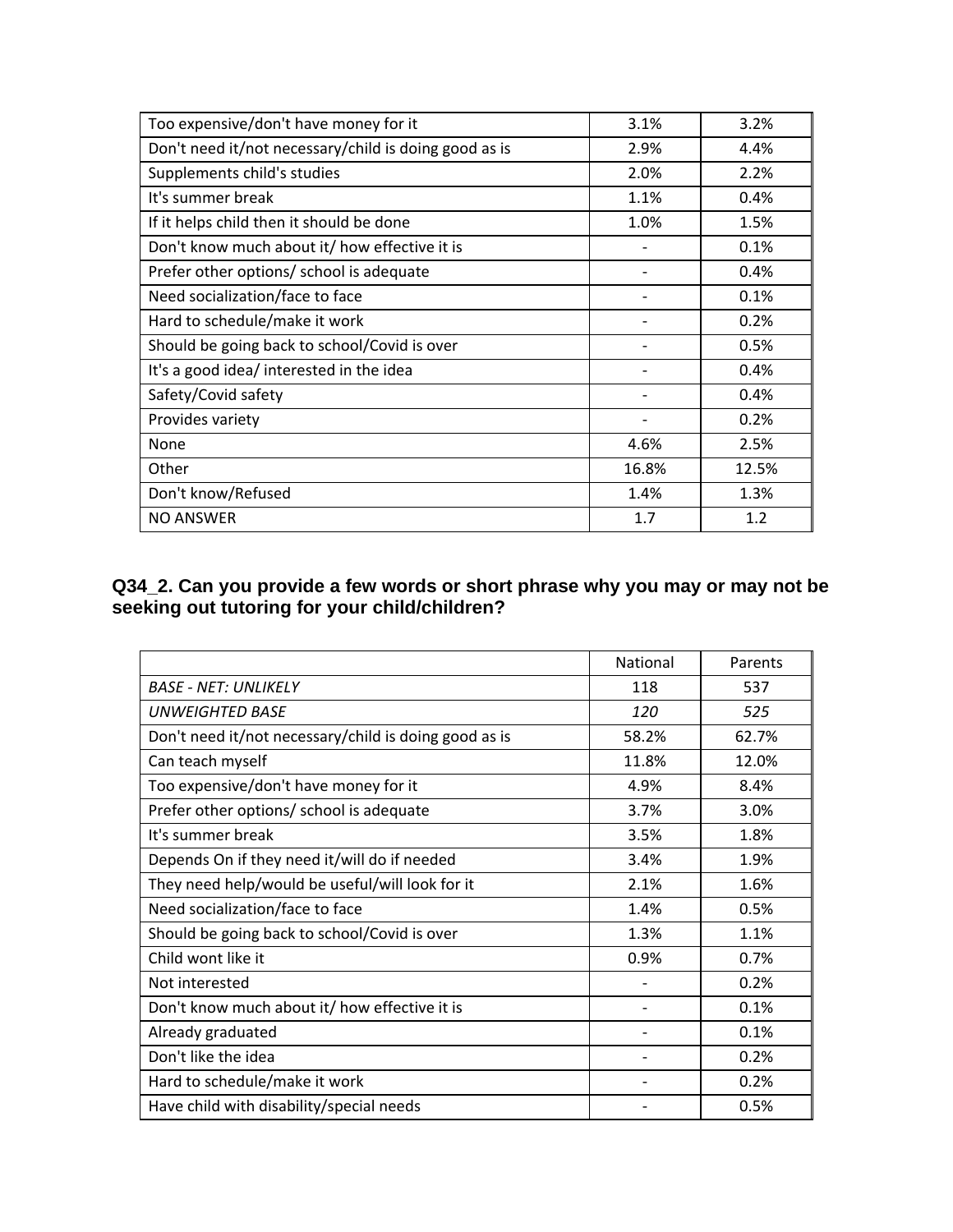| Behind due to pandemic/ bring kids up to speed |                          | 0.2% |
|------------------------------------------------|--------------------------|------|
| It's a good idea/ interested in the idea       |                          | 0.2% |
| None                                           | 1.8%                     | 1.0% |
| Other                                          | 7.3%                     | 4.5% |
| Don't know/Refused                             | $\overline{\phantom{0}}$ | 0.6% |
| NO ANSWER                                      | $1.5\,$                  | 2.0  |

# **[BACK TO ASK ALL RESPONDENTS]**

 **"Now the following questions should be pretty easy, and for statistical purposes only…"** 

**Q35.** Generally speaking, do you usually consider yourself a Republican, a Democrat, an Independent, or something else?

|                        | National | Parents |
|------------------------|----------|---------|
| <b>TOTAL ANSWERING</b> | 1209     | 1238    |
| <b>UNWEIGHTED BASE</b> | 1209     | 1238    |
| Democrat               | 36.0%    | 35.6%   |
| Republican             | 25.0%    | 28.0%   |
| Independent            | 28.4%    | 27.6%   |
| Other/Something Else   | 9.9%     | 8.6%    |
| [DK]                   | 0.4%     |         |
| [Refused]              | 0.3%     | 0.3%    |
| <b>NO ANSWER</b>       |          | $\ast$  |

**Q36.** How would you best describe where you live?

|                        | National | Parents |
|------------------------|----------|---------|
| <b>TOTAL ANSWERING</b> | 1209     | 1238    |
| <b>UNWEIGHTED BASE</b> | 1209     | 1238    |
| Urban                  | 29.4%    | 28.3%   |
| Suburban               | 36.0%    | 43.3%   |
| <b>Small Town</b>      | 16.2%    | 11.4%   |
| Rural                  | 17.9%    | 17.0%   |
| [DK]                   | 0.3%     |         |
| [Refused]              | 0.1%     |         |
| <b>NO ANSWER</b>       | 0.1      |         |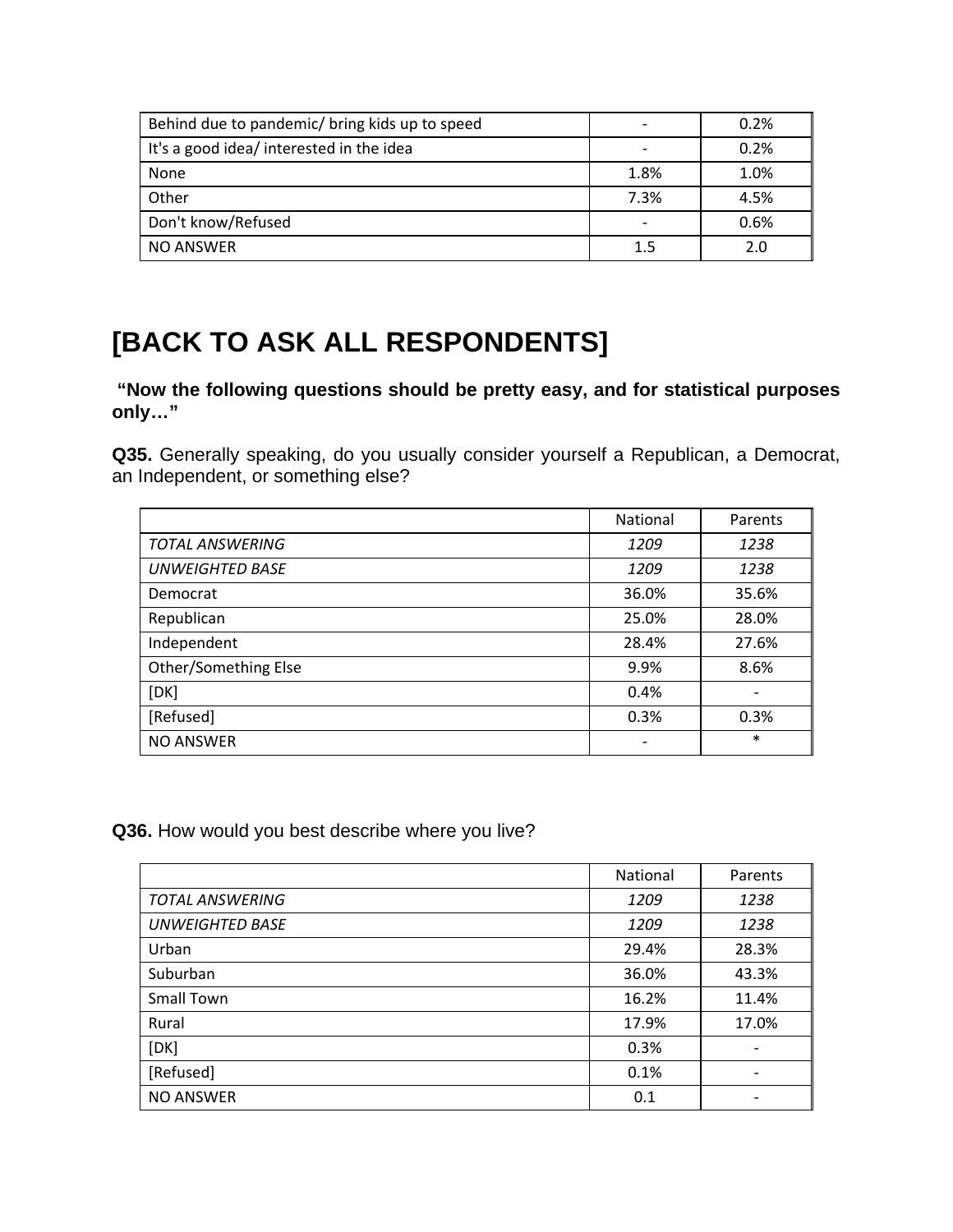# **Q37.** What is your age?

|                        | National | Parents |
|------------------------|----------|---------|
| <b>TOTAL ANSWERING</b> | 1209     | 1238    |
| <b>UNWEIGHTED BASE</b> | 1209     | 1238    |
| NET: 18-34             | 30.3%    | 23.3%   |
| 18-24                  | 12.4%    | 1.8%    |
| 25-34                  | 17.9%    | 21.4%   |
| NET: 35-54             | 33.4%    | 71.6%   |
| 35-44                  | 16.3%    | 43.2%   |
| 45-54                  | 17.1%    | 28.4%   |
| NET: 55+               | 36.4%    | 5.2%    |
| 55-64                  | 16.6%    | 4.6%    |
| $65+$                  | 19.8%    | 0.6%    |
| <b>REFUSED</b>         |          |         |
| Gen Z                  | 10.9%    | 1.2%    |
| Millennial             | 27.6%    | 44.1%   |
| Gen X                  | 27.0%    | 50.5%   |
| <b>Baby Boomer</b>     | 27.1%    | 3.8%    |
| Silent                 | 7.3%     | 0.1%    |
| <b>MEAN</b>            | 47.10    | 40.99   |
| <b>MEDIAN</b>          | 47.00    | 41.00   |
| <b>NO ANSWER</b>       |          |         |

**Q38.** Are you, yourself, of Hispanic or Latino origin, such as Mexican, Puerto Rican, Cuban, or some other Spanish background?

|                        | National                 | Parents |
|------------------------|--------------------------|---------|
| <b>TOTAL ANSWERING</b> | 1209                     | 1238    |
| <b>UNWEIGHTED BASE</b> | 1209                     | 1238    |
| Yes                    | 15.7%                    | 20.8%   |
| No                     | 84.1%                    | 79.1%   |
| [DK]                   | $*%$                     | 0.1%    |
| [Refused]              | 0.1%                     |         |
| <b>NO ANSWER</b>       | $\overline{\phantom{a}}$ |         |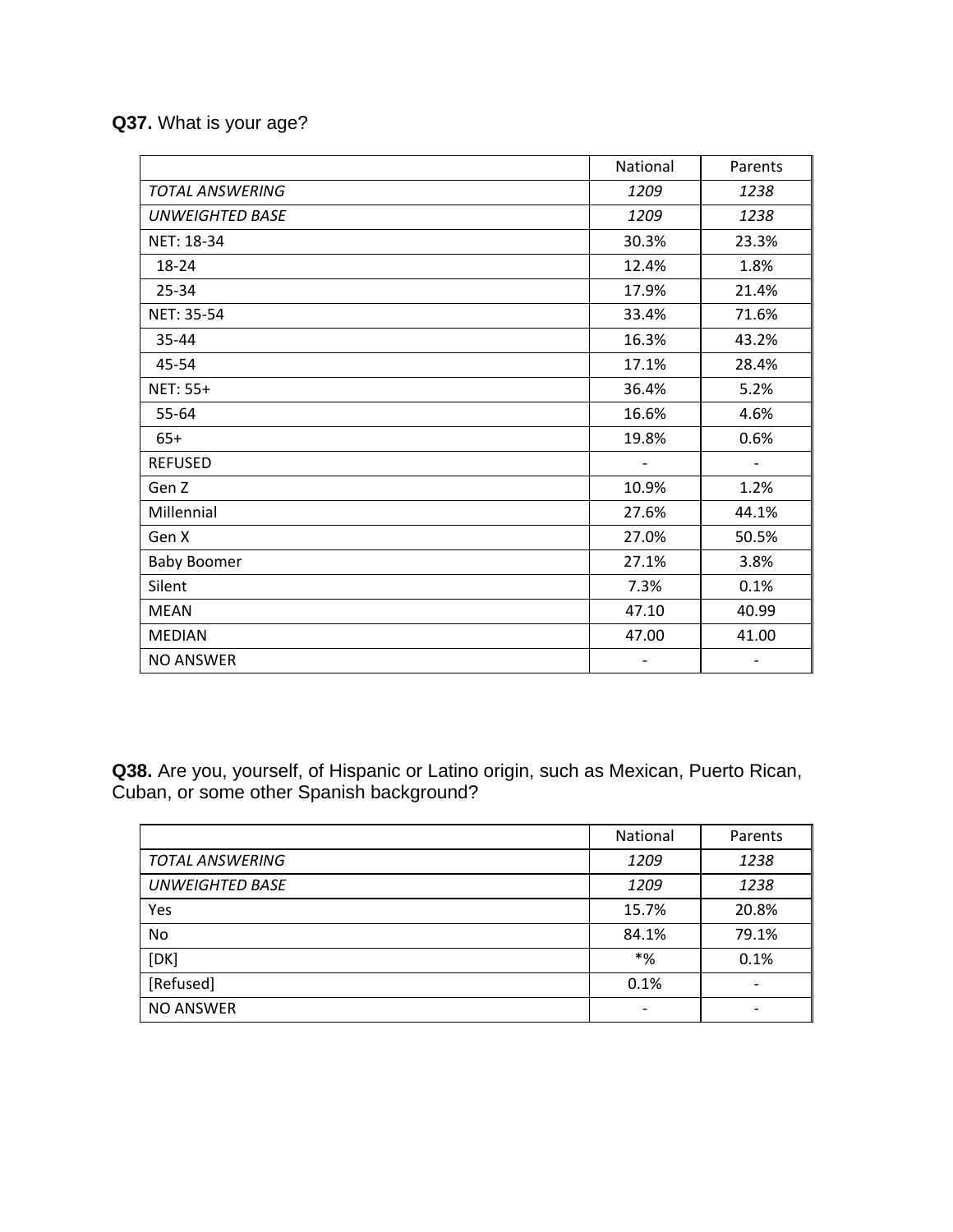**Q39.** Which of the following best describes your race?

|                                      | <b>National</b> | Parents |
|--------------------------------------|-----------------|---------|
| <b>TOTAL ANSWERING</b>               | 1209            | 1238    |
| UNWEIGHTED BASE                      | 1209            | 1238    |
| Asian [or Pacific Islander]          | 5.6%            | 6.5%    |
| <b>Black [or African American]</b>   | 12.3%           | 11.2%   |
| Mixed Race                           | 4.4%            | 5.4%    |
| Native American [or American Indian] | 1.2%            | 1.1%    |
| White                                | 73.9%           | 72.2%   |
| Other:                               | 2.2%            | 3.1%    |
| [DK]                                 | 0.2%            | 0.1%    |
| [Refused]                            | 0.3%            | 0.3%    |
| <b>NO ANSWER</b>                     |                 |         |

**Q40.** What is the last grade or class that you completed in school?

|                                                                                                                                       | <b>National</b> | Parents |
|---------------------------------------------------------------------------------------------------------------------------------------|-----------------|---------|
| TOTAL ANSWERING                                                                                                                       | 1209            | 1238    |
| UNWEIGHTED BASE                                                                                                                       | 1209            | 1238    |
| NET: LESS THAN COLLEGE GRAD                                                                                                           | 69.8%           | 64.6%   |
| 8th Grade or Less                                                                                                                     | 1.3%            | 0.6%    |
| Some High School [Grades 9-11]                                                                                                        | 8.4%            | 3.9%    |
| High school Graduate [Grade 12 or GED Certificate]                                                                                    | 28.2%           | 29.1%   |
| Technical, Trade, or Vocational School [AFTER High School]                                                                            | 5.6%            | 5.9%    |
| Some College [Associate's Degree, No 4-Yr Degree]                                                                                     | 26.3%           | 25.1%   |
| NET: COLLEGE GRAD+                                                                                                                    | 30.1%           | 35.3%   |
| College Graduate [Bachelor's Degree., or Other 4-Yr Degree]                                                                           | 18.4%           | 21.7%   |
| Post-Graduate Education or Professional Training After<br>College [e.g., Toward a Master's Degree or Ph.D.; Law or<br>Medical School] | 11.7%           | 13.6%   |
| [DK]                                                                                                                                  |                 |         |
| [Refused]                                                                                                                             | 0.1%            | 0.1%    |
| <b>NO ANSWER</b>                                                                                                                      |                 |         |